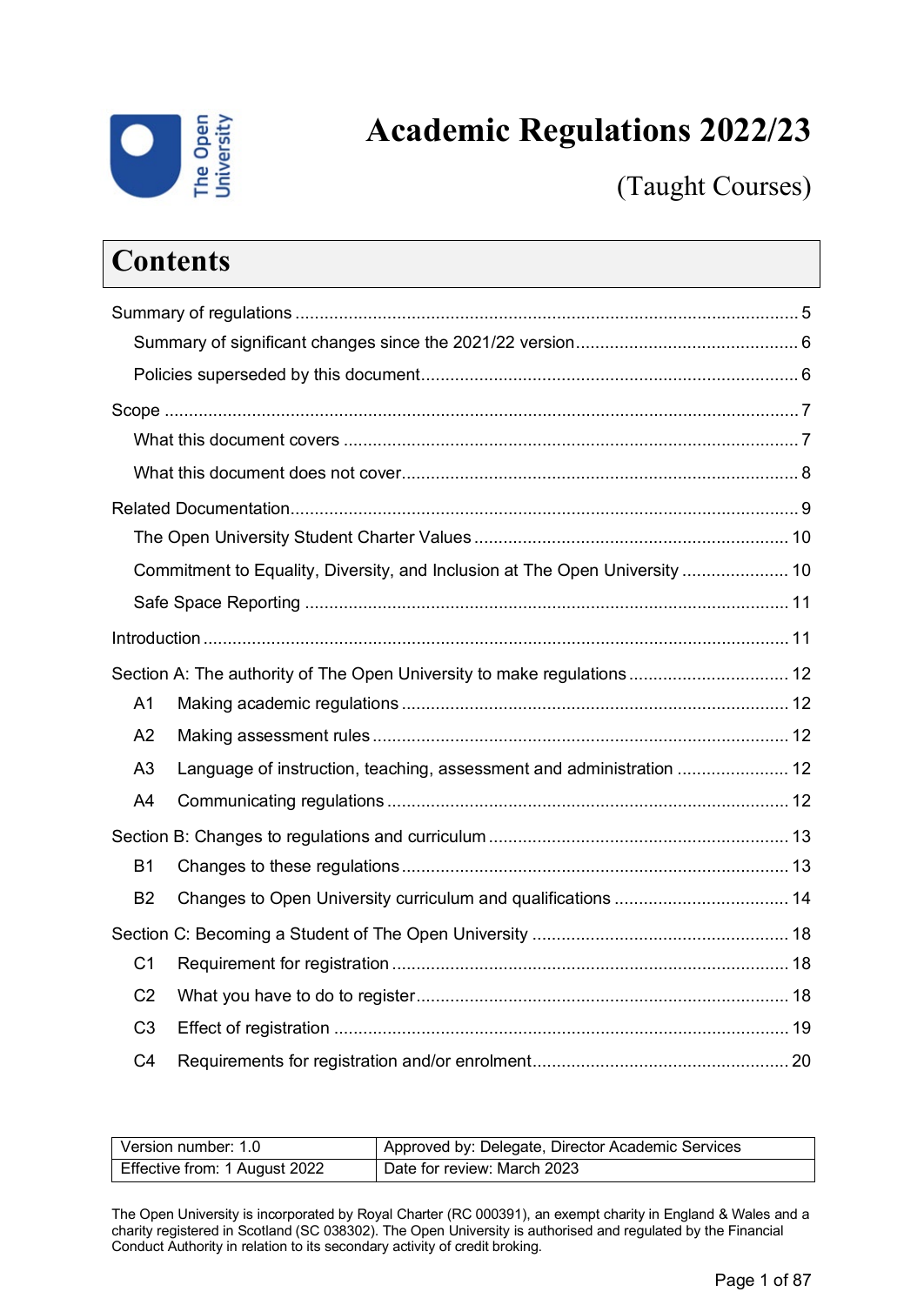| D <sub>1</sub> |                                                                                   |  |
|----------------|-----------------------------------------------------------------------------------|--|
| D <sub>2</sub> |                                                                                   |  |
| D <sub>3</sub> |                                                                                   |  |
| D <sub>4</sub> |                                                                                   |  |
| D <sub>5</sub> |                                                                                   |  |
|                |                                                                                   |  |
| E1             |                                                                                   |  |
| E2             |                                                                                   |  |
| E <sub>3</sub> |                                                                                   |  |
| E <sub>4</sub> |                                                                                   |  |
|                |                                                                                   |  |
| F <sub>1</sub> | How Open University qualifications map to frameworks for Higher Education         |  |
|                |                                                                                   |  |
| F <sub>2</sub> |                                                                                   |  |
| F <sub>3</sub> |                                                                                   |  |
| F <sub>4</sub> | Counting Open University credit awarded before a qualification is declared or     |  |
|                |                                                                                   |  |
| F <sub>5</sub> | Which regulations to consult regarding study of your qualification  33            |  |
|                | Section G: External Study and Experience: Recognition of Prior Learning (RPL) and |  |
|                |                                                                                   |  |
| G1             | The Approved Scheme for Recognition of Prior Learning (RPL) and Collaborative     |  |
|                |                                                                                   |  |
| G <sub>2</sub> |                                                                                   |  |
| G <sub>3</sub> |                                                                                   |  |
| G <sub>4</sub> |                                                                                   |  |

| Version number: 1.0           | Approved by: Delegate, Director Academic Services |
|-------------------------------|---------------------------------------------------|
| Effective from: 1 August 2022 | Date for review: March 2023                       |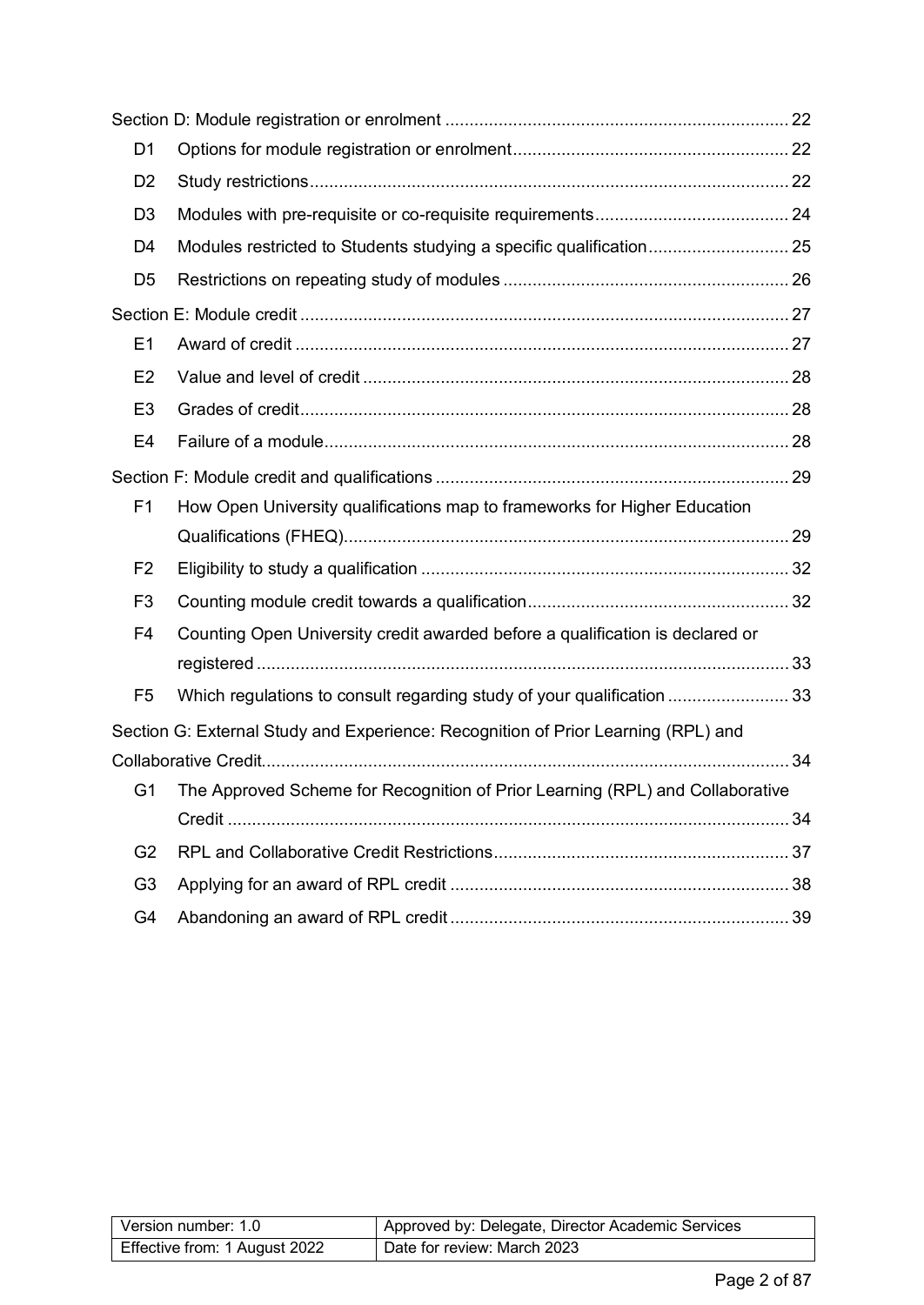|                | Section H: Counting Open University credit towards more than one qualification 39 |  |
|----------------|-----------------------------------------------------------------------------------|--|
| H1             |                                                                                   |  |
| H <sub>2</sub> |                                                                                   |  |
| H <sub>3</sub> | Reuse of credit from undergraduate qualifications of less than 120 credits 41     |  |
| H <sub>4</sub> |                                                                                   |  |
| H <sub>5</sub> |                                                                                   |  |
| H <sub>6</sub> |                                                                                   |  |
|                | Section I: Regulations applicable to registered undergraduate qualifications  42  |  |
| 11             |                                                                                   |  |
| 2              |                                                                                   |  |
| 13             |                                                                                   |  |
| 4              |                                                                                   |  |
| 15             |                                                                                   |  |
| 16             | Counting postgraduate credit towards a registered undergraduate qualification  50 |  |
| 7              |                                                                                   |  |
| 18             | Moving to a registered qualification from a declared qualification.  63           |  |
| 9              | Counting Open University Microcredential credit towards a Registered              |  |
|                |                                                                                   |  |
|                |                                                                                   |  |
| J <sub>1</sub> |                                                                                   |  |
| J2             |                                                                                   |  |
| J3             |                                                                                   |  |
| J4             |                                                                                   |  |
| J5             |                                                                                   |  |

| Version number: 1.0           | Approved by: Delegate, Director Academic Services |
|-------------------------------|---------------------------------------------------|
| Effective from: 1 August 2022 | Date for review: March 2023                       |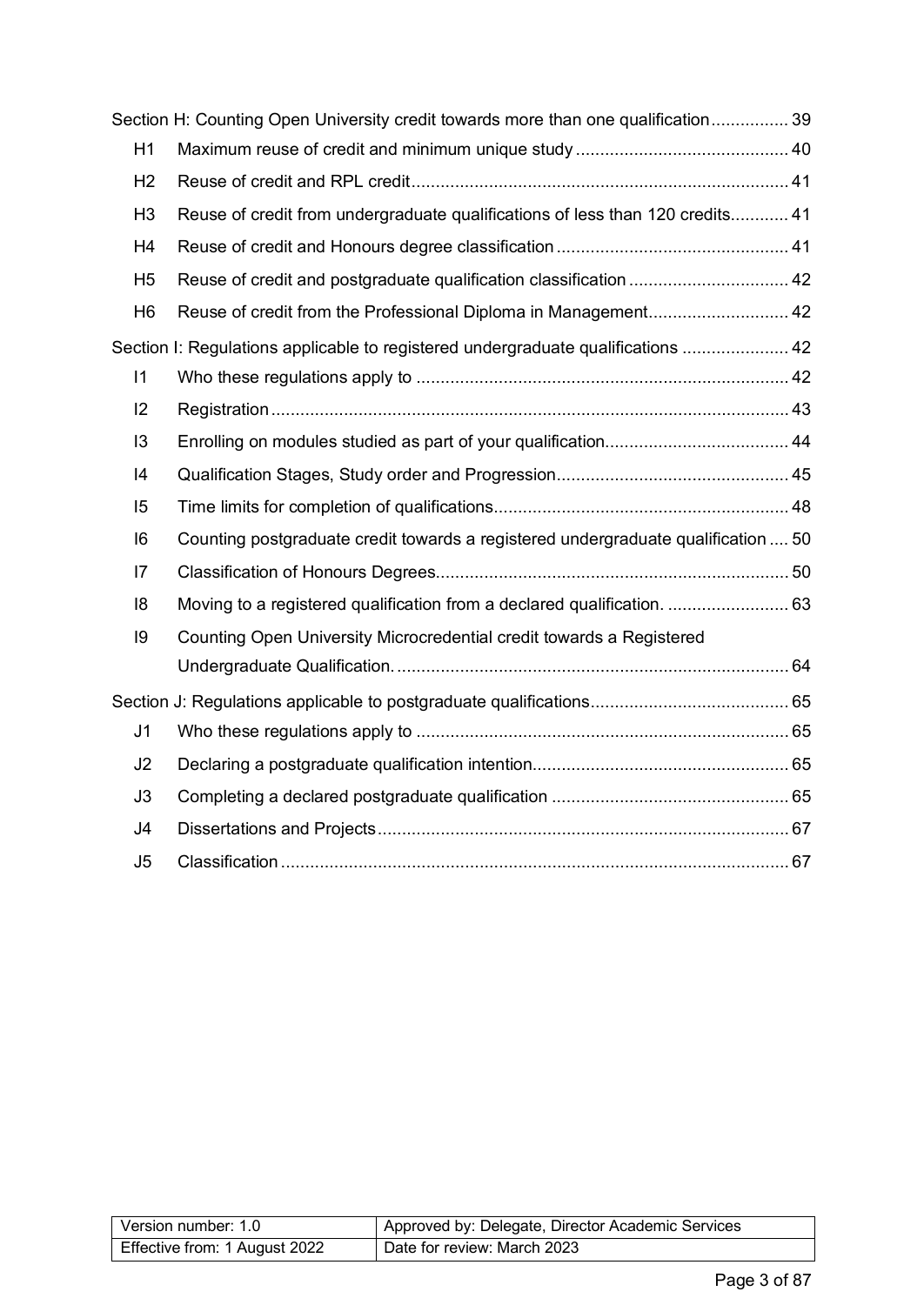| K <sub>1</sub> |  |
|----------------|--|
| K <sub>2</sub> |  |
| K <sub>3</sub> |  |
| K4             |  |
| K <sub>5</sub> |  |
| K <sub>6</sub> |  |
| K7             |  |
| K <sub>8</sub> |  |
|                |  |
| L1             |  |
| L2             |  |
| L <sub>3</sub> |  |
| L4             |  |
| L5             |  |
| L <sub>6</sub> |  |
|                |  |
|                |  |

| Version number: 1.0           | Approved by: Delegate, Director Academic Services |
|-------------------------------|---------------------------------------------------|
| Effective from: 1 August 2022 | Date for review: March 2023                       |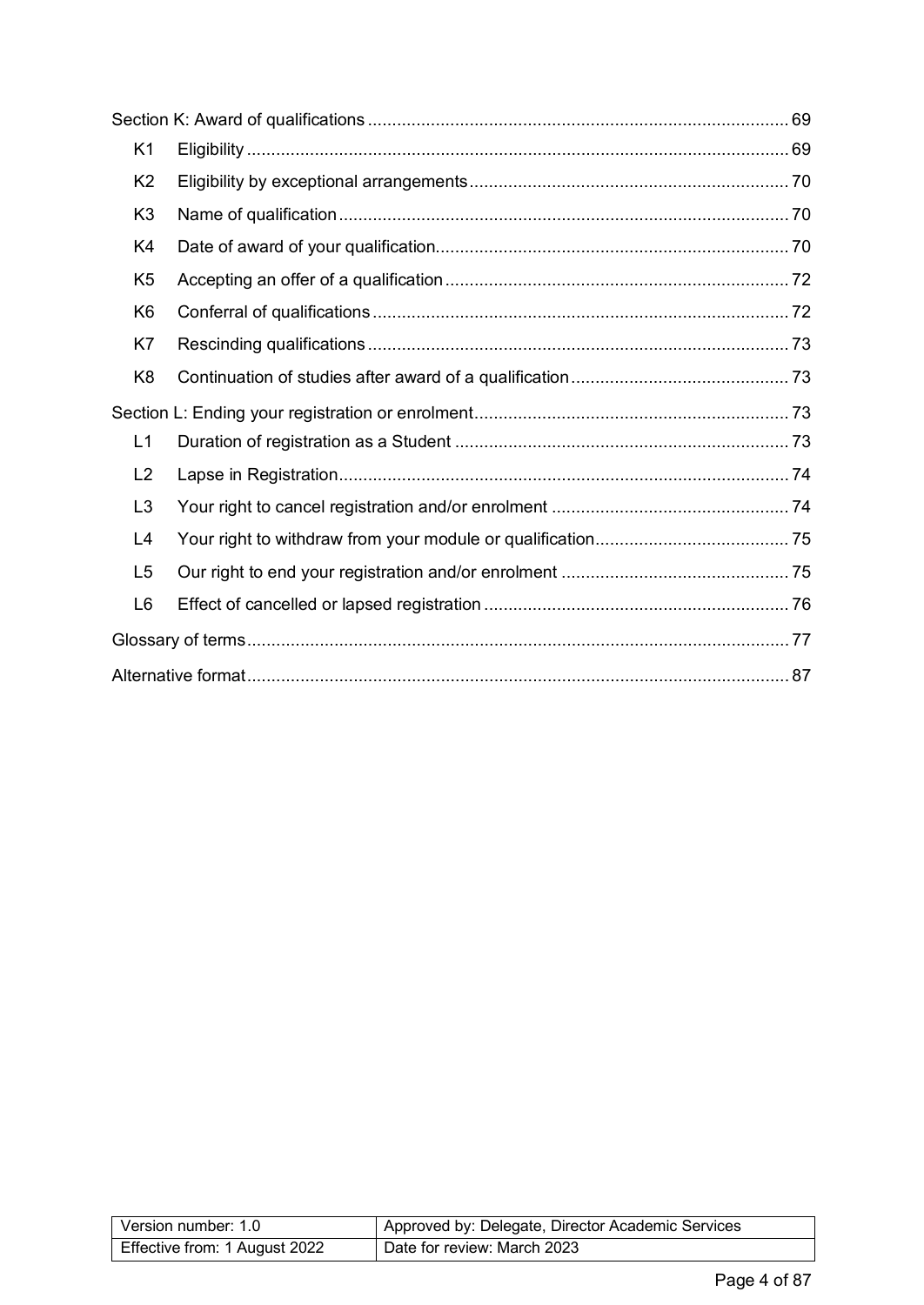# <span id="page-4-0"></span>**Summary of regulations**

This document presents the academic regulations which apply to taught courses at The Open University, whether you are studying a module as a standalone course or are studying a registered undergraduate or taught postgraduate qualification.

If you are completing a declared undergraduate Open Programme qualification (BD, E60, K05) for which study commenced prior to 1 August 2012 within an agreed extension to the withdrawal date of 31 December 2019, you should continue to refer to the "Regulations Applicable to Declared Undergraduate Qualifications" [\(Section J\)](#page-64-0) of the Academic [Regulations \(Taught Courses\) 2016-2018](https://help.open.ac.uk/documents/policies/academic-regulations/files/63/academic-regulations-taught-courses-2016.pdf) until you have completed your qualification.

The regulations in this document set out the rules for becoming a Student of The Open University, how we award academic credit if you complete a module successfully, how you can count that credit towards an Open University qualification, what you have to do to progress through an Open University qualification and how to meet the academic requirements for the award of a qualification. They include information about the structure of Open University qualifications, how and why we may make changes to courses, study restrictions, and time limits for completing your qualification. They also set out the circumstances in which you will cease to be an Open University Student, including where either you or the University are entitled to end the relationship before you have completed all of your intended studies.

If you are studying for a qualification or if you intend to study for a qualification, you should also refer to the specific regulations governing that qualification which are available at <https://www.open.ac.uk/courses> or via your StudentHome page

| Version number: 1.0           | Approved by: Delegate, Director Academic Services |
|-------------------------------|---------------------------------------------------|
| Effective from: 1 August 2022 | Date for review: March 2023                       |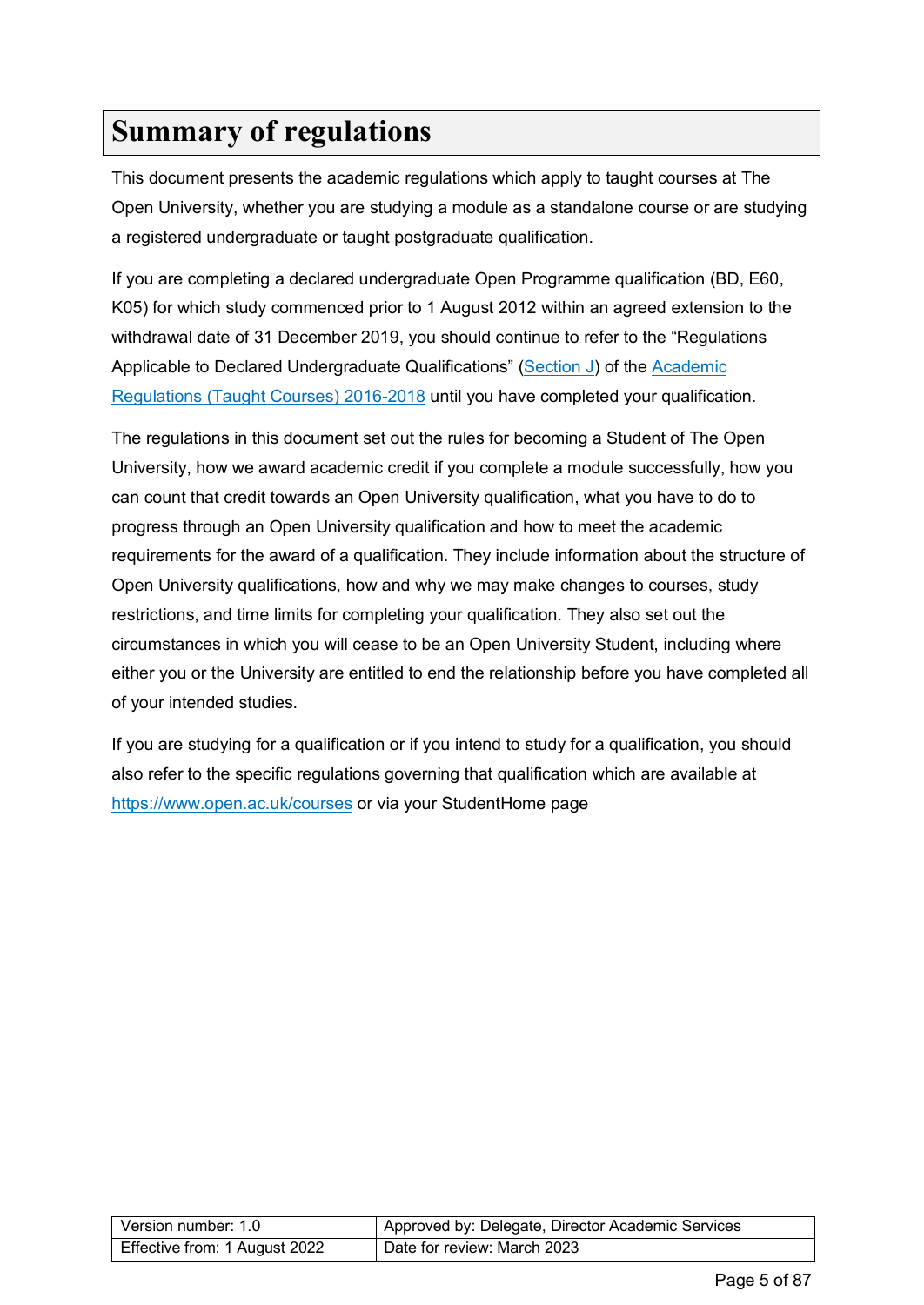# <span id="page-5-0"></span>**Summary of significant changes since the 2021/22 version**

- a) A new paragraph has been written into 'What this document covers' to address changes which may be made to this document throughout the year, and to set expectation of notification in that instance.
- b) Statements about the Commitment to Equality, Diversity, and Inclusion at The Open University and Safe Space Reporting have been added.
- c) References to undergraduate modules throughout the document have been updated from first, second and third levels to Open University Levels 1, 2 and 3.
- d) Section H1 The Maximum reuse of Credit and Minimum Unique Study Table 3 has been updated for clarity.
- e) Section H4 The reuse of Credit and Honours degree classification section has been updated for clarity.
- f) Section I9 has been added to include information about counting credit from Open University Microcredentials within specified Undergraduate qualifications.
- g) Section J3.1 has been updated to include information about counting credit from Open University Microcredentials within specified Postgraduate qualifications.

# <span id="page-5-1"></span>**Policies superseded by this document**

This document replaces the Academic Regulations 2021/22 (Taught Courses), with effect from 1 August 2022.

| Version number: 1.0           | Approved by: Delegate, Director Academic Services |
|-------------------------------|---------------------------------------------------|
| Effective from: 1 August 2022 | Date for review: March 2023                       |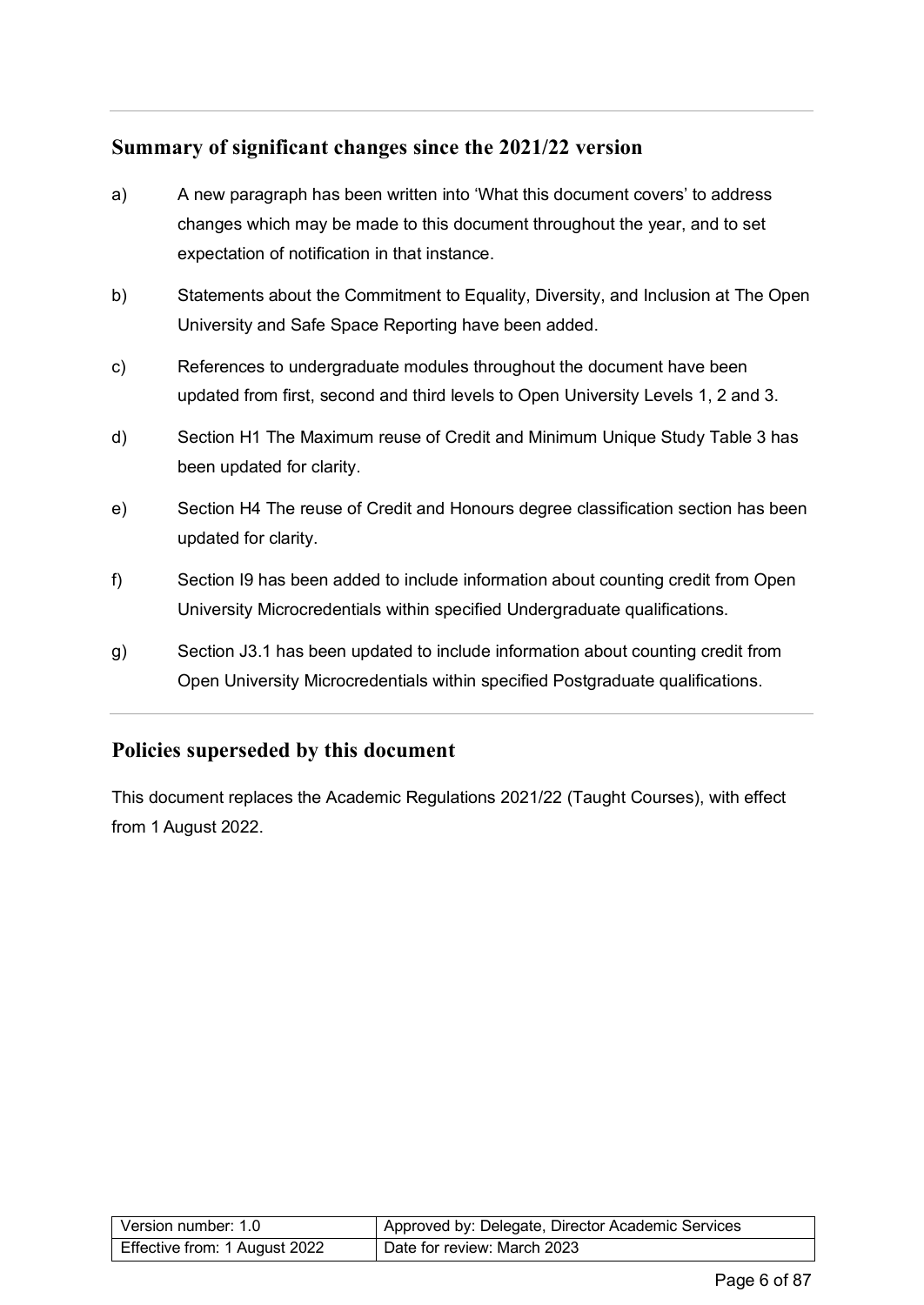# <span id="page-6-0"></span>**Scope**

# <span id="page-6-1"></span>**What this document covers**

These regulations apply to Students who register with The Open University in the academic year 2022/23 to study a taught course (module or qualification), including those studying as part of an Employer Supported Programme.

- a) If you are studying a module as a standalone course, these regulations apply to all matters concerning a module that you are registered for in the academic year 2022/2023.
- b) If you are studying for a registered undergraduate or taught postgraduate qualification, these regulations apply to all studies undertaken as part of that qualification for which study commenced before or during the academic year 2022/2023.
- c) If, having studied a module as a standalone course or as part of a previous qualification, you subsequently register for or declare a qualification and wish to count credit awarded for that module towards a qualification, the regulations that apply will be those in force at the date you register for or declare that qualification, not those in force at the time you studied the module (if different).
- d) If you have registered for an undergraduate qualification or declared a postgraduate qualification before or during the academic year 2022/2023but cease to be registered for that qualification or cease to declare that qualification, these regulations will continue to apply for the duration of any module study commenced as part of that qualification.
- e) If you subsequently register for a taught course (module or qualification) in a subsequent academic year, including re-registering for the same qualification you were studying previously, the regulations in force at the time of that registration will apply to that further study.
- f) If you change your qualification, the regulations that apply will be those that apply at the date of the change.

| Version number: 1.0           | Approved by: Delegate, Director Academic Services |
|-------------------------------|---------------------------------------------------|
| Effective from: 1 August 2022 | Date for review: March 2023                       |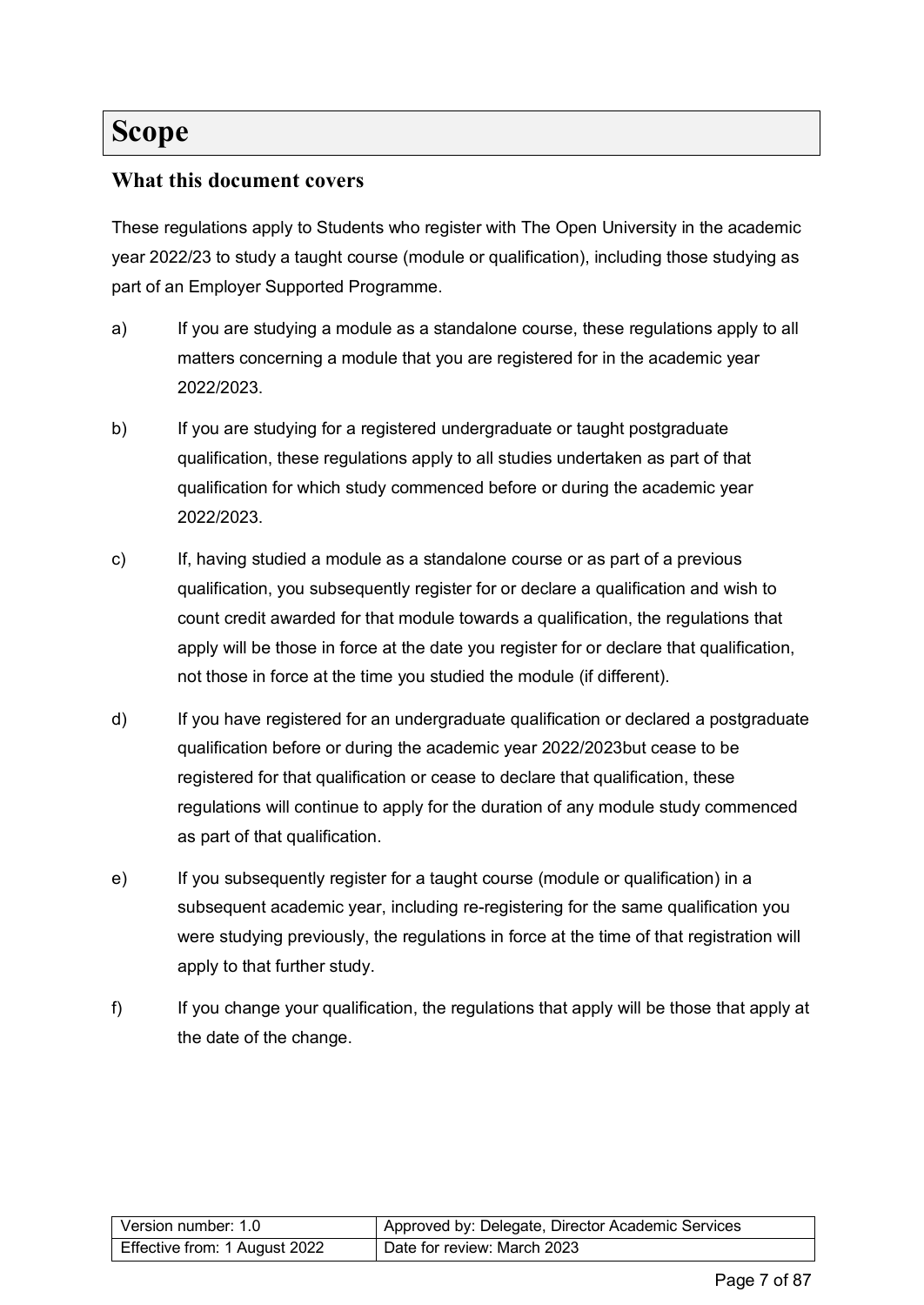Throughout these regulations, "we/us/our" refers to The Open University, and "you/your" refers to any Student who falls under the scope of the regulations.

This document may be updated throughout the year to correct errors, improve clarity or accessibility, or to reflect changes in legal or regulatory requirements. If these amendments occur after you have registered, you will be notified by email of any significant changes to this document.

### <span id="page-7-0"></span>**What this document does not cover**

These regulations do not apply to Students or Learners who:

- are completing declared Open Programme undergraduate qualifications (BD, E60, K05) for which study began before 1st August 2012 and will be completed within an agreed extension to the withdrawal date of 31st December 2019. These Students should refer to the [Academic Regulations \(Taught Courses\) 2016-2018](https://help.open.ac.uk/documents/policies/academic-regulations/files/63/academic-regulations-taught-courses-2016.pdf)
- have registered for a research degree (who should refer to the [Research Degree Regulations\)](https://help.open.ac.uk/documents/policies/research-degree-regulations)
- have registered for a short course (who should refer to the [Conditions of Registration: Short Courses\)](https://help.open.ac.uk/documents/policies/conditions-of-registration-short-courses)
- have registered for a Microcredential studied via the FutureLearn platform (who should refer to the [Terms and Conditions \(Microcredentials\)](https://help.open.ac.uk/documents/policies/terms-and-conditions-microcredentials-21)
- are studying at other academic institutions, professional bodies, companies and other organisations towards a qualification which is validated by The Open University. If you fall into this category, you will be covered by the regulations of the organisation with which you are studying.

| Version number: 1.0           | Approved by: Delegate, Director Academic Services |
|-------------------------------|---------------------------------------------------|
| Effective from: 1 August 2022 | Date for review: March 2023                       |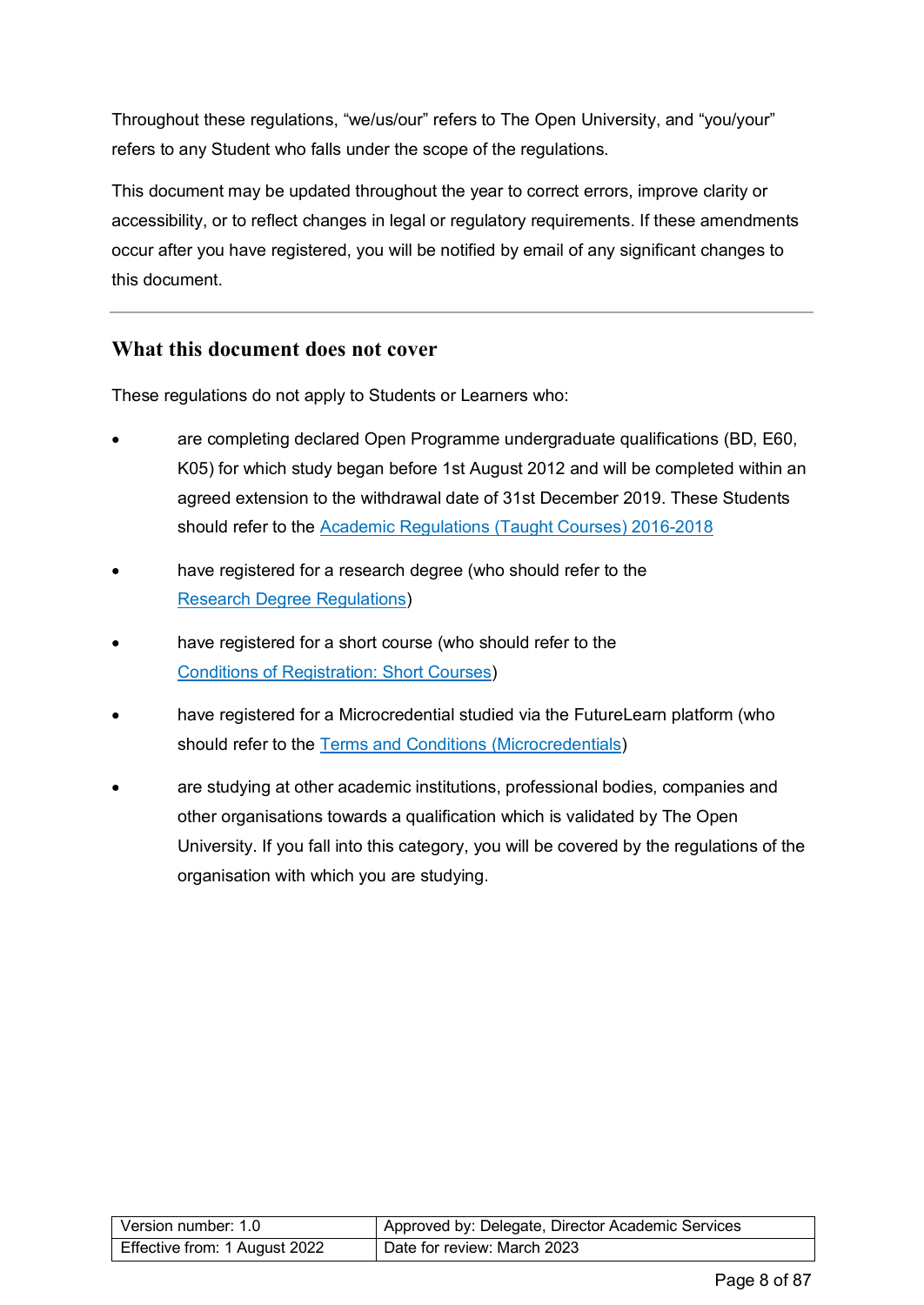# <span id="page-8-0"></span>**Related Documentation**

Refer to the following documentation in conjunction with this document:

- [Assessment Handbook](https://help.open.ac.uk/documents/policies/assessment-handbook)
- [Academic Progress Policy 2022/23 \(Taught Courses\)](https://help.open.ac.uk/documents/policies/academic-progress-policy)
- [Changing Your Study Plans Policy](https://help.open.ac.uk/documents/policies/changing-your-study-plans) 2022/23
- [Code of Practice for Student Assessment](https://help.open.ac.uk/documents/policies/code-of-practice-student-assessment)
- **[Code of Practice for Student Discipline](https://help.open.ac.uk/documents/policies/code-of-practice-student-discipline)**
- [Conditions of Registration](https://help.open.ac.uk/documents/policies/conditions-of-registration)
- **[Equality Act 2010 for England, Scotland and Wales](https://www.legislation.gov.uk/ukpga/2010/15/contents)**
- [Disability Discrimination Act 1995 for Northern Ireland](https://www.legislation.gov.uk/ukpga/1995/50/contents)
- [Fee Rules](https://help.open.ac.uk/documents/policies/fee-rules) for the academic year and level that you are studying
- [Policy for the Admission of Applicants Under the Age of 18](https://help.open.ac.uk/documents/policies/admission-of-applicants-under-the-age-18)
- **[Safeguarding Policy Protecting children and vulnerable adults](https://help.open.ac.uk/documents/policies/ensuring-the-safety-of-children-and-vulnerable-protected-adults)**
- **[Student Privacy Notice](https://help.open.ac.uk/documents/policies/privacy-notice)**
- [Working Out Your Class of Honours](https://help.open.ac.uk/documents/policies/working-out-your-class-of-honours)
- Your specific qualification regulations (available via [StudentHome](https://msds.open.ac.uk/students/) once you are registered for a qualification, or on the [online prospectus\)](http://www.open.ac.uk/).

| Version number: 1.0           | Approved by: Delegate, Director Academic Services |
|-------------------------------|---------------------------------------------------|
| Effective from: 1 August 2022 | Date for review: March 2023                       |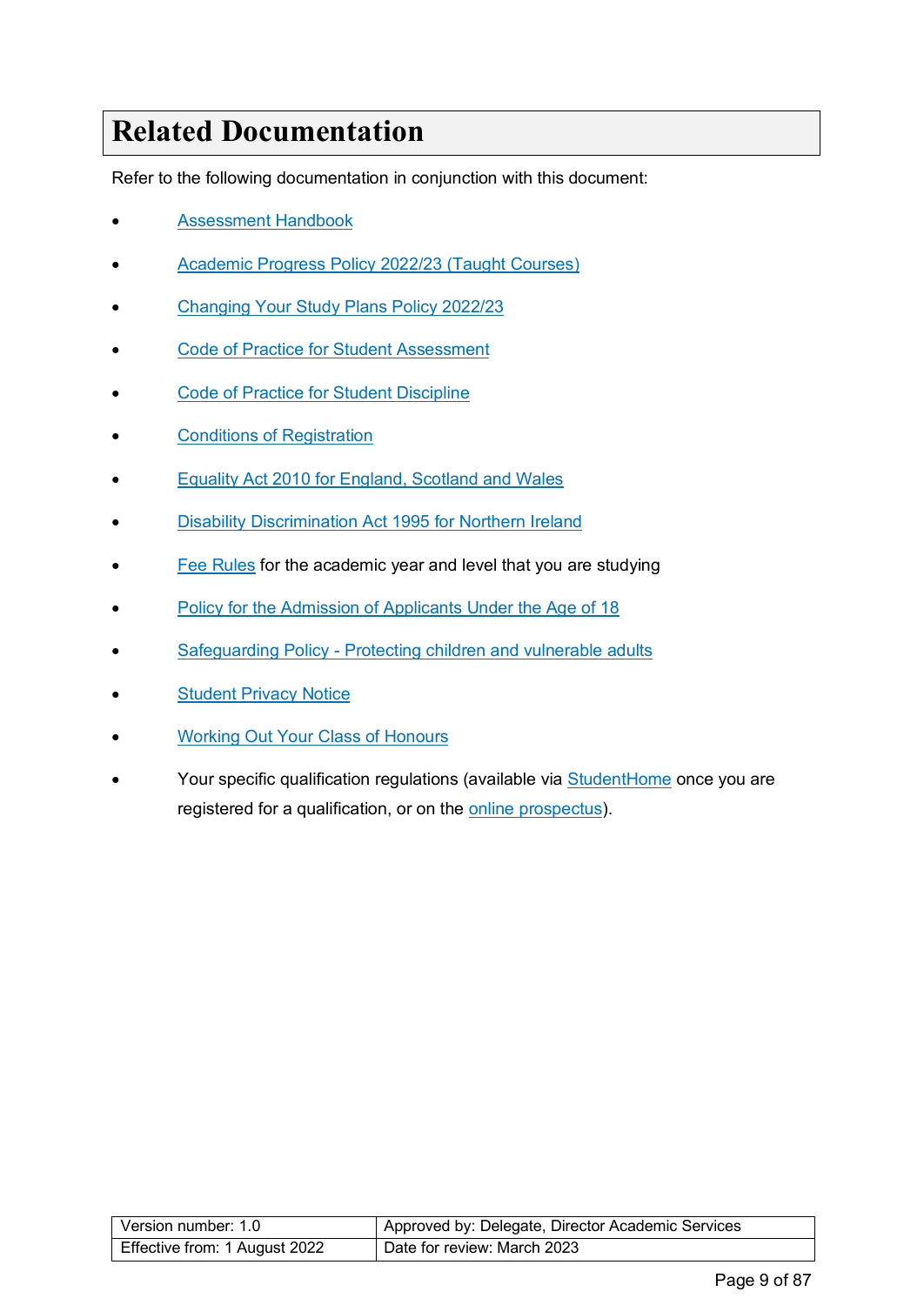# <span id="page-9-0"></span>**The Open University Student Charter Values**

This document aligns with the following [Open University](http://www.open.ac.uk/students/charter/) Student Charter Values:

- 4. We communicate with each other in ways which are clear, relevant, accurate and timely.
- 7. We act ethically and transparently, providing and making use of fair and open means to deal with our concerns and grievances, learning from them.
- 9. As Students, we share the responsibility for learning and make a commitment to study and research using the resources and support services available, upholding the highest standards of academic integrity.
- 10. As staff, we each play our role in enabling high quality learning and advancing knowledge and understanding through research and scholarly activity, ensuring every Student is supported.
- 11. We work to maintain and enhance the standards and reputation of our University recognising the contributions that all members make to its success.

# <span id="page-9-1"></span>**Commitment to Equality, Diversity, and Inclusion at The Open University**

Policies are inclusive of all Open University Students, Learners, Enquirers and Alumni, regardless of age, civil status, dependency or caring status, care experience, disability, family status, gender, gender identity, gender reassignment, marital status, marriage and civil partnerships, membership of the Traveller community, political opinion, pregnancy and maternity, race, religion or belief, socio-economic background, sex, sexual orientation or trades union membership status.

| Version number: 1.0           | Approved by: Delegate, Director Academic Services |
|-------------------------------|---------------------------------------------------|
| Effective from: 1 August 2022 | Date for review: March 2023                       |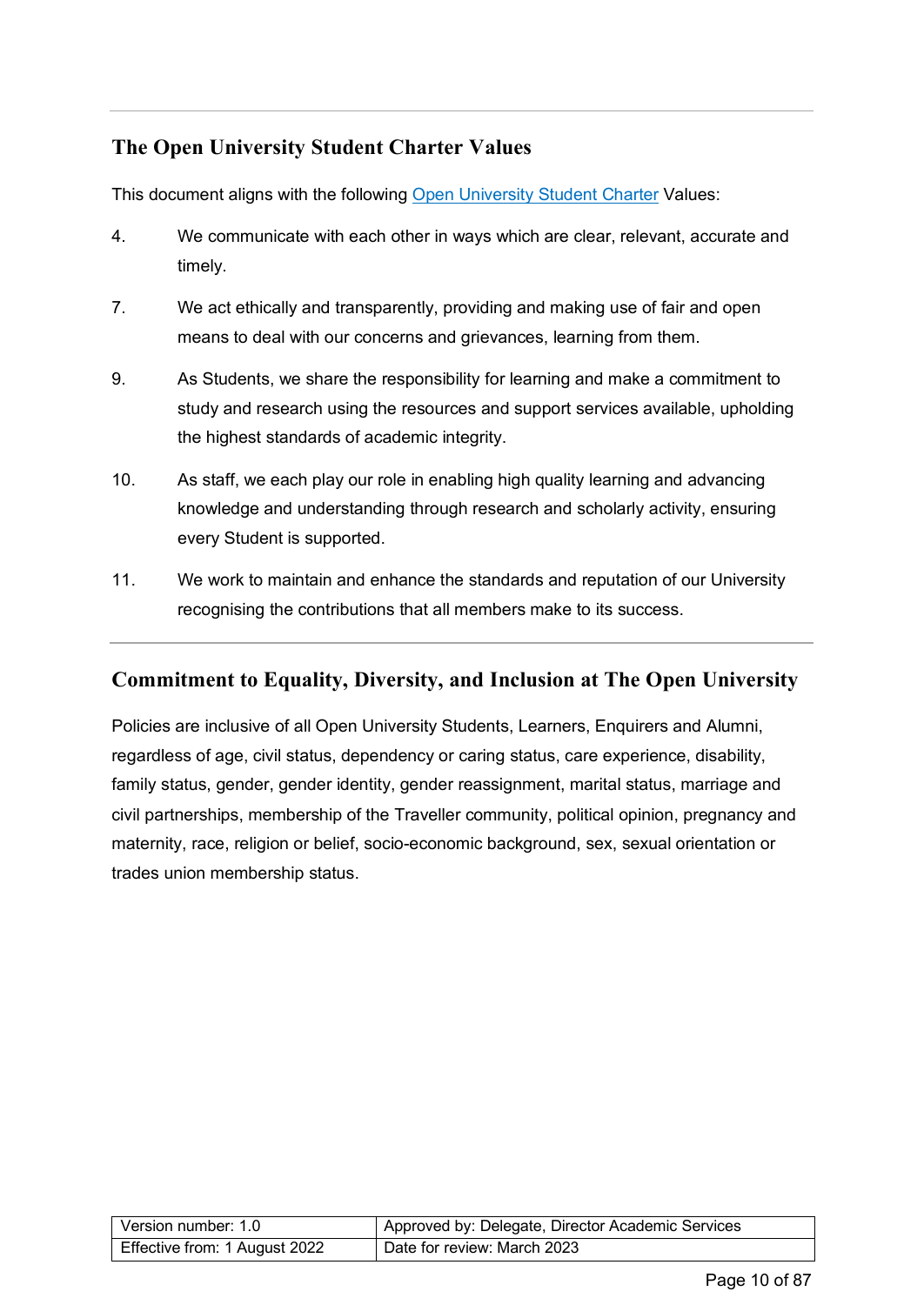# <span id="page-10-0"></span>**Safe Space Reporting**

The Open University is committed to creating a diverse and inclusive environment in which everyone feels safe and is treated with dignity and respect. Unlawful discrimination of any kind across The Open University will not be tolerated. Safe Space Reporting is available through [an online tool](https://report-and-support.open.ac.uk/) through which staff, students, learners and visitors are encouraged to report incidents of assault, bullying, harassment, hate crime, or sexual harassment. It also provides information about what you can do if these incidents happen to you, or to someone you know, and where you can find support.

# <span id="page-10-1"></span>**Introduction**

This document presents the academic regulations which apply to taught courses at The Open University, whether you are studying a module as a standalone course or are studying a registered undergraduate or taught postgraduate qualification.

[Section I](#page-41-2) of this document presents regulations which are specific to registered undergraduate qualifications. [Section J p](#page-64-0)resents regulations which are specific to postgraduate qualifications.

If you are studying for a qualification, or if you intend to study for a qualification, you should also refer to the specific regulations governing that qualification which set out the specific academic requirements that you will have to meet, including any exceptions to the general rules set out in this document. There is a link to those regulations via [StudentHome](https://msds.open.ac.uk/students/) or in the qualification description in our [online prospectus.](http://www.open.ac.uk/)

For specific guidance on how these regulations may relate to your personal circumstances, please contact your Student Support Team via [StudentHome.](https://msds.open.ac.uk/students/)

Unfamiliar terms are explained in a glossary of terms at the end of this document.

| Version number: 1.0           | Approved by: Delegate, Director Academic Services |
|-------------------------------|---------------------------------------------------|
| Effective from: 1 August 2022 | Date for review: March 2023                       |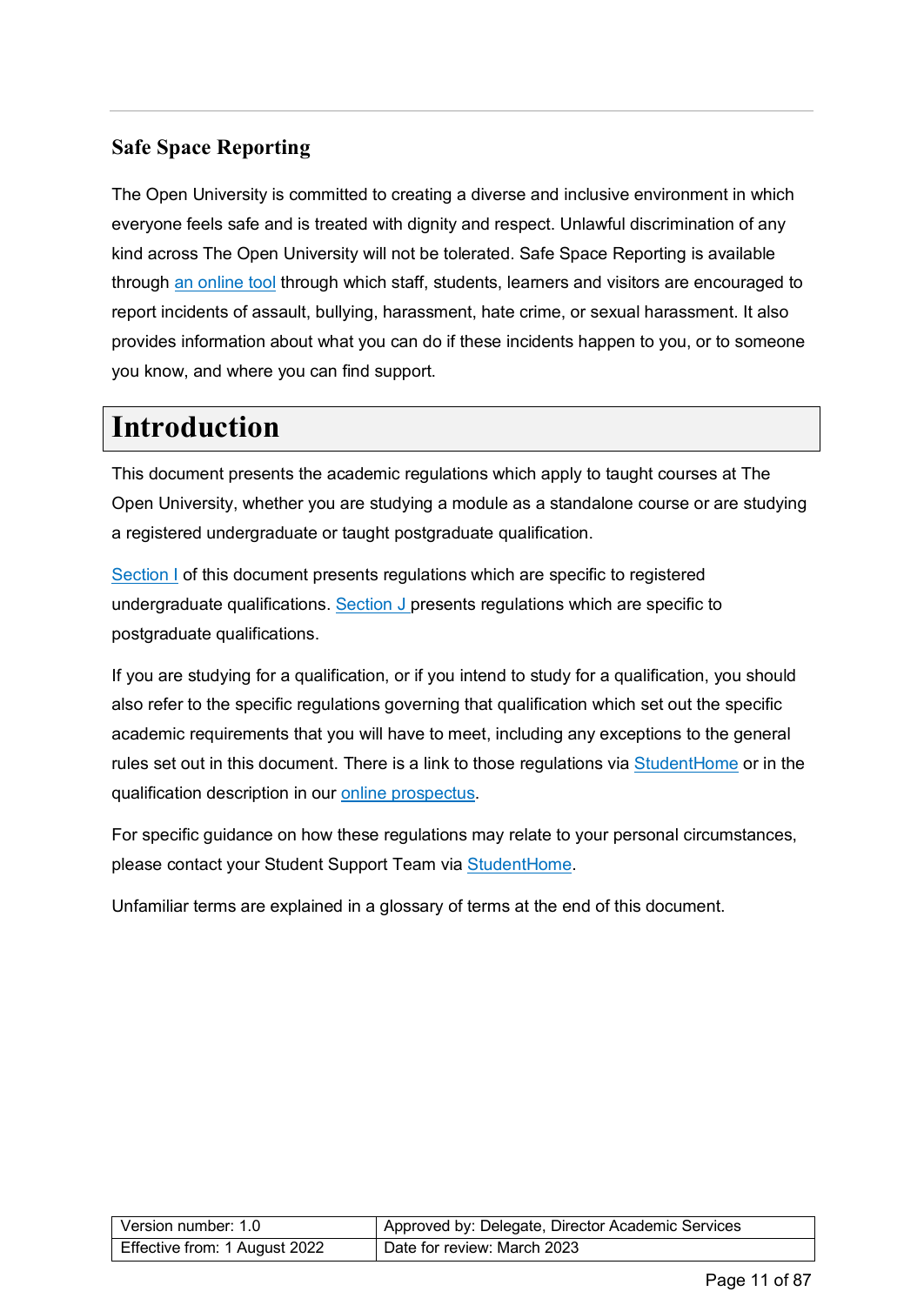# <span id="page-11-0"></span>**Section A: The authority of The Open University to make regulations**

# <span id="page-11-1"></span>**A1 Making academic regulations**

a) The Royal Charter and Statutes of The Open University set out our legal status and powers as a University. They give the Senate authority for academic matters and the power to make regulations and rules regarding Students who are studying a taught course, registration and enrolment of Students, continuation of study, content of studies, teaching or supervision of Students, assessment of Students, award of Open University credit and credit awarded in recognition of prior learning (RPL credit), structure and content of qualifications and the award and classification of a qualification. The Senate may delegate the power to make and vary academic regulations.

# <span id="page-11-2"></span>**A2 Making assessment rules**

a) The Senate sets the rules governing assessment for any module, certificate, diploma, degree or other qualification of The Open University. These are set out in the [Code of Practice for Student Assessment](https://help.open.ac.uk/documents/policies/code-of-practice-student-assessment) and in the assessment handbooks and specific regulations governing individual qualifications.

# <span id="page-11-3"></span>**A3 Language of instruction, teaching, assessment and administration**

a) Unless the Senate says otherwise, or when the Welsh Language Standards Compliance Notice issued under Section 44 of the Welsh Language (Wales) Measure 2011 applies, English will be the language that is used for all materials, assessment and examinations, tuition, residential and online schools, student support, and administration at The Open University.

### <span id="page-11-4"></span>**A4 Communicating regulations**

a) Regulations approved by the Senate will be published on The Open University website.

| Version number: 1.0           | Approved by: Delegate, Director Academic Services |
|-------------------------------|---------------------------------------------------|
| Effective from: 1 August 2022 | Date for review: March 2023                       |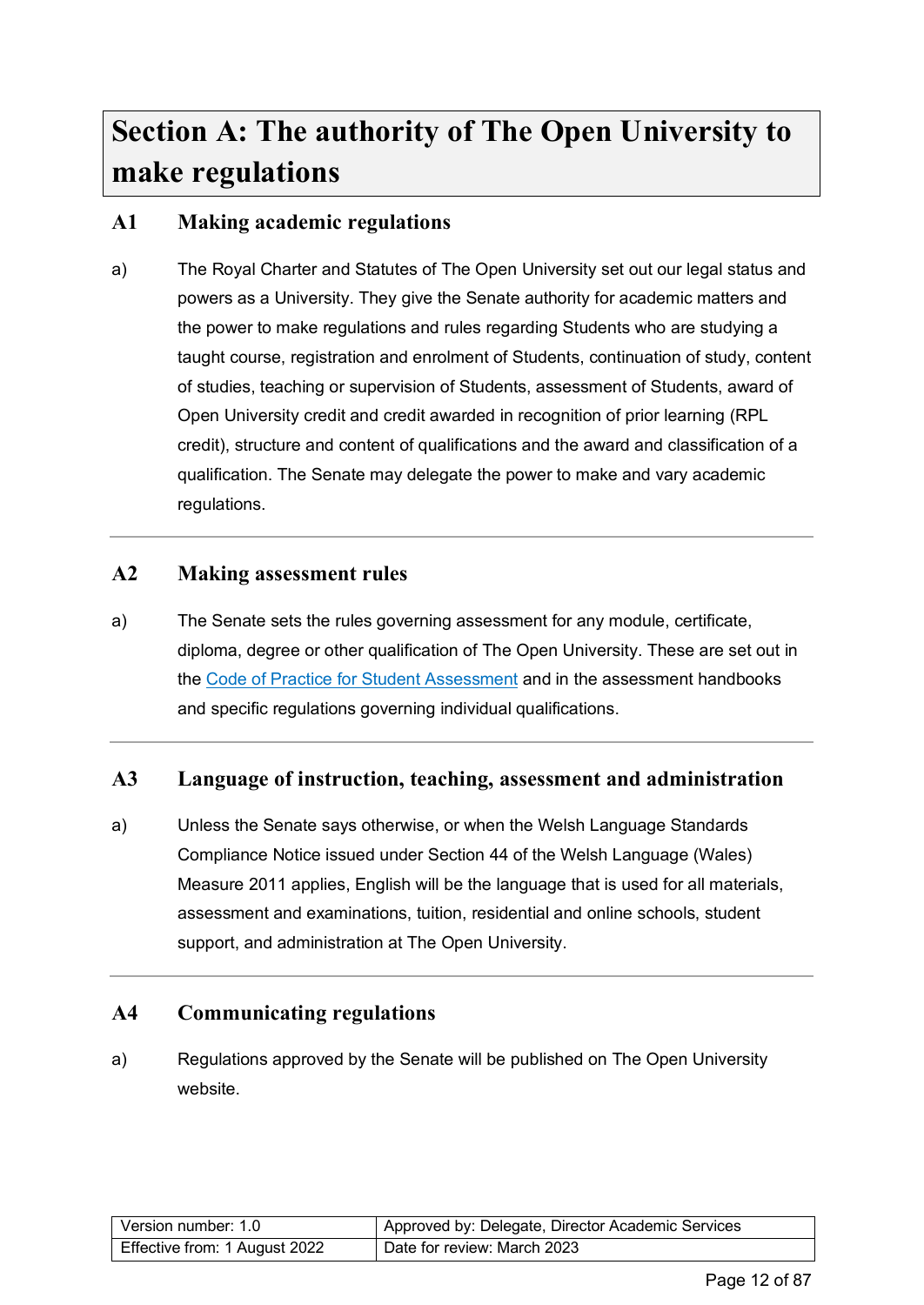# <span id="page-12-0"></span>**Section B: Changes to regulations and curriculum**

### <span id="page-12-1"></span>**B1 Changes to these regulations**

#### <span id="page-12-2"></span>**B1.1 The circumstances when we may make changes**

- a) The Open University provides its Students with the flexibility to study towards qualifications over an extended period of time and it may therefore be necessary or desirable to make changes in the relationship between The Open University and its Students during that time. We may amend rules and regulations or the way in which we apply them, in order to:
	- Improve the experience of Students
	- Ensure the efficient and economic use of Open University resources
	- Comply with changes in legal or regulatory requirements
	- Maintain the reputation, good standing and academic standards of The Open **University**
	- Correct errors or improve clarity and accessibility of regulations
	- Take advantage of new technologies, methods, ideas and opportunities.

#### **B1.2 How changes will be made**

a) Where such changes are to be made, The Open University will follow its rules for governance approval of those changes including, where possible, consultation with Students or their representative bodies.

#### **B1.3 Notice of changes**

a) We will give reasonable notice of changes to the regulations and rules, and the date they take effect.

| Version number: 1.0           | Approved by: Delegate, Director Academic Services |
|-------------------------------|---------------------------------------------------|
| Effective from: 1 August 2022 | Date for review: March 2023                       |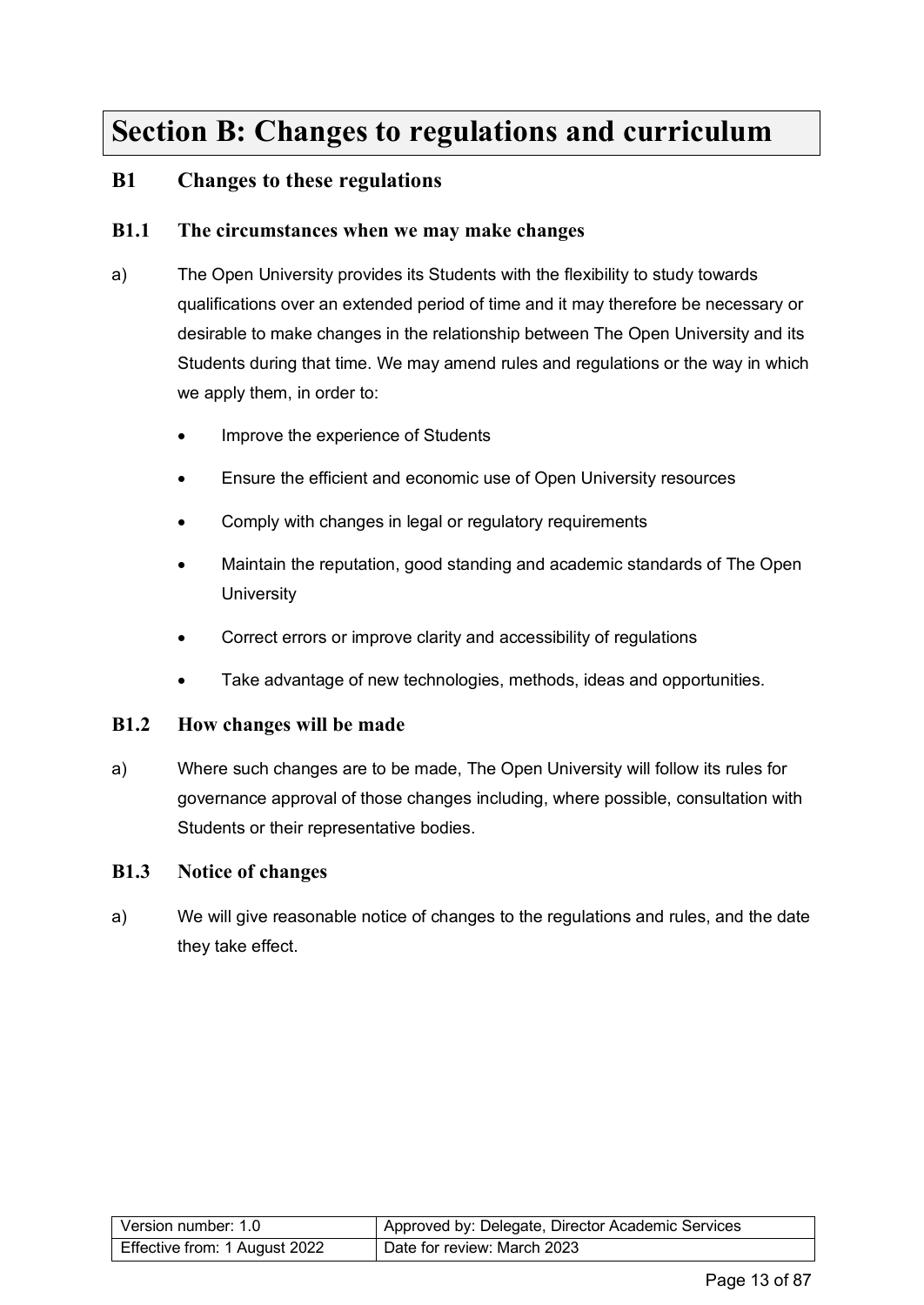# <span id="page-13-0"></span>**B2 Changes to Open University curriculum and qualifications**

#### **B2.1 Changes to Modules**

- a) We will not normally make changes to a module for Students who are enrolled or registered on that module.
- b) A change to a module on which you are enrolled or registered will normally only be made if it is required immediately in order to correct a significant error or omission, as the result of a legal or regulatory requirement or in order to meet the requirements of a validating or accrediting body.
- c) Where a change is made to a module on which you are enrolled or registered you will be given as much notice as possible of the change and, if there is any detriment to you as a result of the change, the opportunity to withdraw from that module without penalty.
- d) Modules that are not yet open for registration may be changed or withdrawn at short notice.

#### **B2.2 Changes to Qualifications**

- a) Availability of modules
	- (i) At the time you register for or declare your qualification, the qualification information in our online prospectus will set out which modules are available to count towards your qualification, and the minimum period for which those modules will continue to be available to study.
	- (ii) If you have not completed your qualification during the time that those modules are available, we will continue to make available sufficient academically appropriate modules to enable you to complete your qualification, subject to any notice given of a change to the structure or study requirements of that qualification or for its withdrawal.

| Version number: 1.0           | Approved by: Delegate, Director Academic Services |
|-------------------------------|---------------------------------------------------|
| Effective from: 1 August 2022 | Date for review: March 2023                       |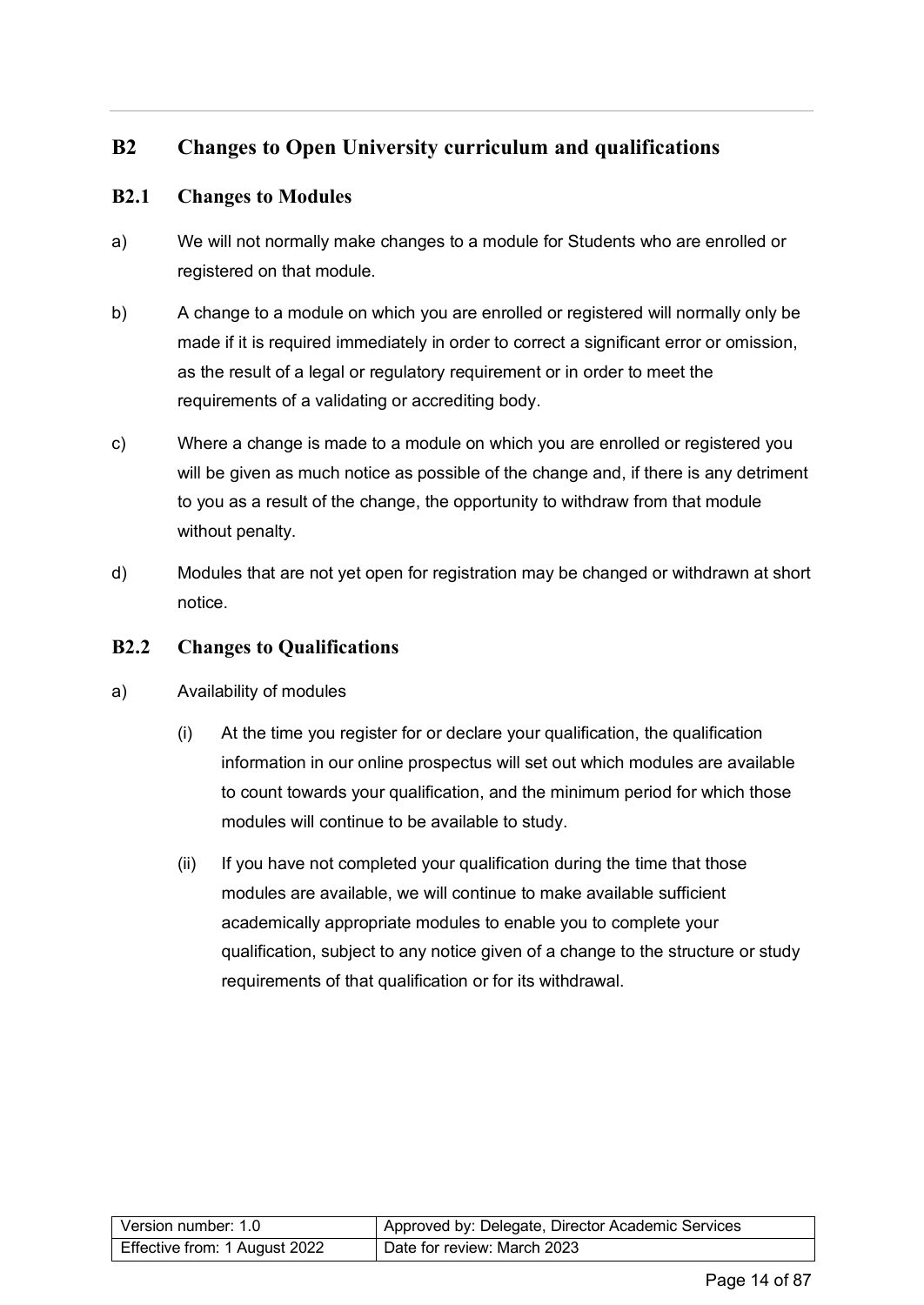- (iii) The Open University continually seeks to enhance its Students' experience and ensure that courses remain valid, relevant and current. The modules that are available in future will reflect those aims and may therefore not include the same subject content, teaching or assessment methods as the modules available at the commencement of your qualification. Modules that are not yet open for enrolment may also be amended in any of the circumstances listed in [Clause B1.1.](#page-12-2)
- b) Changes in the structure or study requirements of a qualification
	- (i) In line with the aim to enhance Students' experience and ensure that courses remain valid, relevant and current, and in any of the circumstances listed in [Clause B1.1,](#page-12-2) we may make changes to the structure of our qualifications. These may include the balance between core, options and free choice modules; the balance between coursework, examination, and other forms of assessment; the order of study and rules for progression through the qualification; and the requirements for attendance at or participation in specified learning activities.
	- (ii) If such changes are made, you will be given the option to continue your studies under the new structure or to carry on under the original structure, subject to the teach-out arrangements set out in any notice given.
	- (iii) If you continue your studies under the new structure, you will be able to count any credit you have already been awarded, or that you are currently studying for, towards your qualification.
	- (iv) If you choose to carry on with the original structure, you may be given notice that there is a teach-out arrangement. This will mean you have a reduced time limit for completion of the qualification or a component of that qualification. Except in the circumstances set out (v), the minimum notice period that we will give you will be sufficient for you to complete the component or qualification at a study intensity of half of the full-time equivalent (FTE) rate, assuming that you do not defer or fail any module, or take any study break.

| Version number: 1.0           | Approved by: Delegate, Director Academic Services |
|-------------------------------|---------------------------------------------------|
| Effective from: 1 August 2022 | Date for review: March 2023                       |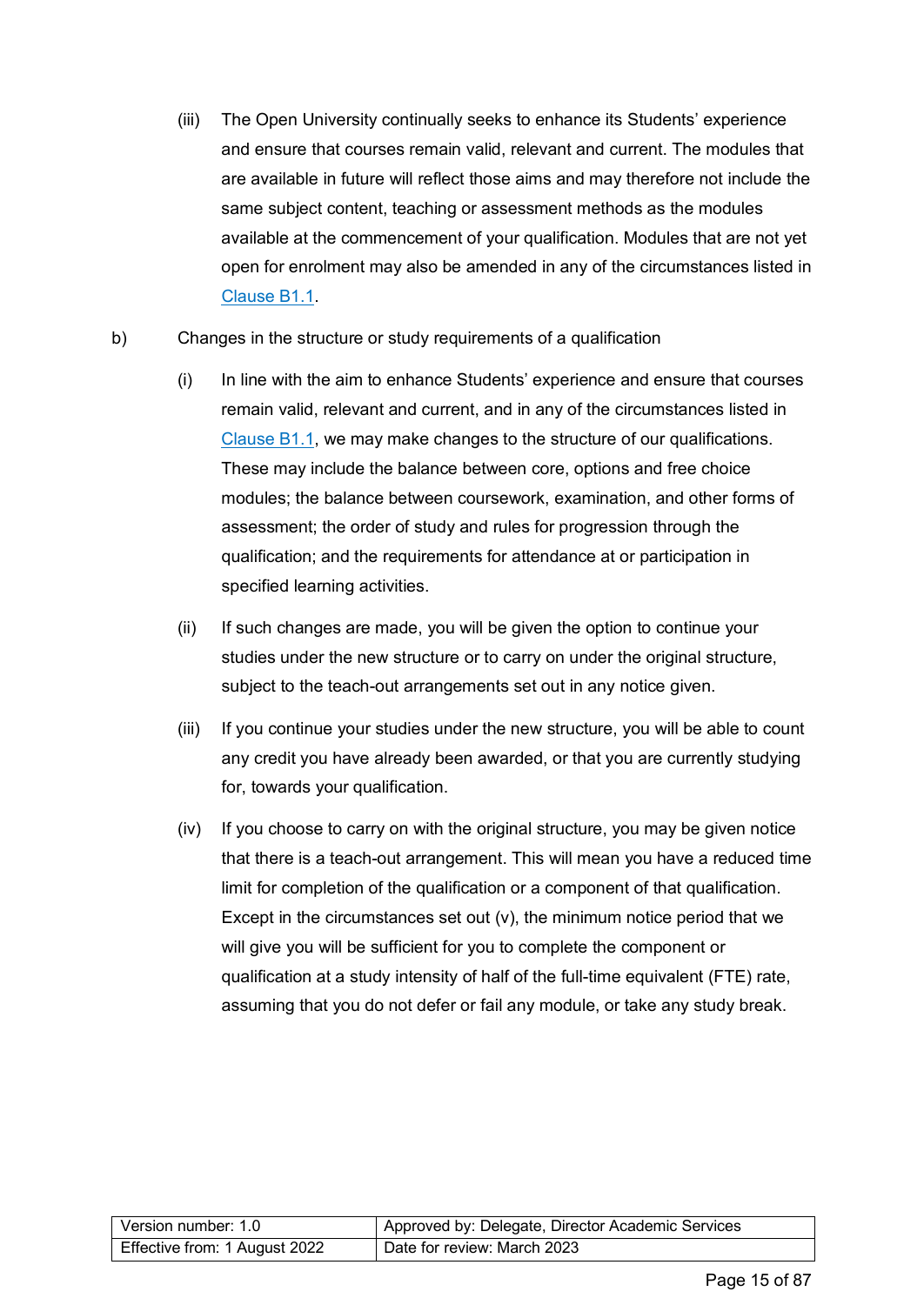- (v) The notice period set out in (iv) may be reduced if it is necessary to comply with the requirements of a professional, statutory or regulatory body or of any other body that accredits or validates the qualification.
- (vi) If you are unable to complete your qualification within the notice period, you will have access to information, advice and guidance to help you move to a similar qualification under the new structure, to a related qualification or, if you are an undergraduate Student, to a qualification under The Open Programme.
- c) Changes in the classification scheme of a qualification
	- (i) If a previously unclassified qualification introduces a classification scheme, this will take effect to all awards where the conferral date follows the introduction of the scheme, regardless of the date of completion or qualification date.
	- (ii) If an existing classification scheme is amended and there is no possible detriment to any Student as a result of the change, the amendment will take effect on all awards where the conferral date follows the amendment, regardless of the date of completion or the qualification date.
	- (iii) If an existing classification scheme is amended to include additional requirements, the new requirements will only apply to Students who register for or declare the qualification after the new scheme is published. Continuing Students will be classified under the existing scheme. Where this applies, details will be in the specific qualification regulations.

| Version number: 1.0           | Approved by: Delegate, Director Academic Services |
|-------------------------------|---------------------------------------------------|
| Effective from: 1 August 2022 | Date for review: March 2023                       |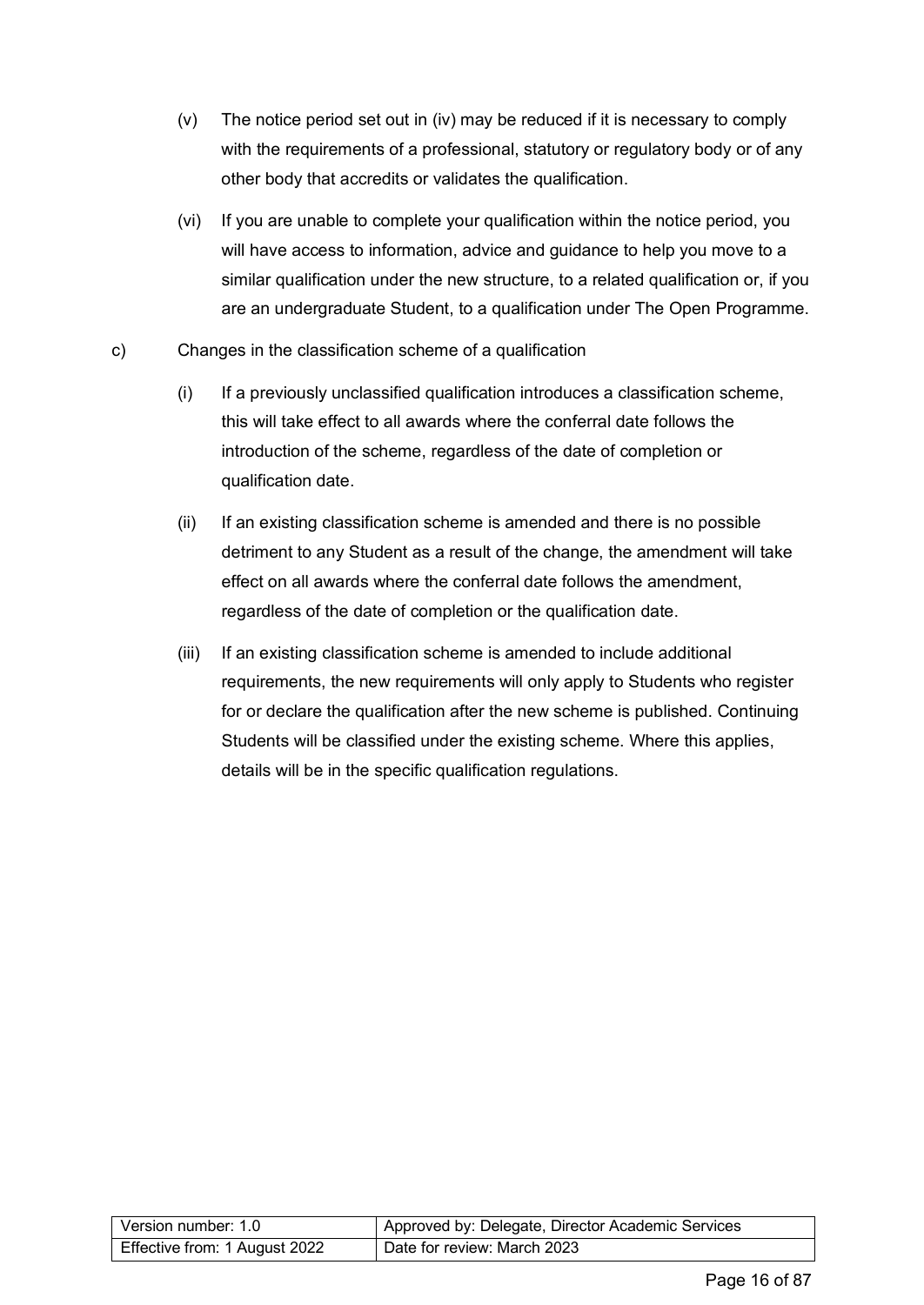#### **B2.3 Withdrawal of Qualifications**

- a) In line with our aim to ensure that courses remain valid, relevant and current, we may withdraw qualifications that cease to meet those requirements. We may also withdraw a qualification if it has become uneconomic to continue to offer that qualification or its constituent modules, or if there is a strategic decision to change the curriculum or how it is delivered.
- b) If you are registered for or have declared a qualification and we have decided to withdraw that qualification, you will be given notice of the withdrawal of that qualification and a reasonable opportunity to complete your study for it in a teachout arrangement before it is withdrawn, subject to the continued availability of the required modules. If the period for withdrawal is shorter than that of the qualification time limit, then the withdrawal date will override the qualification time limit.
- c) Except in the circumstances set out in d), the minimum notice period that we will give you will be sufficient for you to complete the qualification at a study intensity of half of the full-time equivalent (FTE) rate, assuming that you do not defer or fail any module or take any study break.
- d) The notice period set out in c) may be reduced if it is necessary to comply with the requirements of a professional, statutory or regulatory body or of any other body that accredits or validates the qualification for the change to be made in a shorter period of time.
- e) If you are unable to complete your qualification within the notice period, you will have access to information, advice and guidance to help you move to a related qualification or, if you are an undergraduate Student, to an equivalent qualification under The Open Programme.
- f) You will normally be permitted to complete your qualification up to 12 months after the published withdrawal date if you are awarded credit as a result of a resit or resubmission of your final module(s), or a retake at the earliest opportunity if your final module does not provide a resit/resubmission opportunity.

| Version number: 1.0           | Approved by: Delegate, Director Academic Services |
|-------------------------------|---------------------------------------------------|
| Effective from: 1 August 2022 | Date for review: March 2023                       |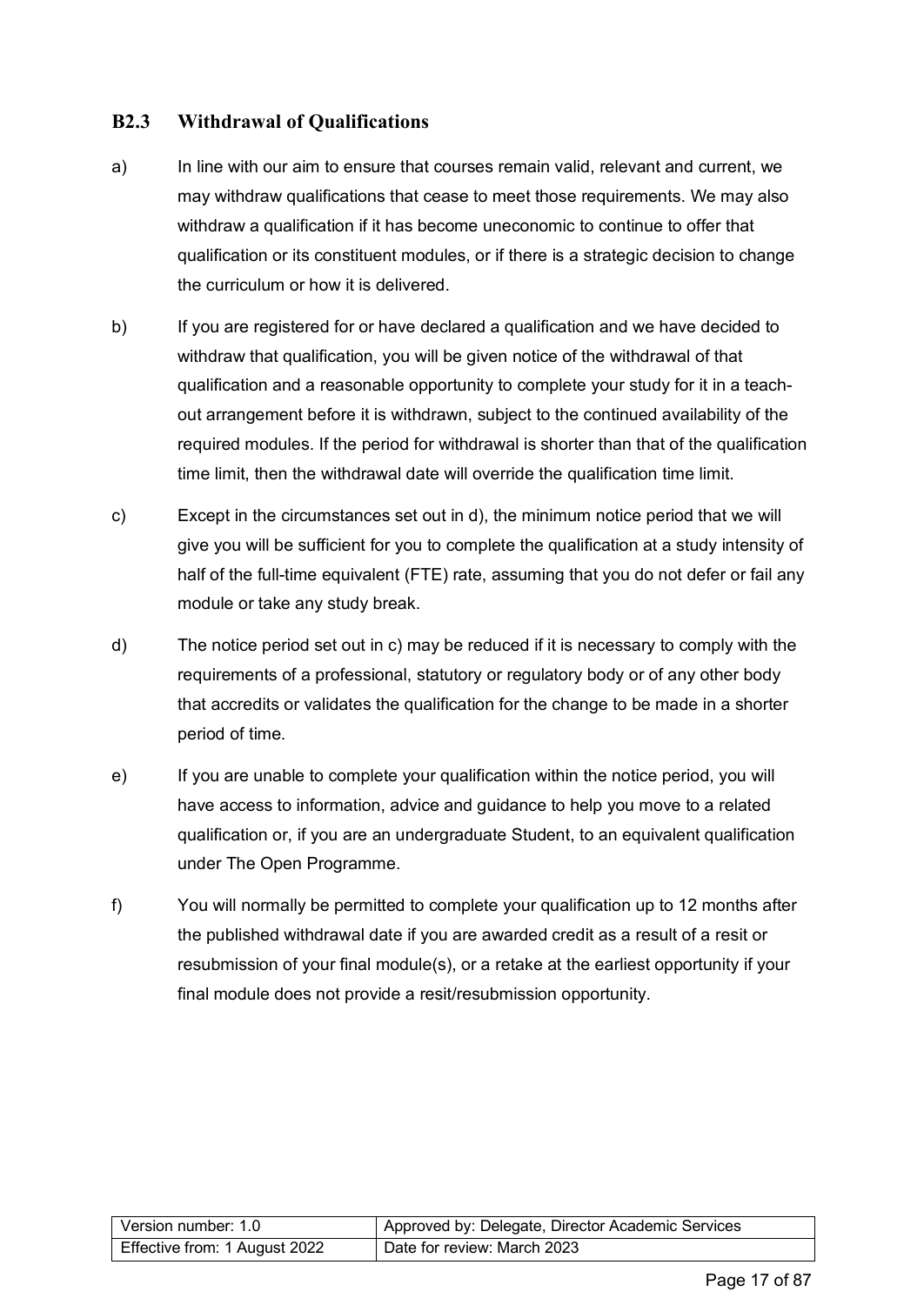# <span id="page-17-0"></span>**Section C: Becoming a Student of The Open University**

# <span id="page-17-1"></span>**C1 Requirement for registration**

a) In order to be registered as an Open University Student and to study an Open University taught course, you must either register for a module on a standalone basis or register for a qualification and enrol onto a module as part of that qualification.

# <span id="page-17-2"></span>**C2 What you have to do to register**

### **C2.1 Eligibility to register**

a) You may register as a Student if you are eligible to do so under the requirements in C4.

#### **C2.2 Provision of information**

a) You must provide us with any information we ask you for and that is reasonable for us to know, in order to establish your eligibility to register. Any information you provide must be accurate and not omit anything which might result in The Open University being misled as to your eligibility. Your information will only be used for the purposes set out in our [Student Privacy Notice.](https://help.open.ac.uk/documents/policies/privacy-notice)

#### **C2.3 Registration Procedure and Conditions of Registration**

a) You must follow the registration procedure set out in our online and print prospectuses, and agree to our [Conditions of Registration.](https://help.open.ac.uk/documents/policies/conditions-of-registration)

| Version number: 1.0           | Approved by: Delegate, Director Academic Services |
|-------------------------------|---------------------------------------------------|
| Effective from: 1 August 2022 | Date for review: March 2023                       |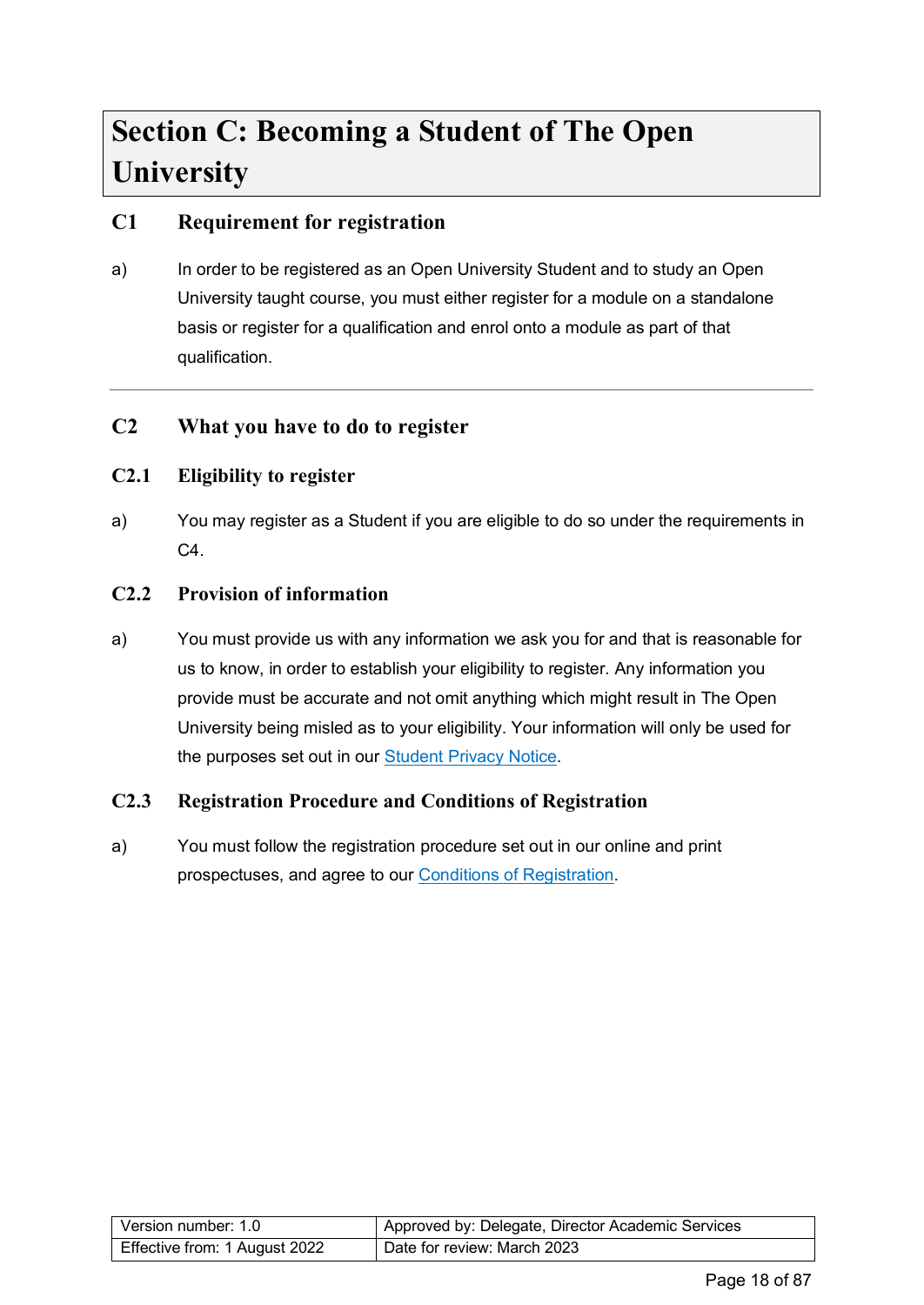#### **C2.4 Fees and other charges**

- a) Details of the applicable fees and other charges are set out in our online prospectus. We will tell you when you register how much you have to pay and how you should pay it.
- b) You must pay or agree to pay any fees and other charges that are due as set out in our [Fee Rules.](https://help.open.ac.uk/documents/policies/fee-rules) The Fee Rules also set out the circumstances in which fees and other charges may be amended.
- c) If you do not pay your tuition fees or any other charges when they become due, we may refuse or cancel your registration, as per Clauses B4.1 and E4.1 in the [Conditions of Registration.](https://help.open.ac.uk/documents/policies/conditions-of-registration)

# <span id="page-18-0"></span>**C3 Effect of registration**

#### **C3.1 Entitlement to study**

a) As a Student registered or enrolled on a module, you are entitled to the material, tuition and assessment for that module.

#### **C3.2 Entitlement to award of credit and qualifications**

a) You will only be awarded credit for a module for which you are registered or enrolled upon successful completion of the academic requirements for that module. You may count the credit from modules that you have completed successfully towards an Open University qualification, subject to the rules set out in these regulations and in your specific qualification regulations.

#### **C3.3 Exceptional circumstances**

a) We will take all reasonable steps to provide the educational services that you have registered or enrolled to receive. However, there may be circumstances outside of our control where we are unable to provide those services in full or in part. In some cases, we may have to postpone, re-locate, re-structure or cancel tutorials, forums, day schools, residential or online schools and other teaching sessions, assessments or examinations.

| Version number: 1.0           | Approved by: Delegate, Director Academic Services |
|-------------------------------|---------------------------------------------------|
| Effective from: 1 August 2022 | Date for review: March 2023                       |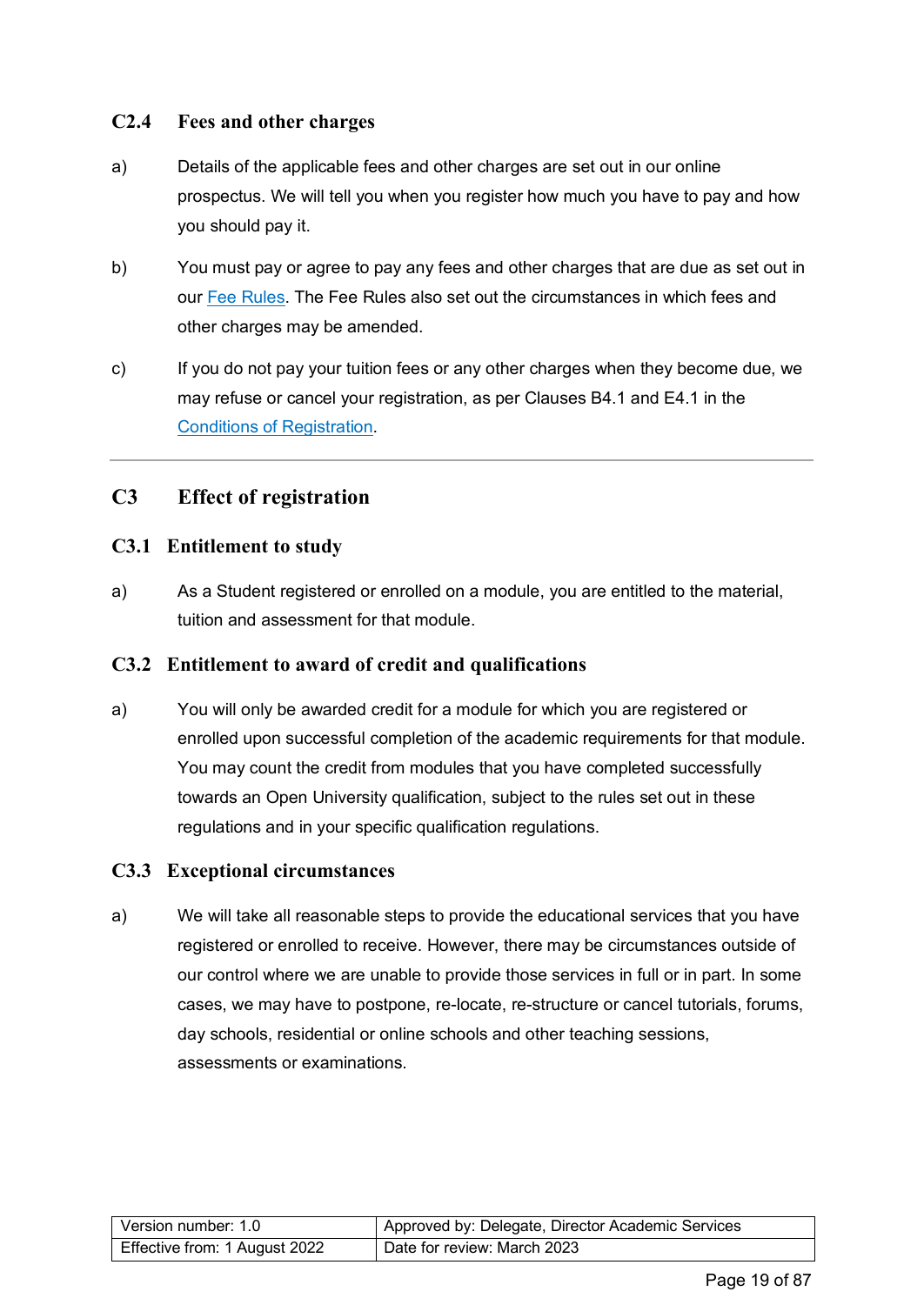b) These circumstances may include fire, flood, pandemic, terrorist acts, industrial disputes, short notice absence of teaching or other staff, short notice unavailability of premises, facilities or materials. Where those, or similar circumstances arise, we will minimise disruption so far as we are reasonably able and, wherever practicable, will provide you with reasonable alternative arrangements to continue with your studies. We will make all reasonable efforts to inform you of any such changes as early as possible.

# <span id="page-19-0"></span>**C4 Requirements for registration and/or enrolment**

#### <span id="page-19-1"></span>**C4.1 General Requirements**

#### **C4.1.1 Residence**

- a) You must be ordinarily resident in the European Union or in a country in which we allow registration for your chosen module or qualification.
- b) If you are not resident in the European Union and you want to declare a qualification intention or register for a qualification, you may only do so if sufficient modules are available for registration or enrolment in the country in which you are resident. Please consult the online prospectus for the country in which you are resident to find this information.
- **C4.1.2 Age**
- a) You must normally be 16 or over at the start of the module for which you want to register or enrol. If you will be over 16 but under 18 at the start of the module for which you want to register or enrol, there are some additional requirements for registration and enrolment. In exceptional circumstances, Students under the age of 16 may be permitted to study with us.
- b) See our [Policy for the admission of applicants under the age of 18](https://help.open.ac.uk/documents/policies/admission-of-applicants-under-the-age-18) for further information on this subject.

#### **C4.1.3 Study restrictions**

a) You cannot register or enrol for modules which exceed the study restrictions set out in [Section D2.](#page-21-3)

| Version number: 1.0           | Approved by: Delegate, Director Academic Services |
|-------------------------------|---------------------------------------------------|
| Effective from: 1 August 2022 | Date for review: March 2023                       |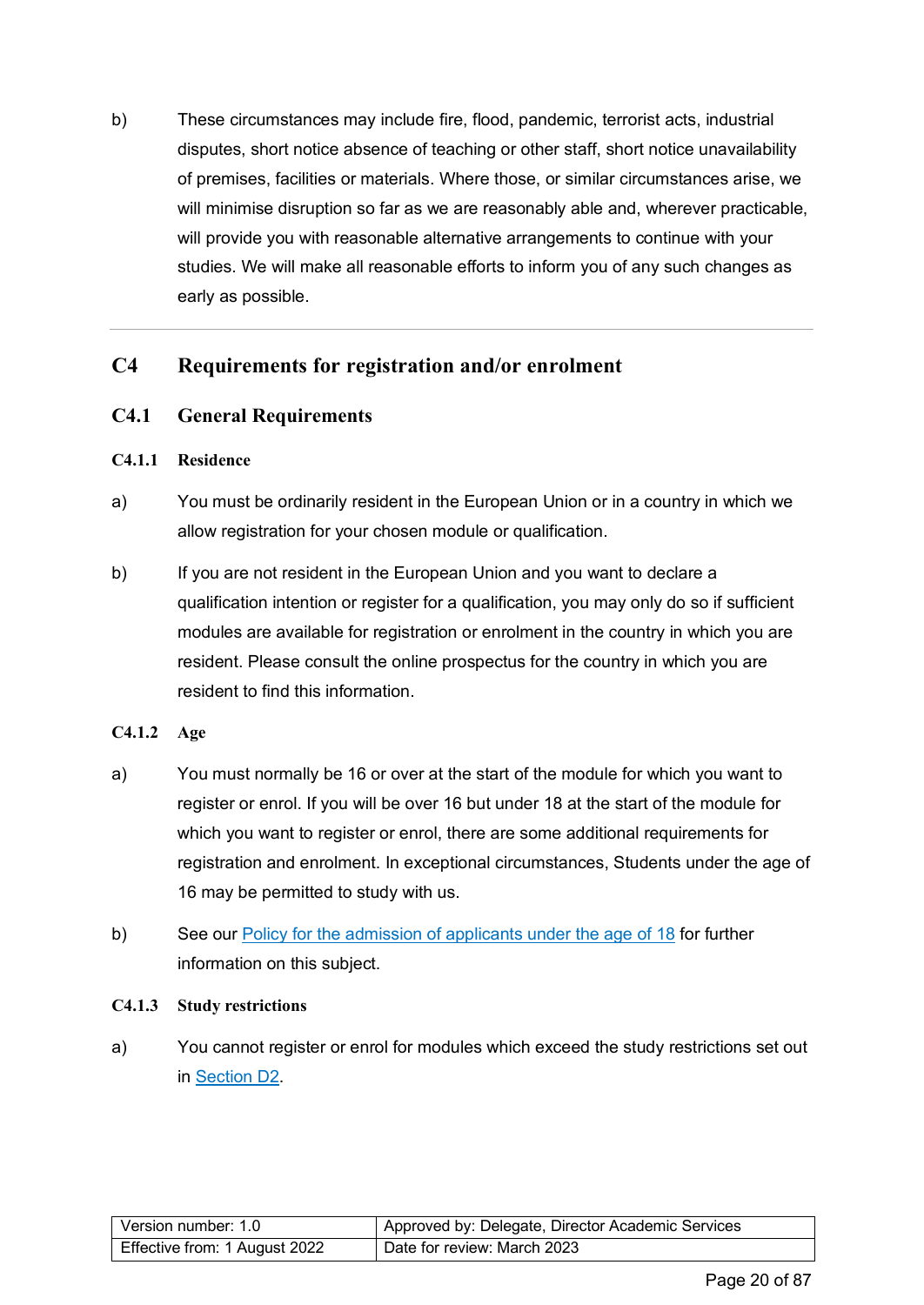#### **C4.1.4 Suspension**

a) You cannot register or enrol while you are suspended or temporarily expelled from The Open University under the provisions of the [Code of Practice for Student](https://help.open.ac.uk/documents/policies/code-of-practice-student-discipline)  [Discipline.](https://help.open.ac.uk/documents/policies/code-of-practice-student-discipline)

#### **C4.1.5 Expulsion**

a) You cannot register or enrol if you are permanently expelled from The Open University under the provisions of the [Code of Practice for Student Discipline.](https://help.open.ac.uk/documents/policies/code-of-practice-student-discipline)

#### **C4.1.6 Health, Safety, Safeguarding and Equality**

- a) We may apply conditions to your registration or enrolment or refuse it entirely if, in our opinion, it is reasonably necessary to do so in line with our duties:
	- (i) to protect the health and safety of Students, staff, contractors and members of the public
	- (ii) with respect to the safeguarding of young persons or vulnerable adults, in line with our Safeguarding Policy – [Protecting children and vulnerable adults](https://help.open.ac.uk/documents/policies/ensuring-the-safety-of-children-and-vulnerable-protected-adults)
	- (iii) to comply with our obligations under the Equality Act 2010 in England, Scotland and Wales, the Disability Discrimination Act 1995 for Northern Ireland, or any other statutory duty or obligation, and
	- (iv) any order of a court or other authorised body made for the protection of the public, any section of the public or any individual.

### **C4.2 Academic, Vocational and Professional Requirements for Registration**

- a) Registration for any qualification, declaration of any qualification or registration or enrolment for any module, may be subject to academic, professional or vocational requirements. For example, you may have to confirm that you have undertaken a specified diagnostic or preparatory activity, hold a satisfactory Disclosure and Barring Service (or equivalent) record, or be fit to practise a specified profession.
- b) Any conditions decided upon by the Senate under this regulation will be set out in the relevant online prospectus or specific qualification regulations, as appropriate. Any additional vocational and professional requirements may be set out by your funding provider, if relevant.

| Version number: 1.0           | Approved by: Delegate, Director Academic Services |
|-------------------------------|---------------------------------------------------|
| Effective from: 1 August 2022 | Date for review: March 2023                       |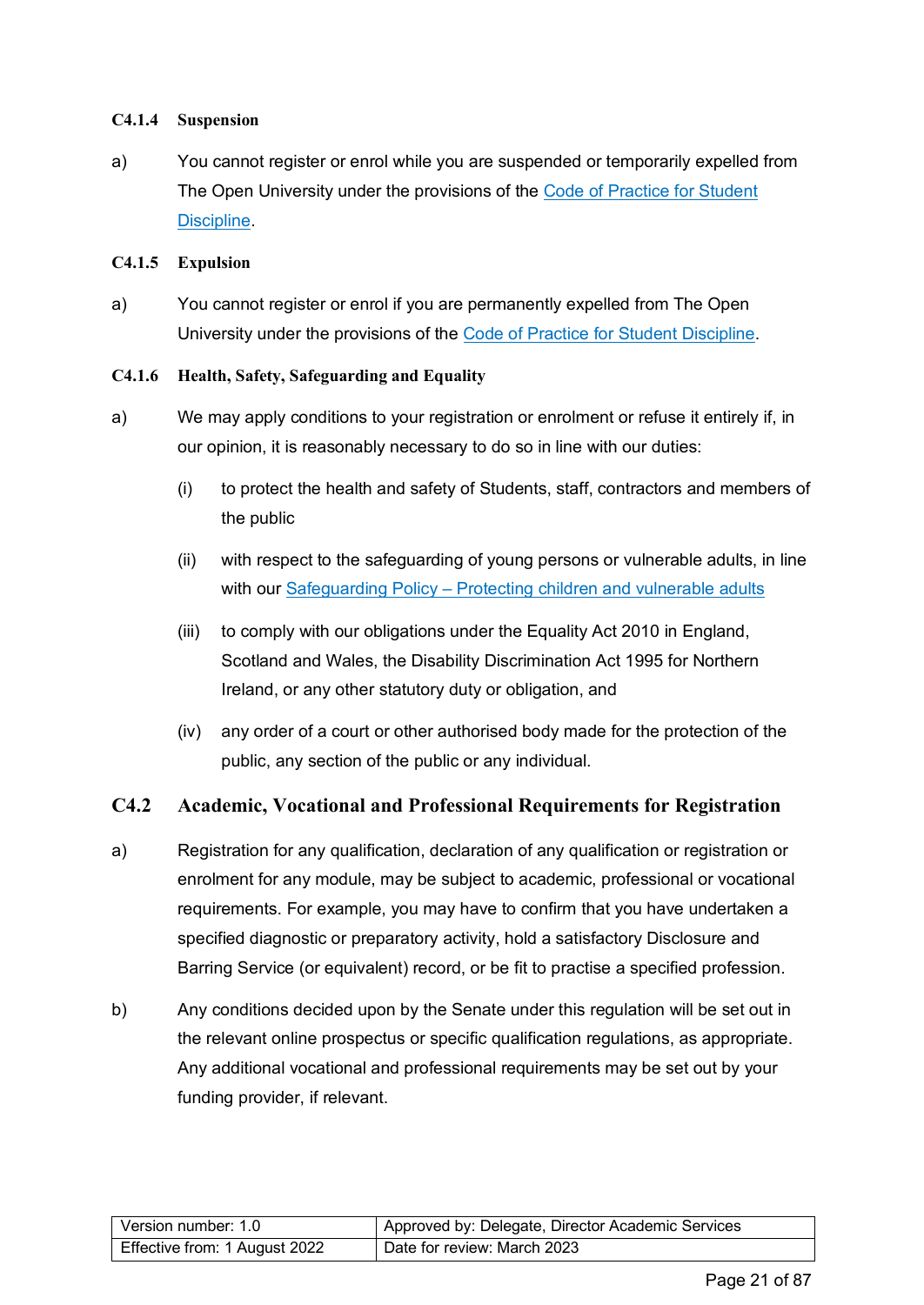# <span id="page-21-0"></span>**Section D: Module registration or enrolment**

# <span id="page-21-1"></span>**D1 Options for module registration or enrolment**

#### **D1.1 Module registration**

a) You may register to study a module as a standalone course (if available) or as a part of a declared postgraduate qualification.

#### **D1.2 Module enrolment**

a) If you have registered for a qualification, you may enrol for modules within that qualification provided you have met any eligibility requirements in the online prospectus and specific qualification regulations.

### <span id="page-21-2"></span>**D2 Study restrictions**

#### <span id="page-21-3"></span>**D2.1 Study restrictions for academic reasons**

- a) At any one time, you must not register or enrol to study modules that are worth a total of more than 120 credits, unless prior approval has been given under the exceptional criteria set out in D2.3. We refer to study within this limit as new study, even if you are repeating study of a module you have previously failed. The 120 credit limit excludes credit for standalone residential school modules, postponed examinations, and examination resits and resubmissions.
- b) You will not be eligible to register or enrol for another module unless you have made sufficient academic progress in your previous undergraduate studies. The rules and procedures for determining your eligibility for further study are set out in the [Academic Progress Policy](https://help.open.ac.uk/documents/policies/academic-progress-policy) 2020/21 (Taught Courses).

| Version number: 1.0           | Approved by: Delegate, Director Academic Services |  |  |  |
|-------------------------------|---------------------------------------------------|--|--|--|
| Effective from: 1 August 2022 | Date for review: March 2023                       |  |  |  |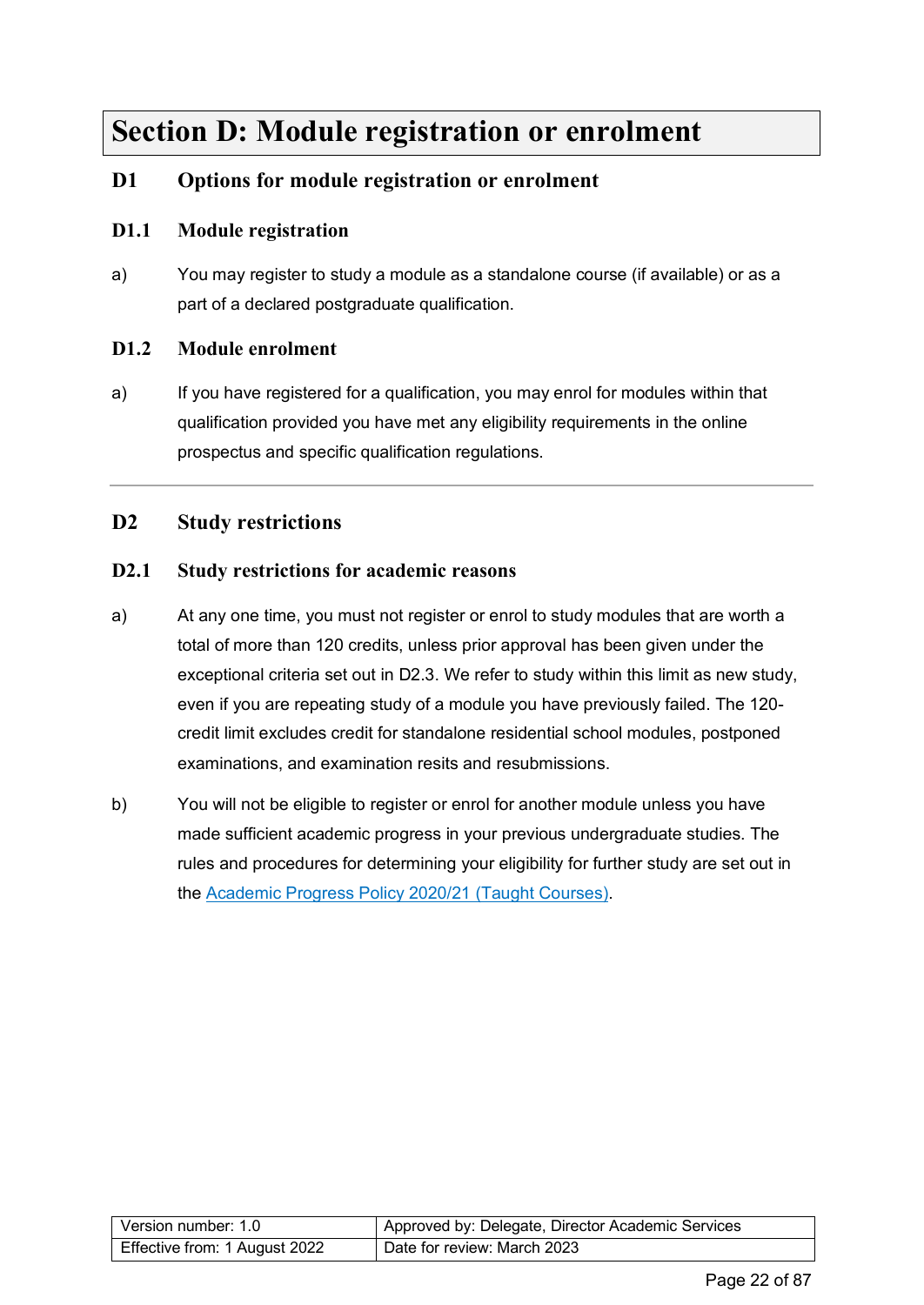#### **D2.2 Additional study restrictions for undergraduate Students in England only**

- a) If you are a Student in England and under The Open University [Fee Rules,](https://help.open.ac.uk/documents/policies/fee-rules) you are liable to pay the Standard Fee, you will not be permitted to register or enrol to study undergraduate modules where the total fees payable will exceed the maximum amount we are permitted to charge in one Seasonal Academic Year. In effect, this limits your study to 120 credits in any one Seasonal Academic Year. See Section D1 of the [Fee Rules \(Undergraduate\)](https://help.open.ac.uk/documents/policies/fee-rules) for more information.
- b) If you defer your study of a module, the fee payable for that module will be treated as falling within the academic year in which study of that module commenced. If any additional fee is payable when you resume study of the module, the additional fee will be treated as falling within the academic year in which study resumes.

#### **D2.3 Criteria for approval of exceptions to academic study restrictions**

- a) If you are not subject to the additional study restrictions for undergraduate Students in England, you may apply for approval to exceed the limit of 120 credits of new study. You will need to provide a written statement showing evidence of recent successful experience of Higher Education study at The Open University or elsewhere, previous successful completion of more than one module at the same time and a study plan that demonstrates the commitment and ability to study the chosen range of modules. You will also need to demonstrate one of the following criteria:
	- (i) After taking into account all credit you have already been awarded towards a registered or declared qualification, it is only possible to complete that qualification within the study time limits specified in the Academic Regulations or the specific qualification regulations, by studying more than 120 credits at once.
	- (ii) Specific time restraints arising from your personal circumstances mean you need to study more than 120 credits at once. Supporting evidence of the personal circumstances and the need to study must be supplied.
	- (iii) The need to study more than 120 credits is due to maladministration by The Open University.

| Version number: 1.0           | Approved by: Delegate, Director Academic Services |  |  |  |
|-------------------------------|---------------------------------------------------|--|--|--|
| Effective from: 1 August 2022 | Date for review: March 2023                       |  |  |  |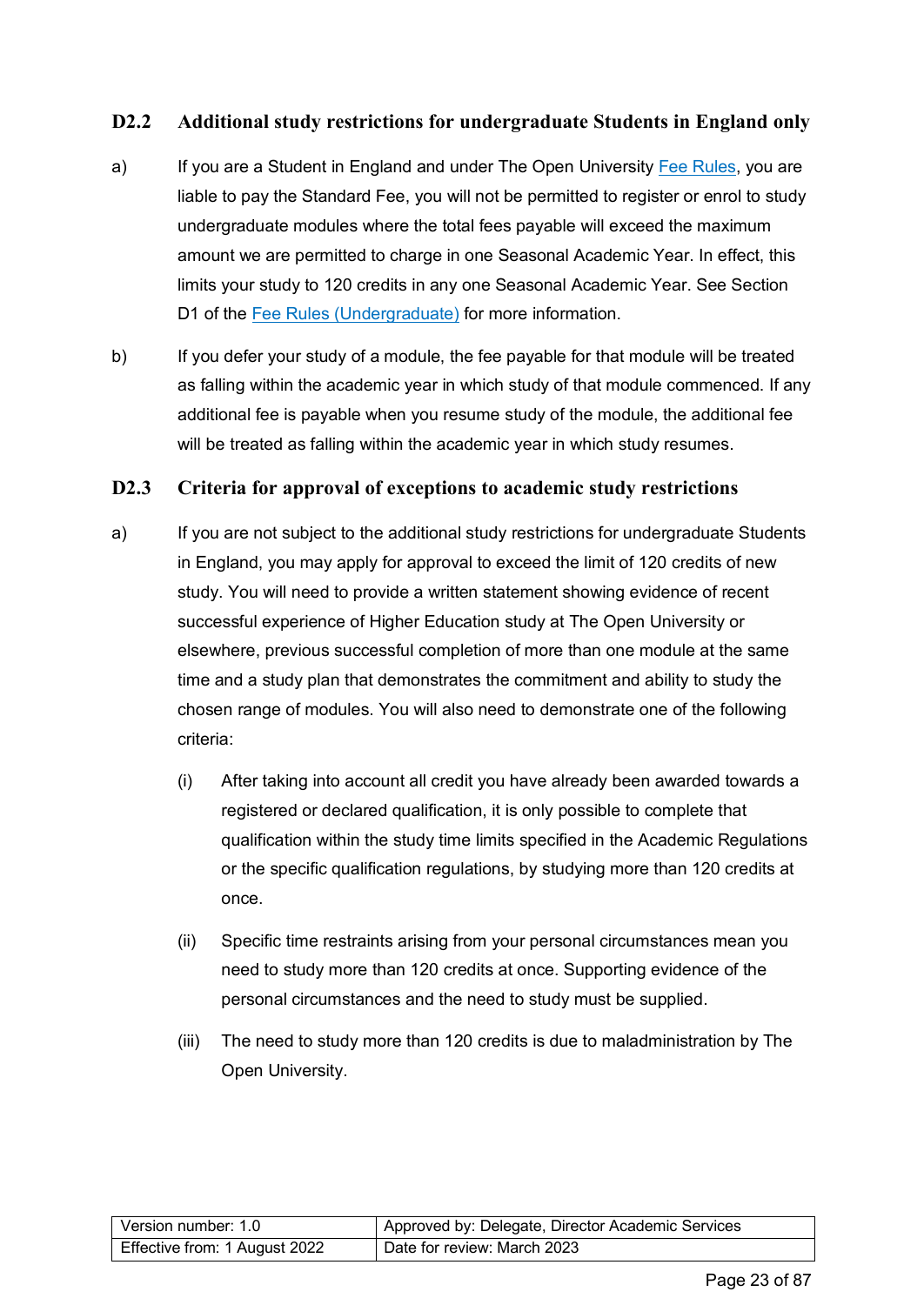# <span id="page-23-0"></span>**D3 Modules with pre-requisite or co-requisite requirements**

### **D3.1 The pre-requisite or co-requisite requirement**

- a) Some modules, referred to as principal modules, have pre-requisite requirements. This means that you can only study them if you have completed another specified module first. Other principal modules have co-requisite requirements, which means that you can only study them if you have studied another specified module ('the corequisite module') either prior to the start of the principal module or at the same time as the principal module.
- b) In order to study the principal module, you must either:
	- (i) (for pre-requisite modules) have been awarded credit for the pre-requisite module before the start date of the principal module; or have completed study of the pre-requisite module but the result, including the result for a resit or resubmission, is not available before the start date of the principal module; or
	- (ii) (for co-requisite modules) on the start date of the principal module be either registered or enrolled on the co-requisite module for a presentation which starts on that date or which started at an earlier date and is not yet completed; or
	- (iii) have been awarded credit in recognition of prior learning which specifically exempts you from the pre-requisite or co-requisite module; or
	- (iv) have provided evidence of prior learning and/or experience which has been approved as exempting you from studying the pre-requisite or co-requisite module or from the requirement to study that module as a pre-requisite or corequisite; or
	- (v) been exempted from the requirement to study that module as a pre-requisite or co-requisite by a decision of the Teaching Committee responsible for the module; or

| Version number: 1.0           | Approved by: Delegate, Director Academic Services |  |  |  |
|-------------------------------|---------------------------------------------------|--|--|--|
| Effective from: 1 August 2022 | Date for review: March 2023                       |  |  |  |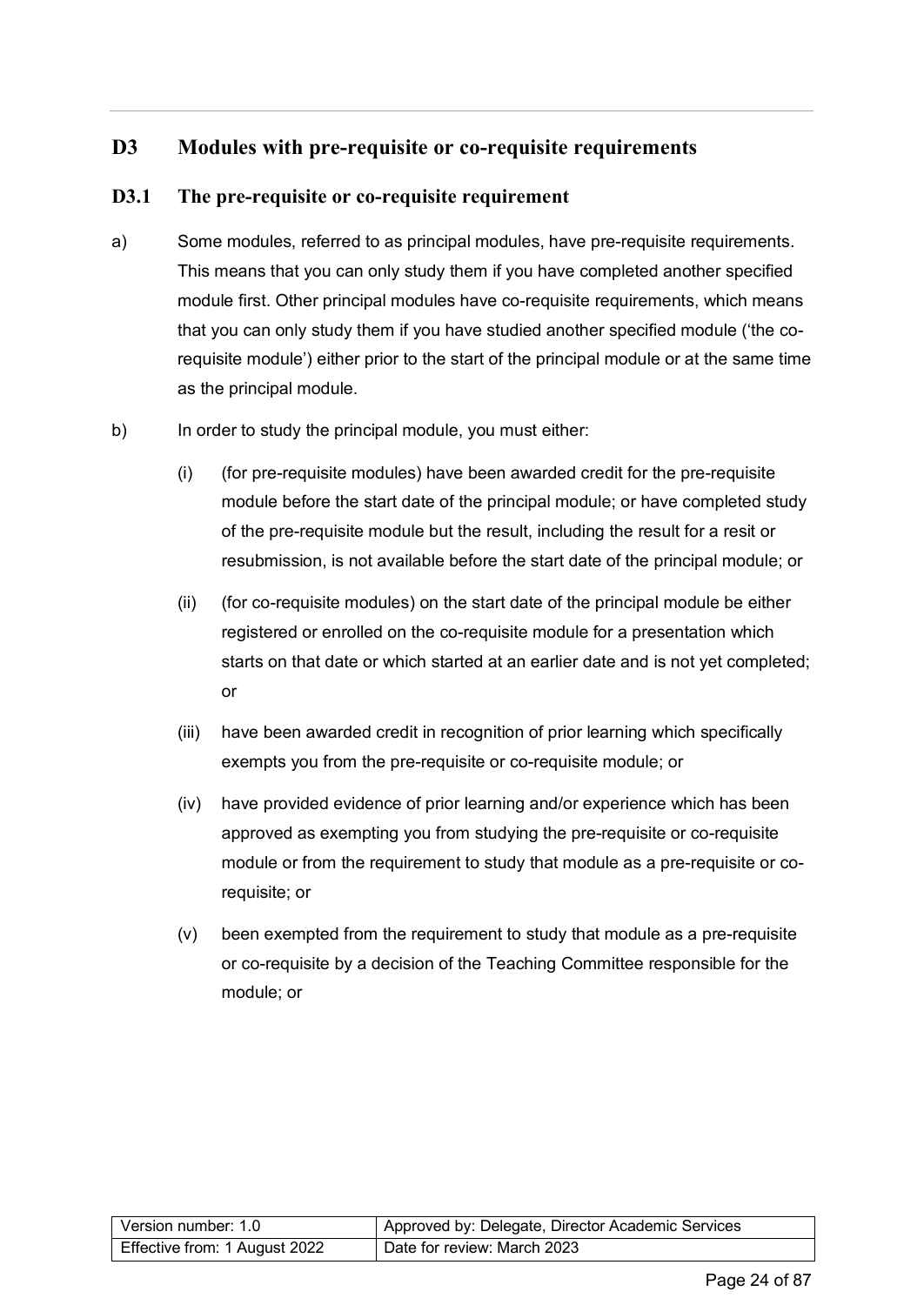c) If you have been exempted from the requirement to study a module as a prerequisite or co-requisite, but not from studying a principal module which is compulsory within your qualification, you will still be required to achieve credit for the principal module in order to be awarded the qualification.

#### **D3.2 Effect of non-completion of a pre-requisite or co-requisite module**

- a) If you have started to study a module with pre-requisite requirements but you do not subsequently achieve credit for the pre-requisite module, unless your specific qualification regulations state otherwise, you may continue to study and be eligible to earn credit for that principal module (upon successful completion) if you choose to do so.
- b) If you have started to study a module with co-requisite requirements and you do not successfully complete study of the co-requisite module, unless your specific qualification regulations state otherwise, you may continue to study that module if you choose to do so.

# <span id="page-24-0"></span>**D4 Modules restricted to Students studying a specific qualification**

a) Some modules may only be available for study by Students who are registered for a specified qualification or who have declared a specified qualification intention. No other Students may register for or enrol on these modules.

| Version number: 1.0           | Approved by: Delegate, Director Academic Services |  |  |
|-------------------------------|---------------------------------------------------|--|--|
| Effective from: 1 August 2022 | Date for review: March 2023                       |  |  |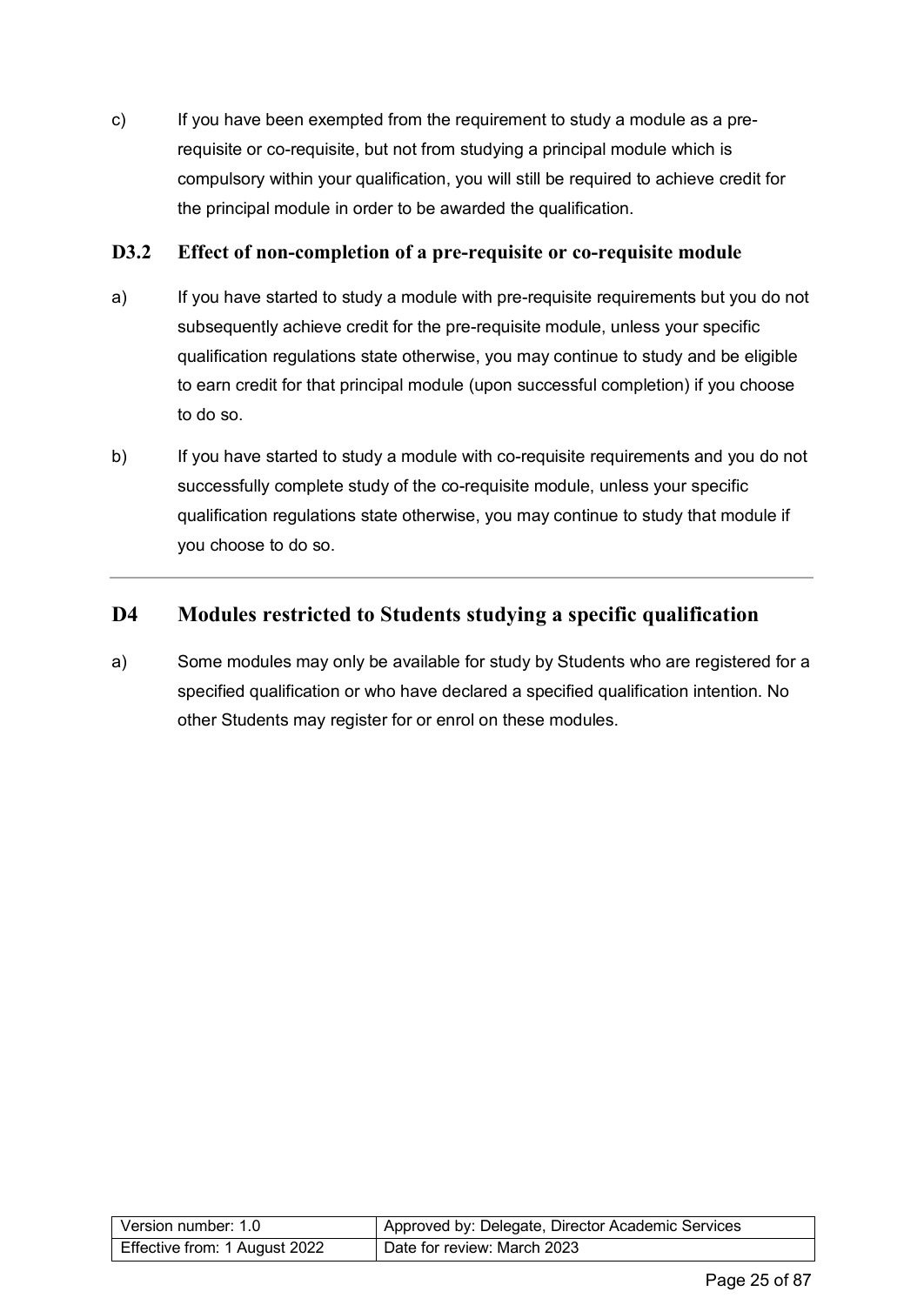# <span id="page-25-0"></span>**D5 Restrictions on repeating study of modules**

- a) If you have been awarded credit for a module, you are not allowed to repeat study of that module unless your qualification includes a module with a specified progression performance standard.
- b) If, for your qualification, you must achieve a specified progression performance standard in a specified module before you are permitted to enrol on a module at a higher Stage, and you have been awarded credit for the specified module at a grade which is below the specified performance standard, you may repeat that module, subject to meeting ALL of the following conditions:
	- (i) You were registered for the relevant qualification on the final deferral date for the module presentation in which you first studied that module, and have remained registered for that qualification up to the start date of any presentation in which you repeat that module; and
	- (ii) The module for which credit has been awarded, or a designated replacement module, is available for study to be repeated; and
	- (iii) You repeat study of the module within the two academic years following the first attempt at the module; and
	- (iv) You are otherwise eligible under Section  $C4$  and  $D2$  of these regulations to enrol on the relevant module.
- c) If you are permitted to repeat study of a module under this regulation and you do not achieve the specified performance standard within the following two academic years, you may not repeat the module again and your registration for the qualification may be cancelled.

| Version number: 1.0           | Approved by: Delegate, Director Academic Services |  |  |  |
|-------------------------------|---------------------------------------------------|--|--|--|
| Effective from: 1 August 2022 | Date for review: March 2023                       |  |  |  |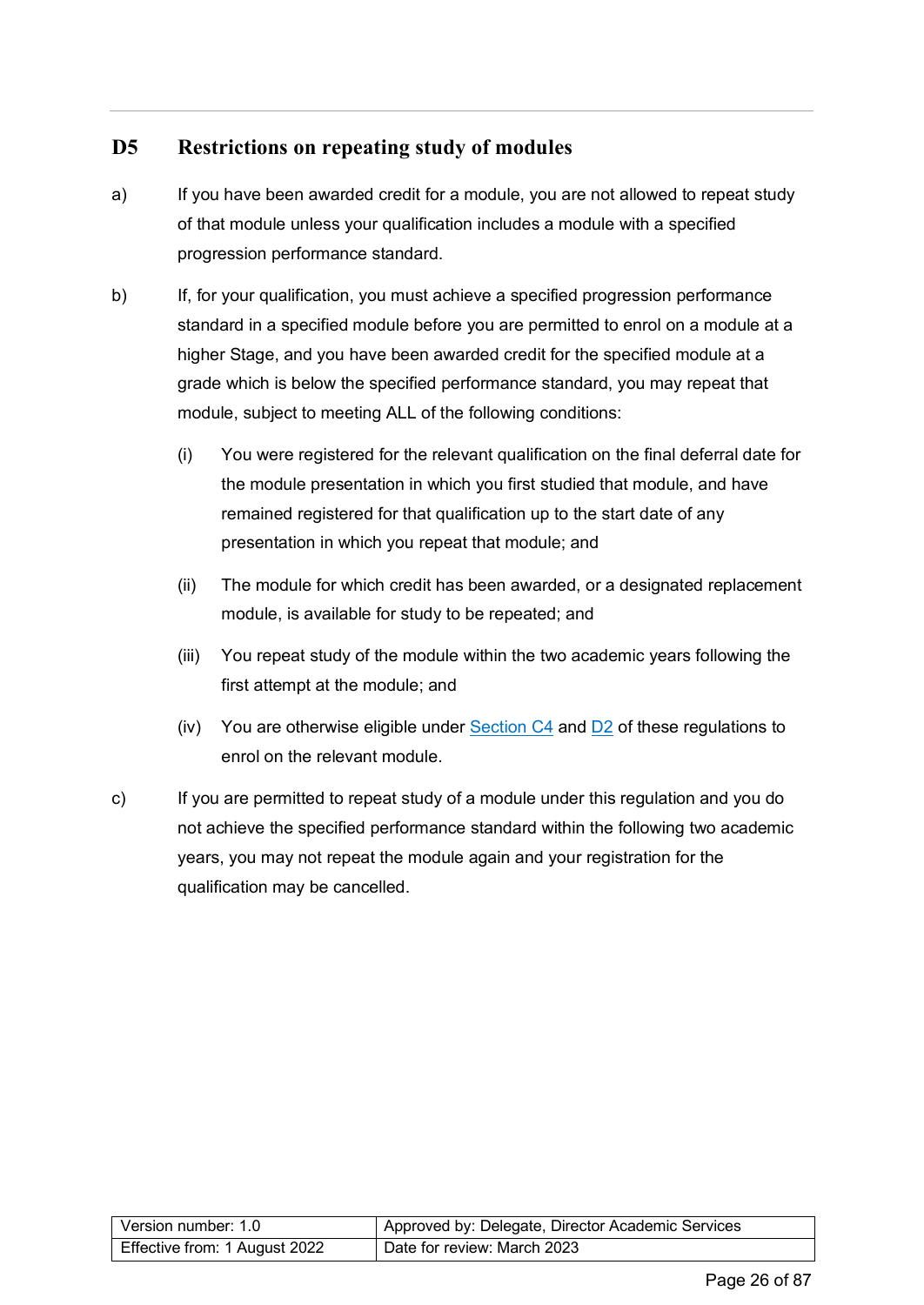# <span id="page-26-0"></span>**Section E: Module credit**

# <span id="page-26-1"></span>**E1 Award of credit**

### **E1.1 Criteria for award of credit**

a) We will award you module credit if you successfully meet the requirements for the completion of that module. The requirements may include reaching a certain performance standard during the module and its examinable component, attending a residential school or online school, participating in specified learning and assessment activities, and meeting specified professional standards.

#### **E1.2 Residential school element**

a) If a module includes a residential school element, you must satisfactorily complete the residential school or the online school (where available) in order to be awarded module credit.

#### **E1.3 Specified learning and assessment activities**

a) If a module includes learning and assessment activities that require you to attend, carry out or participate in a specified activity at a specified place and time, or to participate in online activity during a specified period, you must carry out or participate in those activities to a satisfactory standard, in order to be awarded module credit.

#### **E1.4 Practice hours**

a) If a module requires that you complete a specified number of hours of work-based learning or practice hours, you must fulfil this requirement in order to be awarded module credit.

#### **E1.5 Specified professional standards**

a) You may need to satisfactorily demonstrate and maintain standards for suitability or [Fitness to Practise](https://help.open.ac.uk/documents/policies/fitness-to-practise) as specified by an appropriate professional body. You must meet those standards in order to be awarded module credit.

| l Version number: 1.0_        | Approved by: Delegate, Director Academic Services |
|-------------------------------|---------------------------------------------------|
| Effective from: 1 August 2022 | Date for review: March 2023                       |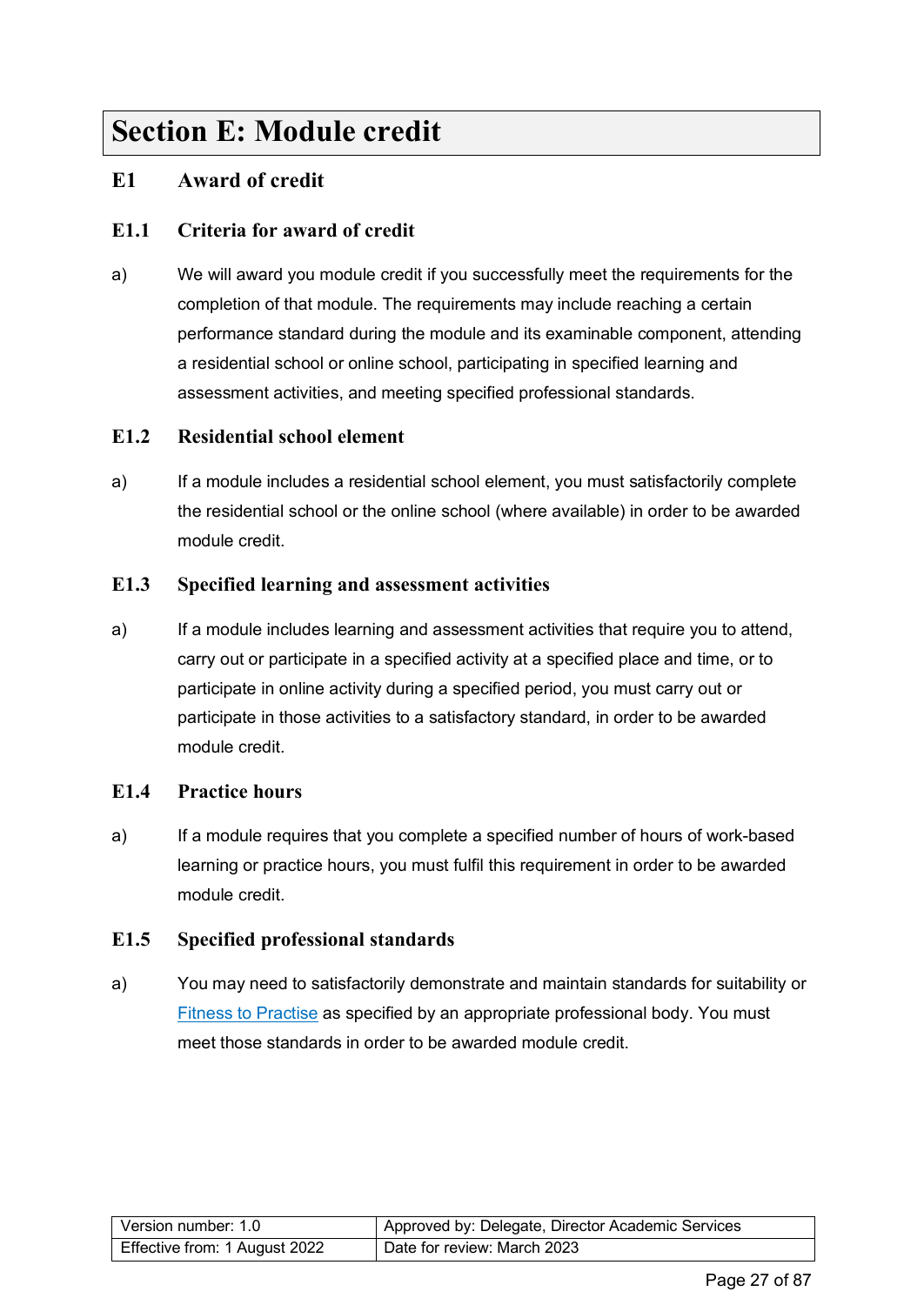# <span id="page-27-0"></span>**E2 Value and level of credit**

a) Each module has a credit value and an Open University level of study (e.g. 60 credits, Open University level 1). We will award the appropriate number of credits to you when you have successfully completed a module for which you are registered or enrolled – so if you successfully complete a 60-credit module, you will be awarded 60 credits.

You will need to complete a specified total number of credits made up of credit from modules at specified Open University levels in order to complete your qualification, as described in your specific qualification regulations.

### <span id="page-27-1"></span>**E3 Grades of credit**

a) We may award you module credit with a grade, as set out in the [Assessment Handbook.](https://help.open.ac.uk/documents/policies/assessment-handbook)

### <span id="page-27-2"></span>**E4 Failure of a module**

a) We will consider you to have failed a module that you are registered or enrolled for if you do not fulfil the academic and other relevant requirements for successful completion of the module. You will not be awarded credit for a module that you have failed.

| Version number: 1.0           | Approved by: Delegate, Director Academic Services |  |  |
|-------------------------------|---------------------------------------------------|--|--|
| Effective from: 1 August 2022 | Date for review: March 2023                       |  |  |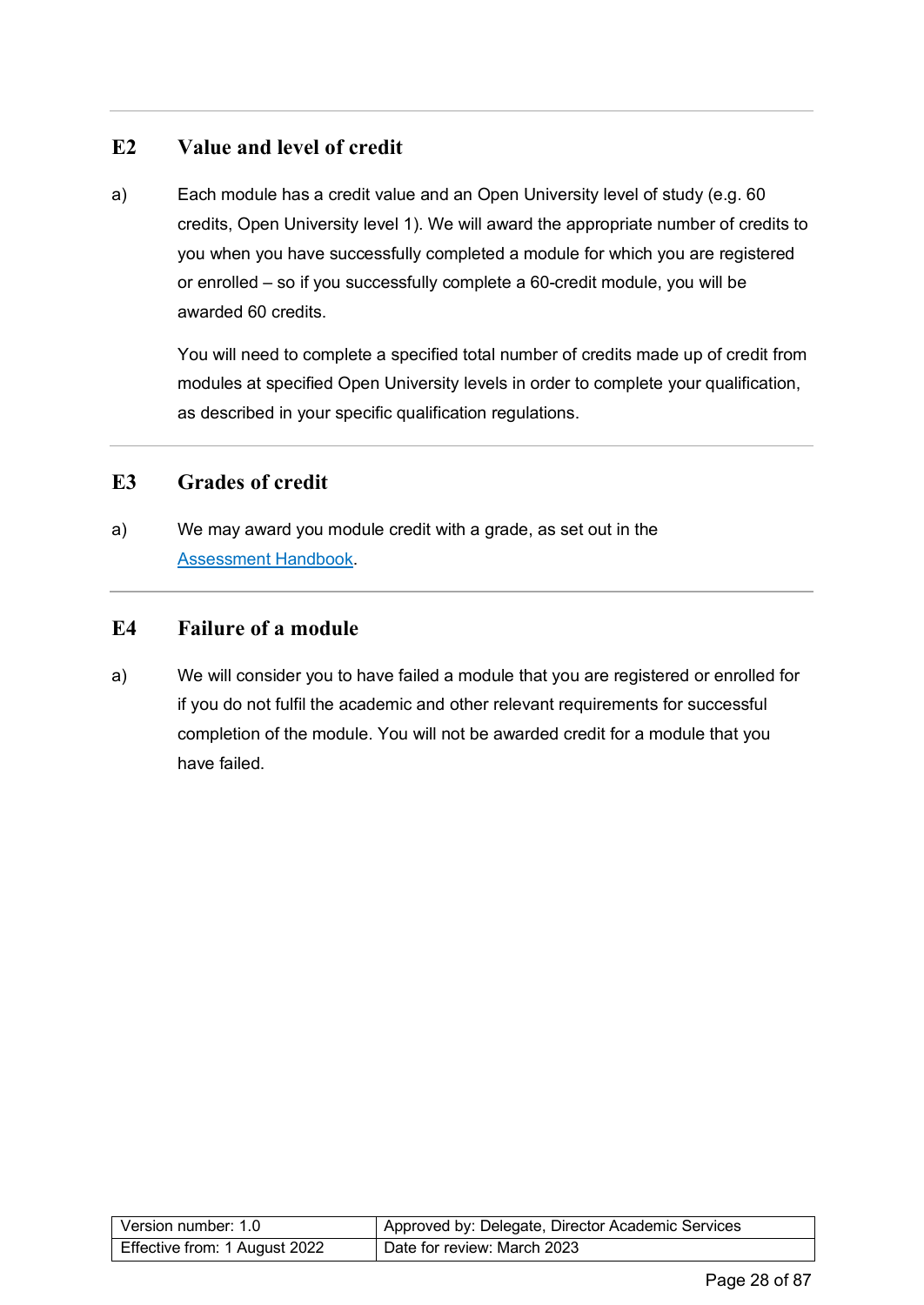# <span id="page-28-0"></span>**Section F: Module credit and qualifications**

# <span id="page-28-1"></span>**F1 How Open University qualifications map to frameworks for Higher Education Qualifications (FHEQ)**

a) Table 1 illustrates how Open University taught qualifications map to the frameworks for higher education qualifications in the European Qualifications Framework (EQF), the Framework for Higher Education Qualifications (FHEQ) in England, Wales and Northern Ireland, the Scottish Credit and Qualifications Framework (SCQF) in Scotland and the Irish National Framework of Qualifications (NFQ) in the Republic of Ireland. The information for each module specifies the study level with reference to the Open University level of study, FHEQ level, SCQF and NFQ levels as well as the number of credits.

| Version number: 1.0           | Approved by: Delegate, Director Academic Services |  |  |  |
|-------------------------------|---------------------------------------------------|--|--|--|
| Effective from: 1 August 2022 | Date for review: March 2023                       |  |  |  |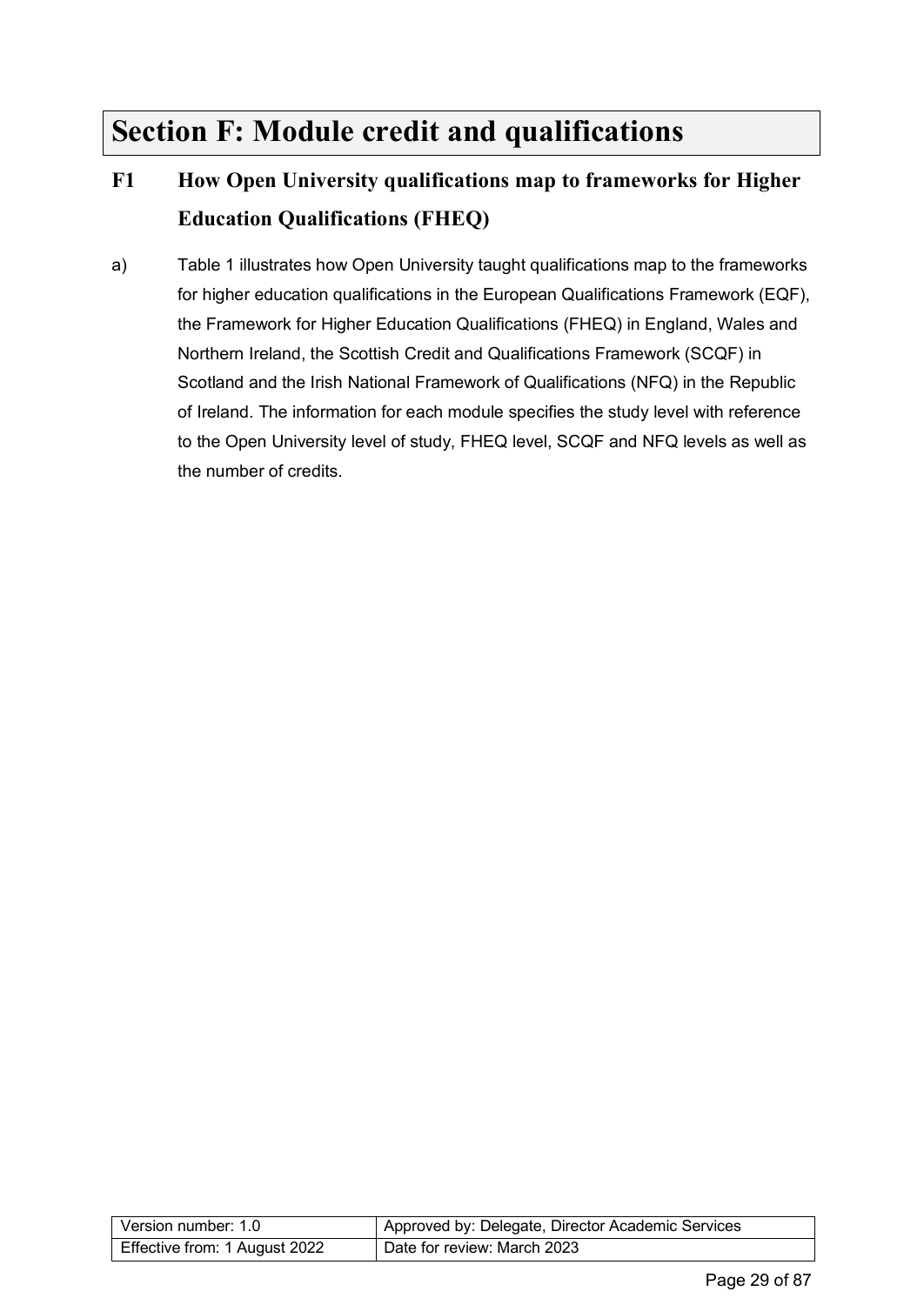**Table 1: Open University qualifications against Frameworks for Higher Education Qualifications** 

| <b>Typical qualifications at</b><br>each level                        | <b>Minimum</b><br>total<br>credits | Minimum credits at<br>the same level as<br>the qualification | European<br><b>Qualifications</b><br><b>Framework</b><br>(EQF) | <b>FHEQ Level (in</b><br><b>England, Wales</b><br>and N Ireland) | <b>SCQF Level (in</b><br>Scotland) | <b>NFQ Level (in</b><br><b>Republic of Ireland)</b> |
|-----------------------------------------------------------------------|------------------------------------|--------------------------------------------------------------|----------------------------------------------------------------|------------------------------------------------------------------|------------------------------------|-----------------------------------------------------|
| Taught Master's:<br>MA, MSc, LLM, MBA                                 | 180                                | 150                                                          | $\overline{7}$                                                 | $\overline{7}$                                                   | 11                                 | 9                                                   |
| Postgraduate Diploma                                                  | 120                                | 90 (120)                                                     | $\overline{7}$                                                 | $\overline{7}$                                                   | 11                                 | 9                                                   |
| Postgraduate Certificate                                              | 60                                 | 40 (60)                                                      | $\overline{7}$                                                 | $\overline{7}$                                                   | 11                                 | 9                                                   |
| Integrated Master's:<br>MEng                                          | 480                                | 120                                                          | $\overline{7}$                                                 | $\overline{7}$                                                   | 11                                 | 9                                                   |
| Scottish Bachelor's<br>Degree with Honours<br>(BA Hons, BSc Hons)     | 480                                | 120                                                          | 6                                                              | $\,6$                                                            | 10                                 | 8                                                   |
| Bachelor's Degree with<br>Honours<br>(BA Hons, BSc Hons<br>BEng, LLB) | 360                                | 120                                                          | 6                                                              | $\,6$                                                            | 10                                 | 8                                                   |

| umber:<br>Nerr<br>nur<br>◡<br>ں . | Director Academic<br>`Services<br>bv<br>Delegate.<br>\pproved<br>Δn<br>. . |
|-----------------------------------|----------------------------------------------------------------------------|
| Effec.                            | 2021                                                                       |
| 2020                              | March                                                                      |
| /e from                           | or review:                                                                 |
| "Augus                            | $10^{+6}$                                                                  |
| 11 W F                            | Date for                                                                   |
|                                   |                                                                            |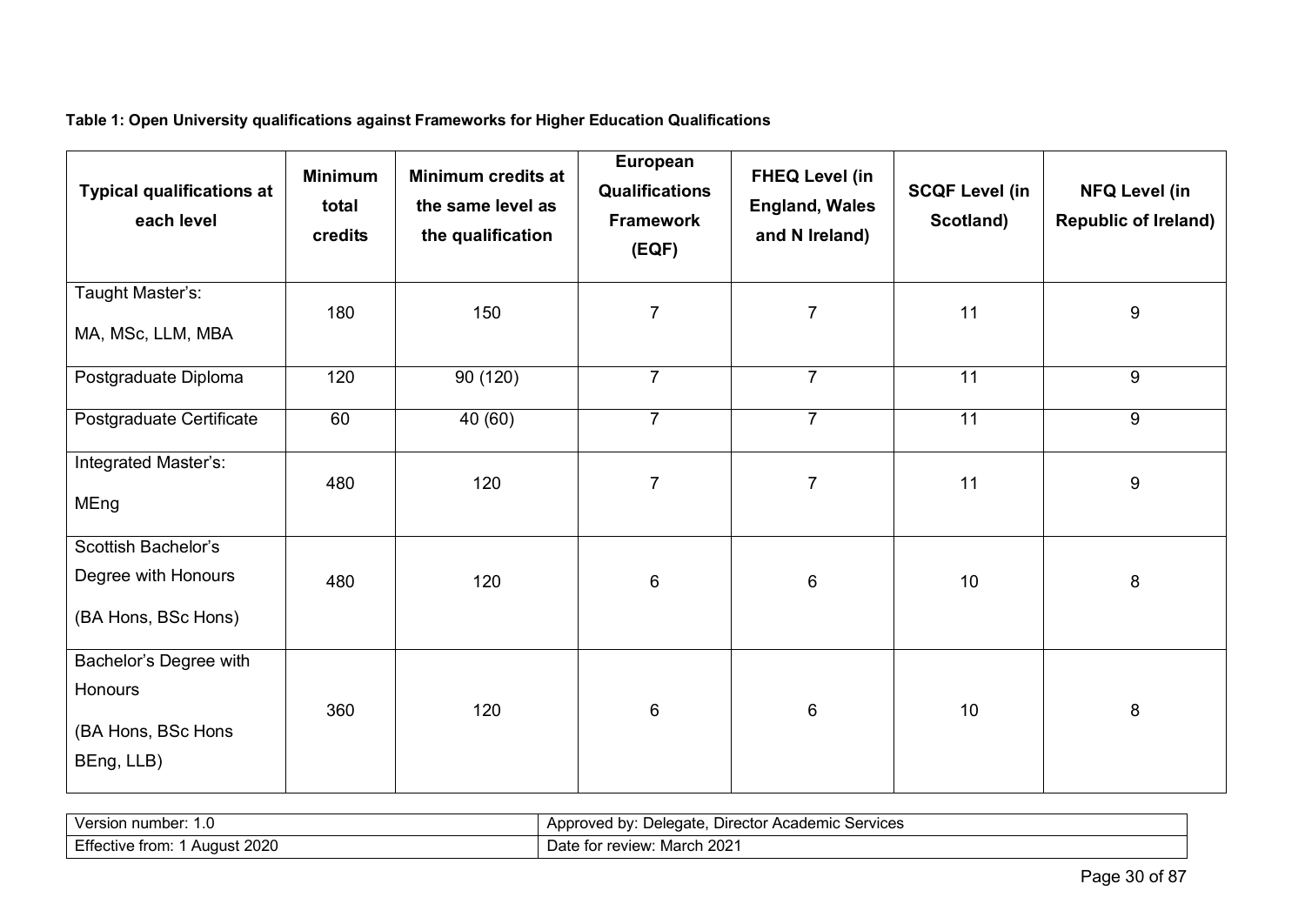| <b>Typical qualifications at</b><br>each level | <b>Minimum</b><br>total<br>credits | Minimum credits at<br>the same level as<br>the qualification | European<br><b>Qualifications</b><br><b>Framework</b><br>(EQF) | <b>FHEQ Level (in</b><br><b>England, Wales</b><br>and N Ireland) | <b>SCQF Level (in</b><br>Scotland) | <b>NFQ Level (in</b><br><b>Republic of Ireland)</b> |
|------------------------------------------------|------------------------------------|--------------------------------------------------------------|----------------------------------------------------------------|------------------------------------------------------------------|------------------------------------|-----------------------------------------------------|
| <b>Ordinary Bachelor's</b>                     |                                    |                                                              |                                                                |                                                                  |                                    |                                                     |
| degree                                         | 300                                | 60                                                           | 6                                                              | 6                                                                | 10                                 | $\overline{7}$                                      |
| (BA, BSc)                                      |                                    |                                                              |                                                                |                                                                  |                                    |                                                     |
| <b>Foundation Degree</b>                       | 240                                | 90 (120)                                                     | 5                                                              | 5                                                                | 9                                  | 6                                                   |
| Diploma of Higher<br>Education                 | 240                                | 90(120)                                                      | 5                                                              | 5                                                                | 8                                  | 6                                                   |
| Certificate of Higher<br>Education             | 120                                | 90(120)                                                      | 4                                                              | 4                                                                | $\overline{7}$                     |                                                     |
| Access modules                                 | n/a                                | n/a                                                          | 3                                                              | n/a                                                              | n/a                                | n/a                                                 |

| number:<br>חר.<br>.                                       | ervices <sup>.</sup><br><b>Director</b><br>Academic<br>bv:<br>maxmax<br>eledate<br>we<br>.<br>$\sim$ OGI<br>,,,,, |
|-----------------------------------------------------------|-------------------------------------------------------------------------------------------------------------------|
| - - -<br>0.000<br>: from<br>August<br>−пе<br>∵uve<br>ZUZU | 2021<br>March<br>review<br>Jate<br>וכו                                                                            |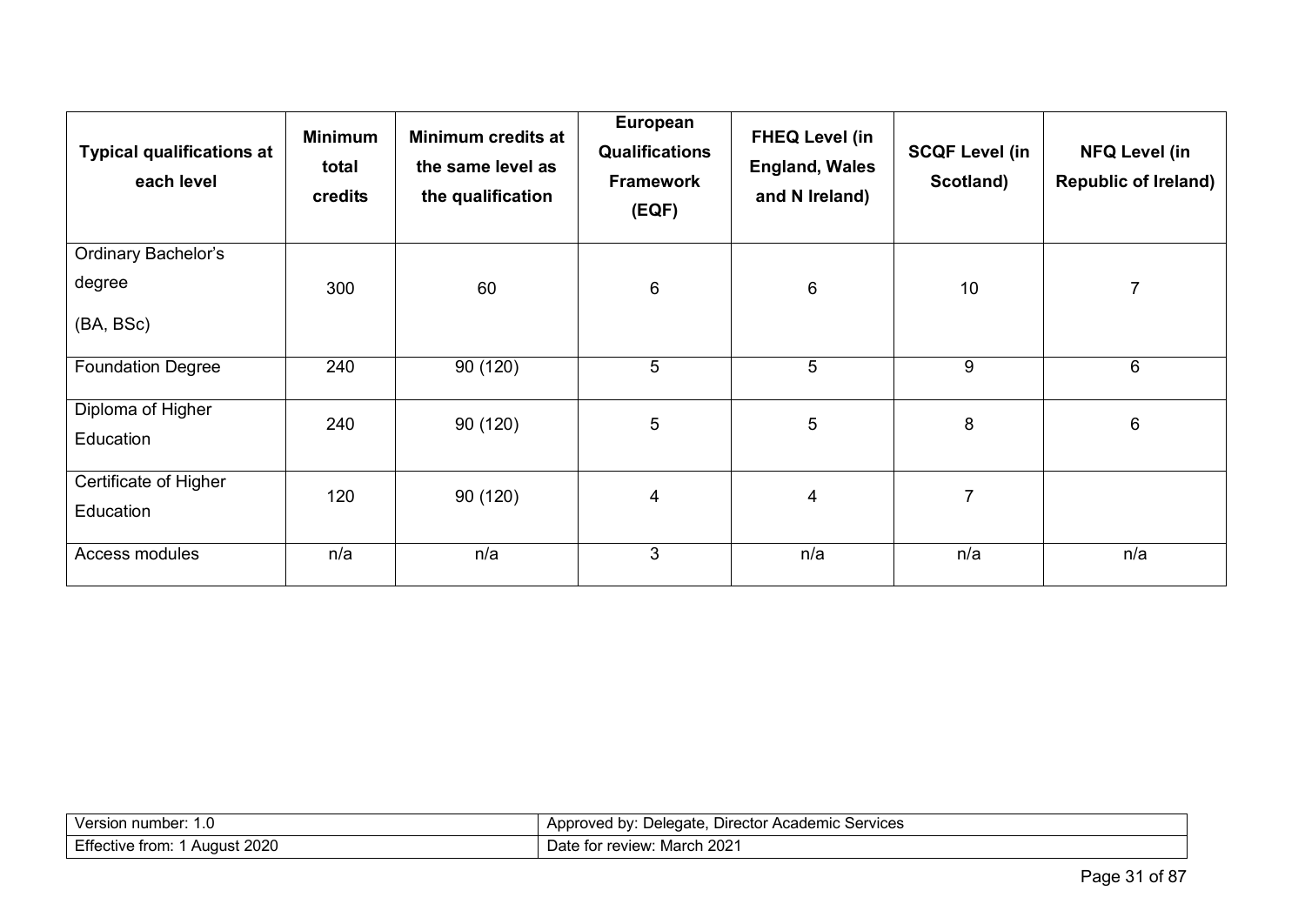# <span id="page-31-0"></span>**F2 Eligibility to study a qualification**

- a) To be eligible to study for any Open University qualification, you must:
	- be eligible to register as a Student of The Open University;
	- meet any specified declaration or registration requirements for your qualification;
	- register as a Student;
	- and either declare a qualification intention or register for a qualification.
- b) Subject to your specific qualification regulations, you will then be able to register or enrol for modules and count credit you are awarded towards that qualification.

#### **F2.1 Need for declaration or registration**

a) In order to count credit that you have been awarded towards a qualification, you must declare a qualification intention or register for a qualification as appropriate. The credit must be valid for the qualification as per the specific qualification regulations in force at the time of that declaration or registration.

### <span id="page-31-1"></span>**F3 Counting module credit towards a qualification**

a) The Open University offers different types of qualification which have different study rules and rules for counting module credit. Please refer to the relevant section [\(Section I](#page-41-2) for undergraduate qualifications and [Section J](#page-64-0) for postgraduate qualifications) for the type of qualification which applies to you.

| Version number: 1.0           | Approved by: Delegate, Director Academic Services |
|-------------------------------|---------------------------------------------------|
| Effective from: 1 August 2022 | Date for review: March 2023                       |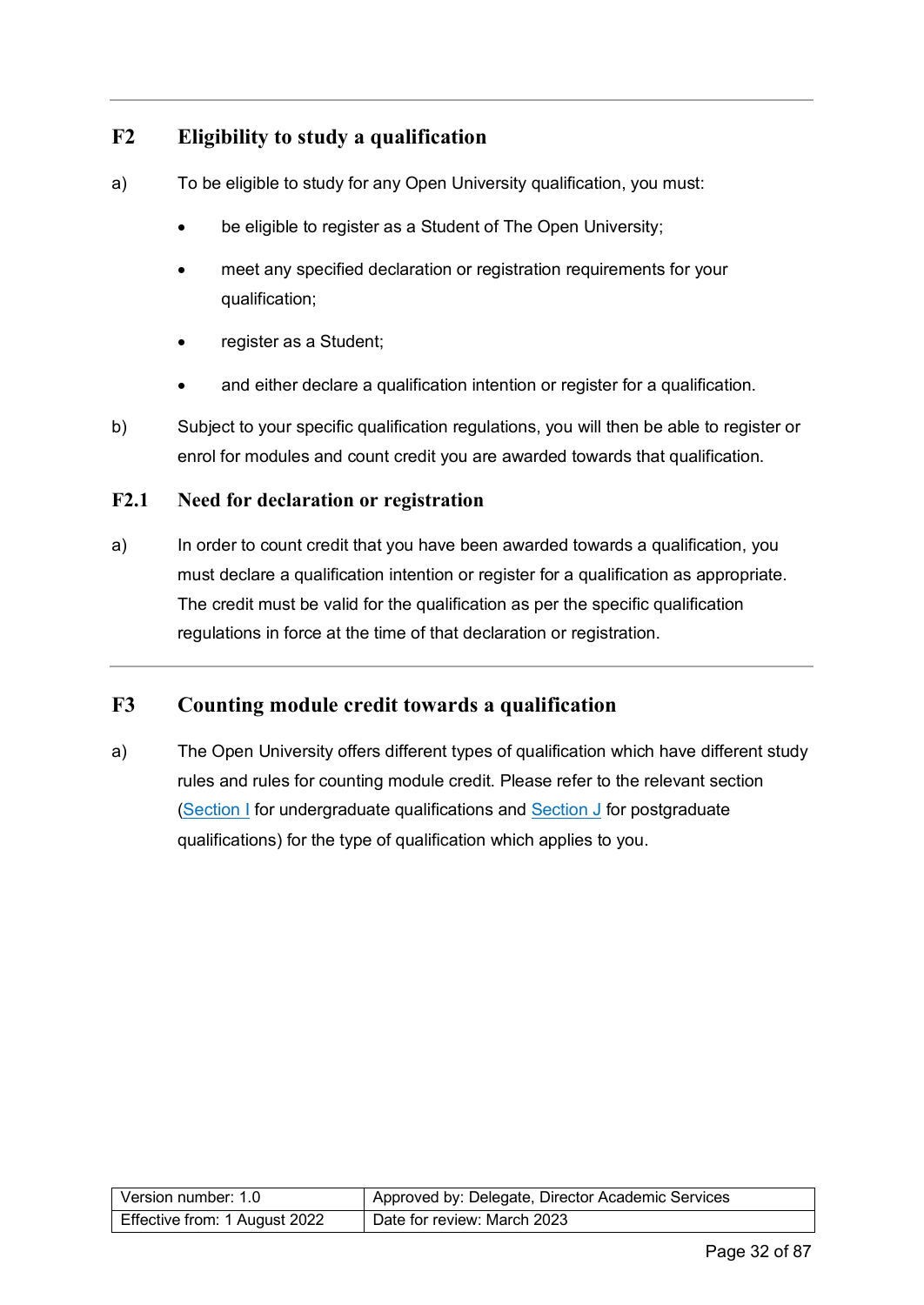# <span id="page-32-0"></span>**F4 Counting Open University credit awarded before a qualification is declared or registered**

- a) If you have already been awarded credit that meets all the requirements for the award of an Open University qualification, including any applicable time limits, you must declare or register for that qualification if you have not previously done so before you can be awarded the qualification. The regulations that will apply to that qualification are those that are in force at the time of that declaration or registration, not those in force at the time you studied the module.
- b) You must claim the qualification no later than six years beyond the qualification withdrawal date.

# <span id="page-32-1"></span>**F5 Which regulations to consult regarding study of your qualification**

- a) Regulations for Students on a registered undergraduate qualification are in Section I.
- b) Regulations for Students who have declared a postgraduate qualification are in [Section J.](#page-64-0)

| Version number: 1.0           | Approved by: Delegate, Director Academic Services |
|-------------------------------|---------------------------------------------------|
| Effective from: 1 August 2022 | Date for review: March 2023                       |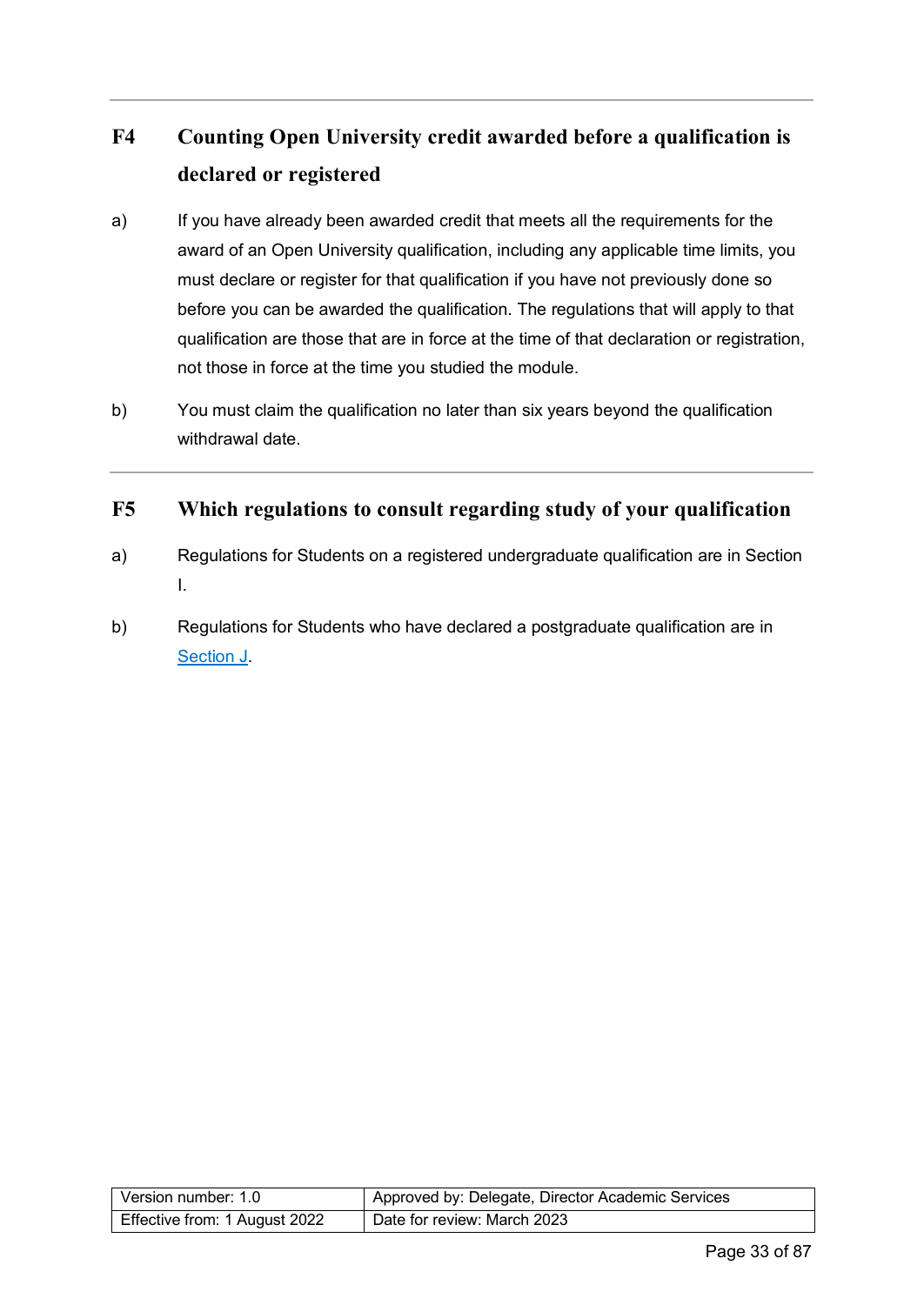# <span id="page-33-0"></span>**Section G: External Study and Experience: Recognition of Prior Learning (RPL) and Collaborative Credit**

# <span id="page-33-1"></span>**G1 The Approved Scheme for Recognition of Prior Learning (RPL) and Collaborative Credit**

#### **G1.1 Summary of scheme**

- a) Recognition of Prior Learning (RPL) is the identification, assessment and formal acknowledgement of prior learning and achievement which is considered when a Student registers or enrols in an Open University qualification. There are two types of RPL which may lead to the award of credit towards qualifications offered by The Open University: Recognition of Prior Certificated Learning (RPCL) and Recognition of Prior Experiential Learning (RPEL).
- b) In the majority of qualifications which permit RPL, we award credit for prior certificated learning (RPCL) This means that we make an award of Open University credit in recognition of Higher Education study you have successfully completed at another institution. To be eligible for Recognition of Prior Certificated Learning (RPCL), your prior learning must have been formally assessed and certificated and approved as eligible for Open University credit by the Senate. The level and content of the study must be appropriate for the Open University qualification concerned and all applications are subject to academic judgement. An individual award will confirm the number of credits awarded, the form of exemption approved and the modules or stage within the qualification to which the credit may be applied. An award of RPCL credit may also be referred to as 'Credit Transfer'.
- c) The specific qualification regulations will indicate whether RPCL, referred to as credit transfer, is permitted for that qualification and if so, will also stipulate the maximum permitted award of RPCL credit and the maximum age of RPCL credit.

| Version number: 1.0           | Approved by: Delegate, Director Academic Services |
|-------------------------------|---------------------------------------------------|
| Effective from: 1 August 2022 | Date for review: March 2023                       |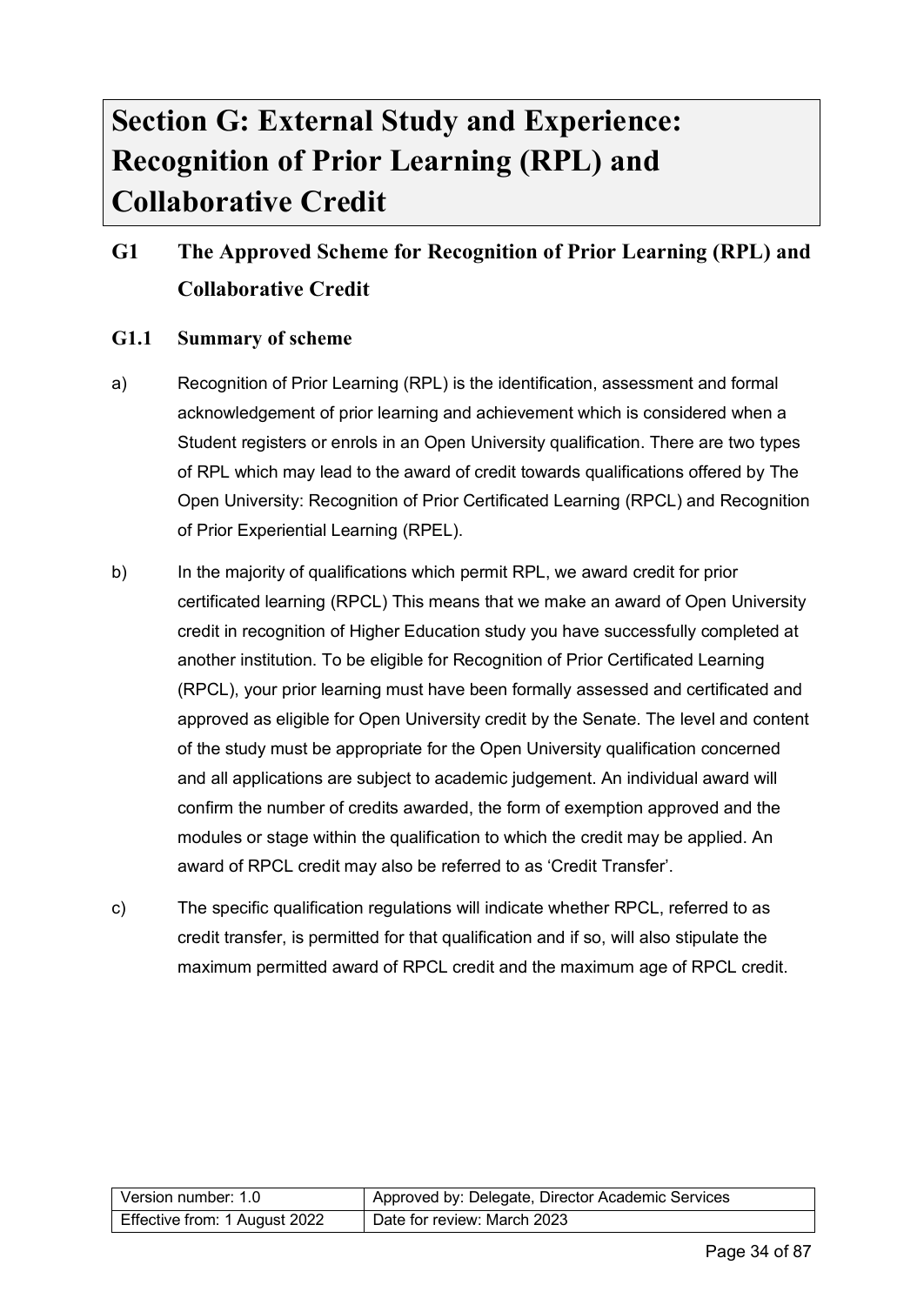- d) Some qualifications may recognise Prior Experiential Learning (RPEL) which is experiential or work-based learning, which is either non-certificated or is awarded by a Professional, Statutory or Regulatory Body (PSRB), but not simultaneously awarded by another recognised Higher Education Institution. The specific qualification regulations will indicate whether an award of RPEL is permitted for that qualification and if so, will also stipulate the maximum permitted award of RPEL credit and the maximum age of the relevant experiential or work-based learning.
- e) Some qualifications may include Collaborative Scheme Credit, where collaborative modules are specified modules from a particular institution with which The Open University has a formal agreement. The credit can be used as an alternative to Open University modules where they are specified as part of that Open University qualification. Your specific qualification regulations will indicate whether this is possible for your course.

#### **G1.2 Forms of RPL credit**

- a) RPL credit will be awarded in the form of either:
	- (i) Module exemption, exempting you from studying specified Open University module(s) where the learning outcomes, level and amount of your previous study or experience match or exceed those of the relevant Open University module(s)
	- (ii) General credit exemption, exempting you from studying a specified amount of credit at a particular level or stage of a qualification where the learning outcomes of your previous study or experience broadly align with the learning outcomes in the relevant level or stage of the Open University qualification. The level and amount of your previous study or experience must match or exceed the amount of general credit awarded to you.
- b) RPL in the form of either RPCL or RPEL is not approved for every Open University qualification.

| Version number: 1.0           | Approved by: Delegate, Director Academic Services |
|-------------------------------|---------------------------------------------------|
| Effective from: 1 August 2022 | Date for review: March 2023                       |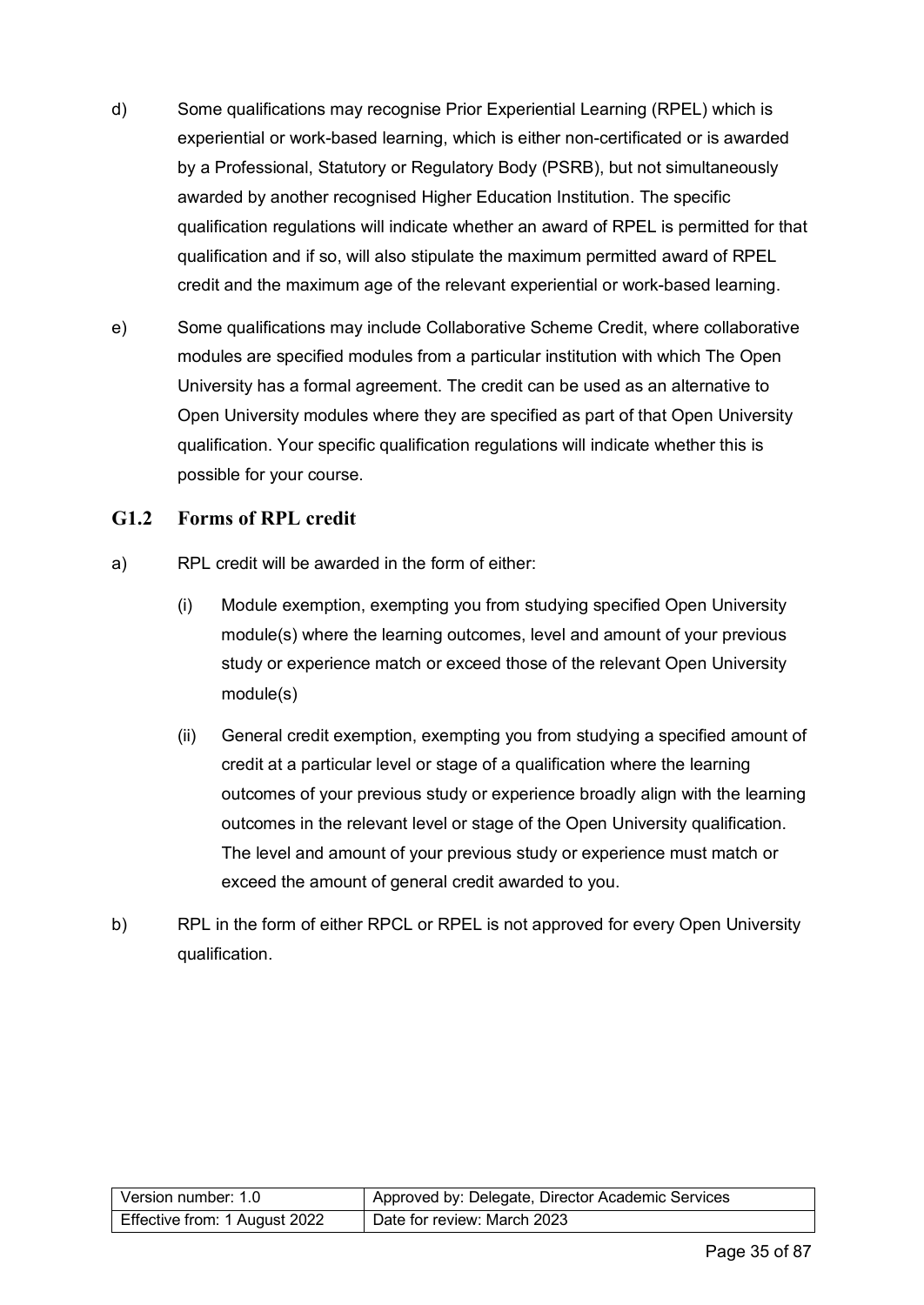### **G1.3 Age of RPL credit awarded**

a) You will only be awarded RPL credit if your prior study or experience has been completed within a timescale appropriate to the Open University qualification you wish to study. For most Open University undergraduate qualifications this will be up to a maximum of 16 years prior to the start of study on your registered qualification, but some undergraduate qualifications and postgraduate qualifications will have different age limits. Age limits on awards of RPL credit which are shorter than the maximum age limits will be stated in specific qualification regulations.

#### **G1.4 Time limit for completing qualifications which include RPL credit**

a) Table 2 below shows the maximum time limits for the completion of undergraduate qualifications where RPL credit is used. The time you have to complete the required Open University credit will depend on the amount of RPL credit awarded and the number of credits still to complete. Your qualification may have shorter time limits than the University maximum, which will be set out in the specific qualification regulations. If you are studying a postgraduate qualification, any time limit which includes RPL credit will also be stated in the specific qualification regulations.

| Table 2: Time limit for completing undergraduate qualifications with RPL credit |
|---------------------------------------------------------------------------------|
|---------------------------------------------------------------------------------|

| Number of credits still to complete | Time limit for completion of these<br>credits |
|-------------------------------------|-----------------------------------------------|
| 30-60                               | 4 years                                       |
| 90-120                              | 7 years                                       |
| 150-180                             | 9 years                                       |
| 210-240                             | 12 years                                      |
| 270-300                             | 14 years                                      |
| 330 or more                         | 16 years                                      |

| Version number: 1.0           | Approved by: Delegate, Director Academic Services |
|-------------------------------|---------------------------------------------------|
| Effective from: 1 August 2022 | Date for review: March 2023                       |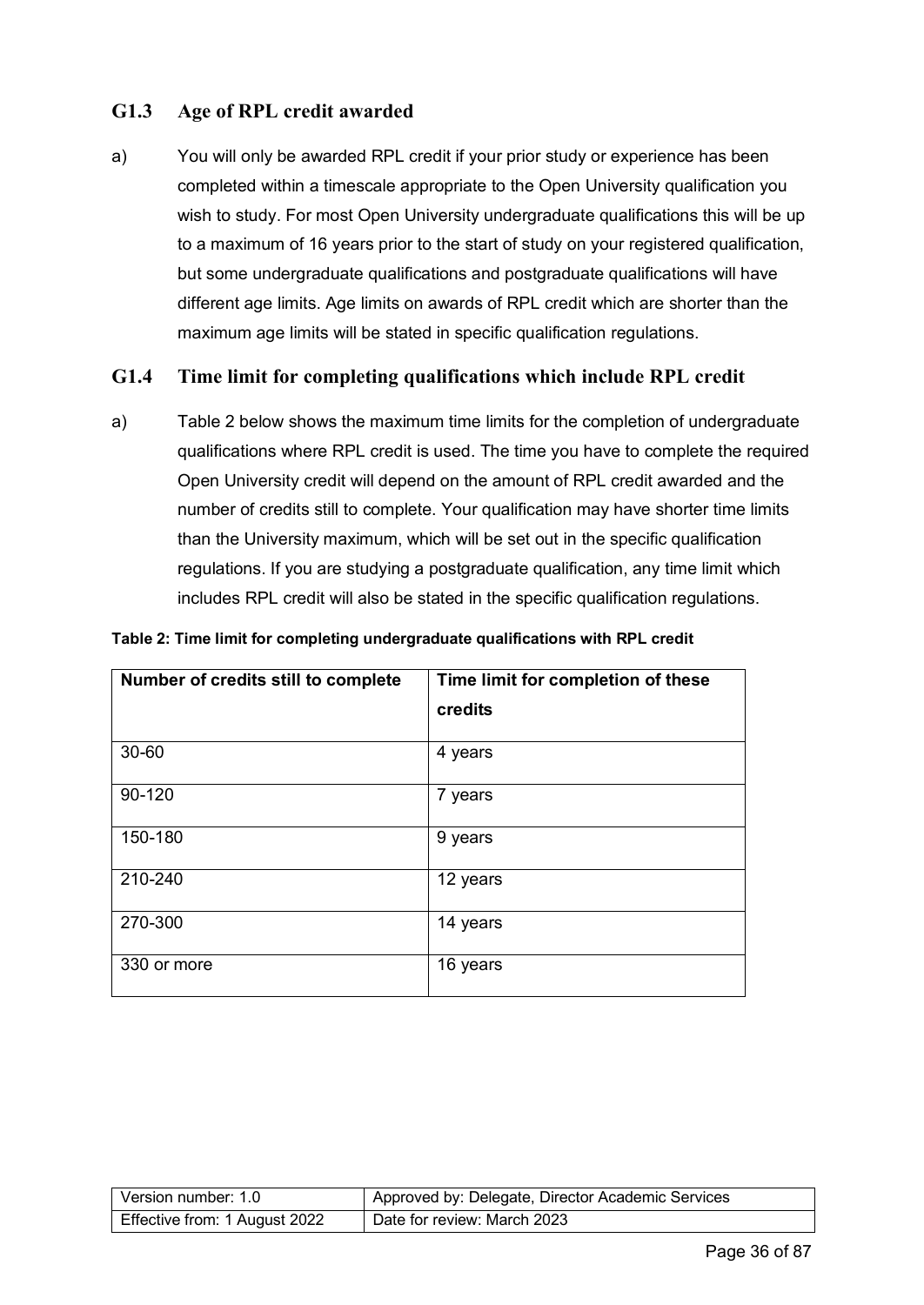#### **G2 RPL and Collaborative Credit Restrictions**

## **G2.1 Award of RPL credit to a specific qualification in a specific academic year**

a) Any award of RPL credit will be made towards a specific Open University qualification, commenced in a specific academic year, and may only be counted toward that qualification if you commence study within that academic year. If you change your qualification or postpone study until another academic year, you may need to apply for your award to be reassessed due to potential changes to the structure or academic content of your chosen qualification. You will be advised if your award of credit remains valid, is due to expire or needs to be reassessed.

#### **G2.2 Applicable regulations in force**

a) If you apply for an award of RPL credit, you must follow the regulations that are in force at the time of the application. If you ask us to reassess a previous award, you will follow the regulations in force at the time that you ask for the reassessment.

#### **G2.3 Restrictions to prevent overlap in subject matter**

a) If we award RPL general credit exemption or you study collaborative scheme credit, you may be given limited choice of available Open University modules if there is a significant overlap in learning outcomes of the studies for which you were awarded the general credit exemption or the collaborative scheme credit and the content of any Open University modules.

#### **G2.4 Restrictions on the total amount of RPL and Collaborative Credit**

a) The total award of RPL credit and any collaborative credit must not be more than the maximum permitted for the particular Open University qualification concerned as set out in the specific qualification regulations.

| Version number: 1.0           | Approved by: Delegate, Director Academic Services |
|-------------------------------|---------------------------------------------------|
| Effective from: 1 August 2022 | Date for review: March 2023                       |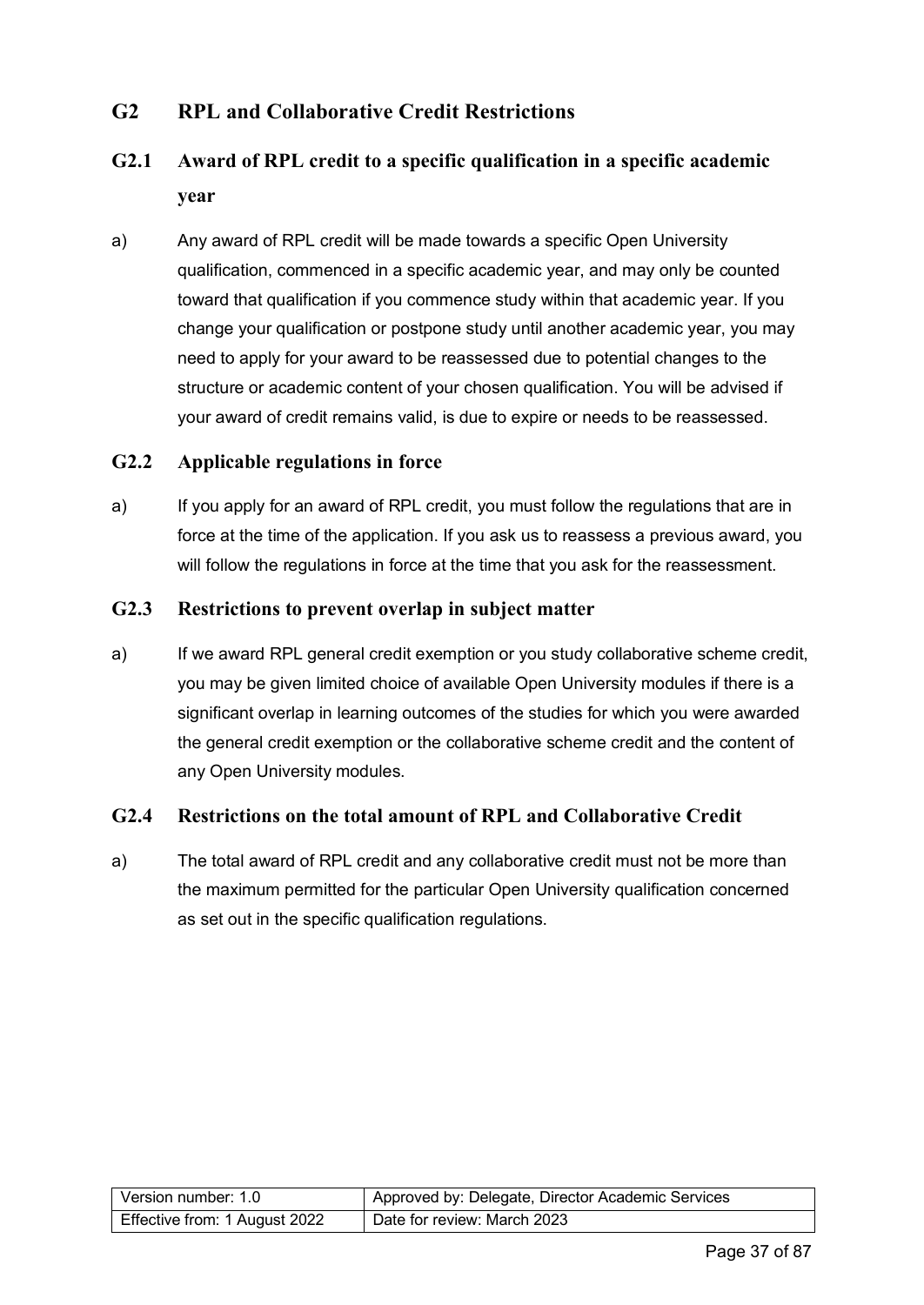#### **G3 Applying for an award of RPL credit**

#### **G3.1 How and when to apply**

- a) To apply for an award of RPCL credit (Credit Transfer), please contact the [Credit](http://www.open.ac.uk/study/credit-transfer/)  [Transfer Centre.](http://www.open.ac.uk/study/credit-transfer/) You will be asked to provide independent evidence in support of the application which could include:
	- Evidence of the award of credit and the date of the award
	- The identity and nature of the awarding institution and its authority to award credit
	- The academic level and content of the previous study. This might be in the form of a certificate, academic transcript and/or learning outcomes.
- b) To apply for an award of RPEL credit you should follow the instructions provided in the course prospectus.
- c) If you are applying for an award of either form of RPL credit to count towards an undergraduate (registered) qualification, you must normally submit an application before you register for the qualification. If you are applying for an award of RPL credit to count towards a postgraduate (declared) qualification, you may apply at any time before the qualification is awarded.

## **G3.2 Applying to have more than one period of previous study or experience assessed**

a) You may provide evidence of more than one period of study or experience to support an application for an award of RPL credit. There must be no significant overlap in content between the periods of study or experience.

#### **G3.3 RPL fee**

a) If, at the time of your application, there is an RPL fee payable, you must pay the fee to have your application considered. If you do not pay the fee where it applies, we will not consider your application.

| Version number: 1.0           | Approved by: Delegate, Director Academic Services |
|-------------------------------|---------------------------------------------------|
| Effective from: 1 August 2022 | Date for review: March 2023                       |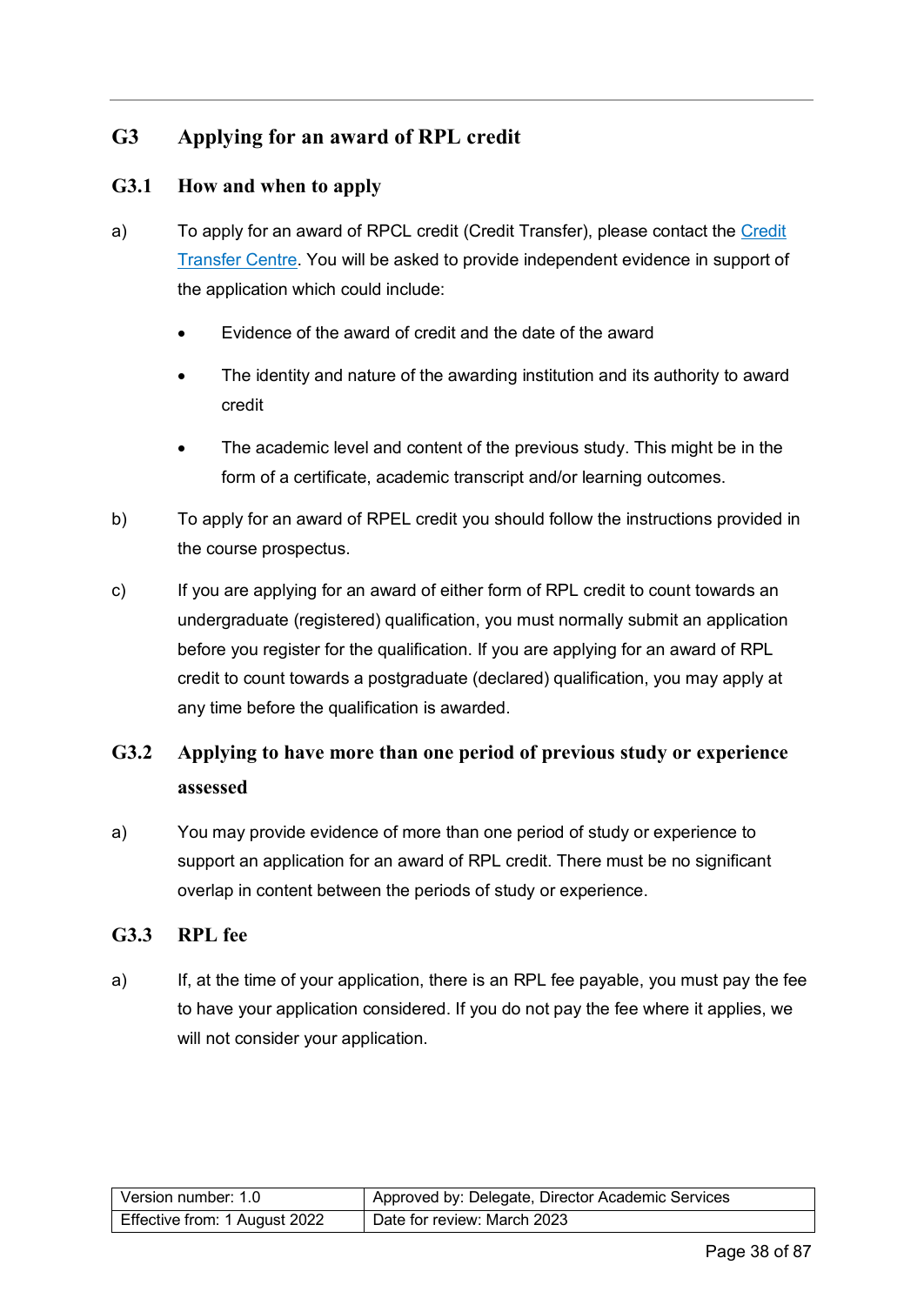#### **G4 Abandoning an award of RPL credit**

a) If you receive an award of RPL credit towards a particular Open University qualification, you may abandon all or part of it before the qualification is awarded and in line with any other conditions that may be set. Contact the [Credit Transfer](http://www.open.ac.uk/study/credit-transfer/)  [Centre](http://www.open.ac.uk/study/credit-transfer/) for more information on why and how you may do this.

# <span id="page-38-0"></span>**Section H: Counting Open University credit towards more than one qualification**

You may be able to count some Open University credit towards more than one qualification, subject to meeting the unique study and curriculum requirements for each qualification. Tables 3 and 4 in [Section H1](#page-39-0) sets out the maximum numbers of credits from Open University modules or collaborative scheme modules that can be reused from other qualifications and the minimum number of credits from unique study for each type of qualification. If your qualification permits less than the maximum for reuse of credit and/or requires more unique study than the minimum, this will be set out in the specific qualification regulations.

| Version number: 1.0           | Approved by: Delegate, Director Academic Services |
|-------------------------------|---------------------------------------------------|
| Effective from: 1 August 2022 | Date for review: March 2023                       |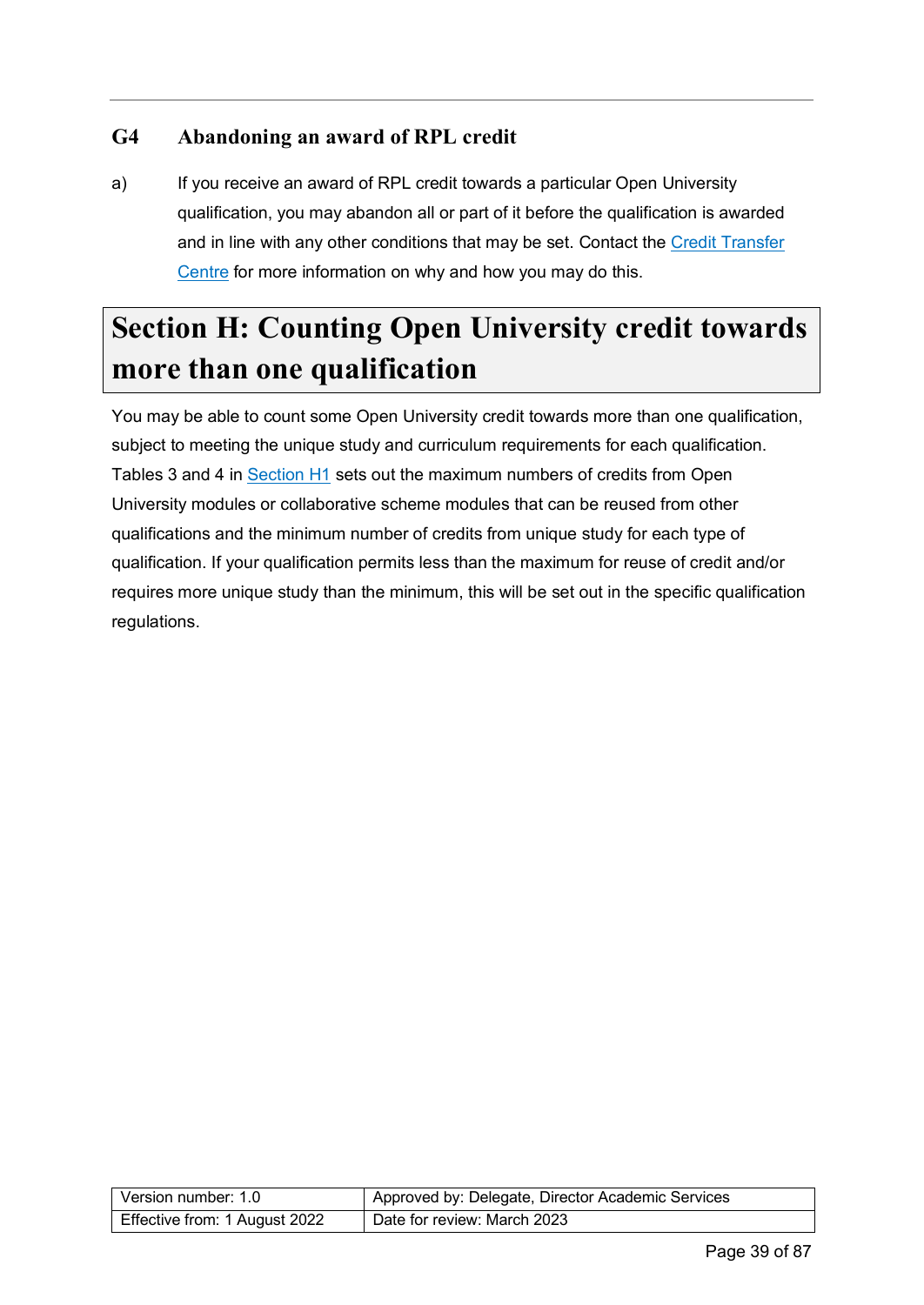## <span id="page-39-0"></span>**H1 Maximum reuse of credit and minimum unique study**

| <b>Type of qualification</b>   | <b>Maximum reuse of credit</b> | Minimum unique study           |
|--------------------------------|--------------------------------|--------------------------------|
| Integrated Master's degree     | 300 credits (apart from the    | 180 credits at Stage 3 and     |
|                                | <b>Bachelor of Engineering</b> | above. 240 credits of unique   |
|                                | (BEng), from which no credit   | study are required for         |
|                                | may be reused in the MEng)     | classification (see I.7.7.1 d) |
| Scottish 480-credit Bachelor's | 300 credits                    | 180 credits at Stage 3 and     |
| degree with Honours            |                                | above                          |
| Bachelor's degree with         | 240 credits (unless regulation | 120 credits at Stage 3,        |
| Honours                        | I7.11 applies)                 | (unless regulation I7.11       |
|                                |                                | applies)                       |
| Scottish 360-credit Bachelor's | 240 credits                    | 120 credits at Stage 3         |
| degree                         |                                |                                |
| Bachelor's degree              | 180 credits                    | 120 credits, including 60      |
|                                |                                | credits at Stage 2 and 60      |
|                                |                                | credits at Stage 3. This may   |
|                                |                                | include credit which has only  |
|                                |                                | been counted towards           |
|                                |                                | undergraduate qualifications   |
|                                |                                | of less than 120 credits (see  |
|                                |                                | H3).                           |
| Diploma of Higher Education    | 150 credits                    | 90 credits, This may require   |
|                                |                                | the completion of 120 credits  |
|                                |                                | of study.                      |
| Foundation degree              | 150 credits                    | 90 credits. This may require   |
|                                |                                | the completion of 120 credits  |
|                                |                                | of study                       |
| Certificate of Higher          | 60 credits                     | 60 credits                     |
| Education                      |                                |                                |
|                                |                                |                                |

**Table 3: Maximum reuse of credit and minimum unique study for Undergraduate qualifications**

| Version number: 1.0           | Approved by: Delegate, Director Academic Services |
|-------------------------------|---------------------------------------------------|
| Effective from: 1 August 2022 | Date for review: March 2023                       |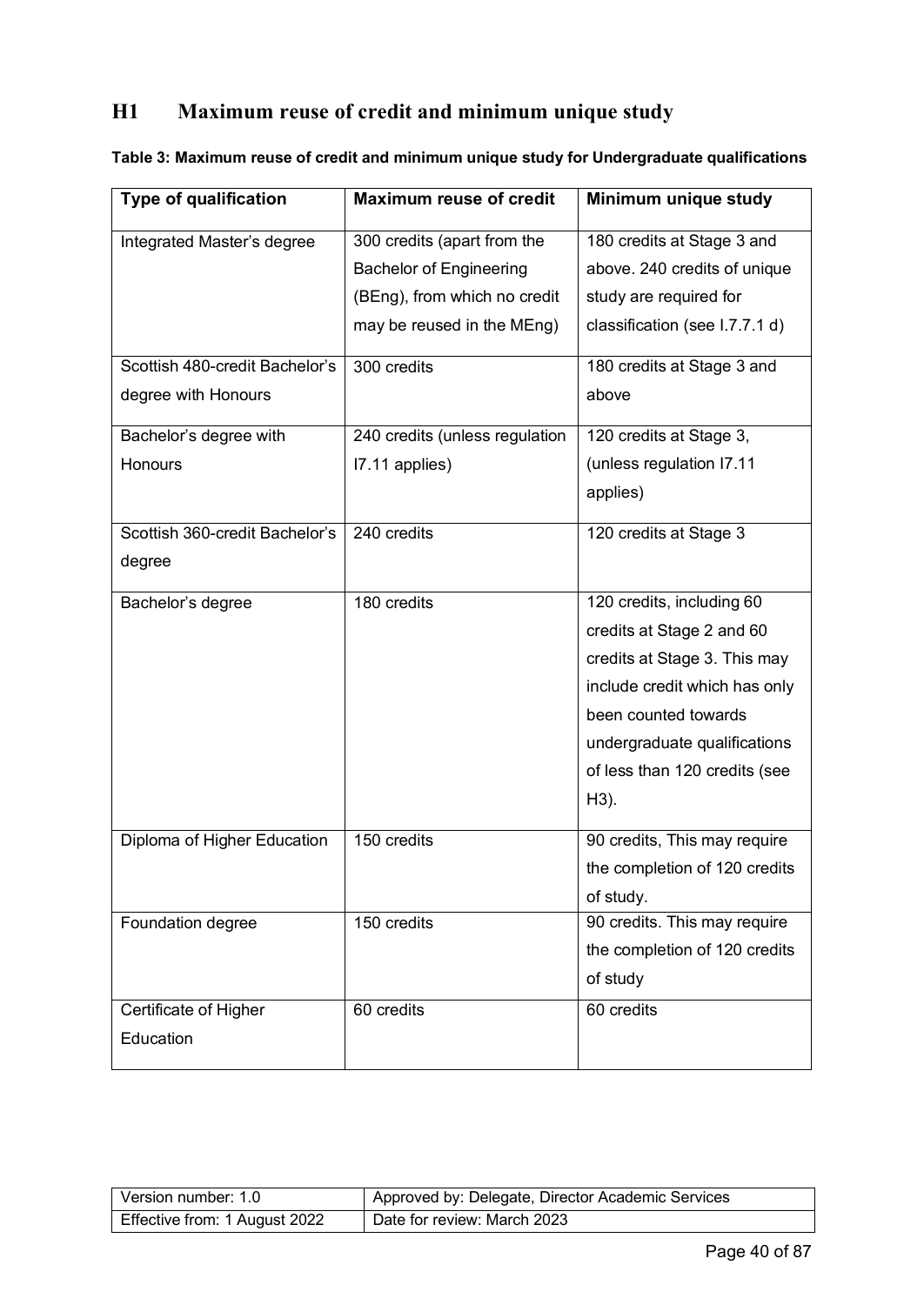| <b>Type of qualification</b> | <b>Maximum reuse of credit</b> | Minimum unique study           |
|------------------------------|--------------------------------|--------------------------------|
| Master's degree              | 120 credits                    | 60 credits at postgraduate     |
|                              |                                | level. If the qualification    |
|                              |                                | includes a dissertation or     |
|                              |                                | project, this must be included |
|                              |                                | in the unique study.           |
| Postgraduate diploma         | 80 credits                     | 40 credits at postgraduate     |
|                              |                                | level. This will require the   |
|                              |                                | completion of 60 credits of    |
|                              |                                | study.                         |
| Postgraduate certificate     | 40 credits                     | 20 credits. This will require  |
|                              |                                | the completion of 30 or 60     |
|                              |                                | credits of study.              |

**Table 4: Maximum reuse of credit and minimum unique study for Postgraduate qualifications**

#### **H2 Reuse of credit and RPL credit**

a) The maximum reuse of credit rules include any RPL credit awarded [\(Section G\)](#page-33-0).

## **H3 Reuse of credit from undergraduate qualifications of less than 120 credits.**

a) If you have an undergraduate qualification of less than 120 credits, for example an Open University certificate, you may count that credit as unique study for any Bachelor's degree.

#### **H4 Reuse of credit and Honours degree classification**

a) Module credit which has been double-weighted and counted in the Stage 3 classification requirement of a previous Honours degree or the Stage 4 classification requirement of a 480-credit Honours degree may be counted towards the credit requirement of a later qualification, but subject to the qualification classification rules (see Clause I7.2.6) may not count towards the classification requirements of a later Honours degree.

| Version number: 1.0           | Approved by: Delegate, Director Academic Services |
|-------------------------------|---------------------------------------------------|
| Effective from: 1 August 2022 | Date for review: March 2023                       |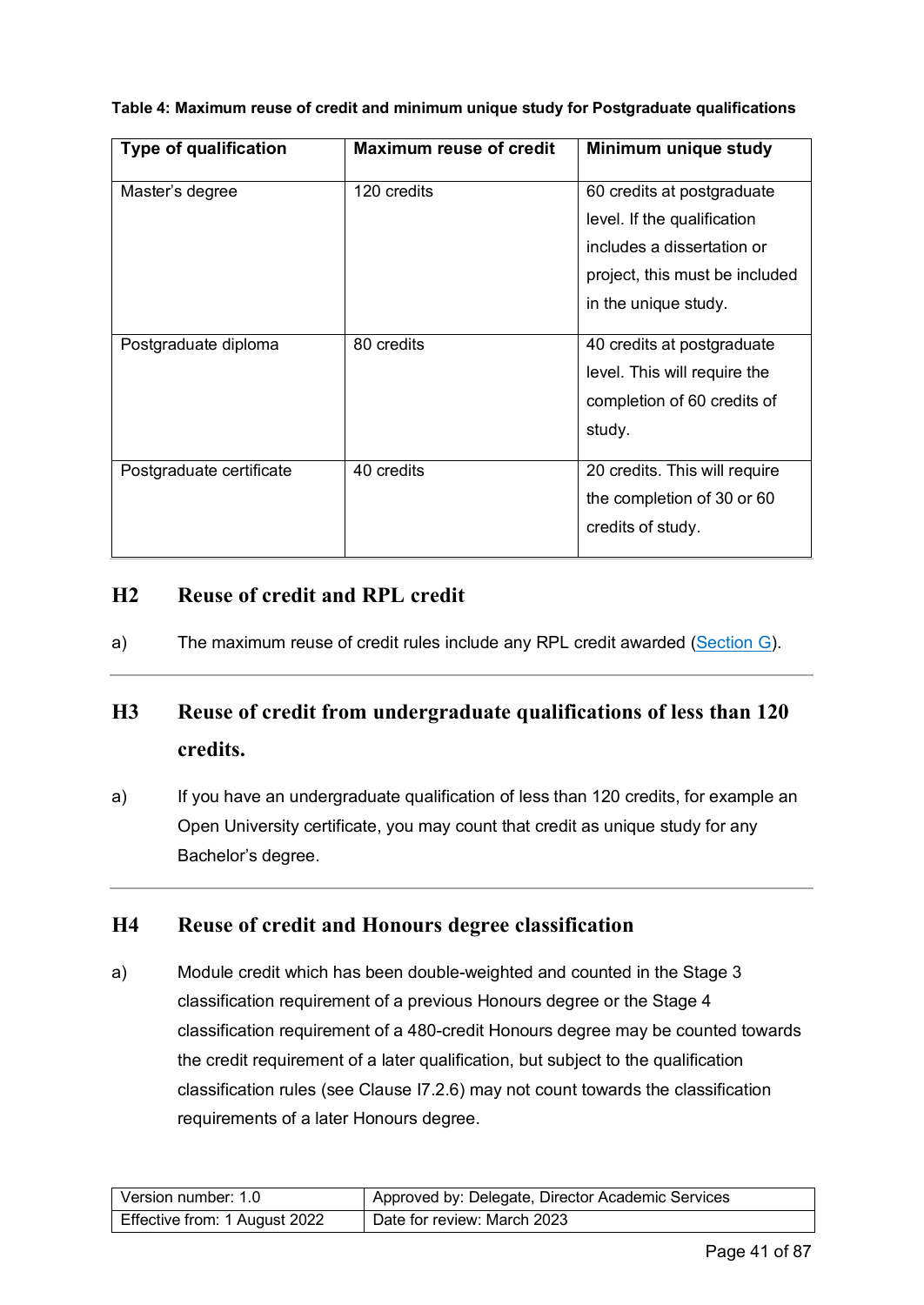#### **H5 Reuse of credit and postgraduate qualification classification**

a) Module credit which has been counted in the classification of a previous qualification may be counted towards the credit requirement of a later qualification, but subject to the qualification classification rules (see [Section J5.](#page-67-0)) may not count towards the classification of a later qualification.

#### **H6 Reuse of credit from the Professional Diploma in Management**

a) The Professional Diploma in Management is restricted to being counted as no more than 60 credits towards another qualification, even where a higher value of credit was awarded for the modules studied towards it.

# **Section I: Regulations applicable to registered undergraduate qualifications**

#### **I1 Who these regulations apply to**

a) These regulations apply to Students who are registered for a qualification designated as either undergraduate or as an Integrated Master's degree. They do not apply to Students studying for declared undergraduate qualifications as part of the Open Programme, who commenced study before the academic year 2016/17, and have an agreed extension beyond December 2019 to finish study for these qualifications. These Students should refer to the [Academic Regulations \(Taught](https://help.open.ac.uk/documents/policies/academic-regulations/files/63/academic-regulations-taught-courses-2016.pdf)  [Courses\) 2016-2018](https://help.open.ac.uk/documents/policies/academic-regulations/files/63/academic-regulations-taught-courses-2016.pdf)

| Version number: 1.0           | Approved by: Delegate, Director Academic Services |
|-------------------------------|---------------------------------------------------|
| Effective from: 1 August 2022 | Date for review: March 2023                       |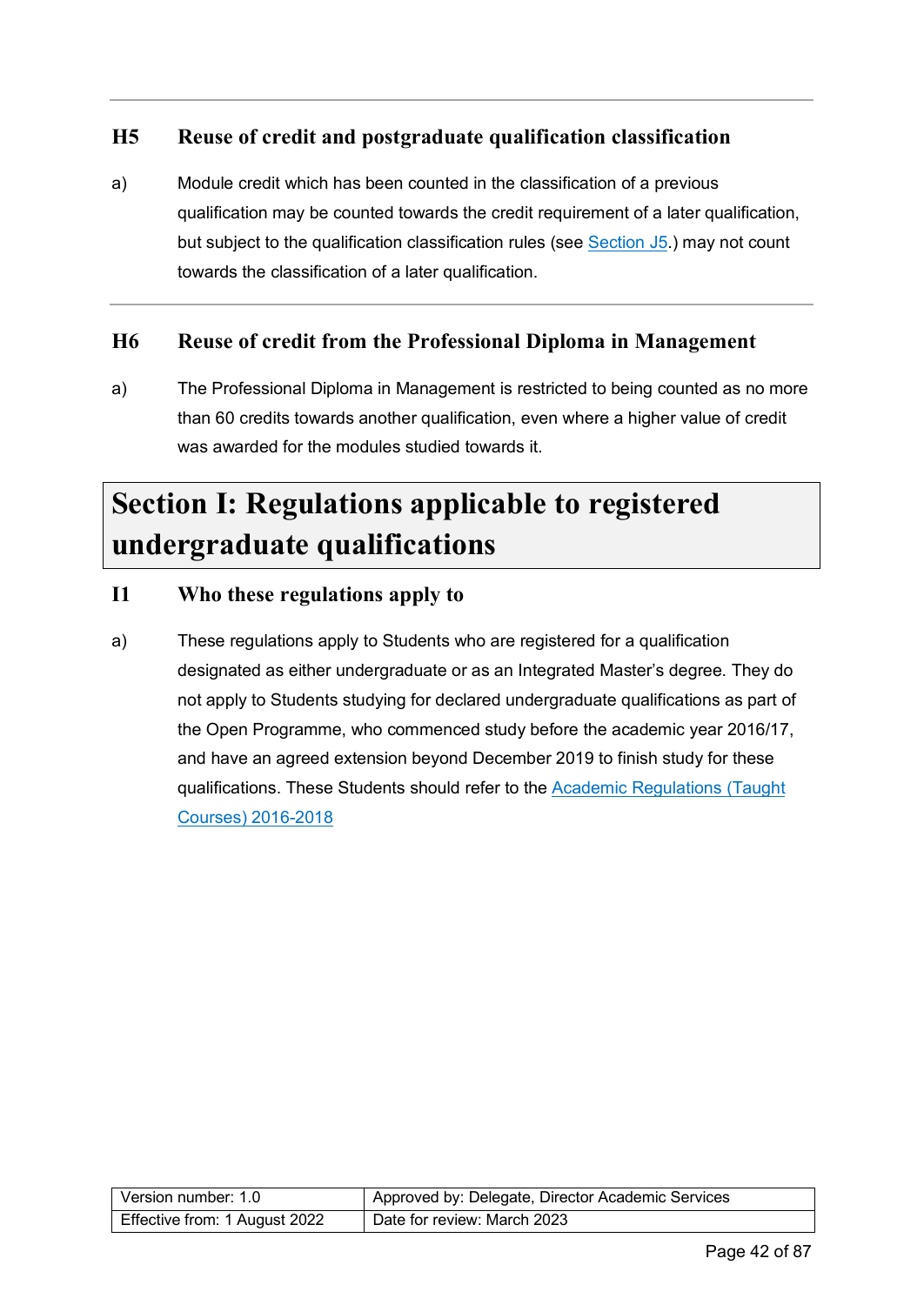#### **I2 Registration**

#### **I2.1 Registration for a qualification**

- a) You must be registered for an undergraduate qualification in order to be awarded it.
- b) In order to complete your registration for a qualification, you must either:
	- (i) enrol for a module which counts towards that qualification; or
	- (ii) count credit from previous study towards that qualification which is sufficient for the award of that qualification.

#### **I2.2 Restriction on multiple qualification registrations**

- a) You may only be registered for one Open University qualification at any one time. If you want to change your qualification, you will need to withdraw and register for a new qualification as set out in the [Changing Your Study Plans Policy.](https://help.open.ac.uk/documents/policies/changing-your-study-plans) The only exception to this rule is if you want to claim an additional lower-level qualification for which you have all the required credit. In this case, the following rules apply:
	- (i) temporary registration on a maximum of two qualifications is permitted solely to enable the process of awarding a lower-level qualification
	- (ii) all of the credit for the lower-level qualification must have already been successfully completed in order that the qualification can be awarded immediately
	- (iii) a Student who has completed enough credit for more than one lower-level qualification will only be permitted to claim the higher of those qualifications.

| Version number: 1.0           | Approved by: Delegate, Director Academic Services |
|-------------------------------|---------------------------------------------------|
| Effective from: 1 August 2022 | Date for review: March 2023                       |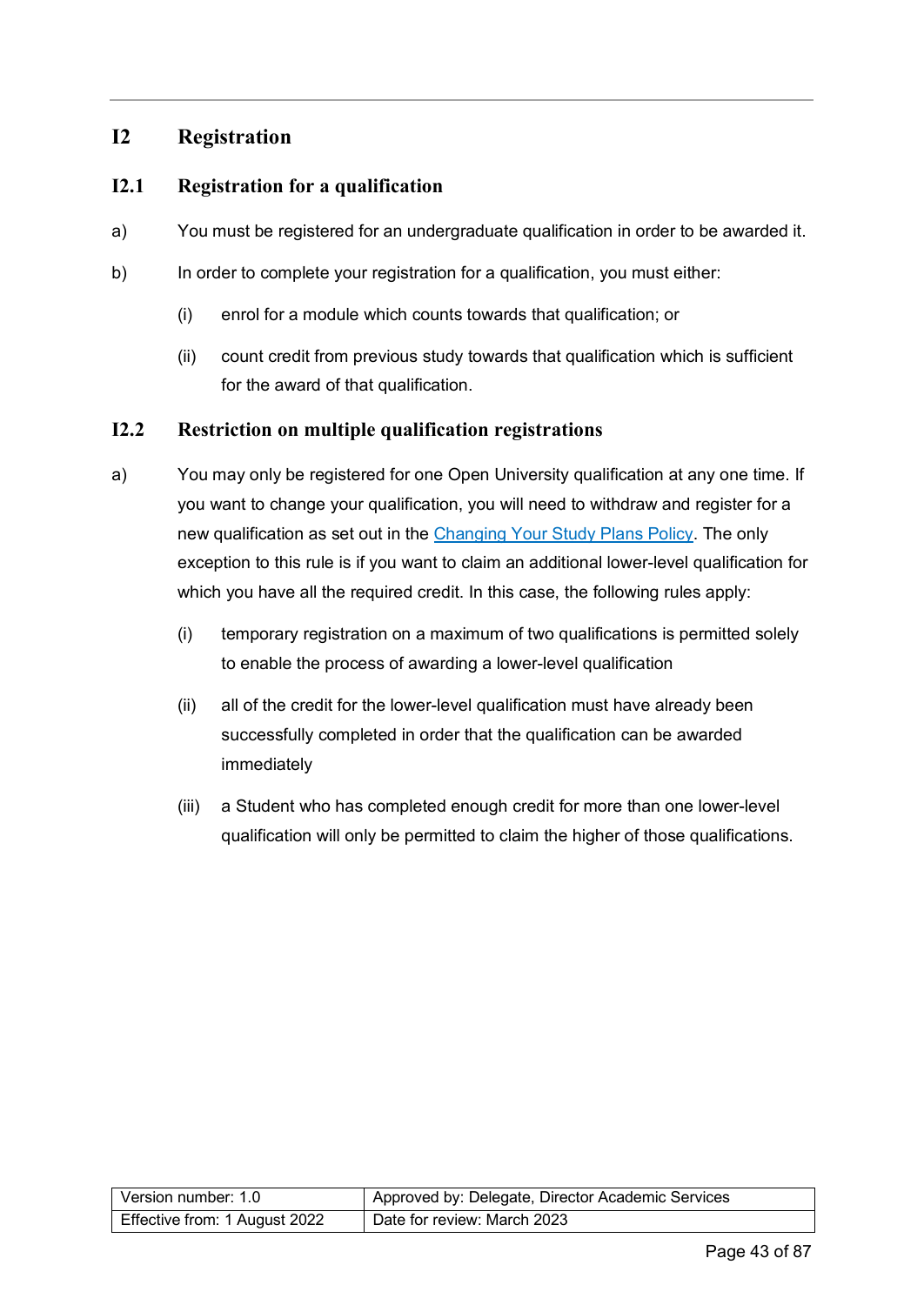#### **I3 Enrolling on modules studied as part of your qualification**

#### **I3.1 Entitlement**

- a) When you are registered for a qualification, you will be able to enrol for modules that will enable you to achieve that qualification. The exact modules will be subject to the circumstances in which The Open University may make changes to curriculum and qualifications, as set out in [Section B.](#page-12-0)
- b) Subject to your specific qualification regulations, you may count credit you are awarded:
	- (i) for any module for which you are enrolled;
	- (ii) for any module for which you were previously registered or enrolled which is eligible to be counted.

#### **I3.2 Module enrolment**

- a) Once you have registered for a qualification you may, subject to these regulations, enrol for modules which will count towards that qualification. These will be modules that are specified as available in the enrolment process and in the online information and prospectus for your qualification.
- b) If you wish to study a module that is not specified as available within your registered qualification, you must register for that module as a standalone course (if this is permissible) and you will not be able to count any credit awarded for that module towards your registered qualification unless exceptional permission is given by the Teaching Committee for the qualification.
- c) The published qualification information and enrolment process will show you the available compulsory and core options module(s) that are required for each Stage of your qualification, the order in which they should be studied and whether there are any pre-requisite or co-requisite requirements (see Clause D3.1).

| Version number: 1.0           | Approved by: Delegate, Director Academic Services |
|-------------------------------|---------------------------------------------------|
| Effective from: 1 August 2022 | Date for review: March 2023                       |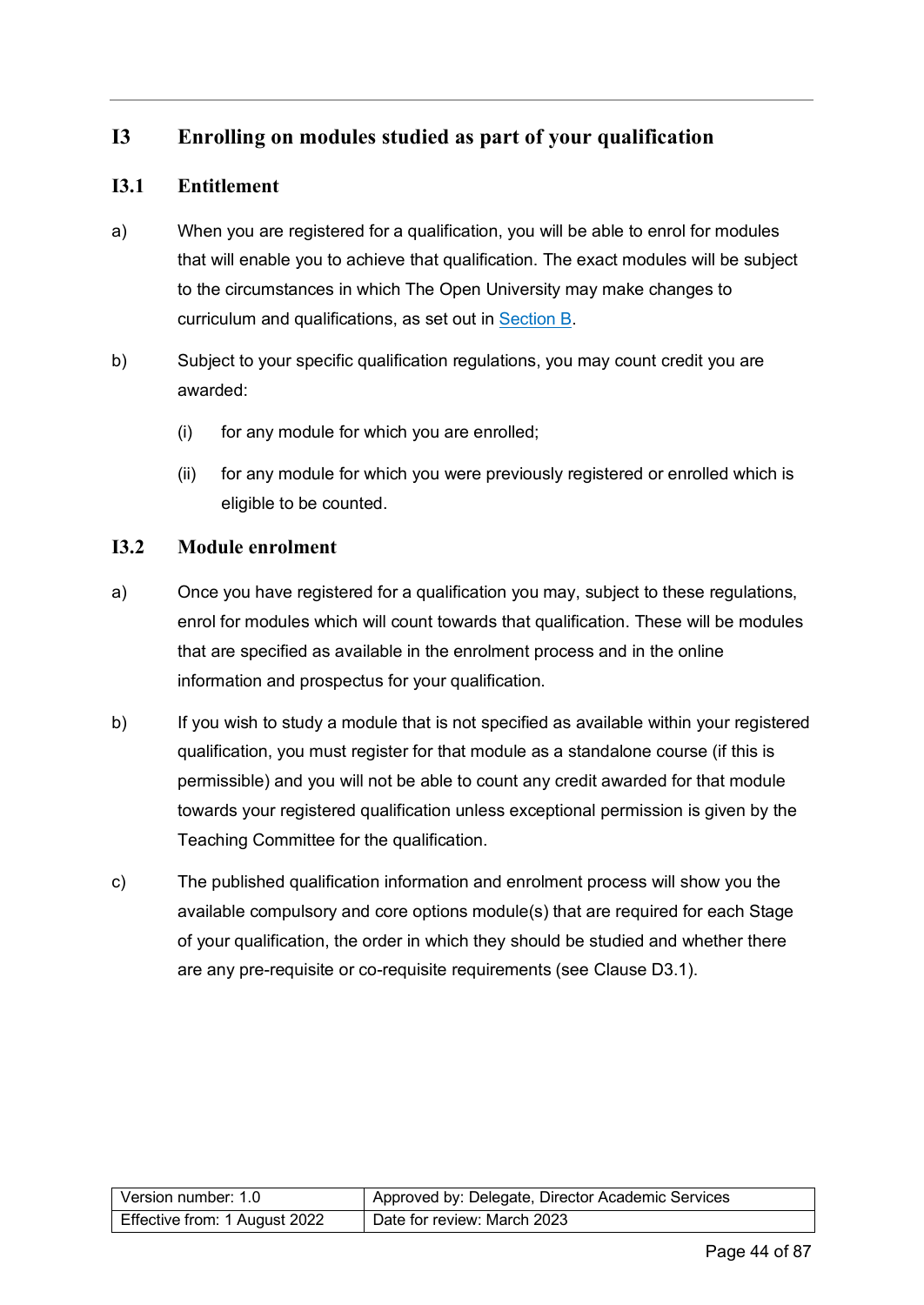#### **I4 Qualification Stages, Study order and Progression**

#### **I4.1 Qualification Stages**

- a) If your qualification has a credit value of 120 credits or more, the modules which comprise that qualification will be assigned to a Stage of the qualification, in addition to a level of credit. Each Stage will normally be made up of modules at the equivalent level, so Stage 1 will usually be made up of 120 credits from Open University level 1 modules.
- b) A qualification may have an optional Stage 0, plus up to four Stages (1, 2, 3, 4).
- c) An optional Stage 0 comprises up to 30 credits from Access modules. Credit awarded in Stage 0 does not count towards the credit requirement of a qualification, but will appear in your diploma supplement.
- d) Each Stage at Stage 1 and above, will comprise a minimum of 120 credits for modules included in that Stage, collaborative scheme credit or RPL (recognition of prior learning) credit awarded.
- e) A Stage will be completed when you have met all the credit requirements for that Stage and any other requirements in the specific qualification regulations.

| Version number: 1.0           | Approved by: Delegate, Director Academic Services |
|-------------------------------|---------------------------------------------------|
| Effective from: 1 August 2022 | Date for review: March 2023                       |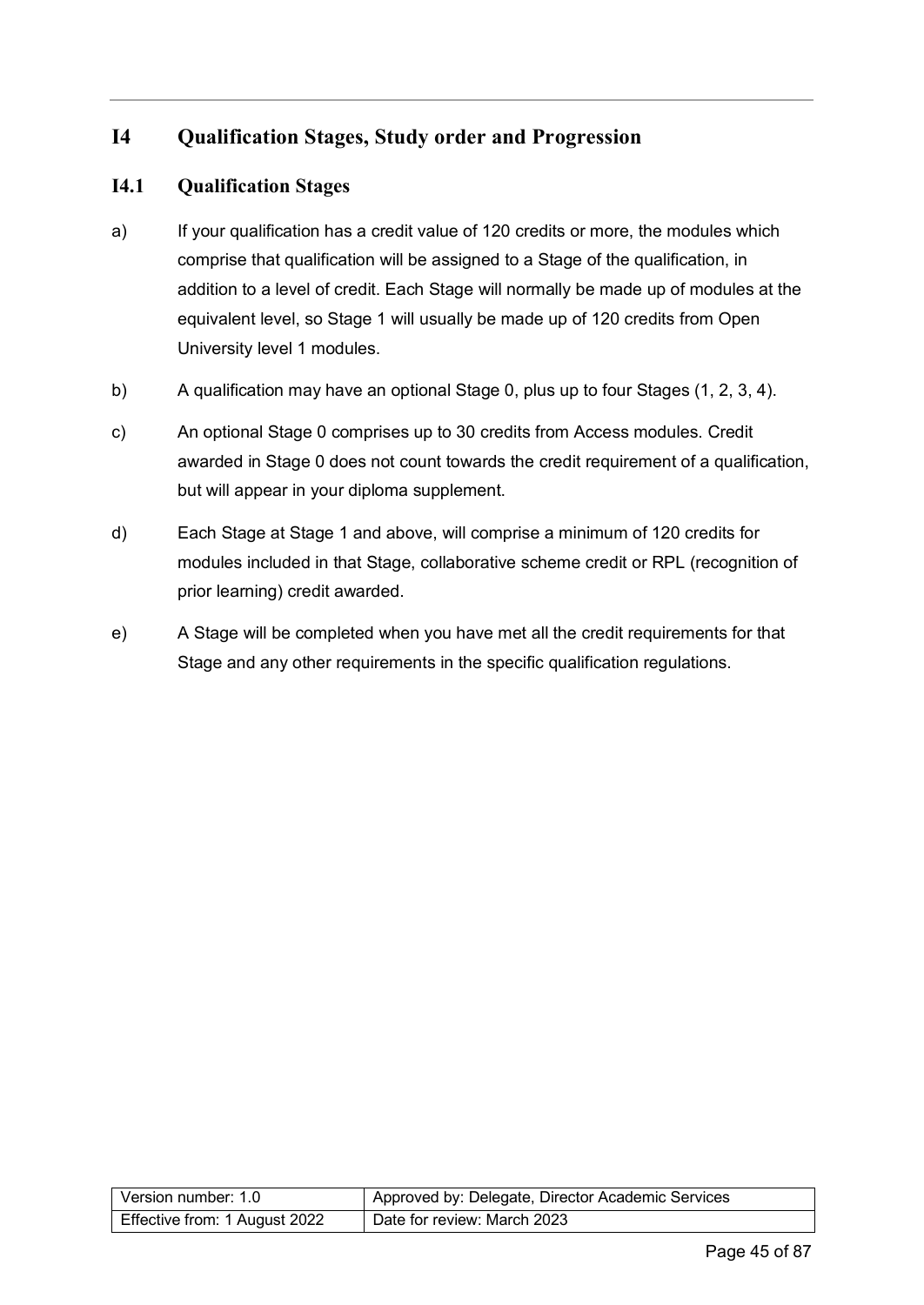#### **I4.2 Commencement of studies**

- a) You must commence your studies towards your registered qualification by enrolling on one or more of the modules included in Stage 1, unless:
	- (i) you begin your studies with the optional Stage 0. Your subsequent study for your registered qualification must be one or more of the specified modules for Stage 1 of that qualification unless you have met one of the conditions b) to f) below; or
	- (ii) you are counting Open University credit awarded prior to registration for the qualification that meets the requirements for Stage 1; or
	- (iii) you are counting an award of credit in RPL that meets the requirements for Stage 1; or
	- (iv) the specific qualification regulations permit studies to start at Stage 2 or Stage 3; or
	- (v) you are counting any combination of a)-d); or
	- (vi) your registered qualification has a credit value of fewer than 120 credits and does not have Stages.

#### **I4.3 Specified order of study**

- a) Stages of qualifications must be studied in order (from Stage 1 through to 3 or 4, dependent on your qualification) and you must meet the rules for progression between Stages set out in Clause I4.4, unless your qualification permits otherwise in the specific qualification regulations.
- b) For some qualifications, there are restrictions on the rate or order of study of individual modules within Stages. These can be found in the published qualification information or will be signposted during the enrolment process. You will only be permitted to enrol for module(s) in accordance with those rules unless exceptional permission is given by the Teaching Committee for the qualification.
- c) If you are counting Open University credit that was awarded before registering for the qualification, or an award of RPL credit, or if you are changing your study route within the qualification, the remaining credit must be studied in the specified order unless exceptional permission is given by the Teaching Committee for the qualification.

| Version number: 1.0           | Approved by: Delegate, Director Academic Services |
|-------------------------------|---------------------------------------------------|
| Effective from: 1 August 2022 | Date for review: March 2023                       |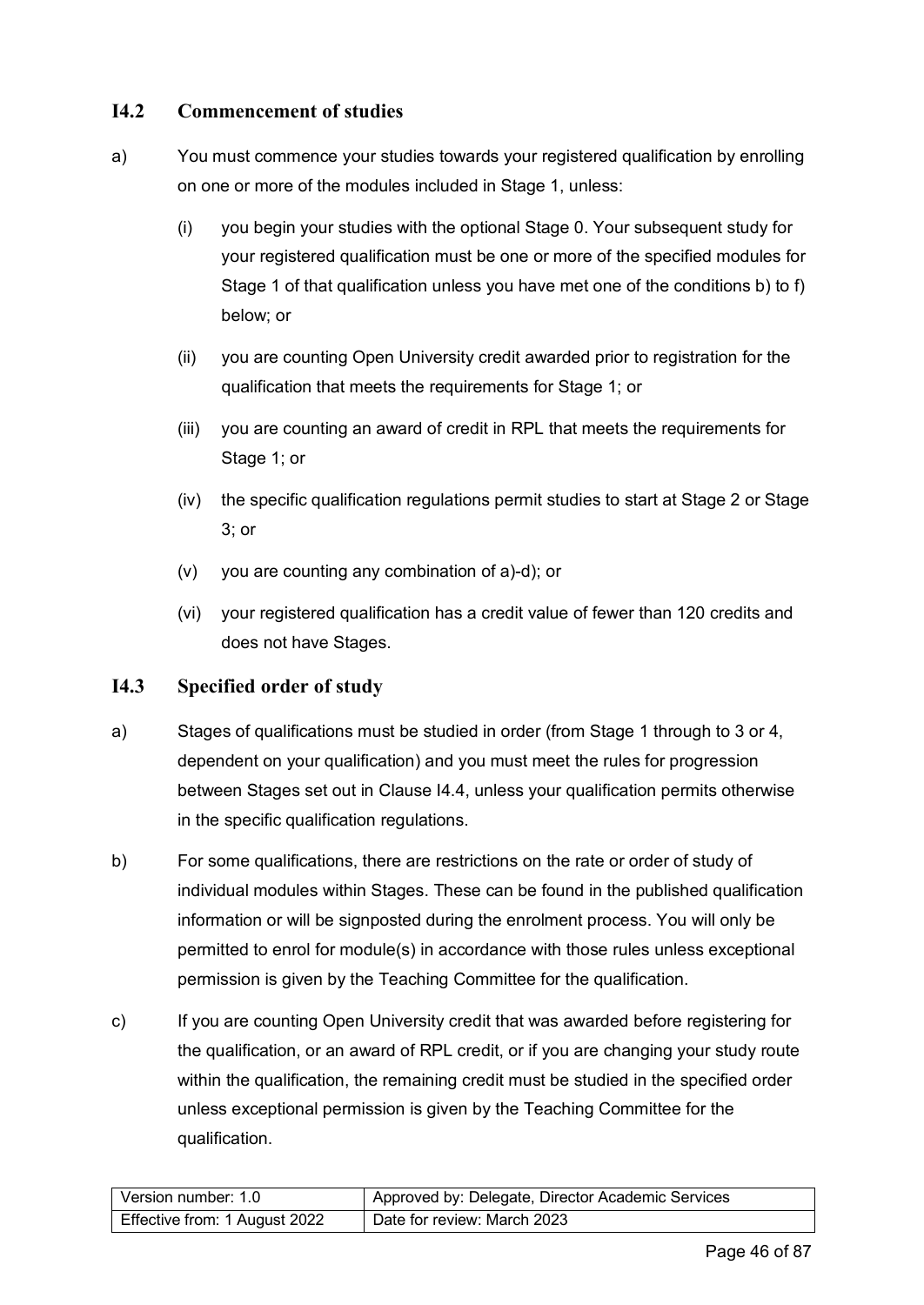#### **I4.4 Progression**

#### **I4.4.1 Progression between Stages**

a) You will need to meet the requirements for progression from one Stage of your qualification to the next, unless the specific qualification regulations state otherwise, or you meet the criteria in Clause I4.4.2 or I4.4.3. That is, you must meet the requirements for progression from Stage 1 in order to remain enrolled after the start date on a module at Stage 2, and so on for all the Stages in your qualification.

#### **I4.4.2 Criteria for progression**

- a) Usually, you meet the progression requirement by being awarded all of the credit within a Stage of your qualification. Some specific qualification regulations will specify additional progression rules.
- b) If you have not met the requirements for progression, you will be permitted to study at the next Stage of a qualification if you have been awarded at least 60 credits for the previous Stage of the qualification, **and** either:
	- (i) you are enrolled on the final module in a Stage and that module will not be completed, or the module result will not be available prior to the start of the next Stage; or
	- (ii) you have completed study of the remaining modules for that Stage subject only to a discretionary postponement or outstanding resit or resubmission of the examinable component; or
	- (iii) you intend to study a next Stage module at the same time as the final module(s) in the previous Stage
- c) If you are permitted to enrol for a module in the next Stage under this regulation, you may change your enrolment to a module in the previous Stage (subject to the availability of places) or defer the next Stage module at any time up to the module start date as set out in the [Changing Your Study Plans Policy.](https://help.open.ac.uk/documents/policies/changing-your-study-plans)

| Version number: 1.0           | Approved by: Delegate, Director Academic Services |
|-------------------------------|---------------------------------------------------|
| Effective from: 1 August 2022 | Date for review: March 2023                       |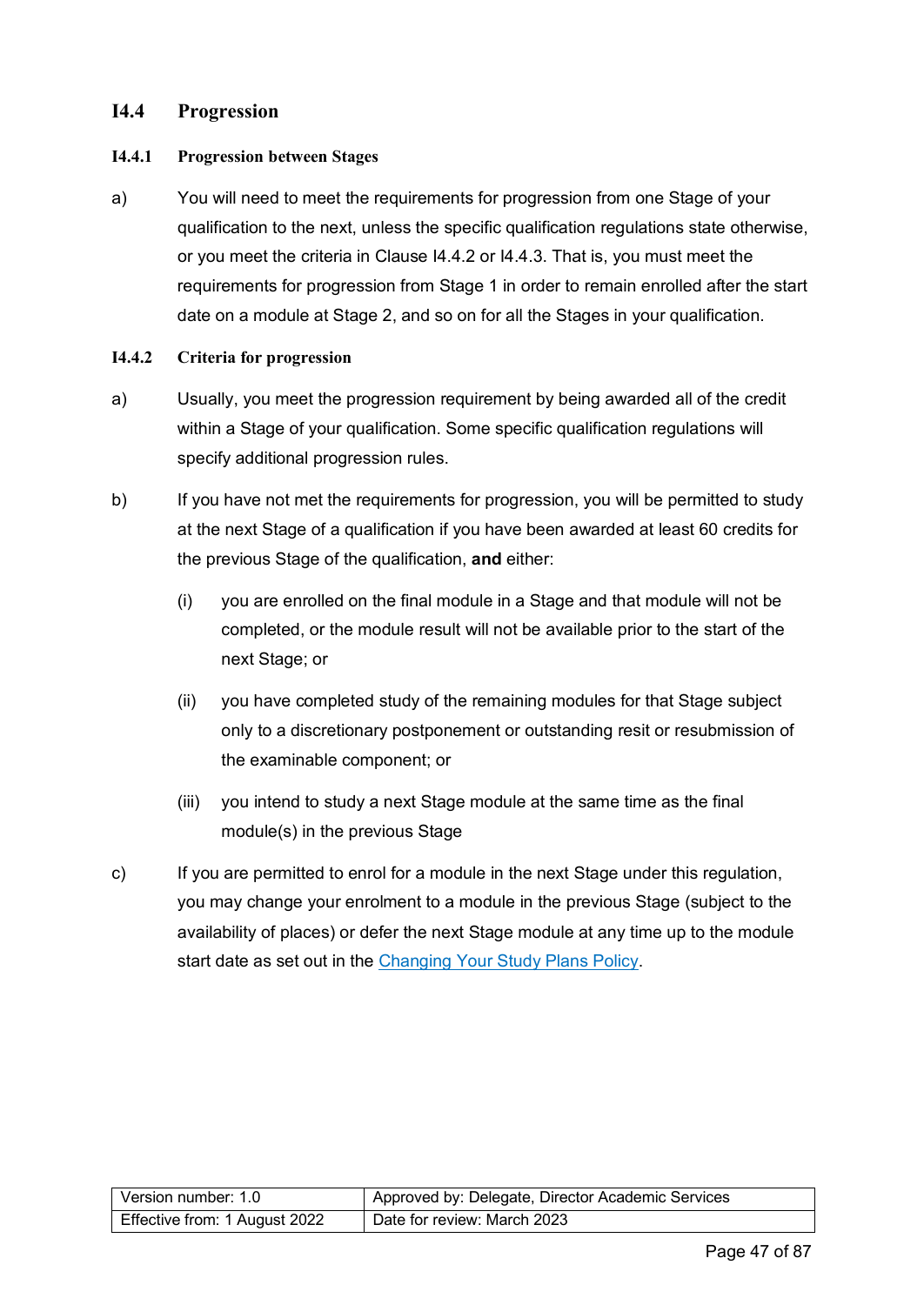- d) If you are permitted to remain enrolled after the start date on a next Stage module pending a result for a module in a previous Stage, and do not subsequently achieve the award of credit for the previous Stage module, you will be permitted to complete the next Stage module on which you are enrolled. However, you will be required to complete or be repeating study of the outstanding credit at the lower Stage before you enrol for any further modules at the higher Stage. This is the case even if you are awarded credit for the next Stage module.
- e) You must have completed the credit requirement for Stage 1 of your qualification in order to enrol for a module at Stage 3 of that qualification unless the specific qualification regulations state otherwise.
- f) You must have completed the credit requirement for Stage 1 and 2 of your qualification in order to enrol for a module at Stage 4 of that qualification unless the specific qualification regulations state otherwise.

#### **I4.4.3 Exceptions from progression requirements**

a) If an exception to the specified study order has been approved by the relevant Teaching Committee, this can also override progression requirements.

#### **I5 Time limits for completion of qualifications**

- a) In order to ensure coherence of academic study, external credibility and satisfactory academic progress, there are time limits on all Open University registered qualifications. You must therefore complete your qualification within the time limits set.
- b) Unless the specific qualification regulations state otherwise, the time limit within which you must complete your qualification starts at the earliest of:
	- (i) the start date of the first module you study as part of that qualification, including optional Stage 0 modules. This includes any modules that you fail, defer or withdraw from after incurring a fee liability; or
	- (ii) if you are counting Open University credit or collaborative scheme credit that was awarded prior to registration for the qualification, the start date of the earliest module for which you are counting credit.

| Version number: 1.0           | Approved by: Delegate, Director Academic Services |
|-------------------------------|---------------------------------------------------|
| Effective from: 1 August 2022 | Date for review: March 2023                       |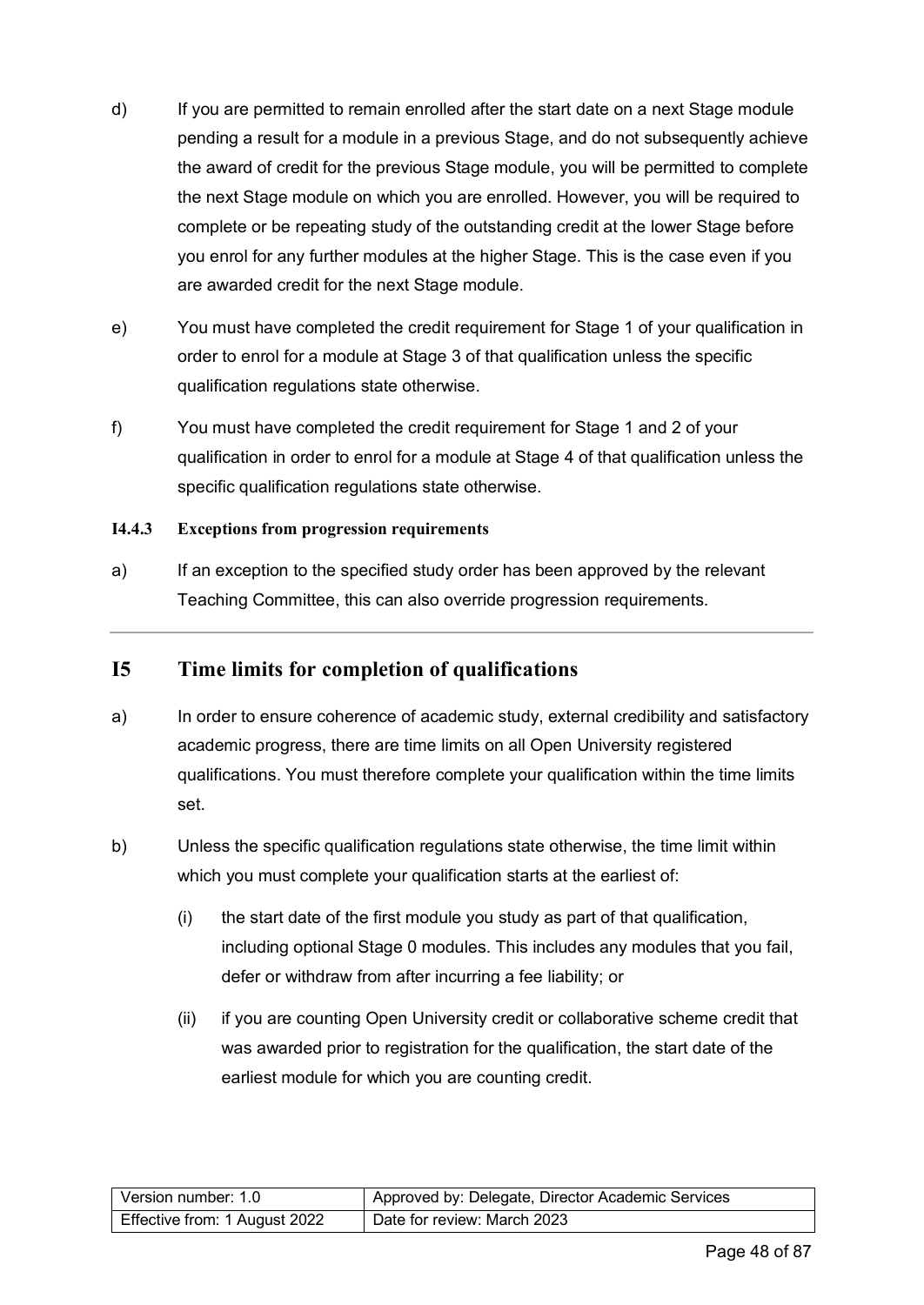- (iii) if you are counting an award of RPL credit, the start date allocated to you will be based upon the date your credit is awarded. If your credit is awarded between 1 January and 31 August, your start date will be 30 November. If your credit is awarded between 1 September and 31 December, your start date will be 31 August of the following year.
- c) Subject to any specific requirements of your qualification, maximum time limits for all undergraduate qualifications are as follows (Table 5):

| Number of credits and qualification      | Time limit for completion of |
|------------------------------------------|------------------------------|
|                                          | qualification                |
| 60-credit certificates                   | 4 years                      |
| 120-credit certificates of HE            | 7 years                      |
| 120-credit diploma                       | 7 years                      |
| 240-credit foundation degree             | 12 years                     |
| 240-credit diplomas of HE                | 12 years                     |
| 300-credit Bachelor's (Ordinary) degrees | 16 years                     |
| 360-credit Bachelor's degrees with       | 16 years                     |
| <b>Honours</b>                           |                              |
| 480-credit Bachelor's Honours degree     | 16 years                     |
| 480-credit Integrated Master's degree    | 16 years                     |

**Table 5: Maximum time limit for completion of qualifications**

- d) Where specific qualification time limits are shorter than the maximum time limits listed here, they will be stated in the specific qualification regulations.
- e) In exceptional circumstances, a Teaching Committee may allow you to exceed the qualification time limits set out in the specific qualification regulations.

| Version number: 1.0           | Approved by: Delegate, Director Academic Services |
|-------------------------------|---------------------------------------------------|
| Effective from: 1 August 2022 | Date for review: March 2023                       |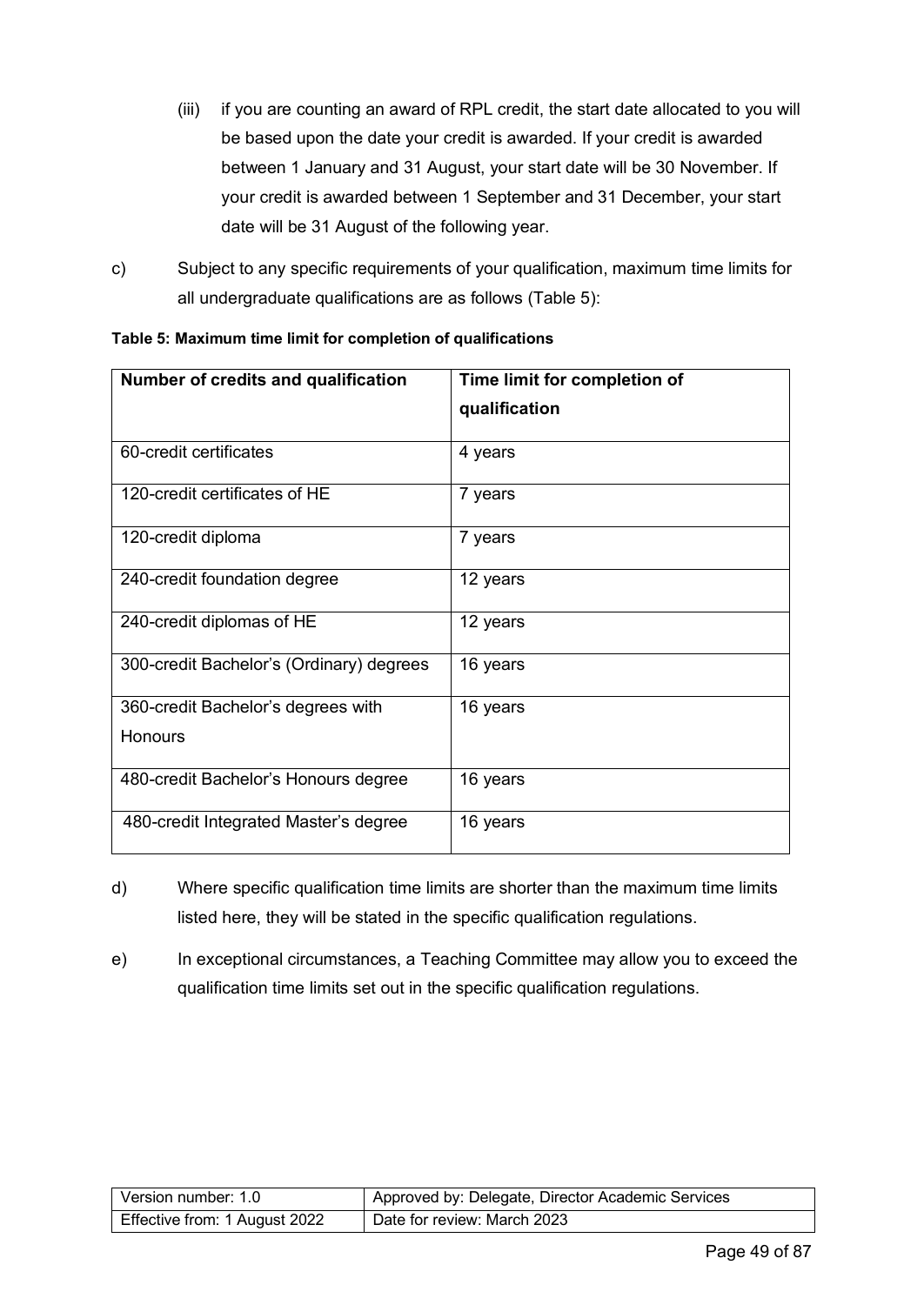- f) If you do not achieve the credit required for your qualification within the set Open University time limit, you will not normally be eligible for the qualification. You may be eligible for any other qualification that you met the requirements for within the time limit applicable to that other qualification.
- g) If you are counting an award of RPL credit within your qualification, you should refer to the additional information about time limits based upon the amount of credit still to complete as detailed in Table 2 in [Clause G1.4.](#page-35-0)

## **I6 Counting postgraduate credit towards a registered undergraduate qualification**

a) If the credit requirements of an undergraduate level qualification allow, you may be able to count up to 90 credits from postgraduate level modules under Clause K2 a) ii).

#### **I7 Classification of Honours Degrees**

- a) Undergraduate Bachelor's degrees with Honours, including Scottish 480 credit Undergraduate Bachelor's degrees with Honours and Integrated Master's degrees, are awarded with a classification. The classes of Honours which will be awarded are:
	- (i) first class
	- (ii) upper second class (2:1)
	- (iii) lower second class (2:2)
	- (iv) third class.
- b) No other undergraduate qualifications are classified.

| Version number: 1.0           | Approved by: Delegate, Director Academic Services |
|-------------------------------|---------------------------------------------------|
| Effective from: 1 August 2022 | Date for review: March 2023                       |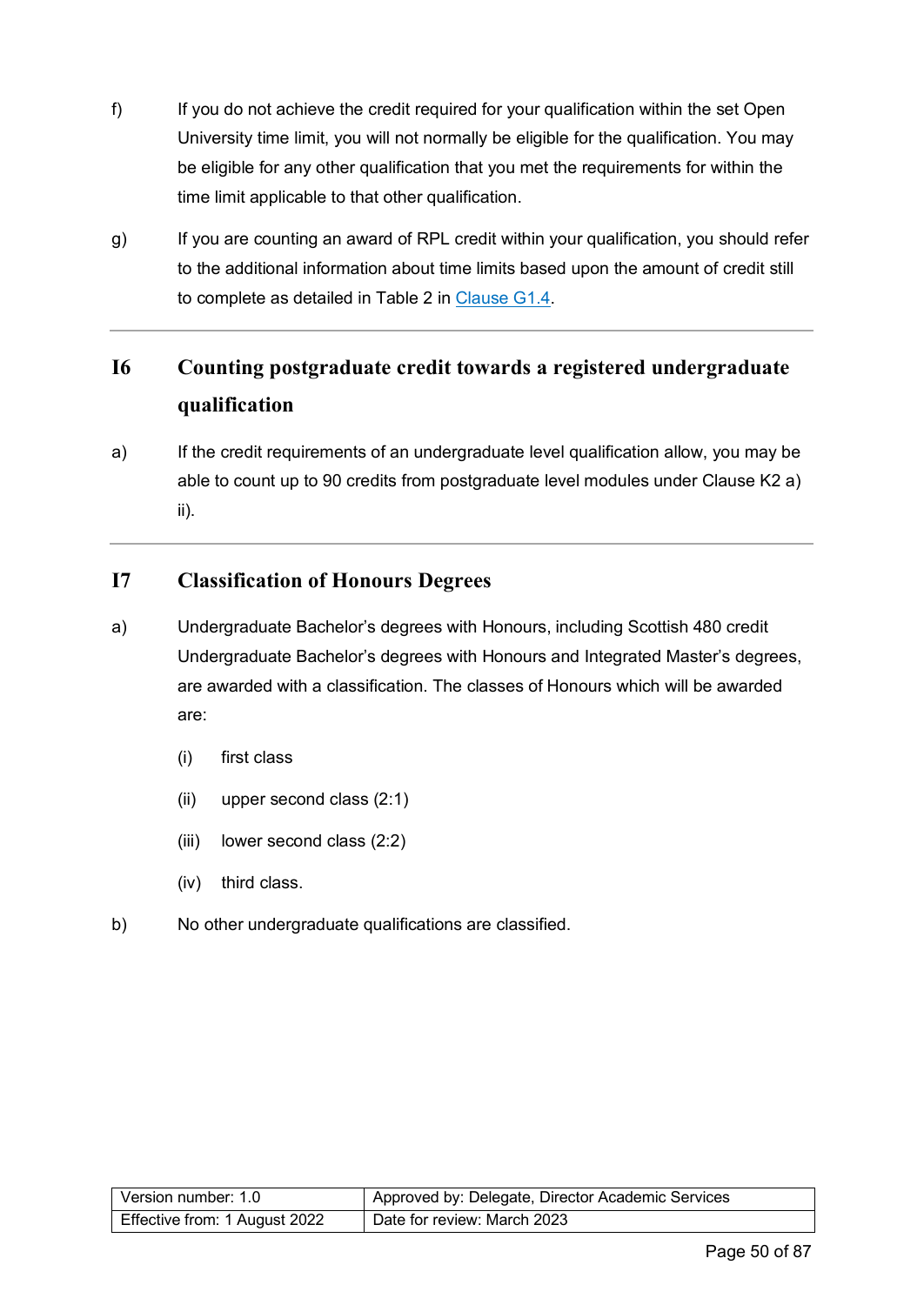#### <span id="page-50-1"></span>**I7.1 How classification is calculated**

- a) The majority of undergraduate modules award pass grades as one of: Distinction (1; the highest grade), Pass grade 2, Pass grade 3, or Pass grade 4. Module result grades approved for graded modules at postgraduate level are: Distinction, Merit and Pass.
- b) The postgraduate modules in an Integrated Master's degree, or any postgraduate credit counted down into an undergraduate Honours Degree will have their grades converted to undergraduate grades for the purpose of classification as follows: Distinction (Pass 1), Merit (Pass 2) and Pass (Pass 4).
- c) Not all of the credit included in your qualification will count towards your classification. Detailed information is included in [Clause I7.2.](#page-50-0)
- d) The classification of your qualification will be automatically awarded in accordance with the Open University scheme of classification. There are two elements in the Honours classification scheme for Bachelor's degrees:
	- (i) The Weighted Grade Credit score, explained in [Clause I7.3.](#page-52-0)
	- (ii) A Quality Assurance Test, explained in [Clause I7.4.](#page-53-0)
- e) You must meet the appropriate thresholds of both elements of the scheme to be awarded a particular classification for a Bachelor's degree. If you do not meet the minimum threshold for one of the elements, you will be awarded the lower classification.
- f) Integrated Master's degrees have a single element Honours classification scheme, the Weighted Grade Credit score explained in [Clauses I7.3](#page-52-0) and [I7.7.](#page-57-0)

#### <span id="page-50-0"></span>**I7.2 Which credit will count towards your classification**

a) This section explains which credit will be used in the calculation of your Weighted Grade Credit score as part of the award of your classification. Only credit used in the calculation of your Weighted Grade Credit score is eligible for use in the Quality Assurance Test.

| Version number: 1.0           | Approved by: Delegate, Director Academic Services |
|-------------------------------|---------------------------------------------------|
| Effective from: 1 August 2022 | Date for review: March 2023                       |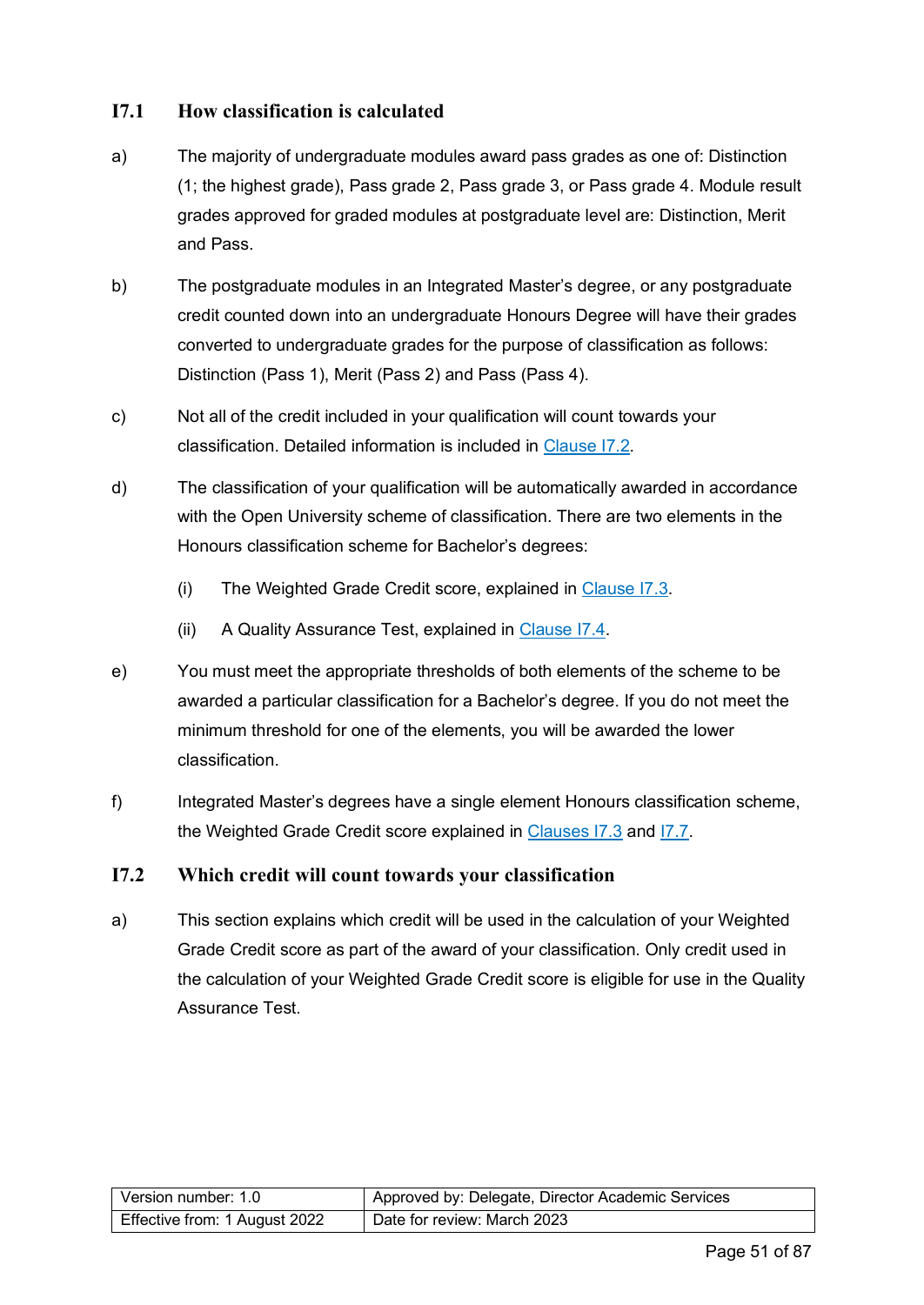b) If your situation is a combination of more than one of these scenarios, for example if you have studied more credit than is required for your qualification and you have been given permission to count down higher level credit, you can contact the Qualifications Centre for an individual explanation of which credit will be counted.

#### **I7.2.1 360-credit Undergraduate Bachelor's Degree with Honours**

- a) If you have completed 360 credits for an Undergraduate Bachelor's Degree with Honours, including 120 credits of Open University level 1 modules in Stage 1, 120 credits of Open University level 2 modules in Stage 2 and 120 credits of Open University level 3 modules in Stage 3:
- b) We will use 240 credits from result grades from Open University or collaborative scheme modules – 120 credits of Open University level 2 modules from Stage 2 and 120 credits of Open University level 3 modules from Stage 3.

#### **I7.2.2 480-credit Scottish Undergraduate Bachelor's Degree with Honours**

- a) If you have completed 480 credits for a Scottish 480 credit Undergraduate Bachelor's Degree with Honours:
- b) We will use 240 credits from result grades from Open University or collaborative scheme modules, of which at least 120 credits will be Open University level 3 and a further 120 credits at Open University level 2 or above. The Stage credit which will be used for classification will be included in the specific regulations governing your qualification.

#### **I7.2.3 360-credit Undergraduate Bachelor's Degree with Honours with Exceptional Stage Credit**

- a) If you have completed 360 credits in an Undergraduate Bachelor's Degree with Honours which includes Exceptional Stage Credit: for some qualifications, Open University level 2 credit studied in Stage 1 may count towards the classification requirements; for other qualifications, Open University level 3 credits studied in Stage 2 may count towards the classification requirements with either single or double weighting.
- b) The Teaching Committee will determine how such modules will count within classification, irrespective of the Stage in which the module is included. The credit that will be used for classification will be included in your specific qualification regulations.

| Version number: 1.0           | Approved by: Delegate, Director Academic Services |
|-------------------------------|---------------------------------------------------|
| Effective from: 1 August 2022 | Date for review: March 2023                       |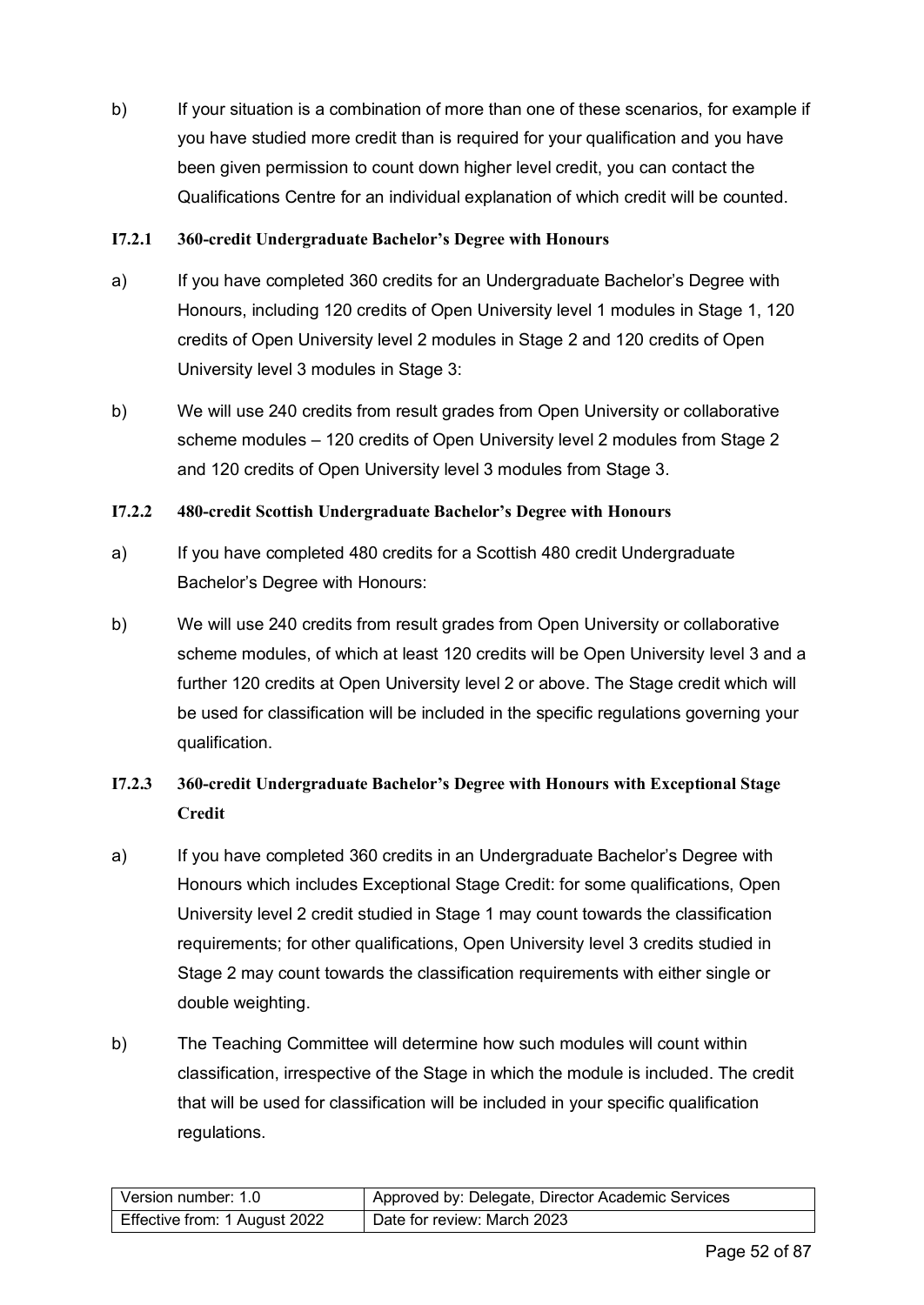#### **I7.2.4 Qualifications including higher level credit "counted down"**

a) If you have been given permission to count down credit at a higher level to fulfil the qualification credit requirement at a lower level as per Clause K2 a) ii) the Teaching Committee will determine if this module may also be permitted to count within classification, irrespective of the Stage in which the module is included.

#### **I7.2.5 Qualifications including RPL credit**

- a) If you have completed your qualification with an award of RPL credit, your performance in any work for which an award of RPL credit has been made is not taken into account in classification. See [Section G](#page-33-0) for more information about RPL.
- b) If you have less than 240 credits of Open University study because of RPL credit, your classification will be based on reduced thresholds to reflect the reduced amount of Open University credit studied, as per [Clause I7.8.](#page-60-0)

#### **I7.2.6 Qualifications including credit reused from another undergraduate qualification**

a) If you have reused credit from another Open University undergraduate qualification, modules that have been double-weighted in the classification profile for a Bachelor's degree awarded with Honours cannot be used in the classification profile of any subsequent Bachelor's degree with Honours. See [Section H](#page-38-0) for more information about "reuse" of credit that has been counted towards another Open University qualification.

#### **I7.2.7 Qualifications completed with more credit than is required**

a) If you have completed your qualification with more credit than is required, your classification will be based upon a maximum of 240 credits. Compulsory modules within Stage 2 and Stage 3 (and Stage 4 if applicable) will always be included in classification, irrespective of result grade. You may also be required to include modules from specified groups or subject areas. We then select modules for classification in grade order, starting with your best grades. If you have the same grade for several modules, we start with the earliest. If you have more than one module with the same grade awarded at the same time, we take them in alphanumeric order of their module code.

#### <span id="page-52-0"></span>**I7.3 Calculation of Weighted Grade Credit score**

a) Your Weighted Grade Credit score is calculated from the grades you have achieved from a maximum of 240 credits from Open University modules or Collaborative

| Version number: 1.0           | Approved by: Delegate, Director Academic Services |  |
|-------------------------------|---------------------------------------------------|--|
| Effective from: 1 August 2022 | Date for review: March 2023                       |  |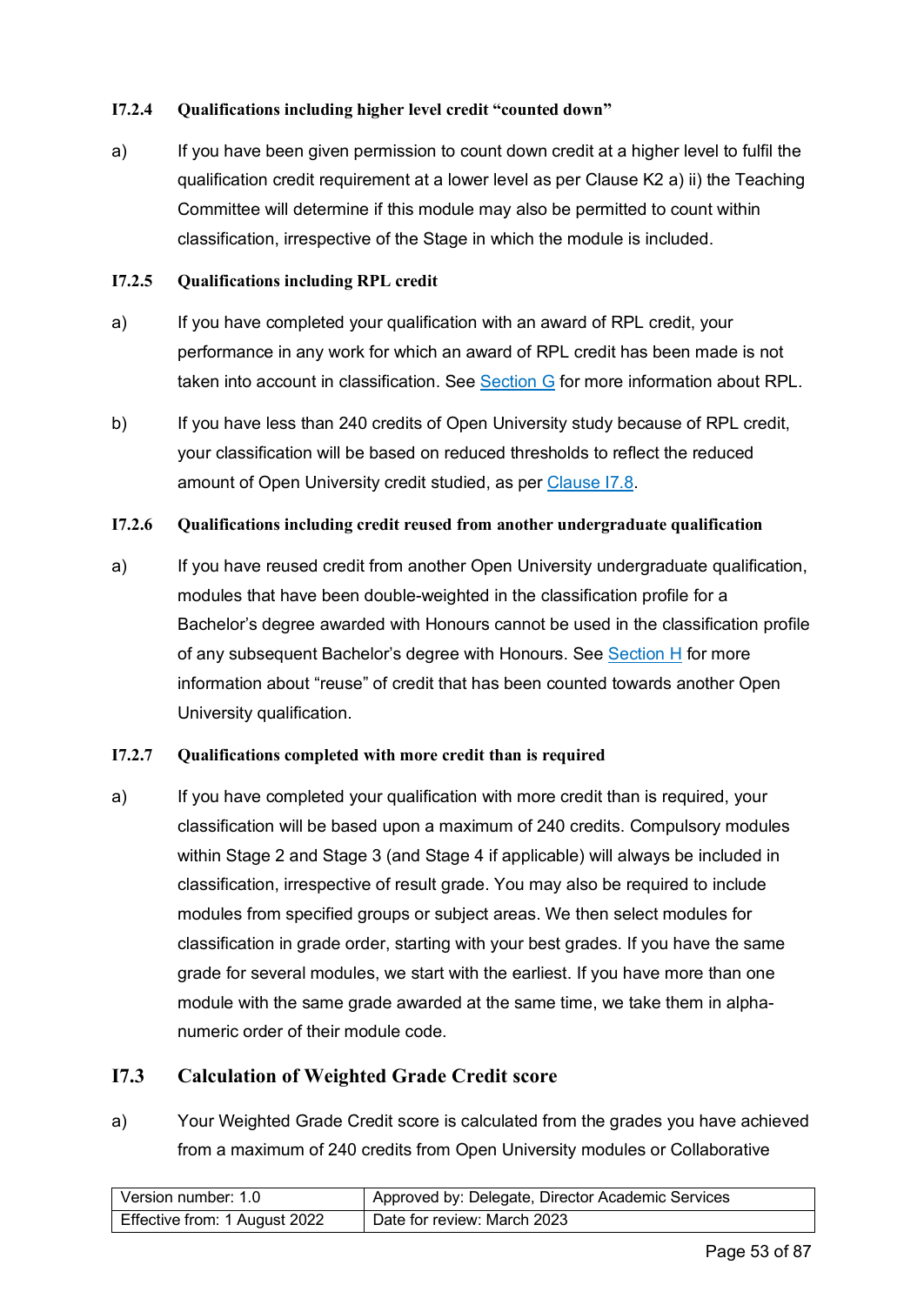Scheme modules at Open University level 2 or above (see [Clause I7.2](#page-50-0) for information on which modules will be used in this calculation).

- b) Your module grades are multiplied by the credit value of that module. For 360 credit Undergraduate Bachelor's Degrees with Honours and Scottish 480 credit Undergraduate Bachelor's Degrees with Honours, modules which are included in the highest Stage of your qualification will be double-weighted. For Integrated Master's Degrees, all results are equally weighted.
- c) The total of this calculation is referred to as your Weighted Grade Credit score. If you are studying a Bachelor's degree, this score is the first element of the classification calculation.

#### <span id="page-53-0"></span>**I7.4 Quality Assurance Test**

- a) There are four Honours classification grades and four undergraduate module grades. In the Quality Assurance Test applied to Bachelor's degrees, we check that for all classifications above Third class, the best grade(s) awarded for 60 credits of Open University level 3 study (or, exceptionally, Postgraduate study counted down in place of level 3) is as good as, or better than, the class of Honours indicated by the range in which your weighted grade credit sits
- b) To pass the Quality Assurance Test for a first-class degree, you must have at least 60 Open University level 3 credits at Distinction grade.
- c) To pass the Quality Assurance Test for an upper-second class degree (2:1), you must have at least 60 level 3 credits at Grade 2 (or Merit), or the total of the 60 credit check requirement multiplied by your best grade must not exceed 120, e.g. 30 level 3 credits at Distinction **and** 30 level 3 credits at either Grade 2 (or Merit) or Grade 3.

| Version number: 1.0           | Approved by: Delegate, Director Academic Services |
|-------------------------------|---------------------------------------------------|
| Effective from: 1 August 2022 | Date for review: March 2023                       |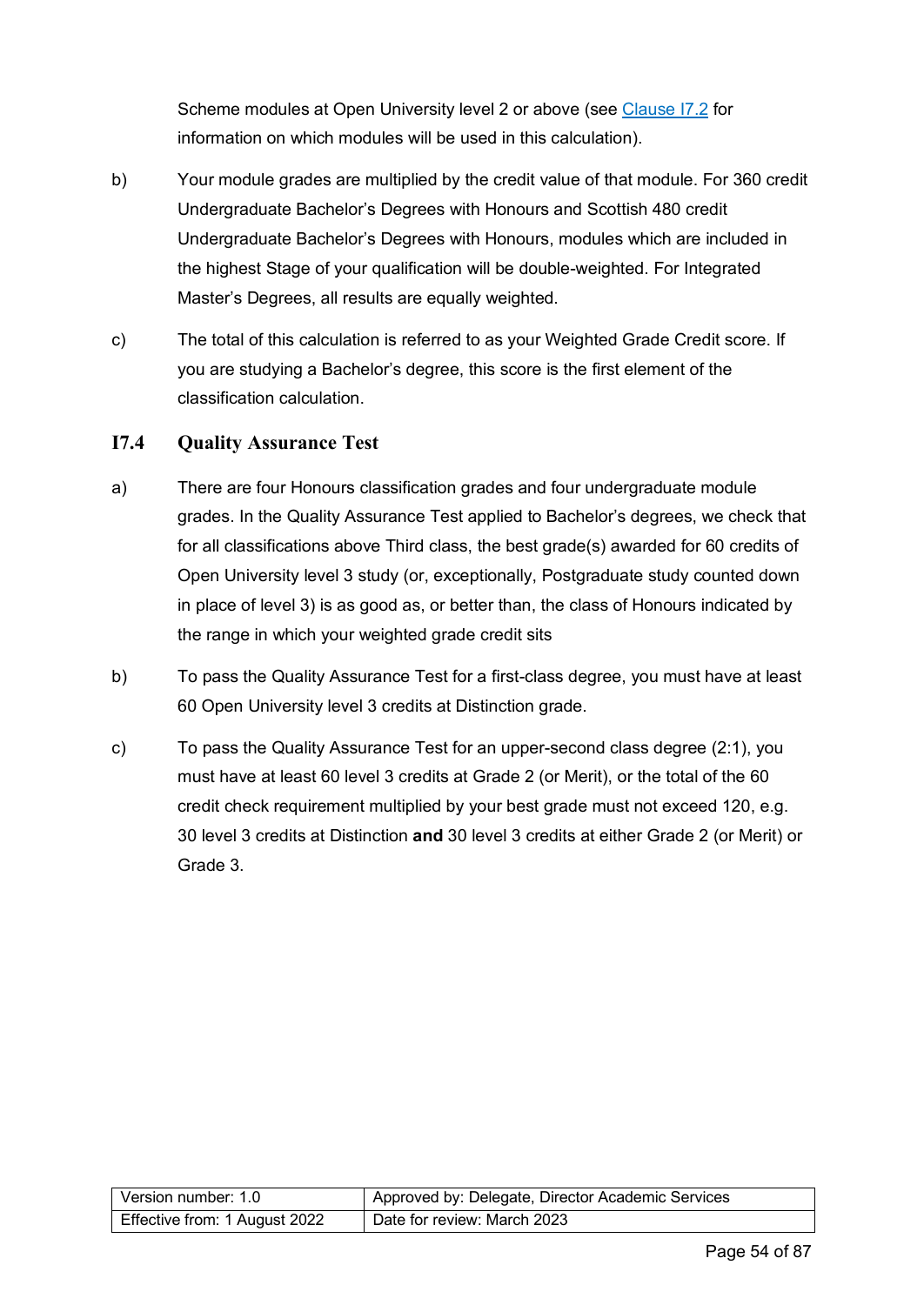- d) To pass the Quality Assurance Test for a lower-second class degree (2:2), you must have at least 60 level 3 credits at Grade 3, or the total of the 60 credit check requirement multiplied by your best grade must not exceed 180, e.g. at least 30 level 3 credits at Distinction **and** 30 level 3 credits at either Grade 2 (or Merit), Grade 3 or Grade 4, or at least 30 level 3 credits at Grade 2 **and** 30 level 3 credits at either Grade 3 or Grade 4.
- e) If your best 60 credits at Open University level 3 do not meet the Quality Assurance Thresholds required for the classification in which your Weighted Grade Credit score falls, you will be awarded the lower classification.

### **I7.5 Calculation of Classification for 360-credit Bachelor's Degrees with Honours**

#### **I7.5.1**

- a) To calculate your Weighted Grade Credit score for an Undergraduate Bachelor's Degree with Honours, we multiply the credit value by your grade for Open University level 2 and 3 modules included in Stage 2 of your qualification; and we multiply the credit value by your grade x 2 for level 3 modules included in Stage 3 as per Tables 6.and 7. Level 3 credit within Stage 3 is therefore double-weighted.
- b) The total Weighted Grade Credit score based on 240 credits will be between 360 and 1440.

**Table 6: Weighted Grade Credit calculation table for 360-credit Bachelor's Degrees with Honours (60 credit module at Open University level 3 included in Stage 3)**

| Grade         | Weighting | <b>Calculation</b>       | Weighted grade credit |
|---------------|-----------|--------------------------|-----------------------|
|               |           |                          |                       |
|               | Double    | 60 x (1x2)               | 120                   |
| $\mathcal{P}$ | Double    | $60 \times (2 \times 2)$ | 240                   |
| 3             | Double    | $60 \times (3x2)$        | 360                   |
| 4             | Double    | $60 \times (4x2)$        | 480                   |

| Version number: 1.0           | <sup>1</sup> Approved by: Delegate, Director Academic Services |
|-------------------------------|----------------------------------------------------------------|
| Effective from: 1 August 2022 | Date for review: March 2023                                    |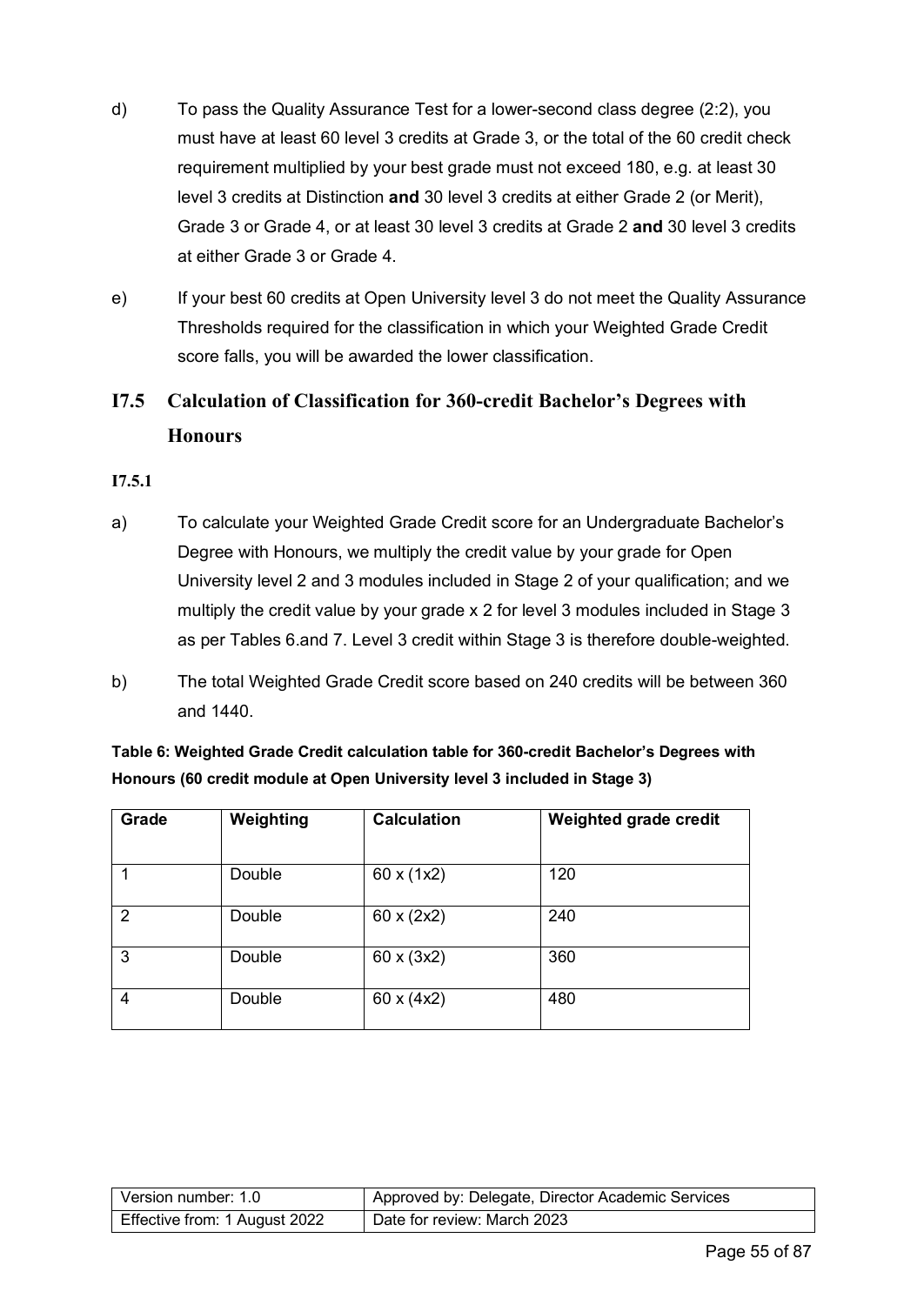**Table 7: Weighted Grade Credit calculation table for 360-credit Bachelor's Degrees with Honours (30 credit module at Open University level 3 included in Stage 3)**

| Grade | Weighting | <b>Calculation</b> | Weighted grade credit |
|-------|-----------|--------------------|-----------------------|
|       |           |                    |                       |
|       | Double    | 30 x (1x2)         | 60                    |
| 2     | Double    | $30 \times (2x2)$  | 120                   |
| 3     | Double    | $30 \times (3x2)$  | 180                   |
| 4     | Double    | $30 \times (4x2)$  | 240                   |

**Table 8: Weighted Grade Credit calculation table for 360-credit Bachelor's Degrees with Honours (60 credit module at Open University level 2 or 3 included in Stage 2)**

| Grade          | Weighting | <b>Calculation</b> | Weighted grade credit |
|----------------|-----------|--------------------|-----------------------|
|                | Single    | $60 \times 1$      | 60                    |
| $\overline{2}$ | Single    | 60 x 2             | 120                   |
| 3              | Single    | 60 x 3             | 180                   |
| 4              | Single    | 60 x 4             | 240                   |

**Table 9: Weighted Grade Credit calculation table for 360-credit Bachelor's Degrees with Honours (30 credit module at Open University level 2 or 3 included in Stage 2)**

| Grade | Weighting | <b>Calculation</b> | Weighted grade credit |
|-------|-----------|--------------------|-----------------------|
|       |           |                    |                       |
|       | Single    | $30 \times 1$      | 30                    |
| 2     | Single    | $30 \times 2$      | 60                    |
| 3     | Single    | $30 \times 3$      | 90                    |
| 4     | Single    | $30 \times 4$      | 120                   |

| Version number: 1.0           | Approved by: Delegate, Director Academic Services |
|-------------------------------|---------------------------------------------------|
| Effective from: 1 August 2022 | Date for review: March 2023                       |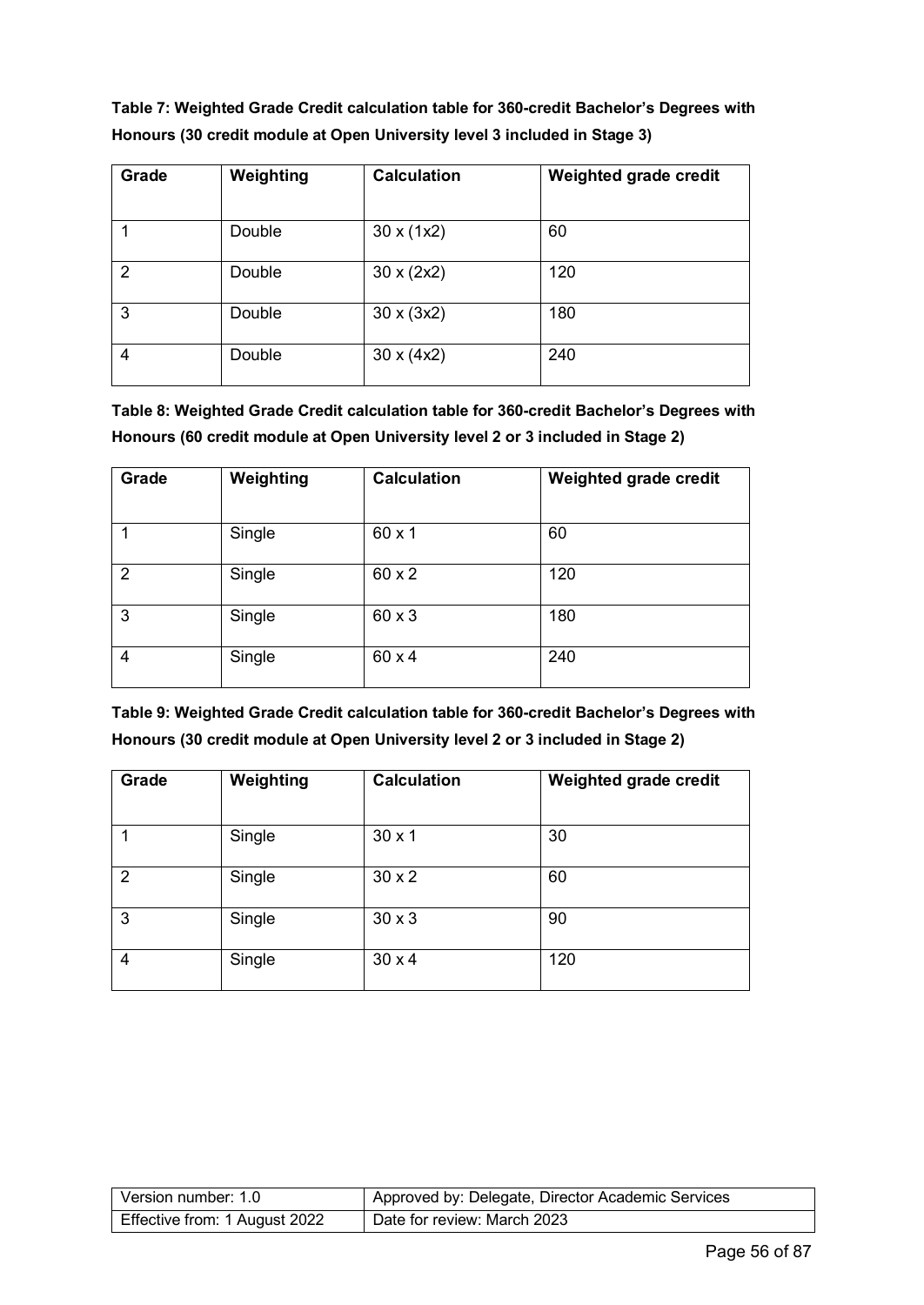#### **I7.5.2 Weighted Grade Credit ranges (240 credits)**

| Table 10: Weighted Grade Credit ranges (240 credits) for 360-credit Bachelor's degrees with |  |
|---------------------------------------------------------------------------------------------|--|
| <b>Honours</b>                                                                              |  |

| <b>Classification Element 1</b> | <b>Weighted Grade Credits range</b> |
|---------------------------------|-------------------------------------|
| <b>First Class</b>              | 630 or less                         |
| Upper Second Class (2:1)        | Between 631 and 900                 |
| Lower Second Class (2:2)        | Between 901 and 1170                |
| <b>Third Class</b>              | Between 1171 and 1440               |

**You must also meet the relevant Quality Assurance Test threshold in [Clause I7.4](#page-53-0)**

## **I7.6 Calculation of classification for Scottish 480-credit Bachelor's Degrees with Honours**

#### **I7.6.1**

- a) To calculate your Weighted Grade Credit score for a Scottish 480 credit Undergraduate Bachelor's Degrees with Honours we will use 240 credits from result grades from Open University or collaborative scheme modules, of which at least 120 credits will be Open University level 3and a further 120 credits at Open University level 2 or above. Depending on the study route you have followed, and the specific Stage-based rules for your qualification, Open University level 2 and 3 modules may be from Stages 2, 3 or 4. The Stage credit which will be used for classification and the Stage weightings will be included in your specific qualification regulations.
- b) The total Weighted Grade Credit score based on 240 credits will be between 360 and 1440.

| l Version number: 1.0         | Approved by: Delegate, Director Academic Services |
|-------------------------------|---------------------------------------------------|
| Effective from: 1 August 2022 | Date for review: March 2023                       |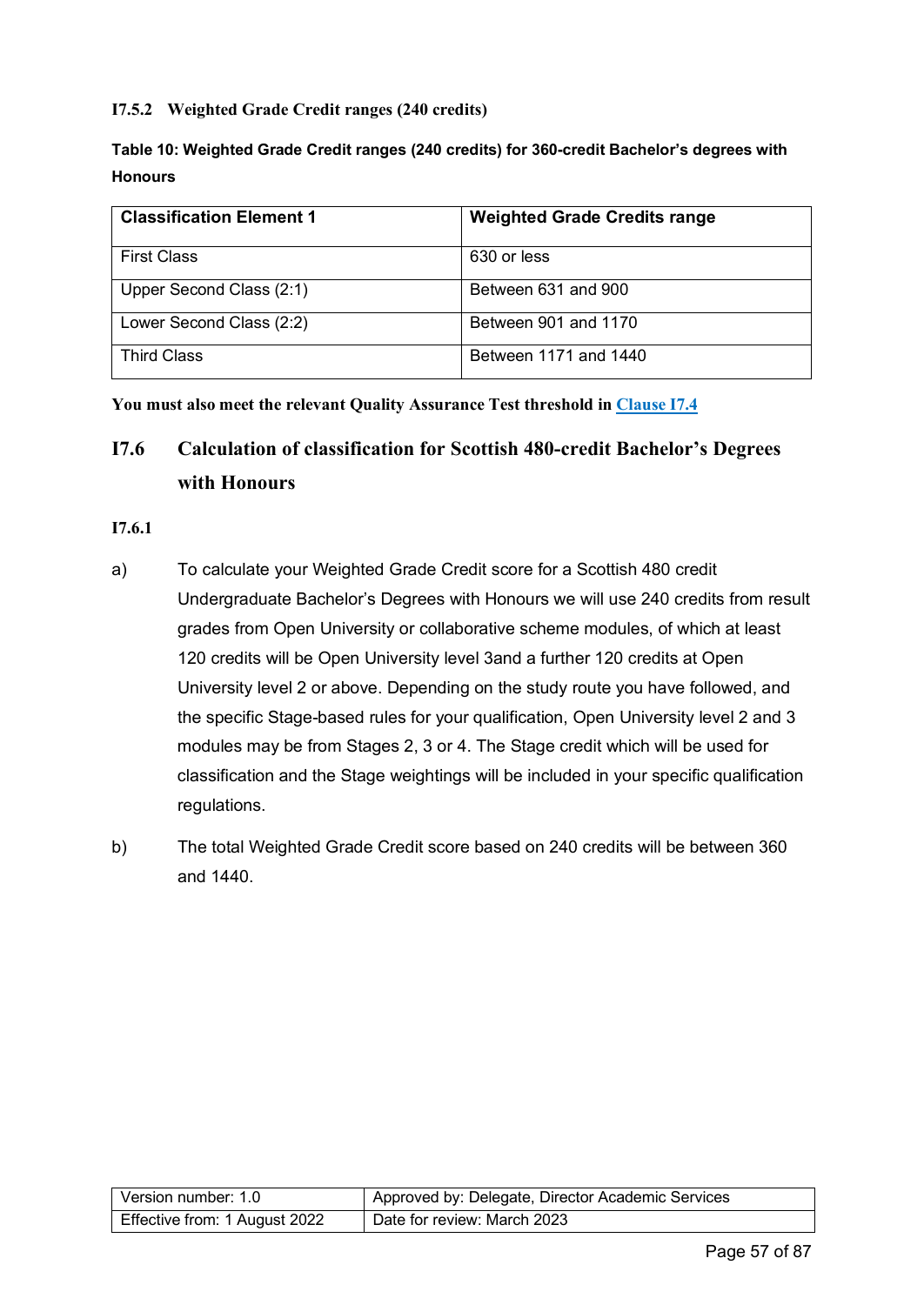#### **I7.6.2 Weighted Grade Credit ranges (240 credits)**

#### **Table 11: Weighted Grade Credit ranges (240 credits) for 480-credit Scottish Bachelor's degrees with Honours**

| <b>Classification Element 1</b> | <b>Weighted Grade Credits range</b> |
|---------------------------------|-------------------------------------|
| <b>First Class</b>              | 630 or less                         |
| Upper Second Class (2:1)        | Between 631 and 900                 |
| Lower Second Class (2:2)        | Between 901 and 1170                |
| <b>Third Class</b>              | Between 1171 and 1440               |

#### **You must also meet the relevant Quality Assurance Test threshold in [Clause I7.4](#page-53-0)**

#### <span id="page-57-0"></span>**I7.7 Calculation of classification for Integrated Master's Degrees**

#### **I7.7.1**

- a) To calculate your Weighted Grade Credit score for an Integrated Master's degree, we multiply the credit value by your grade for Open University level 3 and postgraduate level modules included in Stage 3 and Stage 4 of your qualification. All results are equally weighted irrespective of level or Stage.
- b) The postgraduate modules in an Integrated Master's degree will have their grades converted to undergraduate grades for the purpose of classification as follows: Distinction (Pass 1), Merit (Pass 2) and Pass (Pass 4).
- c) Ungraded postgraduate level credit will count in classification as pass grade 4 if it is being used to satisfy a Stage 3 or Stage 4 credit requirement.
- d) The total Weighted Grade Credit score based on 240 credits will be between 240 and 960.
- e) There is no second classification element for Integrated Master's Degrees,

| Version number: 1.0           | Approved by: Delegate, Director Academic Services |
|-------------------------------|---------------------------------------------------|
| Effective from: 1 August 2022 | Date for review: March 2023                       |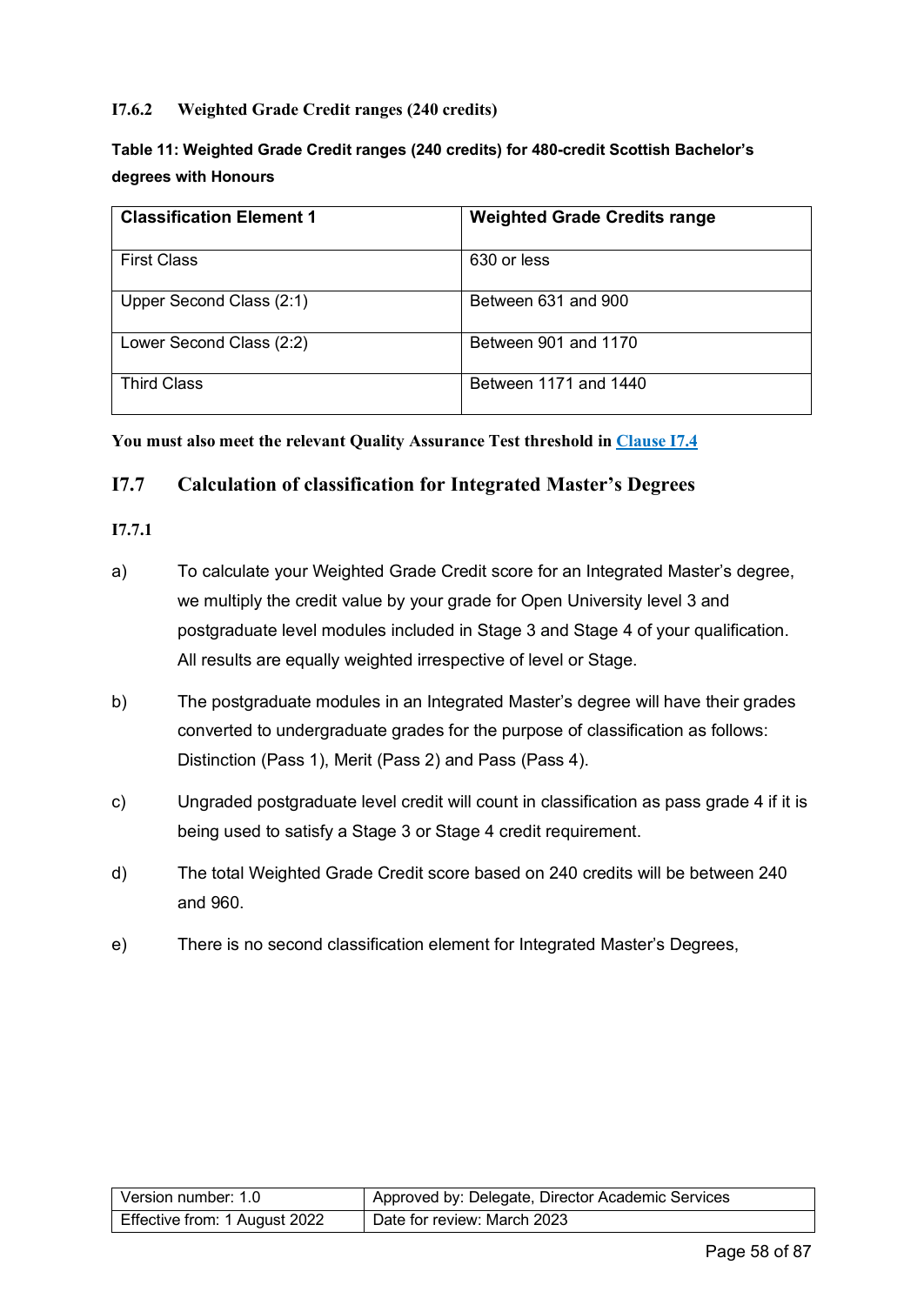**Table 12: Weighted Grade Credit calculation table for Integrated Master's degrees (60 credit modules at Postgraduate level)**

| Grade | <b>Calculation</b> | Weighted grade credit |
|-------|--------------------|-----------------------|
|       | $60 \times 1$      | 60                    |
| M     | 60 x 2             | 120                   |
| D     | 60 x 4             | 240                   |

**Table 13: Weighted Grade Credit calculation table for Integrated Master's degrees (30 credit modules at Postgraduate level)**

| Grade | <b>Calculation</b> | Weighted grade credit |
|-------|--------------------|-----------------------|
|       | $30 \times 1$      | 30                    |
| M     | $30 \times 2$      | 60                    |
|       | $30 \times 4$      | 120                   |

**Table 14: Weighted Grade Credit calculation table for Integrated Master's degrees (60 credit modules at Open University level 3)**

| Grade | <b>Calculation</b> | Weighted grade credit |
|-------|--------------------|-----------------------|
|       | 60 x 1             | 60                    |
| 2     | 60 x 2             | 120                   |
| 3     | 60 x 3             | 180                   |
|       | 60 x 4             | 240                   |

| l Version number: 1.0         | Approved by: Delegate, Director Academic Services |
|-------------------------------|---------------------------------------------------|
| Effective from: 1 August 2022 | Date for review: March 2023                       |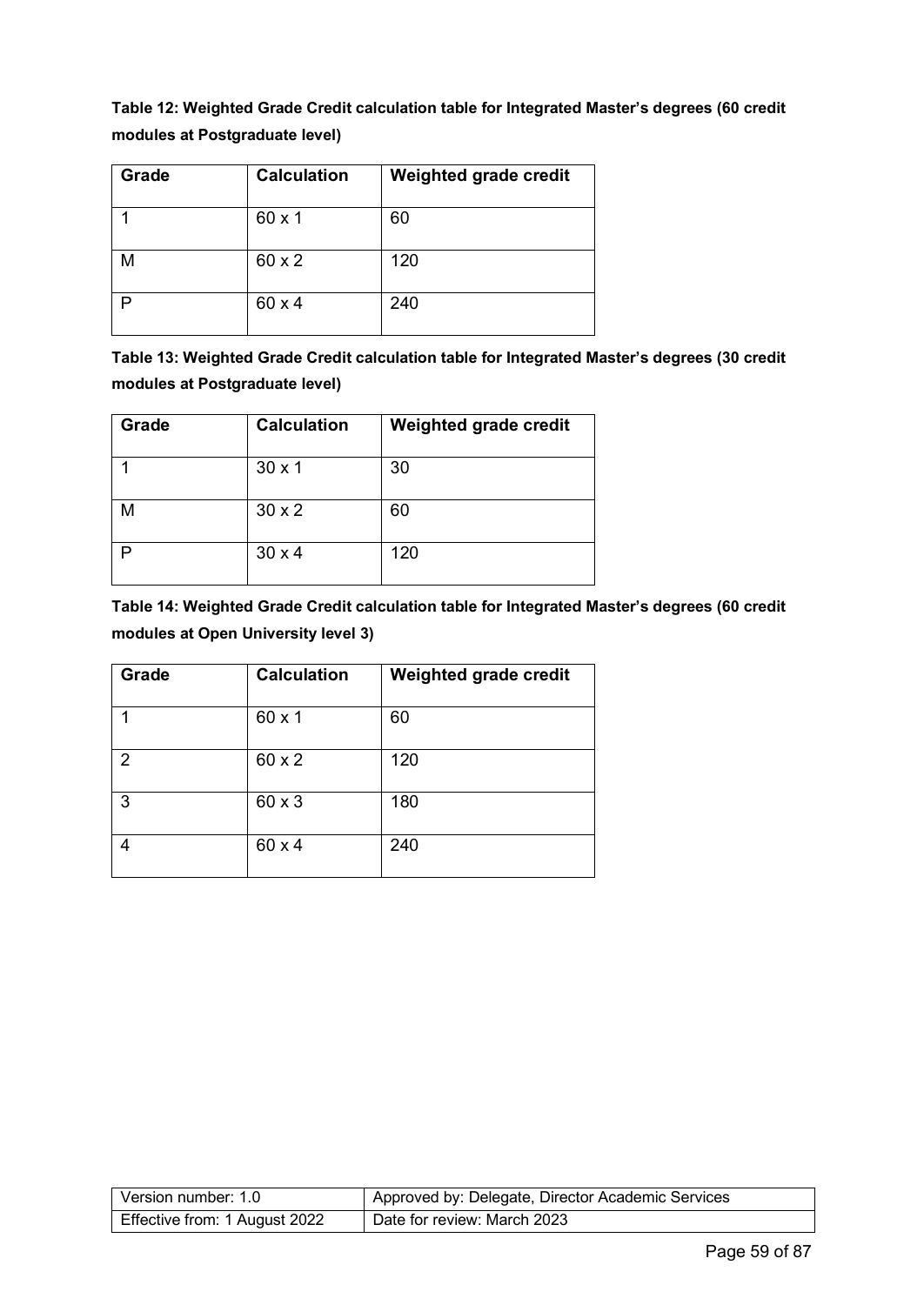**Table 15: Weighted Grade Credit calculation table for Integrated Master's degrees (30 credit modules at Open University level 3)**

| Grade          | <b>Calculation</b> | Weighted grade credit |
|----------------|--------------------|-----------------------|
|                | $30 \times 1$      | 30                    |
| $\overline{2}$ | $30 \times 2$      | 60                    |
| 3              | $30 \times 3$      | 90                    |
|                | $30 \times 4$      | 120                   |

#### **I7.7.2 Weighted Grade Credit ranges (240 credits)**

#### **Table 16: Weighted Grade Credit ranges (240 credits) for Integrated Master's degrees**

| <b>Classification Element 1</b> | <b>Weighted Grade Credits range</b> |
|---------------------------------|-------------------------------------|
| <b>First Class</b>              | 420 or less                         |
| Upper Second Class (2:1)        | Between 421 and 600                 |
| Lower Second Class (2:2)        | Between 601 and 780                 |
| <b>Third Class</b>              | Between 781 and 960                 |

| Version number: 1.0           | Approved by: Delegate, Director Academic Services |
|-------------------------------|---------------------------------------------------|
| Effective from: 1 August 2022 | Date for review: March 2023                       |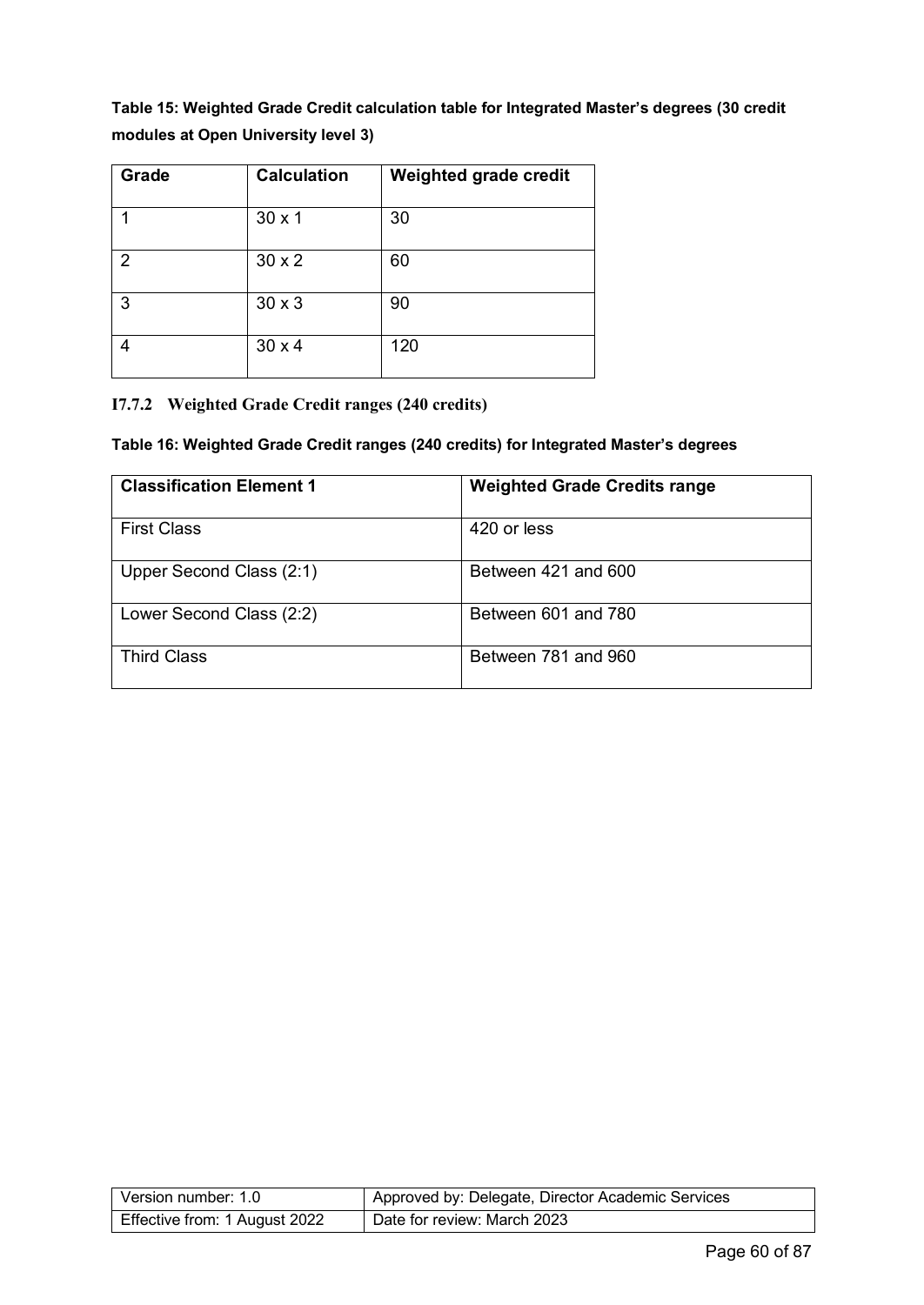- <span id="page-60-0"></span>**I7.8 Reduced Weighted Grade Credit ranges for Undergraduate Bachelor's Degrees with Honours and Scottish 480 credit Undergraduate Bachelor's Degrees with Honours awarded with RPL credit or with ungraded credit.**
- a) The weighted grade credit ranges for the first element of classification are reduced pro-rata if you have been awarded RPL credit or ungraded credit [\(Clause I7.9\)](#page-61-0) that means you have less than the full 240 credits of graded Open University modules at Open University level 2 or higher available to classify your Undergraduate Bachelor's Degree with Honours or Scottish 480 credit Undergraduate Bachelor's Degree with Honours.

#### **Table 17: Reduced Weighted Grade Credit ranges (less than 240 credits) for 360-credit Bachelor's degrees and 480-credit Scottish Bachelor's degrees with Honours**

| Amount of        | <b>First Class</b> | <b>Upper Second</b> | Lower Second    | <b>Third Class</b> |
|------------------|--------------------|---------------------|-----------------|--------------------|
| graded Open      |                    | class $(2:1)$       | Class $(2:2)$   |                    |
| University       |                    |                     |                 |                    |
| Credit available |                    |                     |                 |                    |
| 210              | 330 to 577.5       | 577.6 to 825        | 825.1 to 1072.5 | 1072.6 to 1320     |
|                  |                    |                     |                 |                    |
| 180              | 300 to 525         | 525.1 to 750        | 750.1 to 975    | 975.1 to 1200      |
| 150              | 270 to 472.5       | 472.6 to 675        | 675.1 to 877.5  | 877.6 to 1080      |
| 120              | 240 to 420         | 420.1 to 600        | 600.1 to 780    | 780.1 to 960       |

**You must also meet the relevant Quality Assurance Test threshold in [Clause I7.4](#page-53-0)**

| Version number: 1.0           | Approved by: Delegate, Director Academic Services |
|-------------------------------|---------------------------------------------------|
| Effective from: 1 August 2022 | Date for review: March 2023                       |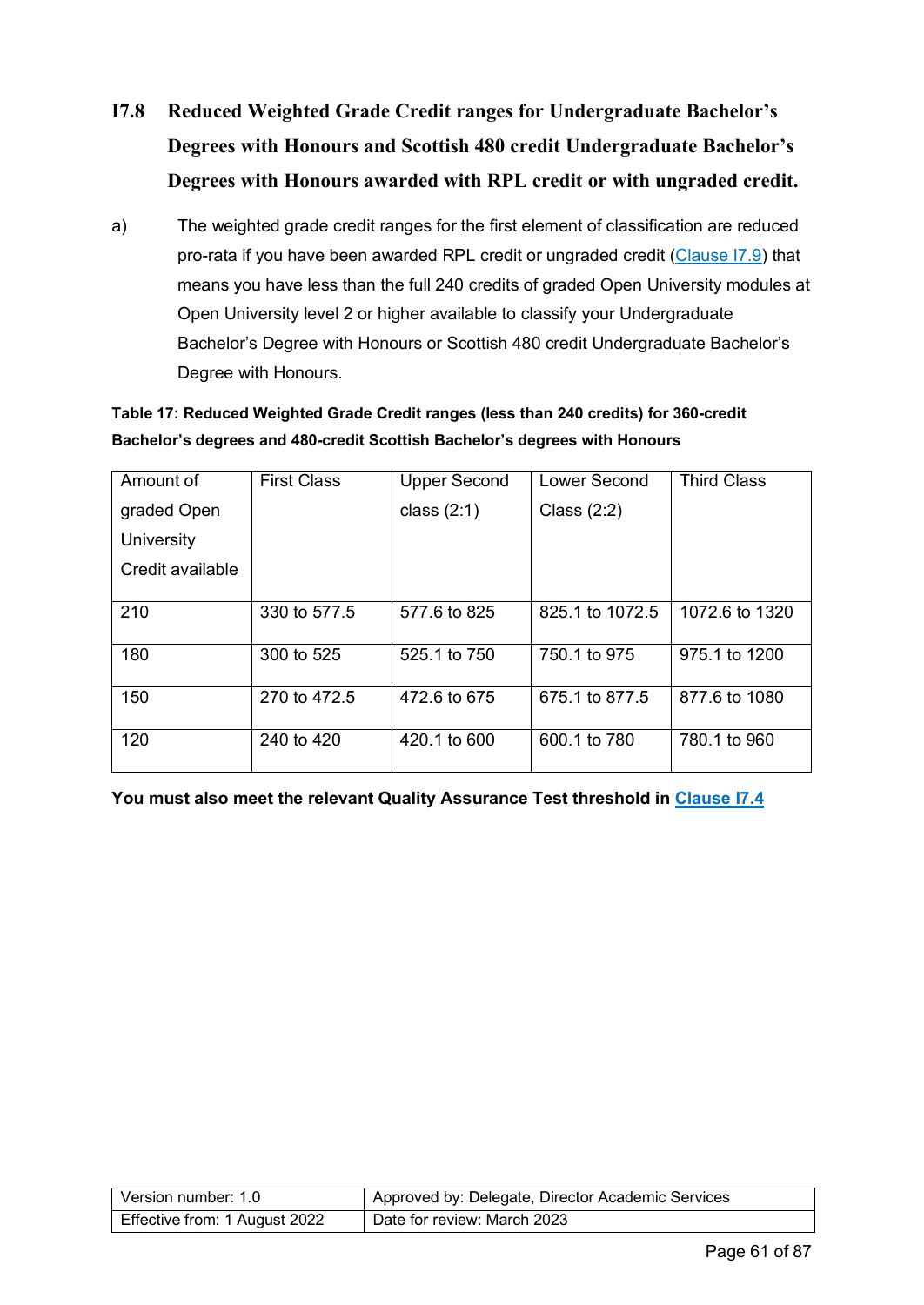## <span id="page-61-0"></span>**I7.9 Counting ungraded undergraduate credit towards the classification of an undergraduate qualification**

- a) If you have completed undergraduate modules with ungraded credit as part of the Stage 2 or Stage 3 requirements of your registered qualification, your classification will be calculated as follows:
	- (i) An ungraded pass in a Stage 2 module will not count in classification and the classification will be calculated on the reduced Weighted Grade Credit ranges in [Clause I7.8](#page-60-0)
	- (ii) An ungraded pass in a Stage 3 module will not count in classification if it is being used to satisfy a Stage 2 credit requirement, and the classification will be calculated on the reduced Weighted Grade Credit ranges in [Clause I7.8](#page-60-0)
	- (iii) An ungraded pass in a Stage 3 module will count in classification as pass grade 4 if it is being used to satisfy a Stage 3 credit requirement.

## **I7.10 Counting postgraduate credit towards the classification of an undergraduate qualification**

- a) The module result grades approved for graded modules at postgraduate level are different to those approved for modules at undergraduate level. The Honours classification process for Bachelor's degrees relies on the particular grades you obtain in the modules you are counting in that qualification.
- b) Therefore, if you count credit from postgraduate modules towards an undergraduate degree, you may affect the class of Honours for which you qualify.
- c) The module grades at postgraduate level will be converted to undergraduate grades as follows: Distinction (Pass 1), Merit (Pass 2) and Pass (Pass 4).
- d) Ungraded postgraduate level credit will not count in classification if it is being used to satisfy a Stage 2 credit requirement, and the classification will be calculated on the reduced Weighted Grade Credit ranges in [Clause I7.8.](#page-60-0)
- e) Ungraded postgraduate level credit will count in classification as pass grade 4 if it is being used to satisfy a Stage 3 or Stage 4 credit requirement.

| l Version number: 1.0         | Approved by: Delegate, Director Academic Services |
|-------------------------------|---------------------------------------------------|
| Effective from: 1 August 2022 | Date for review: March 2023                       |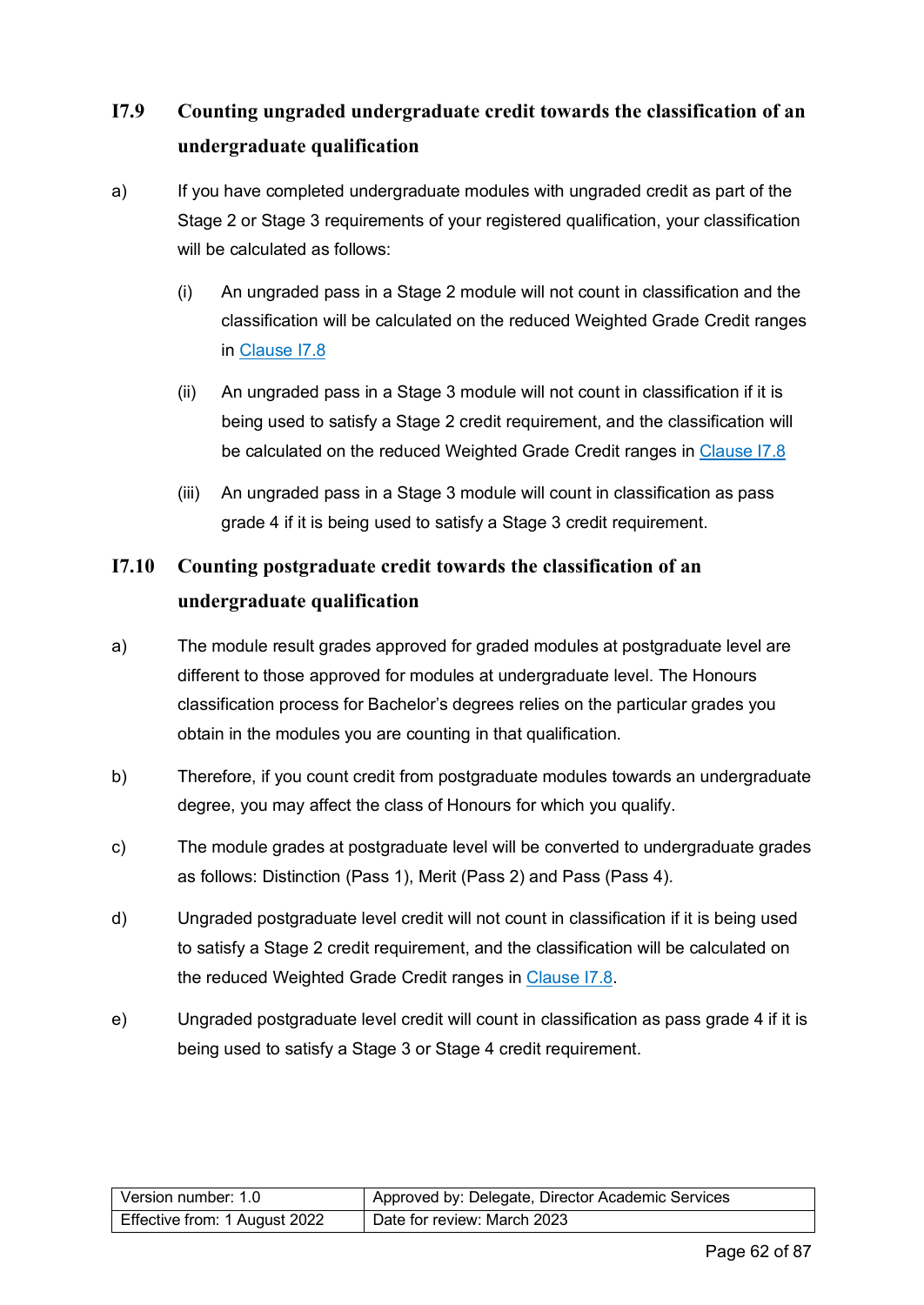## **I7.11 Converting a BA or BSc Open degree without Honours to a classified Honours Degree**

- a) If you are converting a conferred BA or BSc Open degree without Honours to achieve an Open Degree with Honours, you must count all of the credit contained in the Open degree towards the requirements of the Open degree with Honours. In this case, a minimum of 60 credits of unique study is required which must be at Open University level 3.
- b) If you are converting a conferred BA or BSc Open degree without Honours to achieve a named degree with Honours, all of the credits contained in the Open degree must meet the requirements of the named degree with Honours. In this case, a minimum of 60 credits of unique study is required at Open University level 3.
- c) In both cases, the BA or BSc designation of the Honours degree must be the same as for the degree awarded without Honours. This arrangement is not available for Honours degrees that are designated other than BA or BSc (for example, BEng/LLB). In such cases, Students who have previously been awarded a BA or BSc degree without Honours must complete the qualification in accordance with the rules for a second or subsequent Bachelor's degree as set out in [Section H1.](#page-39-0)
- d) The arrangements to convert a BA or BSc Open degree without Honours to an Honours Degree in this way can only be used once.

#### **I8 Moving to a registered qualification from a declared qualification**.

If you do not complete a declared undergraduate qualification and then register for a registered undergraduate qualification, you may only count credit towards that qualification under the rules which apply to the new qualification and are in force at the time.

| Version number: 1.0           | Approved by: Delegate, Director Academic Services |
|-------------------------------|---------------------------------------------------|
| Effective from: 1 August 2022 | Date for review: March 2023                       |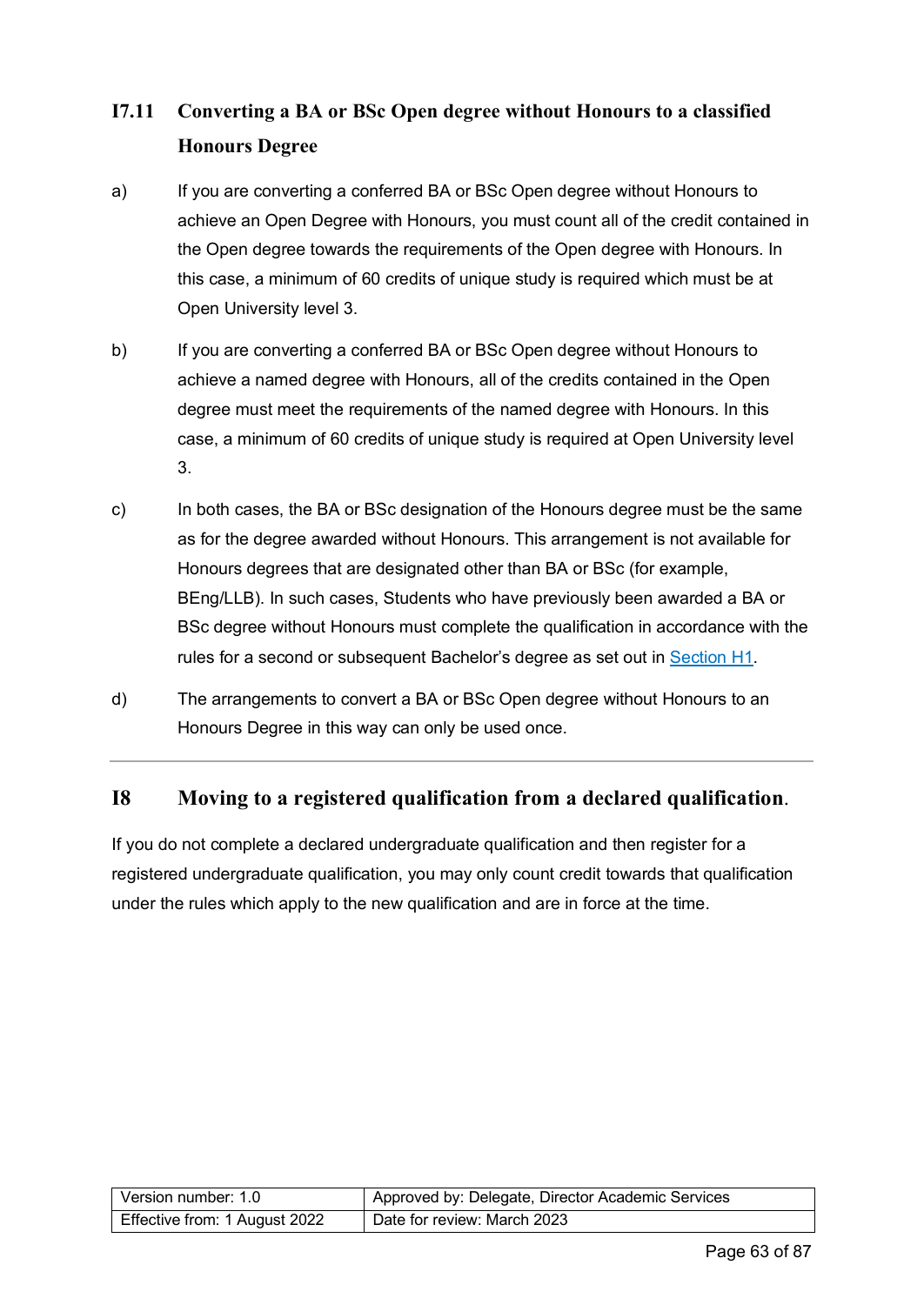## **I9 Counting Open University Microcredential credit towards a Registered Undergraduate Qualification.**

- a) You may count credit from Open University Microcredentials towards a registered undergraduate qualification subject to the particular credit requirements for each qualification, and the maximum limits for this type of credit in I9 b). Open University Microcredential credit can only be counted towards undergraduate qualifications where this is stated in the specific qualification regulations.
- b) The standard maximum permitted amount of Open University Microcredential credit in undergraduate qualifications where permitted, is set out below:

**Table 18: The standard maximum credit permitted of Open University Microcredential credit in undergraduate qualifications**

| <b>Qualification type</b> | <b>OU Level</b> | Maximum            | Qualification    |
|---------------------------|-----------------|--------------------|------------------|
|                           |                 | permitted OU       | credits required |
|                           |                 | Microcredential    |                  |
|                           |                 | credit             |                  |
| Undergraduate             | 1(60)           | No more than 60    | 360 or 480       |
| Honours degree            | 2(60)           | at any level.      |                  |
| and Integrated            |                 | Maximum 120        |                  |
| Masters degrees           | 3(60)           | across all levels  |                  |
| Diploma of Higher         | 1(60)           | No more than 60    | 240              |
| Education                 |                 | at any level.      |                  |
|                           | 2(60)           | Maximum 60         |                  |
|                           |                 | across all levels. |                  |
|                           |                 |                    |                  |
| Certificate of            | 1(30)           | Maximum 30         | 120              |
| <b>Higher Education</b>   |                 |                    |                  |
|                           |                 |                    |                  |

c) Open University Microcredential Credit at Open University Levels 2 and 3 can be used for the classification of Honours degrees in the same way as module credit as described in [Section I7.](#page-50-1)

| Version number: 1.0           | Approved by: Delegate, Director Academic Services |
|-------------------------------|---------------------------------------------------|
| Effective from: 1 August 2022 | Date for review: March 2023                       |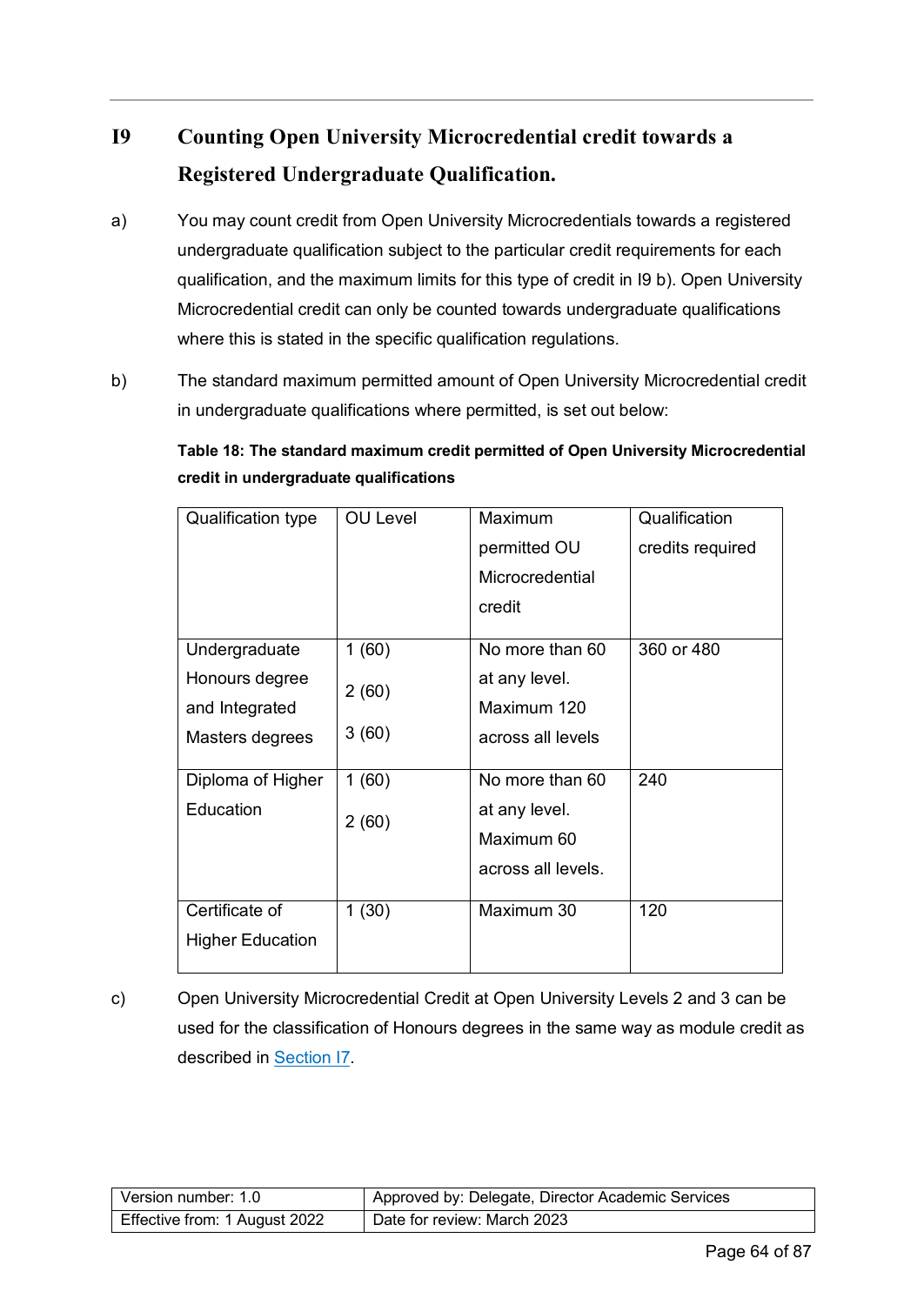# **Section J: Regulations applicable to postgraduate qualifications**

#### **J1 Who these regulations apply to**

a) These regulations apply to Students who are studying for any qualification currently available to be declared as a postgraduate qualification, regardless of when you first commenced your postgraduate studies.

#### **J2 Declaring a postgraduate qualification intention**

- a) To become eligible for a postgraduate qualification, you must declare it as an intended qualification.
- b) The entry requirements for postgraduate qualifications are included in the individual qualification regulations.
- c) Registration on some postgraduate modules is only available to Students who have declared a specified postgraduate qualification intention.

#### **J3 Completing a declared postgraduate qualification**

#### **J3.1 Counting credit**

a) You can count credit from Open University postgraduate level modules towards any postgraduate qualification for which you have been accepted, and which is currently available to be declared as a postgraduate qualification, subject to the particular credit requirements for each qualification. The exact modules will be subject to circumstances in which The Open University may make changes to curriculum and qualifications, as set out in Section B.

| Version number: 1.0           | Approved by: Delegate, Director Academic Services |
|-------------------------------|---------------------------------------------------|
| Effective from: 1 August 2022 | Date for review: March 2023                       |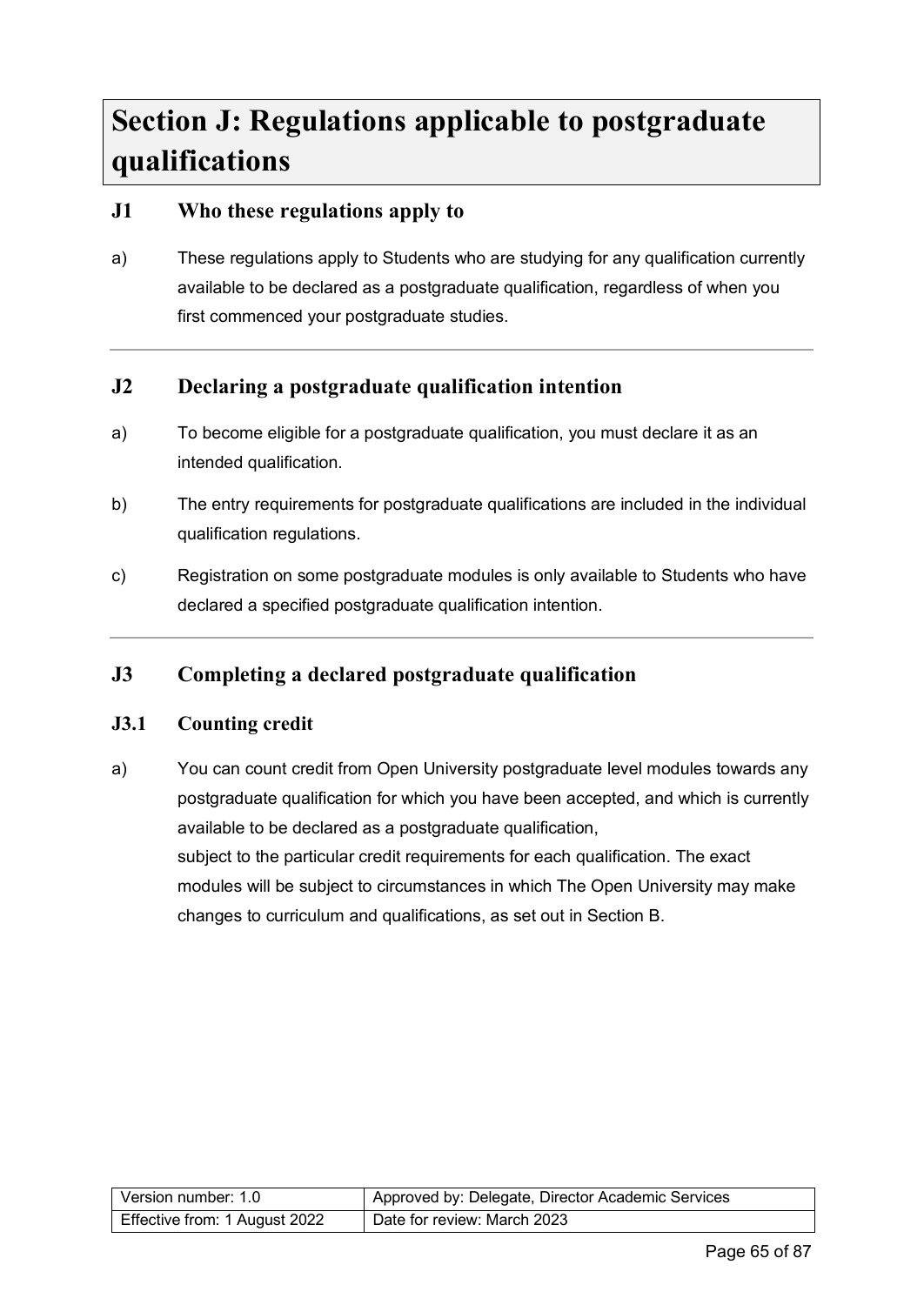- b) You may count credit from Open University postgraduate level microcredentials towards a postgraduate qualification for which you have been accepted and which is currently available to be declared as a postgraduate qualification, subject to the particular credit requirements for each qualification and the maximum limits for this type of credit in J3.1 c). Open University Microcredential credit can only be counted towards postgraduate qualifications where this is stated in the specific qualification regulations.
- c) The standard maximum permitted amount of Open University microcredential credit in postgraduate qualifications is set out below. The rules for each qualification permitting the use of this credit, including confirmation of the maximum amount will be set out in the specific qualification regulations.

**Table 19: The standard maximum credit permitted of Open University Microcredential credit in postgraduate qualifications**

| Qualification type | <b>OU Level</b> | Maximum         | Qualification    |
|--------------------|-----------------|-----------------|------------------|
|                    |                 | permitted OU    | credits required |
|                    |                 | microcredential |                  |
|                    |                 | credit          |                  |
|                    |                 |                 |                  |
| Masters degree     | PG              | 60              | 180              |
|                    |                 |                 |                  |
| Postgraduate       | PG              | 30              | 120              |
| Diploma            |                 |                 |                  |
|                    |                 |                 |                  |
| Postgraduate       | PG              | 15              | 60               |
| Certificate        |                 |                 |                  |
|                    |                 |                 |                  |

#### **J3.2 Time limit for completion of qualification.**

a) If your qualification has an academic time limit for completion, this will be included in the specific qualification regulations.

#### **J3.3 Time limit for counting credit**

a) Credit awarded for a specified module may cease to be countable towards a qualification at a specified point in time after the final presentation of that module.

| Version number: 1.0           | Approved by: Delegate, Director Academic Services |
|-------------------------------|---------------------------------------------------|
| Effective from: 1 August 2022 | Date for review: March 2023                       |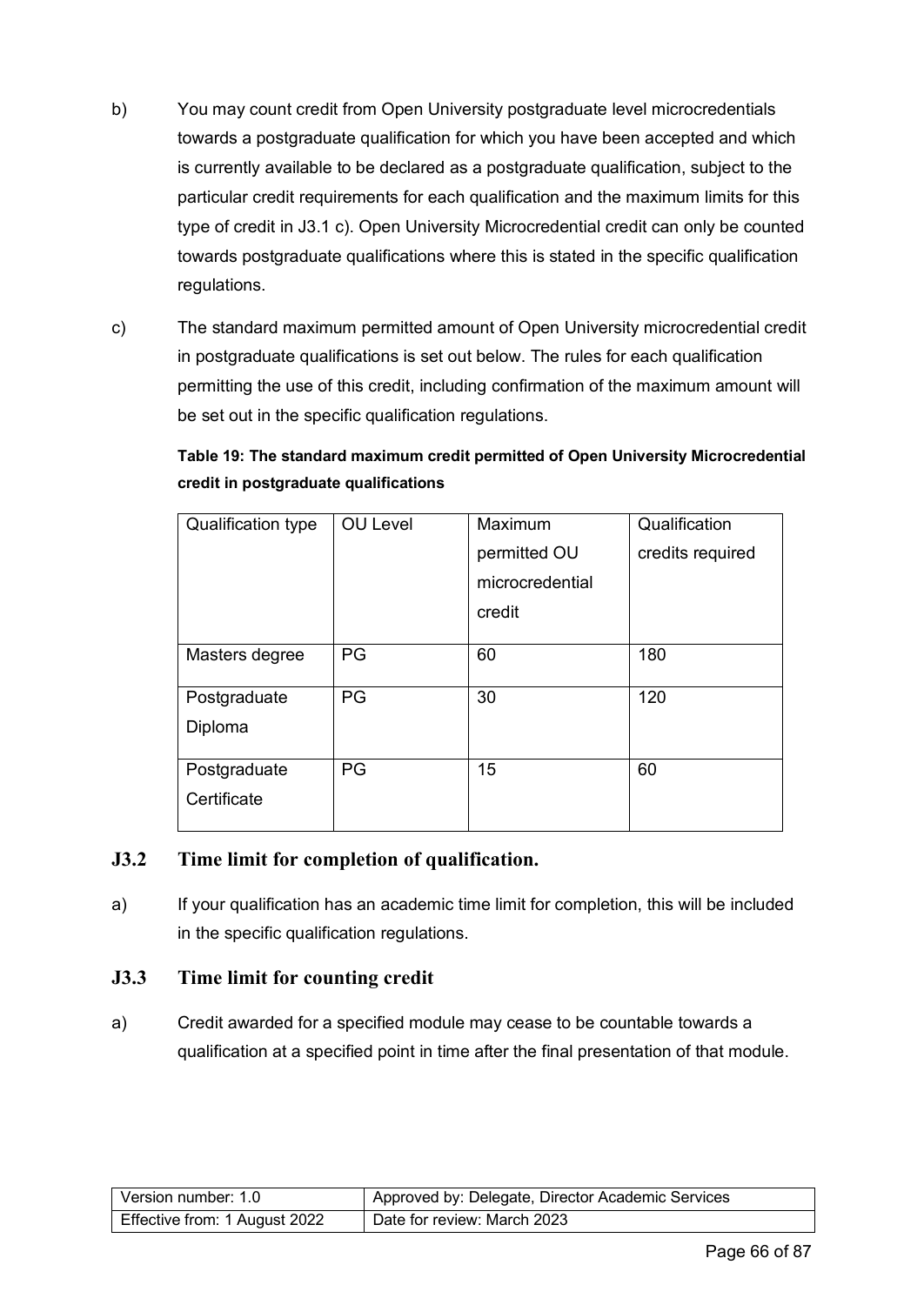#### **J4 Dissertations and Projects**

#### **J4.1 Material used for another qualification**

a) You may not submit material that you have included in a previous submission for a Master's degree or other academic qualification awarded by The Open University or any other awarding body. You may refer to this material in your dissertation or project as long as you reference it in the dissertation or project and in the accompanying statement.

#### **J4.2 Submission of dissertation or project and accompanying statement**

a) You must submit your dissertation or project in accordance with the deadline and format requirements. You must submit a statement specifying what part, if any, of the material you have previously used for another degree or qualification, awarded by The Open University or any other awarding body. If you are submitting joint work, you must say what your contribution is.

#### **J5 Classification**

- a) Postgraduate qualifications can award classifications of Distinction, Merit or Pass.
- b) The classification of your qualification will be automatically awarded in accordance with the relevant Open University scheme of classification.
- c) Some postgraduate qualifications may either not award classified awards, or may have an approved exceptional scheme which varies from the Framework in J5.2.
- d) Postgraduate qualification schemes may specify which modules(s) (and Open University microcredentials if any), must be included within the credit used for classification.
- e) In all cases, Postgraduate classification schemes are included in the specific qualification regulations.

| Version number: 1.0           | Approved by: Delegate, Director Academic Services |
|-------------------------------|---------------------------------------------------|
| Effective from: 1 August 2022 | Date for review: March 2023                       |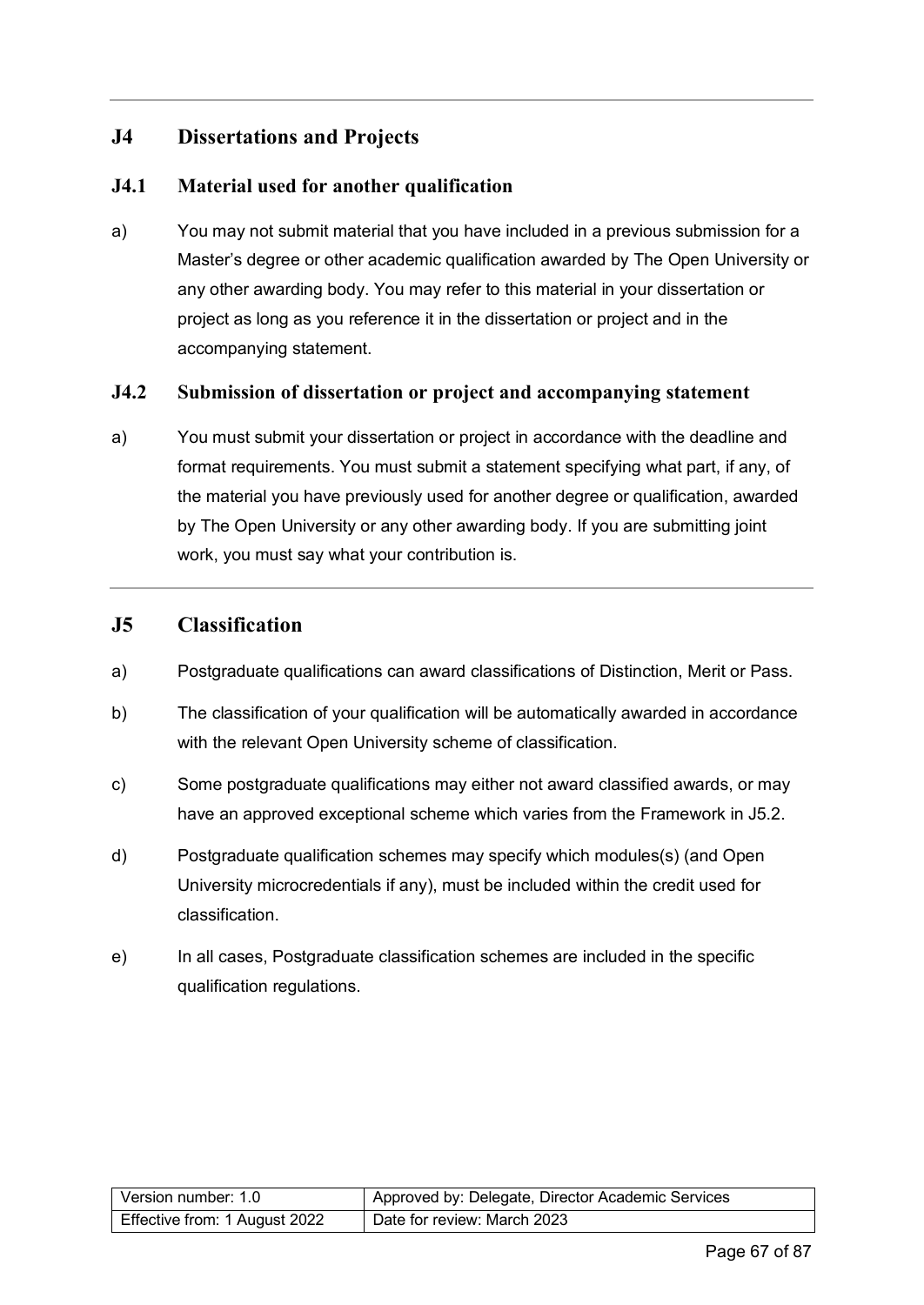#### **J5.1 Classification Framework**

- a) The award of Distinction will normally require a minimum of 30 credits at Distinction grade for a Postgraduate Certificate, 60 credits at Distinction grade for a Postgraduate Diploma and 90 credits at Distinction grade for a Master's Degree.
- b) The award of Merit will normally require a minimum of 30 credits at Merit grade for a Postgraduate Certificate, 60 credits at Merit grade for a Postgraduate Diploma and 90 credits at Merit grade for a Master's Degree.

## <span id="page-67-0"></span>**J5.2 Classification of postgraduate qualifications and the reuse of module credit**

a) You may, subject to the conditions in Section H, be able to count postgraduate level modules or Open University microcredentials (where permitted) that have already been included in a qualification towards the credit requirement of a subsequent qualification at a higher level.

However, postgraduate level modules or Open University microcredentials that have already been used in classification of an Open University qualification cannot be used to classify a subsequent qualification at the same level or at a lower level. For example, modules used to classify a postgraduate Diploma may be used in the classification of a subsequent Master's degree, but module credit used to classify a Master's degree cannot be used to classify another Master's degree.

| Version number: 1.0           | Approved by: Delegate, Director Academic Services |
|-------------------------------|---------------------------------------------------|
| Effective from: 1 August 2022 | Date for review: March 2023                       |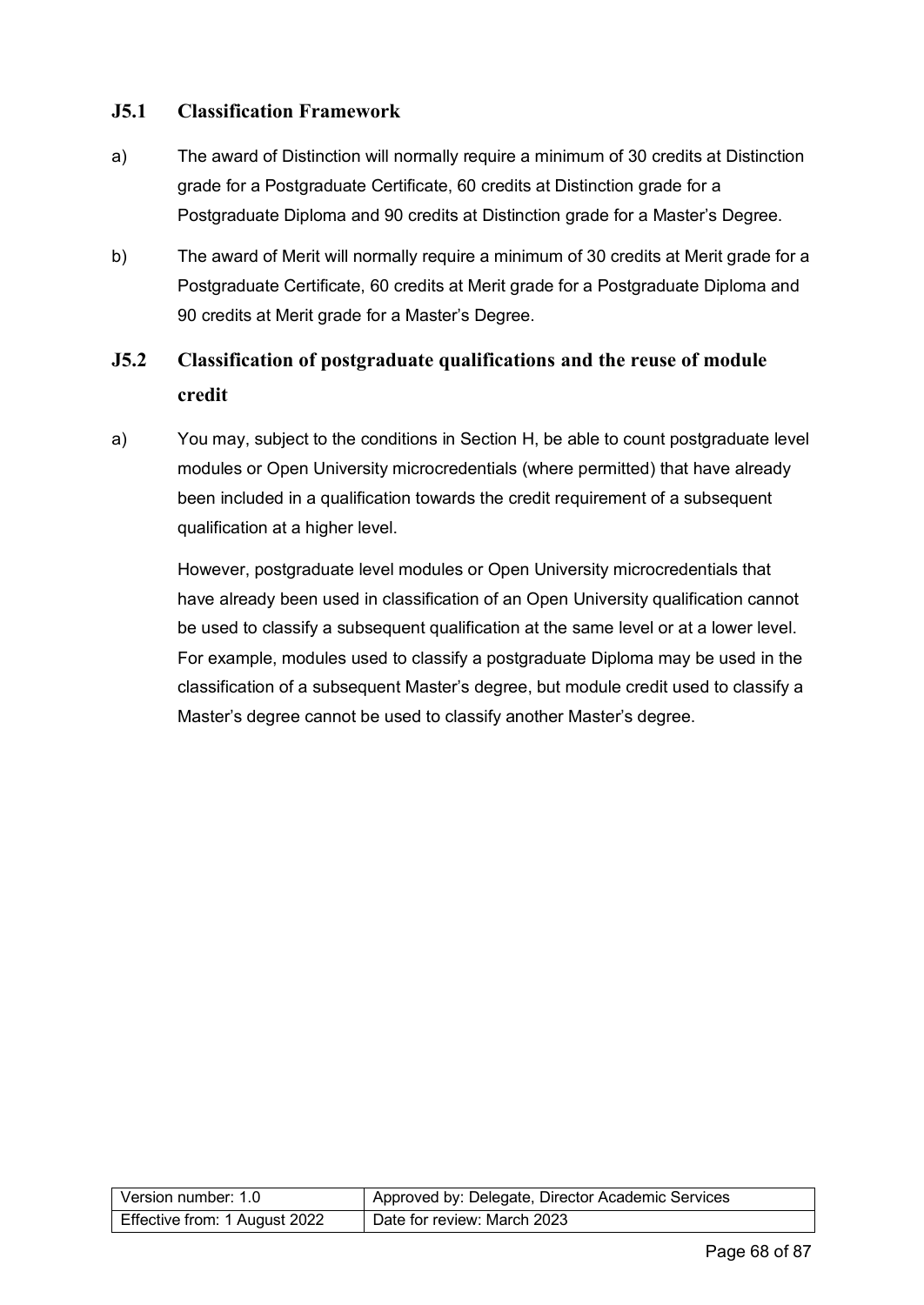# **Section K: Award of qualifications**

a) When you are registered on a qualification, you will either be awarded or offered an award of a qualification when you have successfully completed all of the appropriate requirements. When an award is offered, including degree qualifications, you will need to formally accept this offer of an award.

#### **K1 Eligibility**

#### **K1.1 Eligibility by completion of Open University modules**

a) You will be awarded a qualification on which you are registered or which you have declared once you have successfully completed the requirements set out in the specific qualification regulations. You may count awarded credit towards your qualification from any module (or Open University microcredential, where permitted) that is eligible to be counted in the specification for that qualification.

#### **K1.2 Excluded combinations**

a) Within a particular qualification, you cannot count credit from a module or Open University microcredential that is designated as an excluded combination with another module, or with module exemption credit awarded in recognition of prior certificated learning, that you are also counting. This information will be included on the online prospectus for the relevant modules.

#### **K1.3 Specified professional standards**

a) An award of a qualification may be subject to satisfactory demonstration and maintenance of standards for suitability or [Fitness to Practise](https://help.open.ac.uk/documents/policies/fitness-to-practise) specified by an appropriate professional body. If this is the case, you must meet those standards in order to be awarded that qualification. If you do not meet these standards, you may still be awarded a different qualification to which all of the credit you have been awarded can count.

| Version number: 1.0           | Approved by: Delegate, Director Academic Services |
|-------------------------------|---------------------------------------------------|
| Effective from: 1 August 2022 | Date for review: March 2023                       |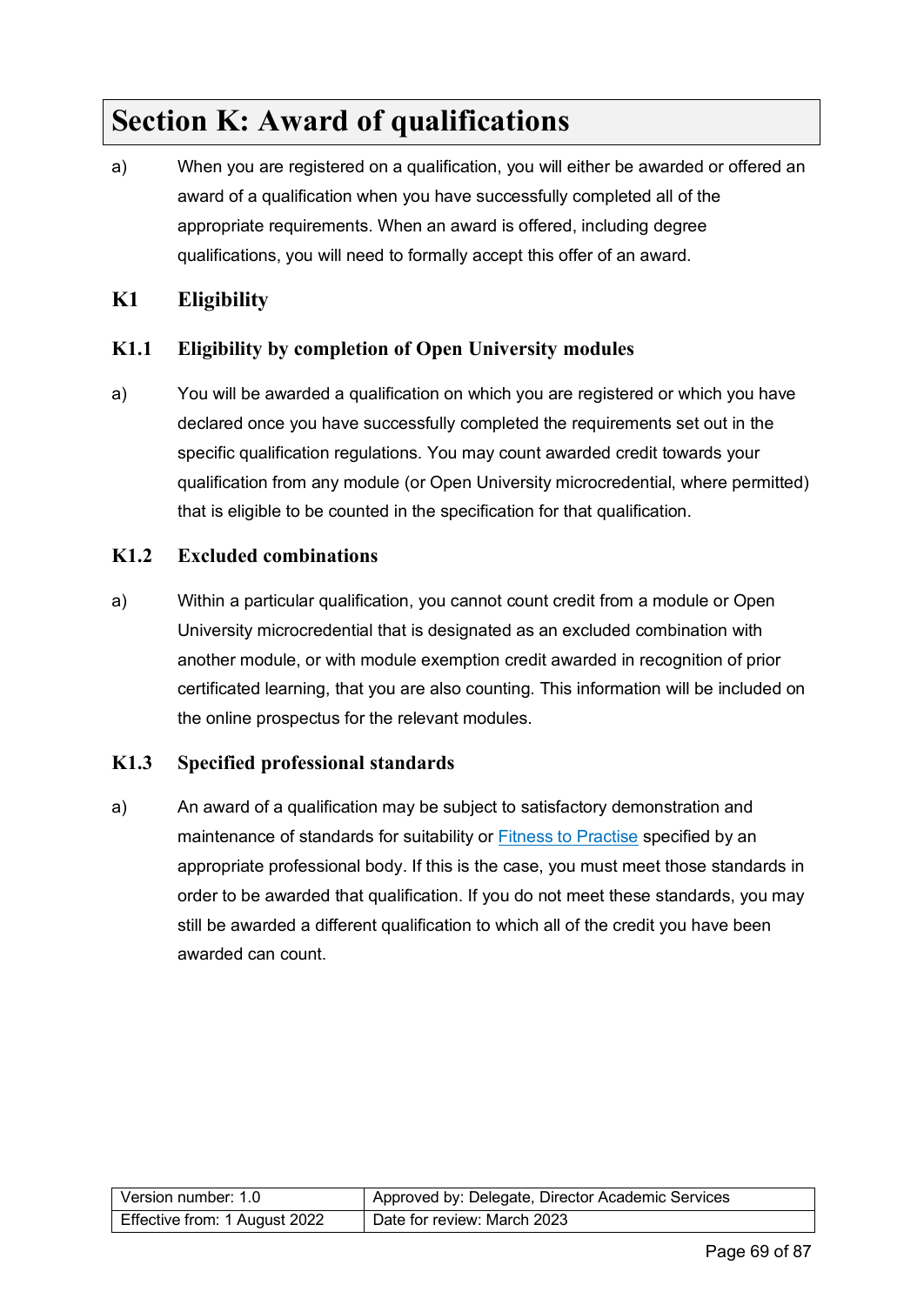#### **K2 Eligibility by exceptional arrangements**

- a) We may also exceptionally award a qualification on the recommendation of the Module Results and Qualifications Classification Panel following either:
	- (i) an award of Aegrotat credit
	- (ii) an award of higher-level credit which has been counted down with the approval of the Teaching Committee
	- (iii) an award of credit from modules not normally included in the qualification, which have been assessed by the Teaching Committee as demonstrating appropriate learning outcomes.

#### **K3 Name of qualification**

#### **K3.1 Name and letters**

a) Specific qualification regulations will confirm the name of the qualification and the letters that holders of the qualification are permitted to use after their names once that qualification has been conferred. If your qualification can have more than one name, this will be indicated in the specific qualification regulations.

#### **K3.2 Honours degrees**

a) An undergraduate degree may be awarded with or without Honours in line with specific qualification regulations. If a degree with Honours is awarded, the classification is determined in line with those regulations and Section I7 of these regulations.

#### **K4 Date of award of your qualification**

- a) The University sets annual qualification dates to follow the dates of the award of module credit. These qualification dates are always the final day of the appropriate month.
- b) Your qualification will be awarded on the first qualification date after you become eligible for your qualification, having met the credit requirement.

| Version number: 1.0           | Approved by: Delegate, Director Academic Services |
|-------------------------------|---------------------------------------------------|
| Effective from: 1 August 2022 | Date for review: March 2023                       |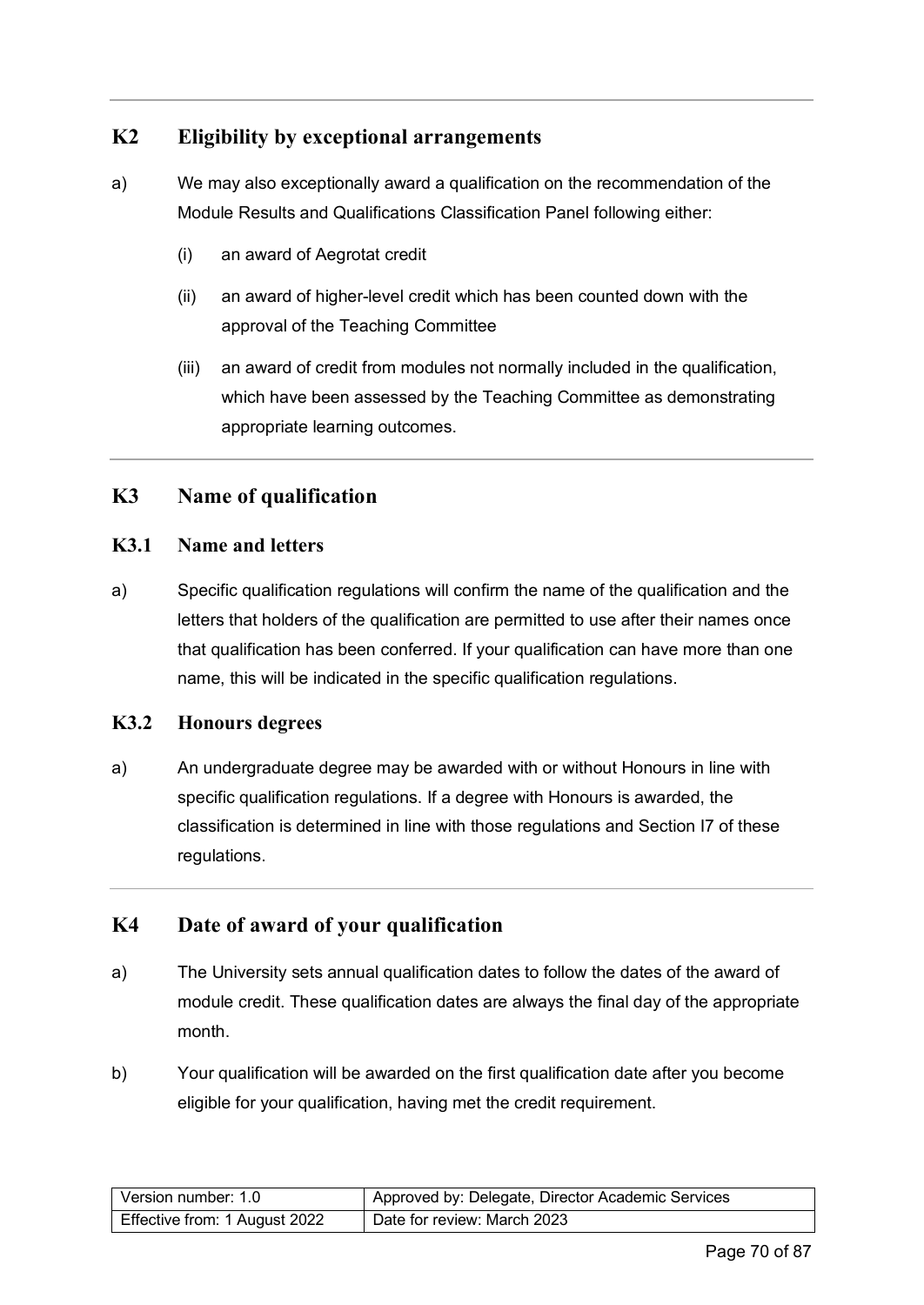#### **K4.1 How we work out the relevant qualification date**

## **K4.1.1 If you become eligible following an award of credit for (an) Open University module(s)**

- a) Your qualification date will be the first qualification date that falls after you have met the credit requirement that makes you eligible for the qualification by successfully completing Open University modules. This applies whether you complete credit after you have registered on or declared the qualification, or you completed credit before registering on or declaring the qualification.
- b) If you have successfully completed Open University modules that make you eligible for a qualification that was not available at the time that you completed that credit and you subsequently register for or declare that qualification, the qualification date will be the date that the qualification was formally approved on behalf of Senate.

#### **K4.1.2 If you become eligible following an award of RPL credit**

- a) If you become eligible for a qualification as a direct result of an award of RPL credit awarded for study undertaken elsewhere towards your qualification, having already successfully completed your Open University modules, the qualification date will be the date that credit was awarded.
- b) If you have not registered for a qualification but you meet the credit requirement that makes you eligible for a qualification, including an award of RPL credit, and you subsequently register for that qualification, the qualification date will either be:
	- (i) the first qualification date that falls after you have met the credit requirement that made you eligible for the qualification by successful completion of Open University modules; or
	- (ii) the date that RPL credit was awarded, whichever was the latest.

#### **K4.1.3 If you become eligible by completing a subordinate qualification**

a) If you become eligible for a qualification as a direct result of completion of a subordinate qualification, your qualification date will be the date the subordinate qualification was awarded.

| Version number: 1.0           | Approved by: Delegate, Director Academic Services |
|-------------------------------|---------------------------------------------------|
| Effective from: 1 August 2022 | Date for review: March 2023                       |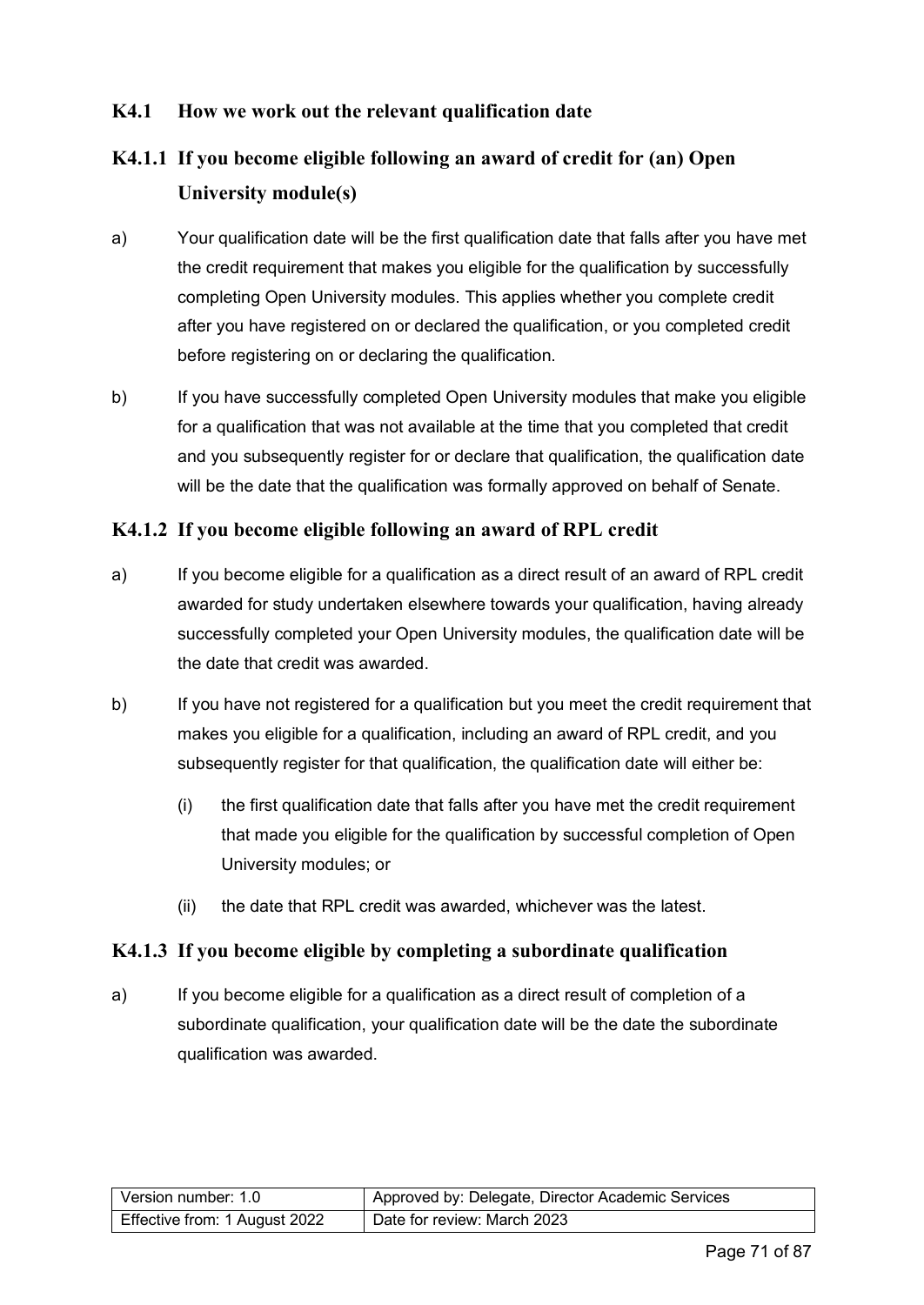#### **K5 Accepting an offer of a qualification**

a) For some qualifications, including degrees, when you become eligible you will receive a formal offer of an award of the qualification, and will be asked to confirm that you accept the offer.

#### **K6 Conferral of qualifications**

#### **K6.1 Conferral**

a) Following your award date or where appropriate the acceptance of your award offer, your qualification will be formally conferred at a meeting of congregation (the Senate and the Council), after which your certificate will be issued.

#### **K6.2 Student names and conferral**

a) Your certificate will be issued in the name that we hold in our records at the point when your qualification is conferred. Certificates will not be amended or reissued in a different name if a change of name is notified after the date your qualification is conferred, except in the case of an error by The Open University in recording your personal details or if a valid request is made under the Gender Recognition Act 2004 in conjunction with the [Gender Identity Policy and Guidance,](https://help.open.ac.uk/documents/policies/gender-identity) or if an application for a change of name on public safety grounds has been approved by The Open University. Any duplicate certificates will be issued in the same name as the original certificate (unless amended for the reasons listed earlier), even if a change of name has subsequently been notified, except in these cases.

#### **K6.3 Classification schemes changes and conferral**

a) If a qualification introduces or amends its classification scheme, the scheme which will apply will be that in force when your award is conferred, unless stated otherwise in the specific regulations governing your qualification.

| Version number: 1.0           | Approved by: Delegate, Director Academic Services |
|-------------------------------|---------------------------------------------------|
| Effective from: 1 August 2022 | Date for review: March 2023                       |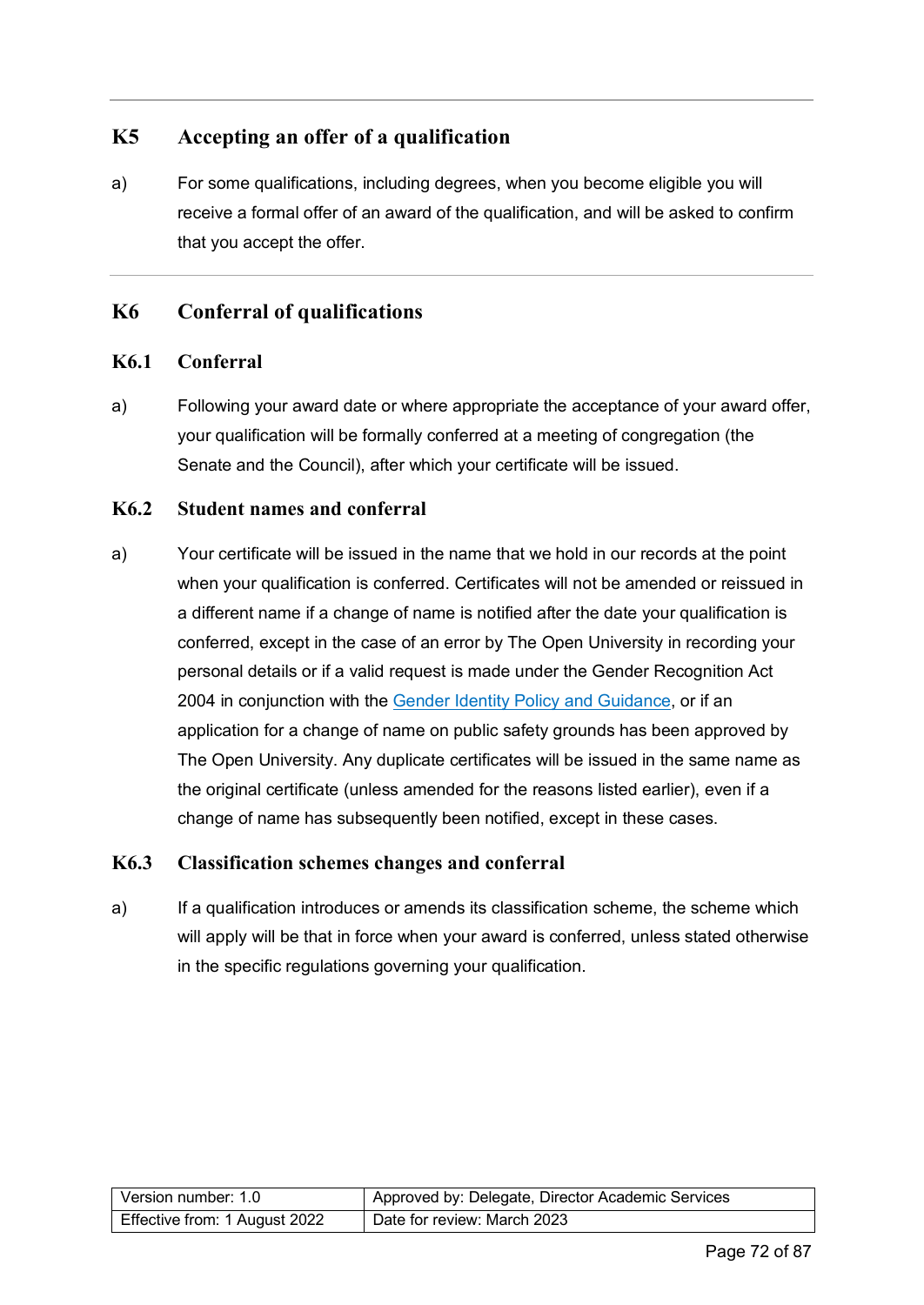# **K7 Rescinding qualifications**

a) Qualifications conferred by The Open University will not normally be rescinded. However, we may agree to rescind a qualification to enable a Student to claim a higher-level qualification for which they have met the credit requirements but are unable to meet the unique study and/or qualification designation rules due to a previously awarded qualification. Qualifications may also be rescinded very exceptionally on the recommendation of the Module Results and Qualifications Classification Panel.

## **K8 Continuation of studies after award of a qualification**

a) If you have been awarded a qualification and wish to continue to study another qualification for which the credit can count, you must register for or declare that other qualification.

# **Section L: Ending your registration or enrolment**

#### **L1 Duration of registration as a Student**

- a) If you are registered on a module as a standalone course and remain registered after the start date of the module, you are a registered Student of The Open University for the duration of that module and, unless you tell us otherwise, you will remain a registered Student for the two academic years following the academic year in which you began study of that module. If you have applied for an approved study break as set out in the [Changing Your Study Plans Policy,](https://help.open.ac.uk/documents/policies/changing-your-study-plans) the period of registration will be extended accordingly.
- b) If you are registered for a qualification, you are a registered Student of The Open University during the period you remain registered for that qualification, unless your registration lapses, under the conditions in Section L2.

| l Version number: 1.0_        | Approved by: Delegate, Director Academic Services |
|-------------------------------|---------------------------------------------------|
| Effective from: 1 August 2022 | Date for review: March 2023                       |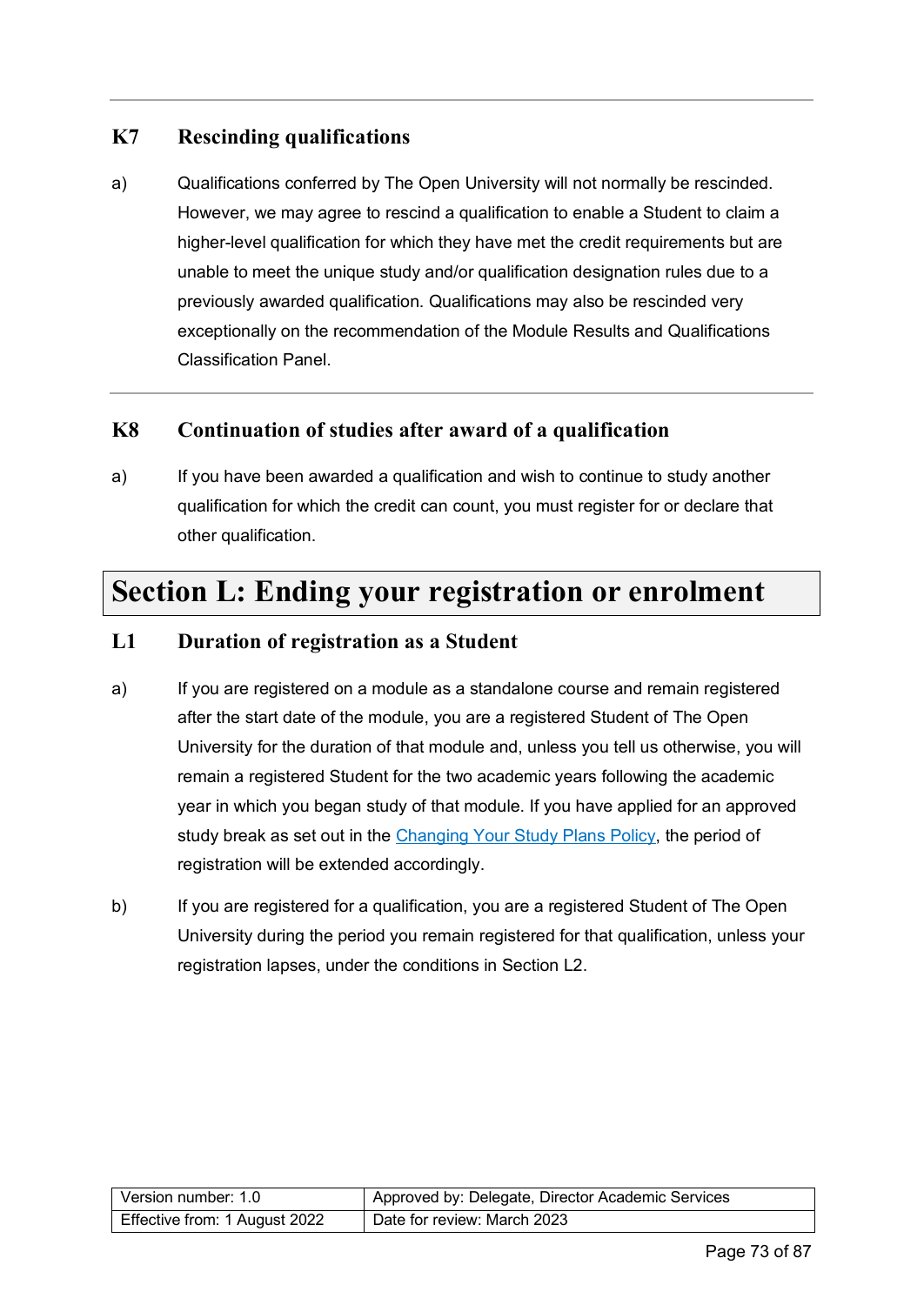# **L2 Lapse in Registration**

- a) If you are registered for a module, your registration as a Student of The Open University will lapse if you do not subsequently register for a module or qualification within two academic years following the academic year in which you began study of that module, unless you have applied for an approved study break as set out in Section 3h) and 5h) of the [Changing Your Study Plans Policy.](https://help.open.ac.uk/documents/policies/changing-your-study-plans)
- b) If you are registered for a qualification, your registration for a qualification will lapse if:
	- (i) In the case of the first module presentation following your qualification registration, you do not remain enrolled on at least one module in that presentation for at least 14 calendar days after the start date of that module.
	- (ii) You do not enrol for a module which counts towards your qualification and remain enrolled for at least 14 calendar days after the start date of that module in two successive academic years unless you have formally deferred your enrolment in at least one of those years.
	- (iii) If you have not completed the qualification within the specified maximum time limit.

# **L3 Your right to cancel registration and/or enrolment**

a) Under the Consumer Contracts (Information, Cancellation and Additional Charges) Regulations 2013, you have a right to cancel your registration to study a module and/or qualification, without giving any reason, within 14 calendar days of the date of the email or letter confirming The Open University's acceptance of your application to register ("the Cancellation Period"). See Section 5a) of the [Changing](https://help.open.ac.uk/documents/policies/changing-your-study-plans)  [Your Study Plans Policy](https://help.open.ac.uk/documents/policies/changing-your-study-plans) for more information on the rules, procedure and effect of cancellation.

| Version number: 1.0           | Approved by: Delegate, Director Academic Services |
|-------------------------------|---------------------------------------------------|
| Effective from: 1 August 2022 | Date for review: March 2023                       |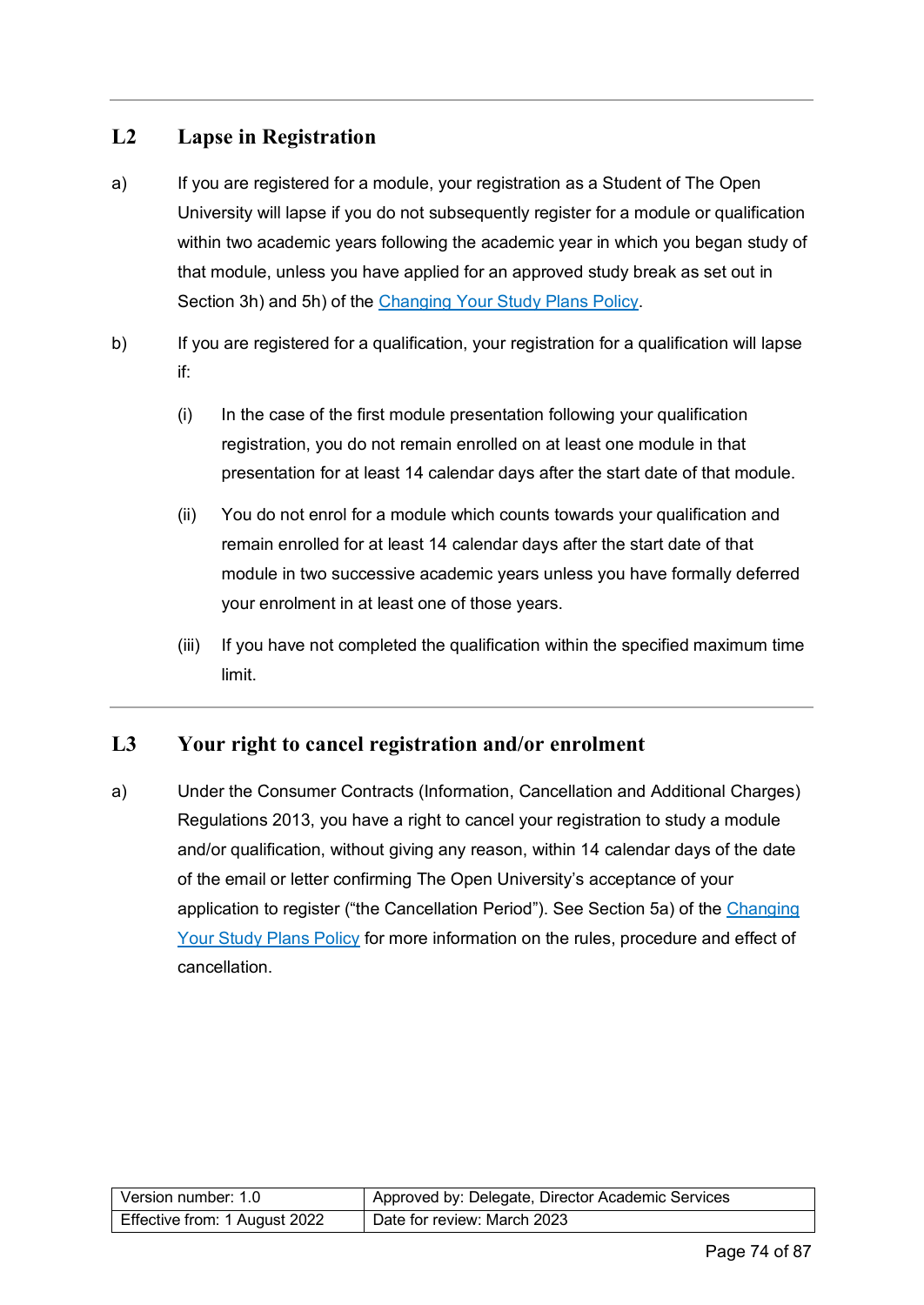## **L4 Your right to withdraw from your module or qualification**

a) Withdrawal can only take place after the end of the 14 calendar day cancellation period and before the final deferral date. After the 14 calendar 14day cancellation period, you will *withdraw* from your module or qualification, not *cancel* your registration/enrolment. See section 5b) (withdrawing from a module) and/or 5f) (withdrawing from a qualification) of the [Changing Your Study Plans Policy](https://help.open.ac.uk/documents/policies/changing-your-study-plans) for more information on the rules, procedure and effect of withdrawal.

#### **L5 Our right to end your registration and/or enrolment**

- a) We may end your registration and/or enrolment if:
	- (i) you do not pay your tuition fees when they become due.
	- (ii) you do not meet or cease to meet any of the requirements set out in Section C4;
	- (iii) you have enrolled for module(s) within a registered qualification, but you do not meet either the progression requirements or the progression criteria in Section I4.4, your enrolment for modules at the next Stage may be cancelled.
	- (iv) you have registered or enrolled but not yet commenced study for module(s) with pre-requisite or co-requisite requirements and you do not successfully meet those requirements, your registration or enrolment for those module(s) may be cancelled.
	- (v) you will be unable to complete your registered qualification within the time limit specified in Section I5 without exceeding the study restrictions set out in Section D2.
	- (vi) you are expelled or suspended from The Open University under the [Code of Practice for Student Discipline.](https://help.open.ac.uk/documents/policies/code-of-practice-student-discipline)

| Version number: 1.0           | Approved by: Delegate, Director Academic Services |
|-------------------------------|---------------------------------------------------|
| Effective from: 1 August 2022 | Date for review: March 2023                       |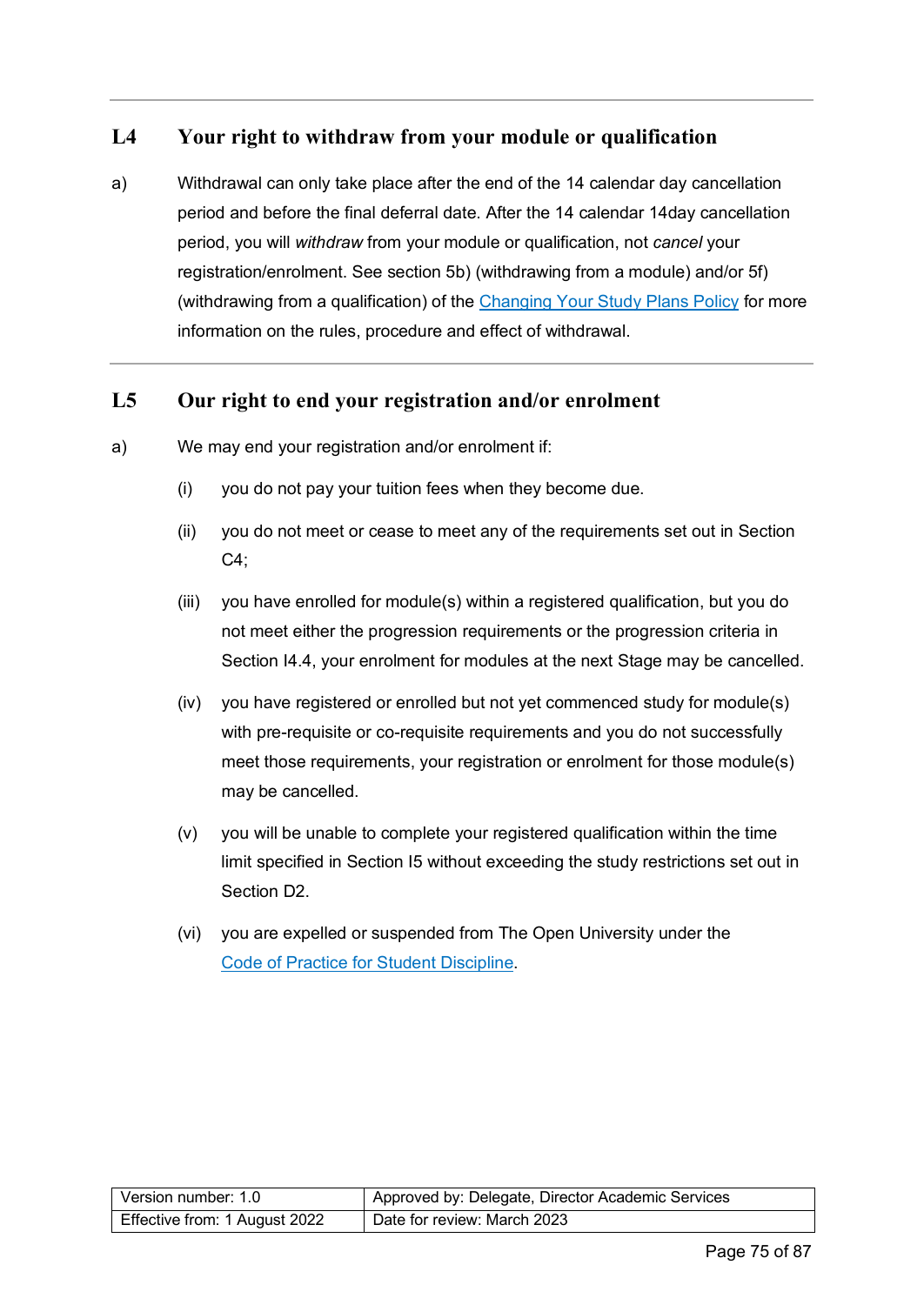- b) We may cancel your registration, or apply conditions to your continued registration/enrolment if, in our opinion, it is reasonably necessary to do so in line with our duties:
	- (i) to protect the health and safety of Students, staff, contractors and members of the public
	- (ii) with respect to the safeguarding of young persons or vulnerable adults, in line with our Safeguarding Policy – Protecting children and vulnerable adults
	- (iii) to comply with our obligations under the Equality Act 2010 in England, Scotland and Wales, the Disability Discrimination Act 1995 for Northern Ireland, or any other statutory duty or obligation, or
	- (iv) to comply with any order of a court or other authorised body made for the protection of the public, any section of the public or any individual.

# **L6 Effect of cancelled or lapsed registration**

- a) If your registration or enrolment for a module is ended by cancellation or withdrawal, you will no longer receive the material, tuition and assessment for the relevant module, and you will not be eligible for the award of any credit for that module.
- b) If your registration for a qualification lapses or is ended by cancellation or withdrawal, you will no longer be able to count credit towards it and you will no longer receive any information about qualification changes or withdrawals.

#### **L6.1 Entitlement to re-register**

a) Usually, you may re-register on a module or qualification following a lapse or cancellation of registration, by following the regulations and procedures in force at the time. We will maintain your record of study and if you are eligible to do so under the regulations and time limits in force at the time, you may be able to count any credit you have been awarded in an earlier period of study to an Open University qualification.

# **L6.2 Refunding Fees**

a) You may be entitled to a refund of your fees if you cancel your module registration or enrolment in circumstances where you have a statutory right of cancellation. Information on this right, where it applies, is set out in The Open University's [Conditions of Registration](https://help.open.ac.uk/documents/policies/conditions-of-registration) and in the letter or email you are sent to confirm your registration.

| Version number: 1.0           | Approved by: Delegate, Director Academic Services |
|-------------------------------|---------------------------------------------------|
| Effective from: 1 August 2022 | Date for review: March 2023                       |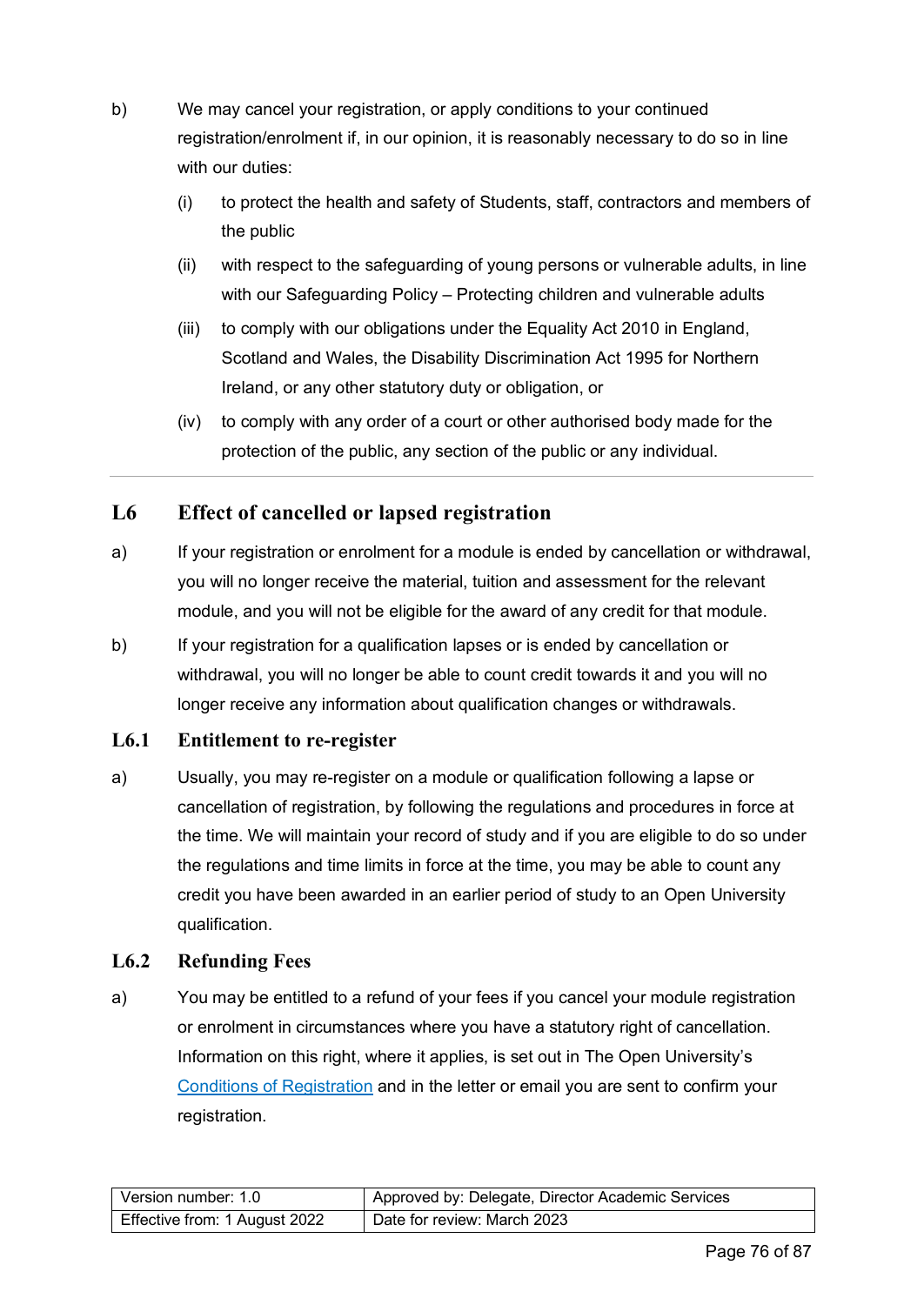# **Glossary of terms**

# **Aegrotat Credit**

An aegrotat is an award of credit that may under certain conditions be awarded posthumously, or if a Student is too ill to complete the assessment for (a) module(s). Aegrotat credit may comprise up to 20% of the credit requirement for a registered or declared qualification. An aegrotat can only be awarded where there is evidence that the Student no longer has capacity to study.

# **Apprentice**

An apprentice is a Student aged 16 or over, who is registered on an apprenticeship programme which combines working with studying for a work-based, academic or combined undergraduate or taught postgraduate qualification. They are in paid employment for the duration of their apprenticeship.

An English apprentice will have in place a contractual Apprenticeship Agreement with their Employer, who has agreed to support and pay for the apprenticeship.

Scottish Graduate Apprentices will provide their Student qualification fees through a funding provider.

Funding arrangements and contractual agreements may vary between apprentices and their Employers within other Nations.

Apprentices studying at The Open University should refer to the [Academic Regulations](https://help.open.ac.uk/documents/policies/academic-regulations)  [\(Apprentices\)](https://help.open.ac.uk/documents/policies/academic-regulations)

#### **Award of qualification**

When you have successfully completed all of the requirements for the qualification that you are registered on, you will be identified for the award of that qualification. For some degrees, you will be offered the qualification, which you will need to accept.

See Section K for information on how qualifications are awarded at The Open University.

| Version number: 1.0           | Approved by: Delegate, Director Academic Services |
|-------------------------------|---------------------------------------------------|
| Effective from: 1 August 2022 | Date for review: March 2023                       |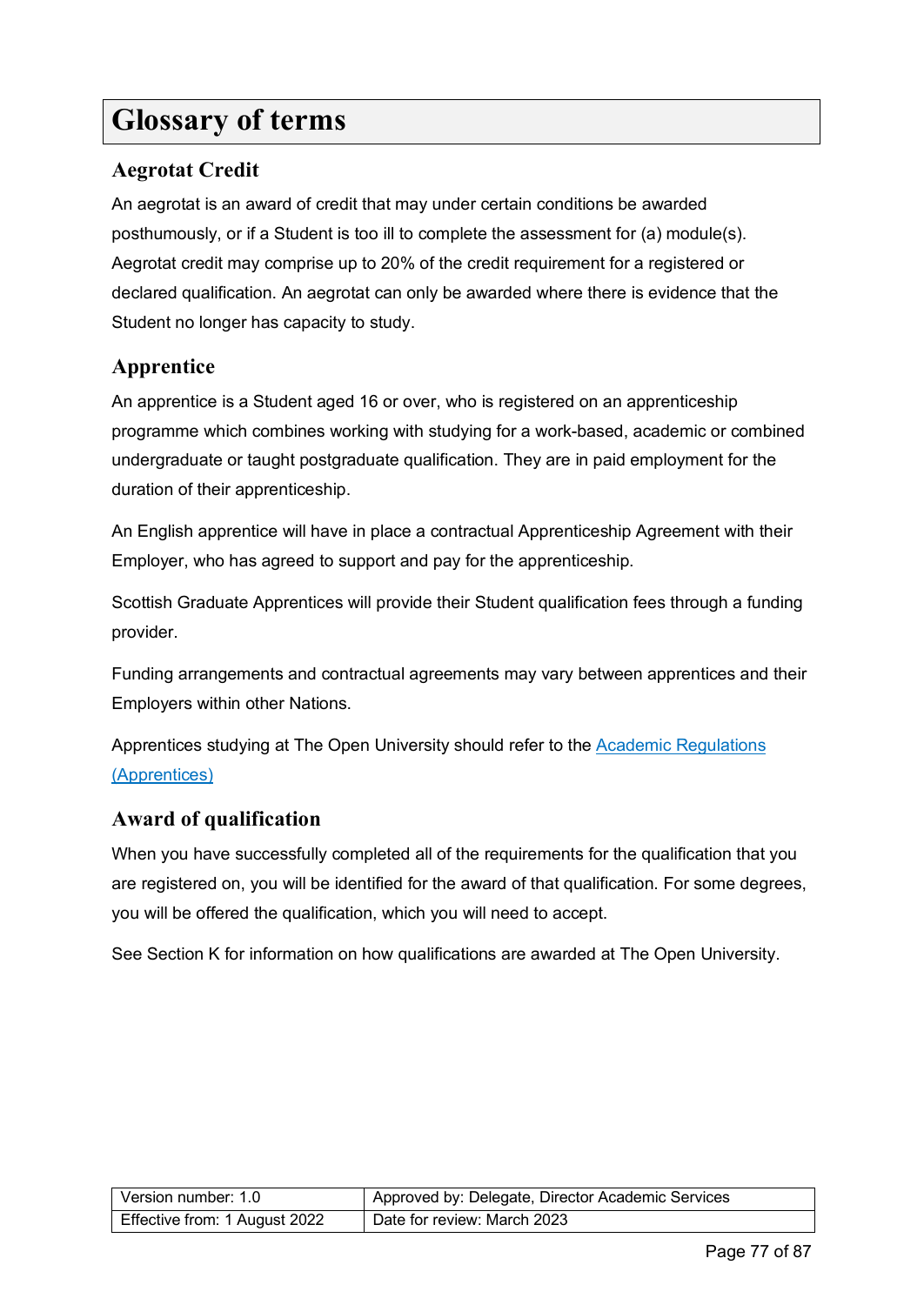# **BA/ BSc without Honours**

The Open Degree (BA/BSc Open) and the BA in Early Years may be awarded without Honours with a minimum of 300 credits, with at least 180 credits above Open University level 1 and at least 60 credits at Open University level 3. You may convert an Open Degree without Honours or a BA in Early Years without Honours to a Degree with Honours by studying additional credit.

# **BA/ BSc/ BEng/LLB with Honours**

The Open University's Bachelor of Arts (BA), Bachelor of Science (BSc), Bachelor of Engineering (BEng) and Bachelor of Laws (LLB) Honours degrees require 360 credits of study, with at least 240 credits above Open University level 1, and at least 120 credits at Open University level 3.

# **Certificate of Higher Education**

A Certificate of Higher Education (CertHE) is an undergraduate qualification of at least 120 credits, including 60 credits at Open University level 1 and 60 credits at Open University level 1 or above.

# **Collaborative Schemes**

Collaborative schemes give you the opportunity to study subjects not currently offered by The Open University at another institution and count the credit achieved towards some Open University qualifications. Collaborative Schemes are operated through a formal agreement between The Open University and other UK universities/institutions. If you are studying on a collaborative scheme, you must comply with the regulations of the institution with which you are studying.

# **Component of a qualification**

A component of a qualification is a defined element of a qualification. It could include a Stage, a group of modules defined by their level, modules that may be required for a particular title to be awarded, designation or classification, modules that may be required for a qualification to be accredited or recognised by an external body, or an individual module.

# **Compulsory module**

Compulsory modules must be studied for the qualification to be awarded.

| Version number: 1.0           | Approved by: Delegate, Director Academic Services |
|-------------------------------|---------------------------------------------------|
| Effective from: 1 August 2022 | Date for review: March 2023                       |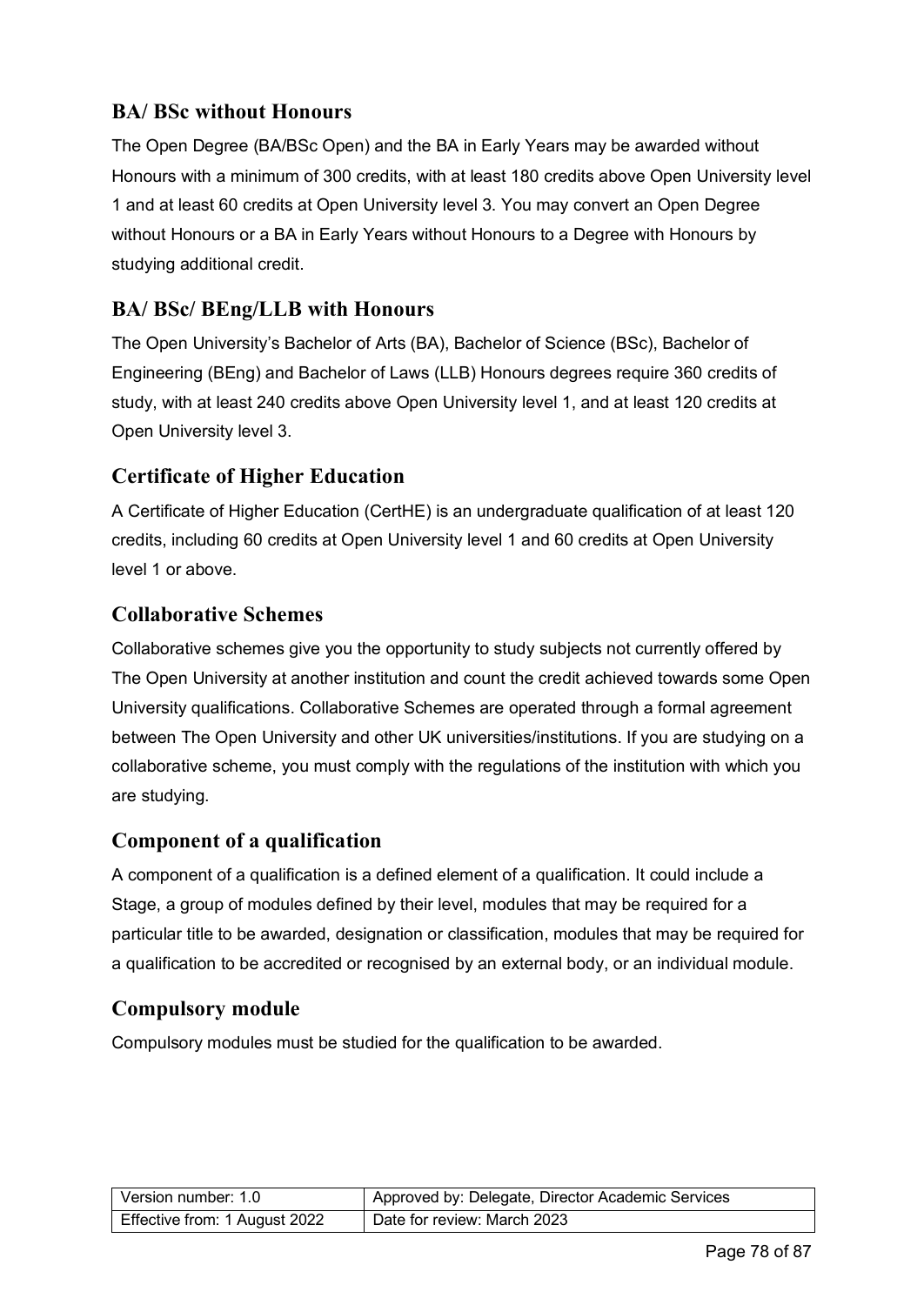# **Conferral of qualification**

This is the legal granting of the qualification following ratification by Council and Senate, after which the formal certificate is issued.

## **Core option module**

Core option modules are those which are chosen from a restricted set of options, and together with the compulsory modules address all of the specific learning outcomes of a qualification.

# **Credit/Credits**

Credit is a means of quantifying and recognising learning; it is the "value" attached to the courses you study. Each module is assigned a credit value, which is related to the workload required to successfully complete it. One credit represents about 10 hours of study. When you successfully complete a module, you will be awarded credits – so if you pass a 60-credit module, you will be awarded 60 credits. Some modules have a zero-credit value.

# **Declared Qualification**

All Open University postgraduate certificates, diplomas and Master's degrees are declared qualifications.

A declared qualification is a qualification that you have told us that you are studying towards and to which you are linking the modules that you study and are awarded credit for.

Prior to the academic year 2012/13, Open University undergraduate qualifications were also declared qualifications. All named declared undergraduate qualifications were withdrawn on 31 December 2017, with those in the Open Programme withdrawn on 31 December 2019. Students whose study on these Open Programme qualifications (BD, E60, K05) for which study commenced prior to the academic year 2012/13 and who have an agreed extension to complete their qualification should not refer to this document, but to the [Academic](https://help.open.ac.uk/documents/policies/academic-regulations/files/63/academic-regulations-taught-courses-2016.pdf)  [Regulations \(Taught Courses\) 2016-2018](https://help.open.ac.uk/documents/policies/academic-regulations/files/63/academic-regulations-taught-courses-2016.pdf)

# **Diploma of Higher Education**

A Diploma of Higher Education (DipHE) is an undergraduate qualification of at least 240 credits including at least 120 credits at Open University level 2 or above.

| Version number: 1.0           | Approved by: Delegate, Director Academic Services |
|-------------------------------|---------------------------------------------------|
| Effective from: 1 August 2022 | Date for review: March 2023                       |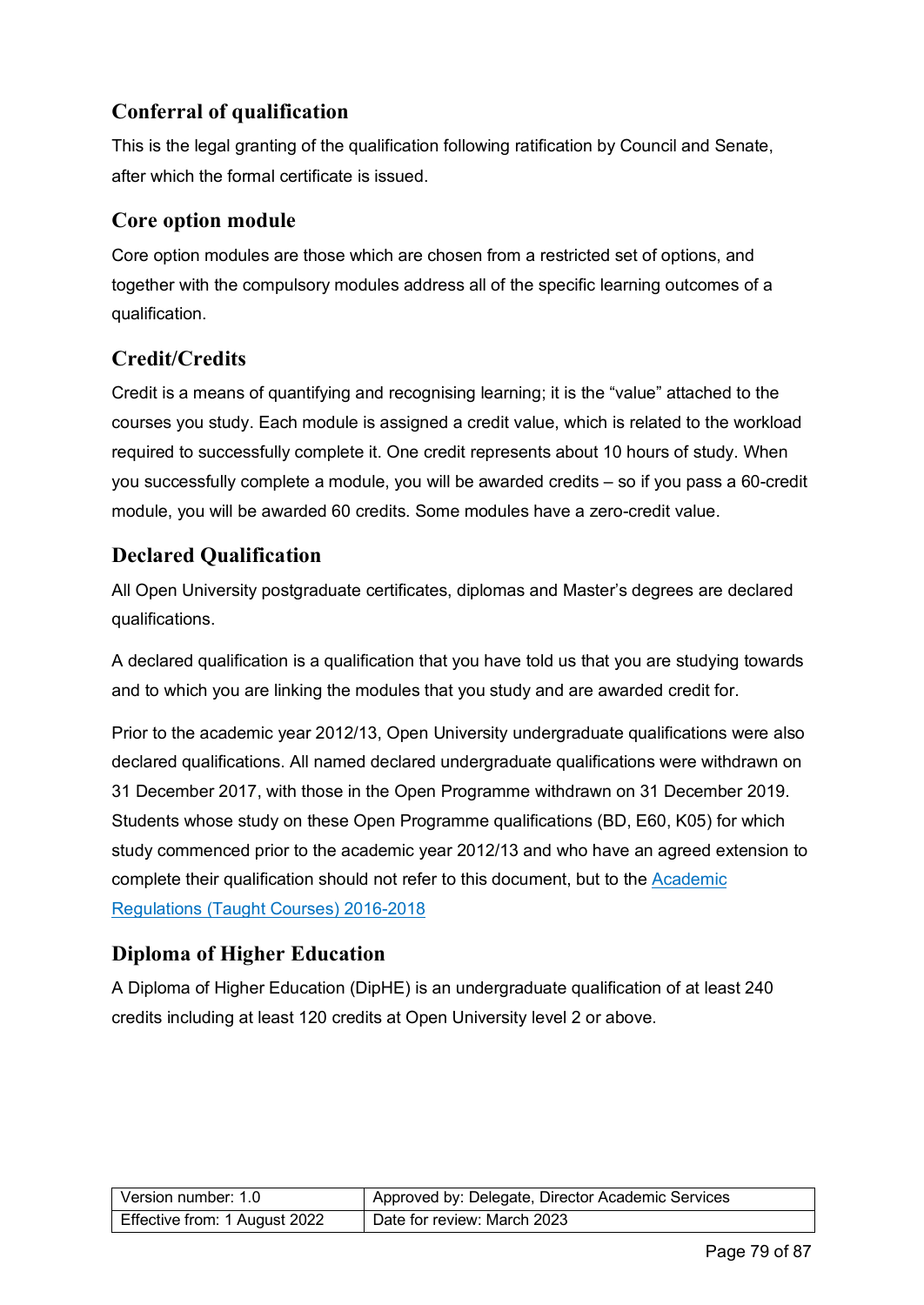# **Employer Supported Programme**

In order to register and study for certain qualifications, an Open University Student may be required to be employed by, or to have sponsorship and continued support from, a particular employer for the duration of the programme. Specific information on registration requirements for these qualifications is available in the specific qualification regulations.

# **Enrolment**

Enrolment is the process by which a Student who is registered for a qualification is allocated to a module which will be studied as part of that qualification.

## **Examinable component**

An examinable component may be an assignment, examination, dissertation or project.

## **Final deferral date**

The final deferral date is the last working day before you sit the examination or submit the end- of-module assessment (EMA) or for modules which do not have an end of module assessment, the last working day before the submission deadline for the final piece of assessed work.

## **Foundation Degree**

A foundation degree is an undergraduate qualification of at least 240 credits including at least 120 credits at Open University level 2.

# **Free choice**

Free choice indicates that a specified number of credits at an appropriate level can be counted towards a qualification from a wide range of Open University modules.

#### **Full time equivalent**

Full time equivalent (FTE) refers to a study intensity of 120 credits within one academic year.

# **Graduate Diploma**

A graduate diploma (GradDip) is a qualification of at least 120 credits at Open University level 3.

| Version number: 1.0           | Approved by: Delegate, Director Academic Services |
|-------------------------------|---------------------------------------------------|
| Effective from: 1 August 2022 | Date for review: March 2023                       |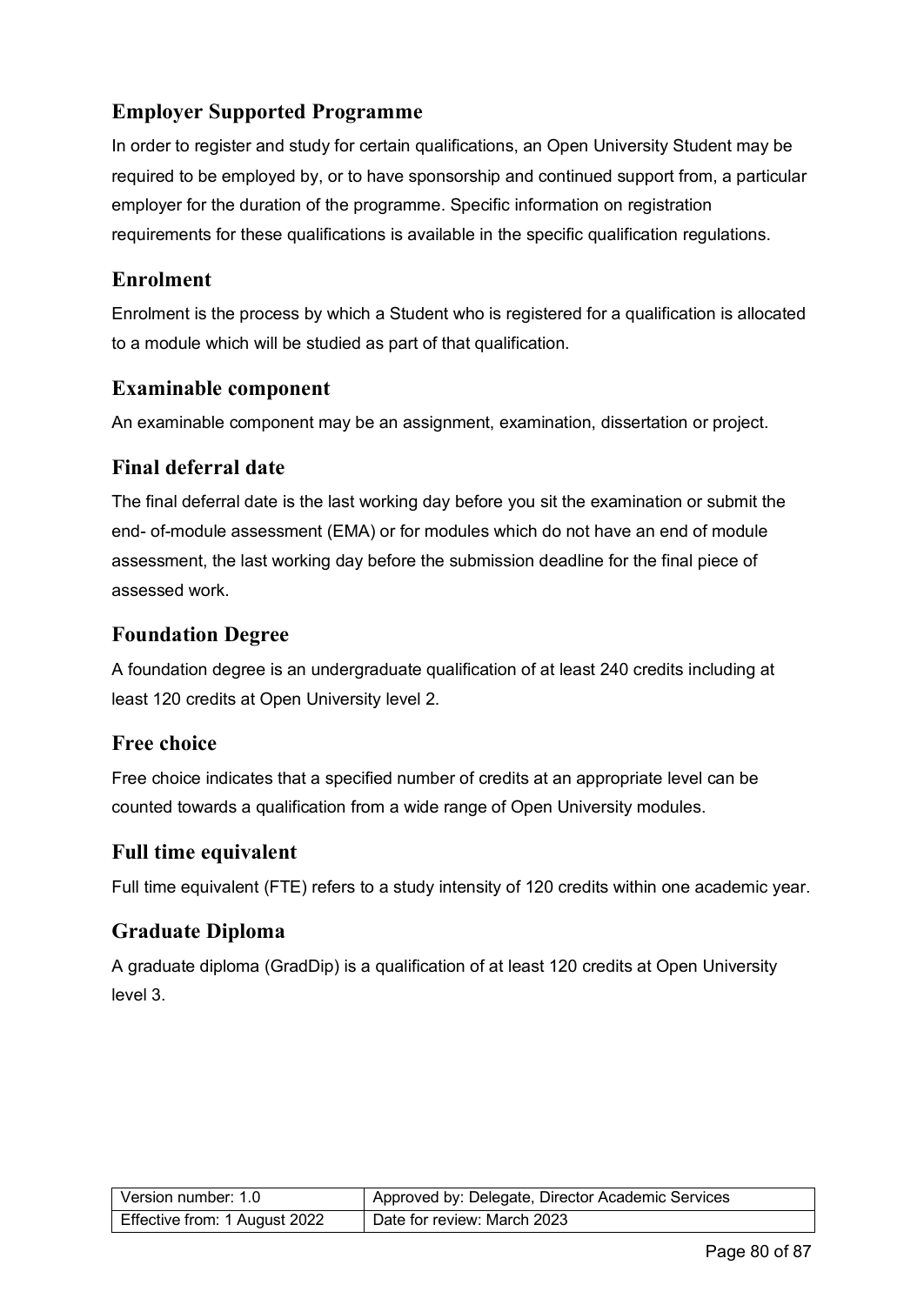# **Honours Degree (Scotland)**

In addition to standard Honours degrees, The Open University offers some 480 credit Honours degrees in order to meet specific requirements of professional bodies in Scotland.

## **Integrated Master's Degree**

An integrated Master's degree is an undergraduate qualification at FEHQ Level 7. It requires at least 480 credits, of which 360 are at undergraduate level with at least 240 credits above Open University level 1, and at least 120 credits at Open University level 3 and a further 120 credits at postgraduate level.

## **Lapse in registration**

If your registration on a qualification or module lapses, you cease to be a registered Student of The Open University. A lapse in registration is not the same as the registration being cancelled by you or by The Open University. See Section L2 for information on how a registration may lapse.

# **Level**

Modules offered by The Open University are assigned a level of study. For undergraduate modules, these are expressed as Open University levels 1, 2 and 3. Postgraduate modules are at postgraduate level. Access modules, which do not form part of the credit requirement for qualifications, are Open University Level 0.

# **Microcredentials**

Some qualifications include credit from Open University Microcredentials. Microcredentials created by The Open University are studied on the FutureLearn platform, which is accessed via the [FutureLearn website.](https://www.futurelearn.com/) If your qualification includes Open University Microcredentials, this will be treated as module credit for the purposes of credit requirements and classification requirements. Credit from Microcredentials of other providers presented on the FutureLearn website or other platforms, are not included in Open University qualifications.

#### **Module**

A module is a self-contained unit of teaching, learning and assessment which may be studied as a standalone course or in combination to form qualifications. Each module other than a short course is assigned a credit value and a level of study.

| Version number: 1.0           | Approved by: Delegate, Director Academic Services |
|-------------------------------|---------------------------------------------------|
| Effective from: 1 August 2022 | Date for review: March 2023                       |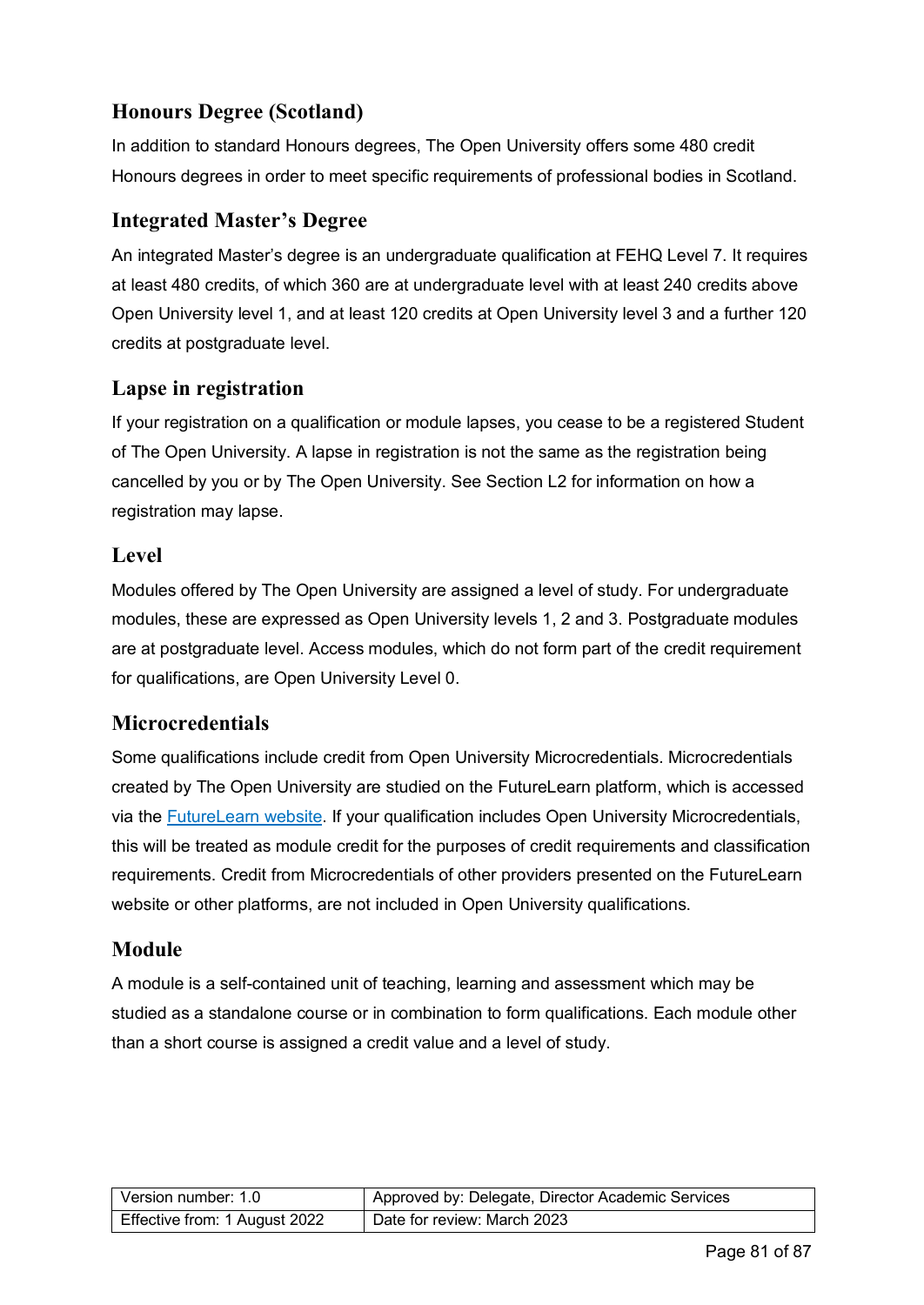# **Online School (for Residential Schools)**

This refers to an alternative way to complete the residential school requirement for a module where a Student is not able to attend a face-to-face residential school. This may involve a written assignment, online project and/or computer conferencing.

# **Open Programme**

The Open Programme allows Students to design their own qualification to study a wide range of subjects. Qualifications offered within the Open Programme are BA/BSc (Honours) Open, BA/BSc Open, Diploma of Higher Education Open and Certificate of Higher Education Open.

# **Open University Certificate**

An Open University certificate is a qualification unique to The Open University. The requirements vary and are included in the specific regulations governing that qualification.

# **Open University Diploma**

An Open University diploma is a qualification unique to The Open University. The requirements vary and are included in the specific regulations governing that qualification.

# **Options modules**

Options modules are choices from a specified group of modules from which the required number of credits must be completed.

# **Postgraduate Certificate**

A postgraduate certificate is a postgraduate qualification of at least 60 credits of postgraduate level study.

# **Postgraduate Diploma**

A postgraduate diploma is a postgraduate qualification, normally of a minimum of 120 credits of postgraduate level study, although individual qualifications may permit up to 30 credits of Open University level 3 study.

| Version number: 1.0           | Approved by: Delegate, Director Academic Services |
|-------------------------------|---------------------------------------------------|
| Effective from: 1 August 2022 | Date for review: March 2023                       |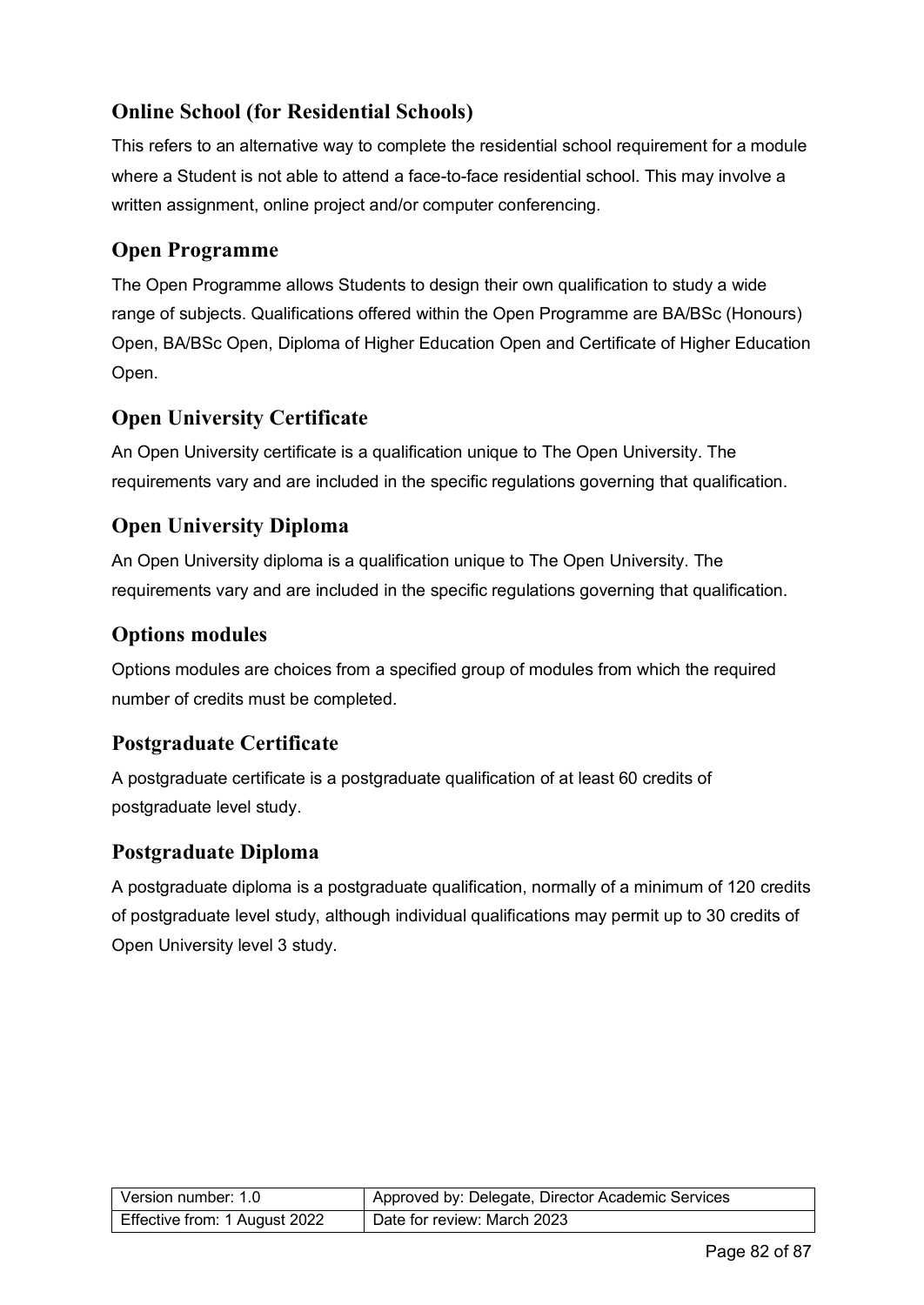# **Postgraduate Master's Degree**

The Open University awards postgraduate degrees of Master of Arts (MA), Master of Science (MSc) Master of Laws (LLM) and Master of Business Administration (MBA) to Students who successfully complete their academic study.

The Open University's Master's degrees are postgraduate qualifications, normally of a minimum of 180 credits of postgraduate level study, although some qualifications may permit up to 30 credits of Open University level 3 study.

# **Postgraduate Student**

A postgraduate Student is a Student who is registered for a module designated as a postgraduate module.

# **Principal Module**

Principal modules, have pre-requisite or co-requisite requirements. This means that you can only study them if you have completed another specified module first (pre-requisite) or you can only study them if you have studied another specified module either prior to the start of the principal module or at the same time as the principal module (co-requisite).

## **Professional Certificate**

A professional certificate is a qualification of at least 60 credits. The requirements vary and are included in the specific qualification regulations.

#### **Professional Diploma**

A professional diploma is a postgraduate qualification of a minimum of 60 credits of postgraduate level study.

#### **Professional Graduate Certificate**

A professional graduate certificate is a qualification of at least 120 credits at Open University level 3.

#### **Professional Graduate Diploma**

A professional graduate diploma is a qualification of at least 120 credits at Open University level 3.

| Version number: 1.0           | Approved by: Delegate, Director Academic Services |
|-------------------------------|---------------------------------------------------|
| Effective from: 1 August 2022 | Date for review: March 2023                       |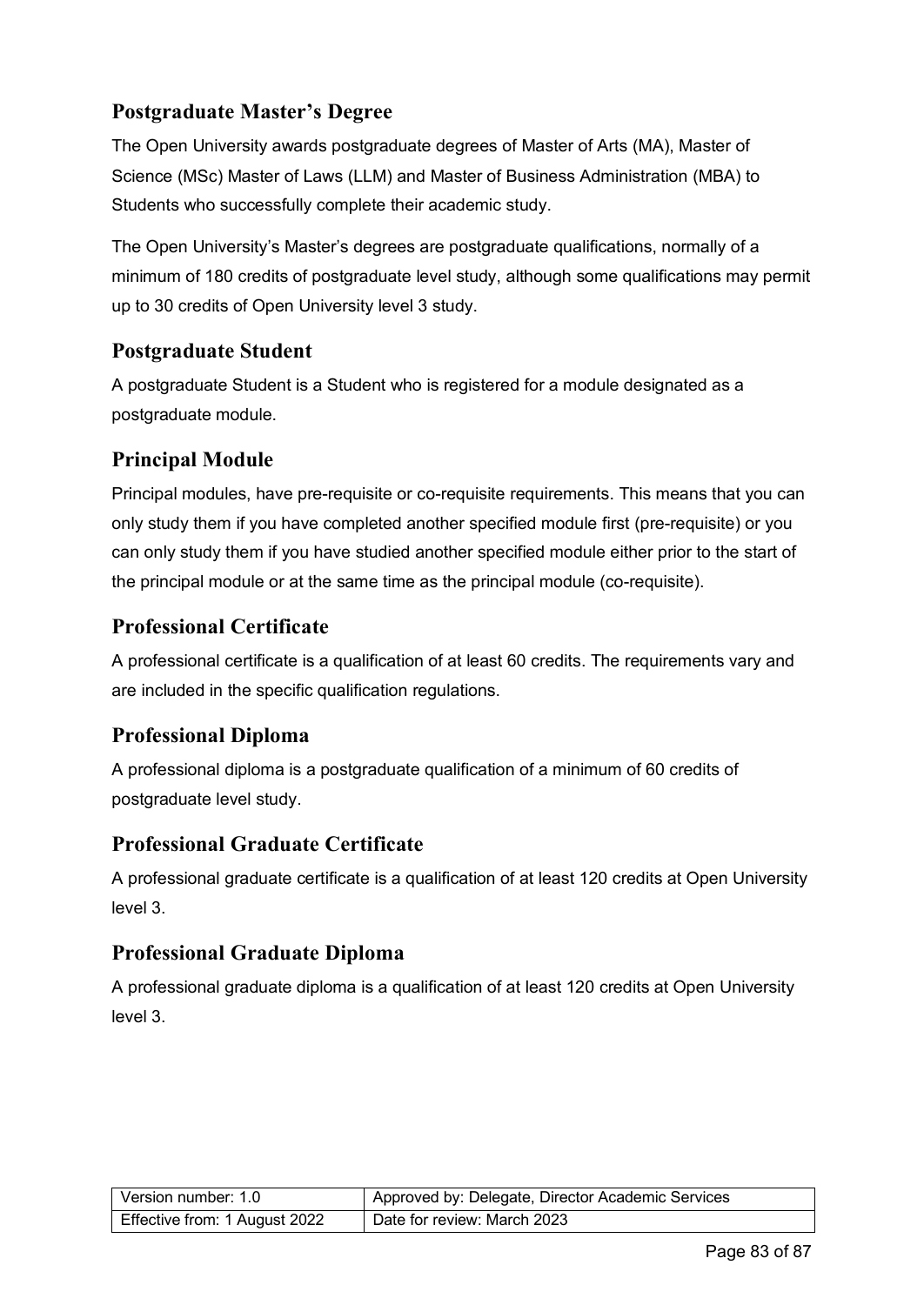# **Recognition of Prior Learning (RPL)**

RPL involves any form of recognition of any kind of prior learning and/or assessment. There are two types of RPL which you might be offered: Recognition of Prior Certificated Learning (RPCL) and Recognition of Prior Experiential Learning (RPEL).

You might see RPCL referred to as "Credit Transfer" within other parts of The Open University (for example the Credit Transfer team, or within your specific qualification regulations).

Almost all RPL at The Open University is RPCL. See Section G for more information on RPL.

# **Recognition of Prior Certificated Learning (RPCL, also known as Credit**

## **Transfer)**

If you have previously studied elsewhere and your studies were completed at the same academic level as Open University modules, we may be able to award you RPCL credit towards an Open University qualification. This will allow you to use your previous study instead of completing more Open University modules. RPCL involves the identification, assessment and formal acknowledgement of learning and achievement that has occurred prior to the start of your qualification, and for which you have been awarded credit.

# **Recognition of Prior Experiential Learning (RPEL) or Recognition of Work-Based Learning (WBL)**

Occasionally, some courses may award you credit for prior experiential or work-based learning, whether non-certificated or is awarded by a Professional, Statutory or Regulatory Body (PSRB) but not simultaneously awarded by another recognised Higher Education Institution. Your specific qualification regulations will specify whether this is available for your qualification.

RPEL involves the identification, assessment and formal acknowledgement of learning and achievement that occurred prior to the start of your qualification, but not in the context of formal education or training. This may include work experience, voluntary activity or other occupational learning and is not usually certificated.

| Version number: 1.0           | Approved by: Delegate, Director Academic Services |
|-------------------------------|---------------------------------------------------|
| Effective from: 1 August 2022 | Date for review: March 2023                       |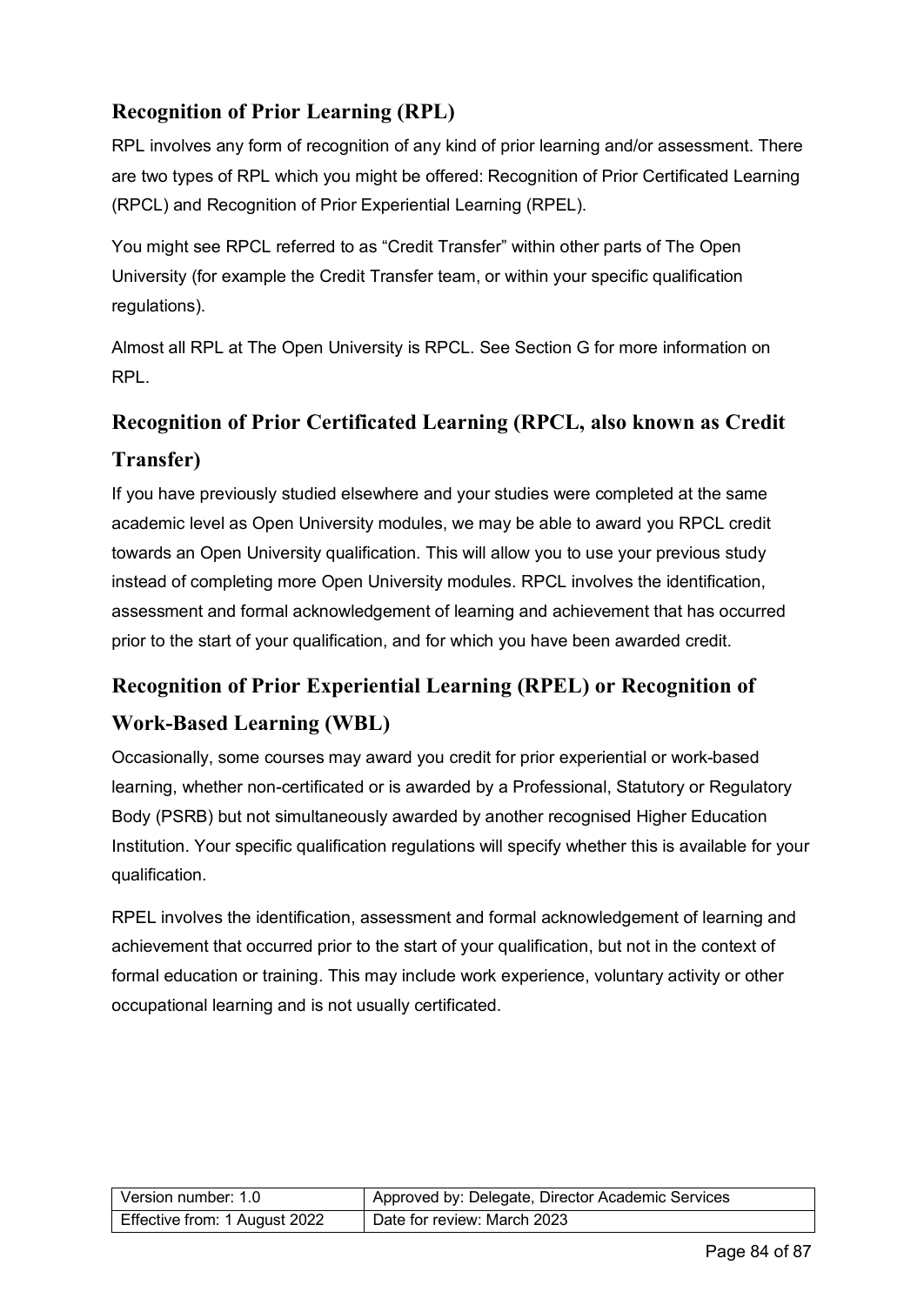# **Registered Qualification**

All Open University undergraduate qualifications are registered qualifications, apart from Open Programme undergraduate qualifications for which study commenced before the academic year 2016/17. Currently, Open University postgraduate qualifications are *declared*, not *registered* qualifications.

A registered qualification is a qualification that you have formally registered to study and that you have enrolled on modules for and are counting credit towards.

# **Registration**

Registration is the process by which you become a Student of The Open University. Subject to these regulations you may register for a module or for a qualification.

# **Repeating study of a module (retaking a module)**

If you fail a module and are not eligible for a resit/resubmission; or if you then fail the resit/resubmission, you cannot be eligible to be awarded credit unless you repeat study of the module. This involves repeating all assessed tasks such as Tutor-Marked Assignments (TMAs) and exams.

# **Research Student**

A research Student is a Student who is registered for a qualification designated as a research degree.

# **Resit and resubmission**

In order to pass a module, you may be required to pass an exam or an end-of-module assessment (EMA) either in conjunction with or in addition to the continuous assessment assignments. If you fail this element of the module you may (in some circumstances) be offered an opportunity to resit (exam) or resubmit (EMA). However, module passes achieved following a resit or resubmission will be capped at the lowest grade of pass.

If you are eligible to resit an exam or resubmit an EMA, you will be offered one opportunity for a resit or resubmission.

# **Short course Student**

A short course Student is a Student who is registered for any of the non-credit bearing modules set out in the "short courses" sections of The Open University's prospectuses.

| Version number: 1.0           | Approved by: Delegate, Director Academic Services |
|-------------------------------|---------------------------------------------------|
| Effective from: 1 August 2022 | Date for review: March 2023                       |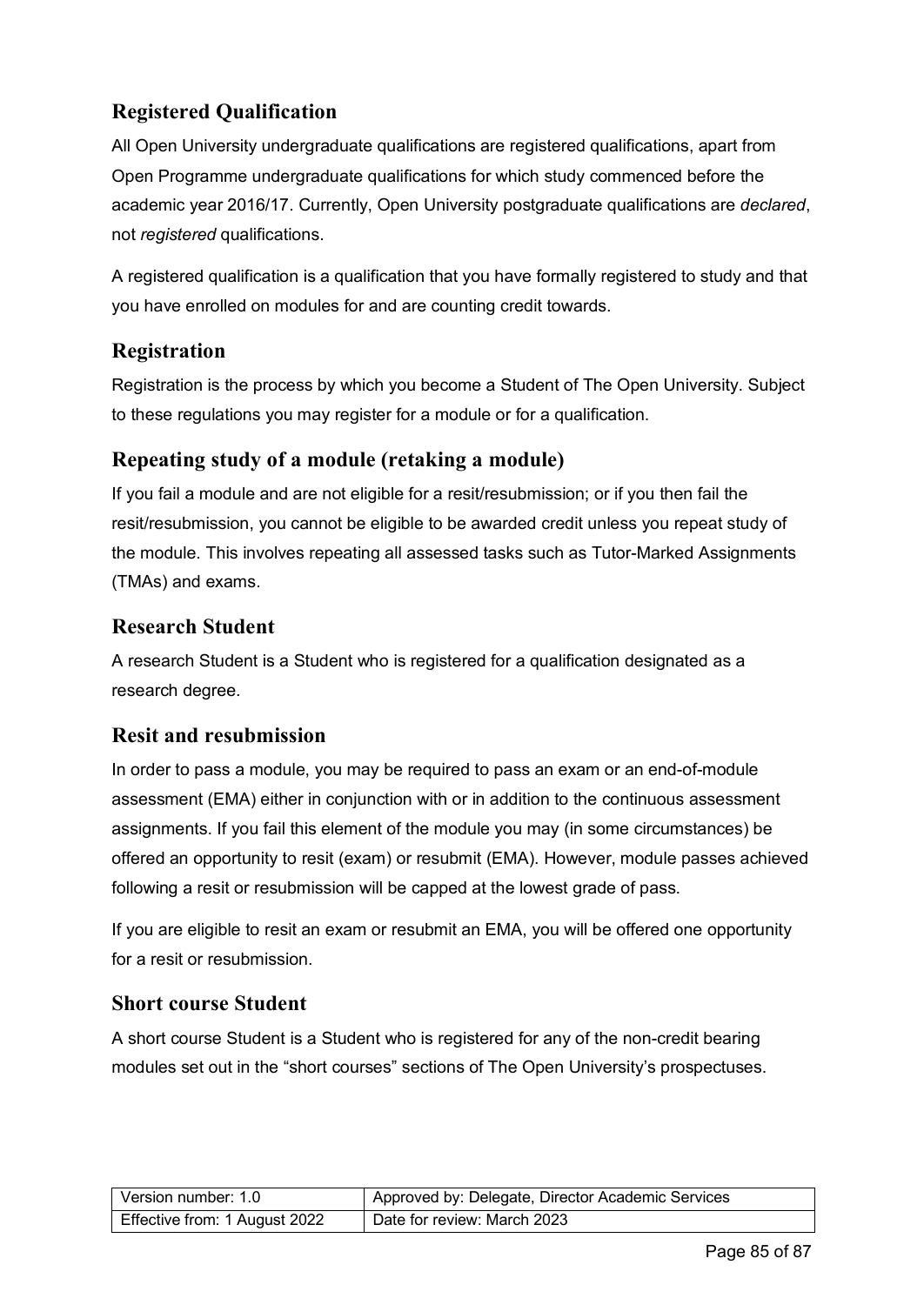# **Stage**

Undergraduate qualifications of 120 credits or more are divided into Stages, which are made up of modules. A qualification may have an optional Stage 0 which is not included in the credit requirement of a qualification. Each Stage at Stage 1 or above will include 120 credits and will normally be made up of modules at the equivalent level, so Stage 1 will usually be made up of 120 credits from Open University t level 1 modules.

Stages of some qualifications may include modules of different levels. This is referred to as Exceptional Stage Credit and details will be included in the specific qualification regulations.

Postgraduate qualifications may also include Stages of 60 or 120 credits. If this applies, details will be set out in the specific qualification regulations if applicable.

# **Structure of a qualification**

The structure of a qualification describes the components of that qualification and how they fit together. It includes the Stages and the way that the modules within each Stage are designated as compulsory, core options, options or free choice, as described in their own glossary definitions.

# **Student of The Open University**

For the purposes of these Regulations, you are a Student of The Open University if you are currently registered for a qualification or a module, or if you have studied a module in either of the previous two academic years.

# **Subordinate qualification**

A subordinate qualification is one which has a lower credit requirement. For example, a Diploma of Higher Education is a subordinate qualification to a Bachelor's degree.

# **Taught course**

For the purpose of these regulations, a taught course is either a module studied as a standalone course, or an undergraduate or postgraduate qualification, including any module studied as part of that qualification. It does not include research degrees and short courses.

# **Teach-out arrangements**

Teach-out arrangements apply where we have given notice of a change to the structure or study requirements of a qualification, or for its withdrawal. They are the arrangements which enable Students who have registered for or declared that qualification to complete that qualification within the notice period before the change or withdrawal takes effect.

| Version number: 1.0           | Approved by: Delegate, Director Academic Services |
|-------------------------------|---------------------------------------------------|
| Effective from: 1 August 2022 | Date for review: March 2023                       |